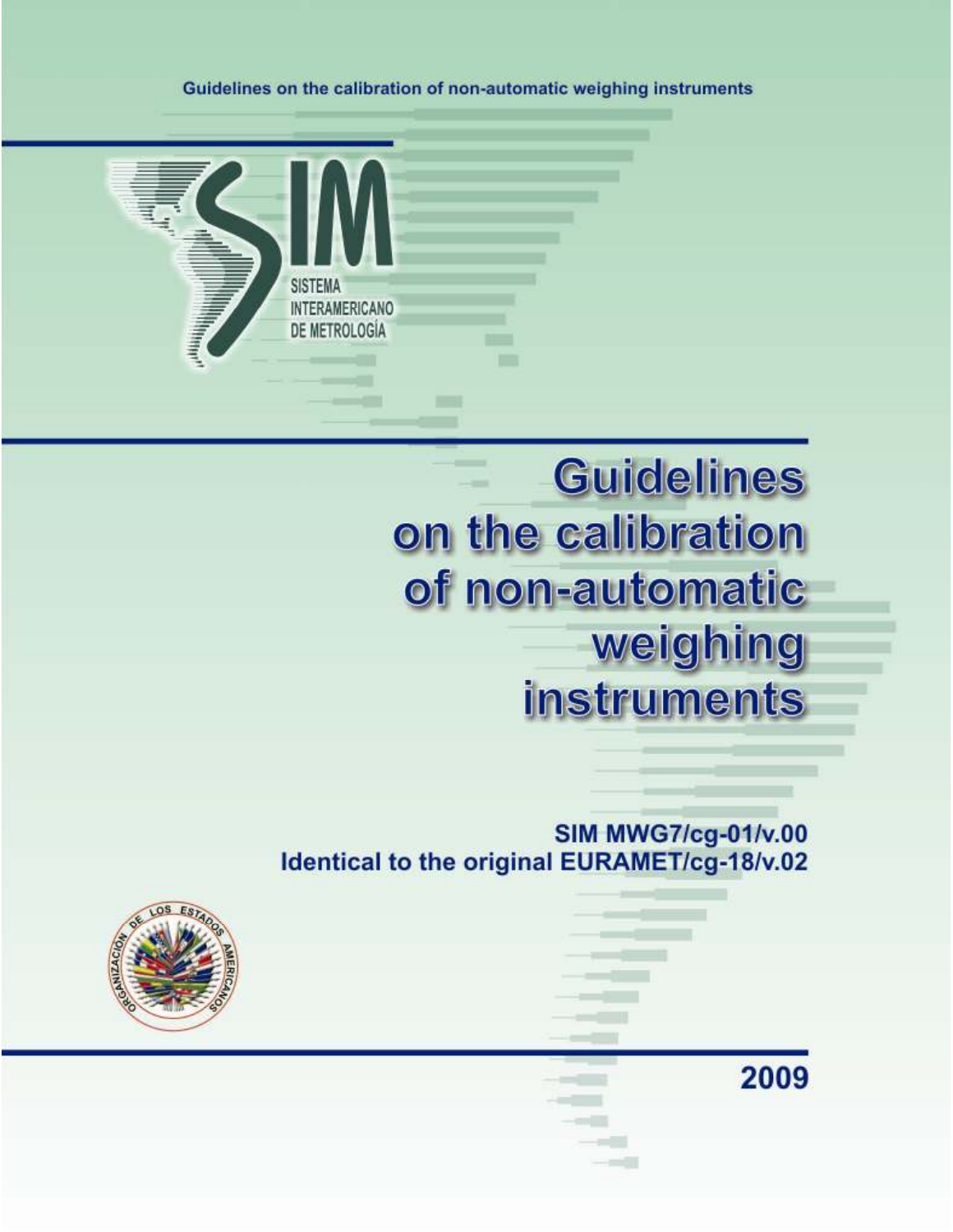This publication is identical to the original EURAMET "Guidelines on the calibration of nonautomatic weighing instruments" (EURAMET/cg-18/v.02). The copyright of the original document is held by © EURAMET e.V. 2007. The Calibration Guide may not be copied for resale and may not be reproduced other than in full. In no event shall EURAMET, the authors or anyone else involved in the creation of the document be liable for any damages whatsoever, arising out of the use of the information contained herein.

The publication of this document as a SIM Guide has been supported by funds of OAS´s project "Implementation of Metrology Infrastructure of the Americas to Support Free Trade and Quality of Life".

The partial or total reproduction of this document is forbidden without the expressed authorization of SIM.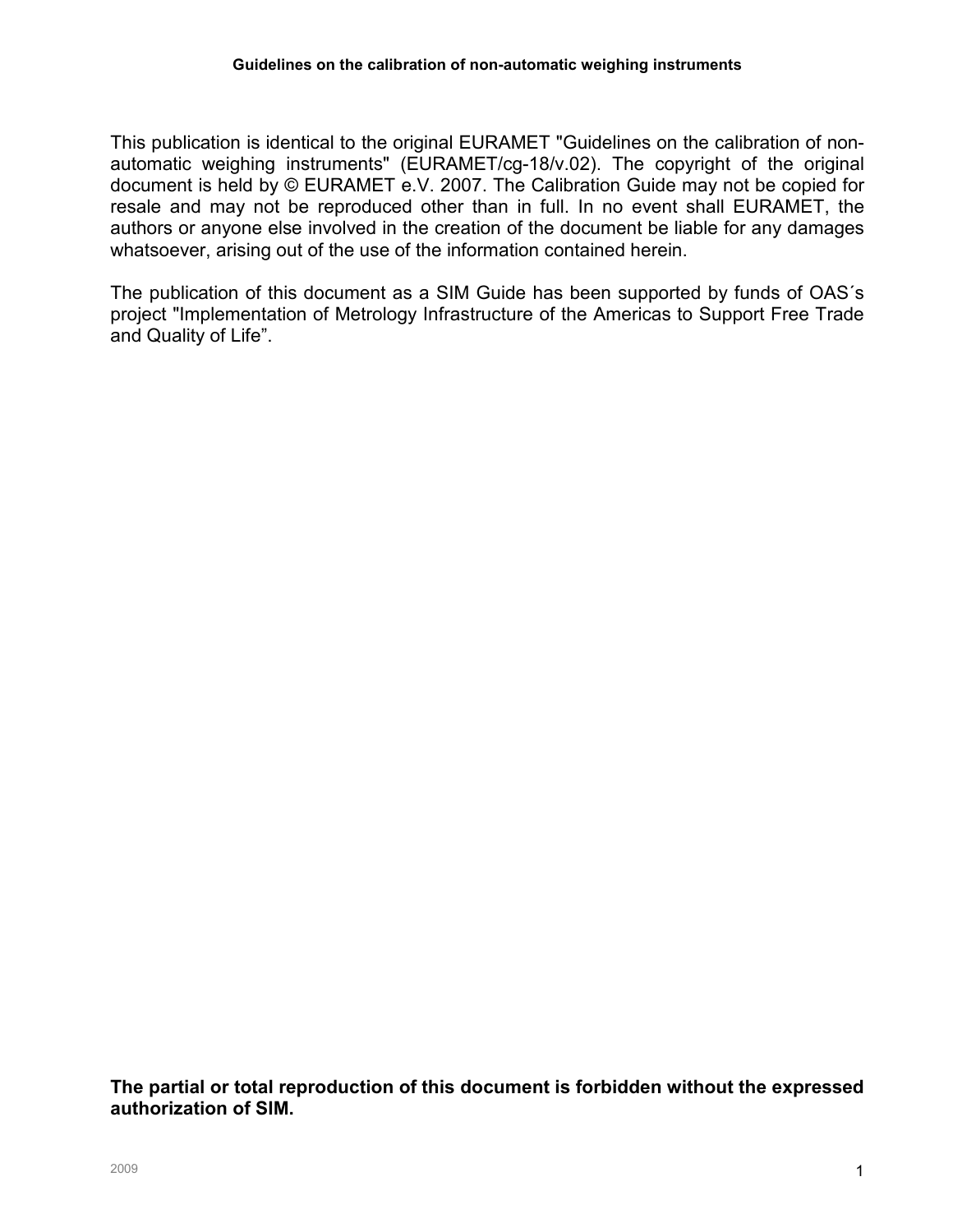#### PURPOSE

This publication has been discussed within the SIM Metrology Working Group of Mass and Related Quantities (SIM MWG7) with the goal of improving the harmonisation of methods for the calibration of Non-Automatic Weighing Instruments (NAWI) within SIM countries.

This document provides guidance to national accreditation bodies to set up minimum requirements for the calibration of Non-Automatic Weighing Instruments and gives advice to calibration laboratories to establish practical procedures.

This document contains detailed examples of the estimation of the uncertainty of measurements.

#### OFFICIAL LANGUAGE

This document was originally written in English, and therefore the English version could be considered as the primary reference, however the Spanish version could be used as a reference as close as possible to the English version.

#### FURTHER INFORMATION

For further information about this publication, contact the member of the SIM MWG7 of the National Metrology Institute of your country.

See http://www.science.oas.org/SIM/default.htm http://www.sim-metrologia.org.br/)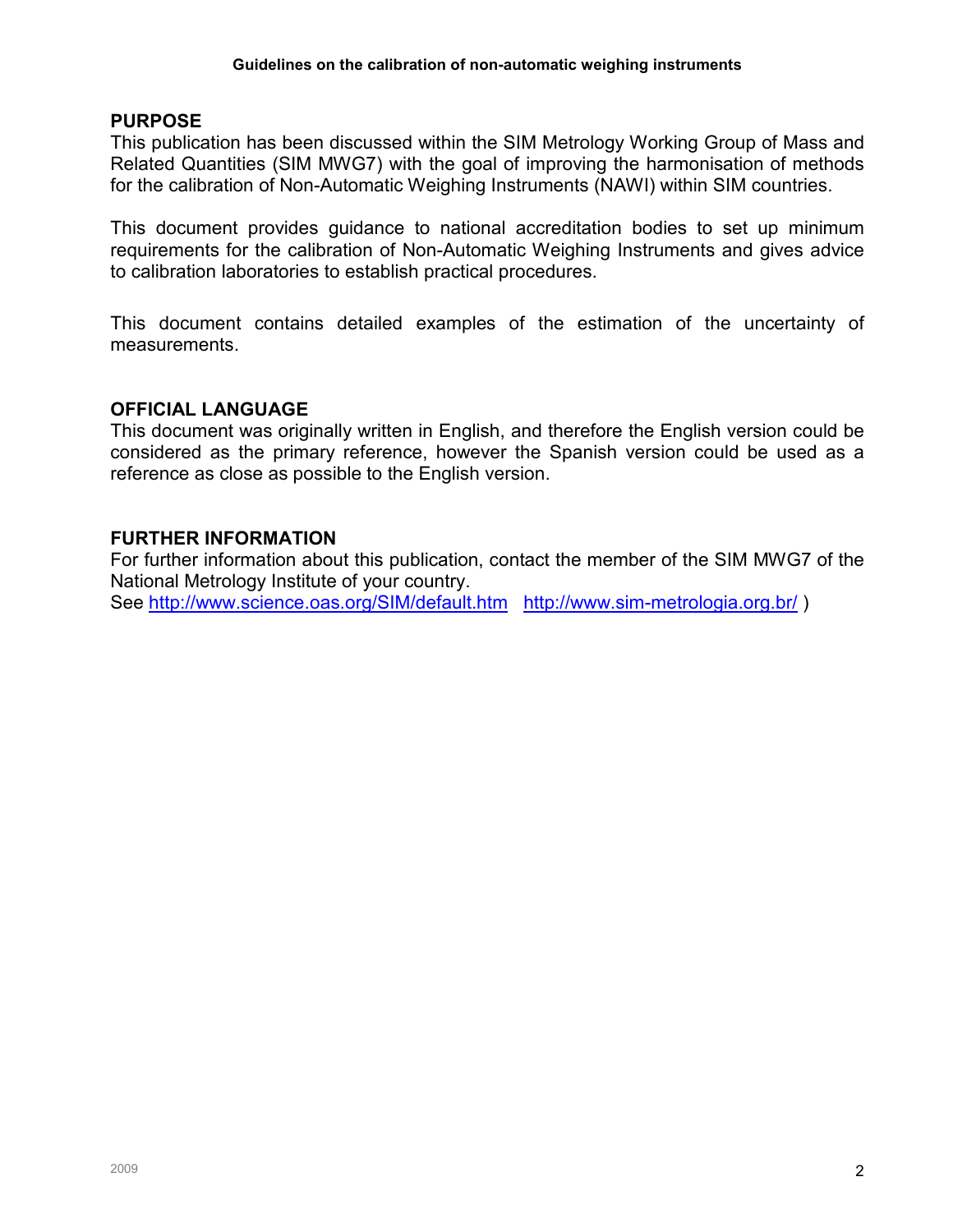#### 1 **CONTENTS**

| $\boldsymbol{\mathcal{L}}$ | <b>INTRODUCTION</b>                         | 5              |
|----------------------------|---------------------------------------------|----------------|
| $\overline{c}$             | <b>SCOPE</b>                                | 5              |
| 3                          | <b>TERMINOLOGY AND SYMBOLS</b>              | 6              |
| 4                          | <b>GENERAL ASPECTS OF THE CALIBRATION</b>   | $\overline{7}$ |
| 4.1                        | <b>Elements of the Calibration</b>          | $\overline{7}$ |
| 4.2                        | Test load and indication                    | 8              |
| 4.3                        | <b>Test loads</b>                           | 12             |
| 4.4                        | Indications                                 | 15             |
| 5                          | <b>MEASUREMENT METHODS</b>                  | 16             |
| 5.1                        | Repeatability test                          | 16             |
| 5.2                        | Test for errors of indication               | 17             |
| 5.3                        | <b>Eccentricity test</b>                    | 18             |
| 5.4                        | <b>Auxiliary measurements</b>               | 18             |
| 6                          | <b>MEASUREMENT RESULTS</b>                  | 19             |
| 6.1                        | Repeatability                               | 19             |
| 6.2                        | <b>Errors of indication</b>                 | 20             |
| 6.3                        | Effect of eccentric loading                 | 21             |
| $\overline{7}$             | <b>UNCERTAINTY OF MEASUREMENT</b>           | 21             |
| 7.1                        | Standard uncertainty for discrete values    | 22             |
| 7.2                        | Standard uncertainty for a characteristic   | 29             |
| 7.3                        | Expanded uncertainty at calibration         | 30             |
| 7.4                        | Standard uncertainty of a weighing result   | 30             |
| 7.5                        | Expanded uncertainty of a weighing result   | 37             |
| 8                          | <b>CALIBRATION CERTIFICATE</b>              | 39             |
| 8.1                        | <b>General Information</b>                  | 39             |
| 8.2                        | Information about the calibration procedure | 39             |
| 8.3                        | <b>Results of measurement</b>               | 40             |
| 8.4                        | Additional information                      | 40             |
| 9                          | VALUE OF MASS OR CONVENTIONAL VALUE OF MASS | 42             |
| 9.1                        | Value of mass                               | 42             |
| 9.2                        | Conventional value of mass                  | 42             |
| 10                         | <b>REFERENCES</b>                           | 43             |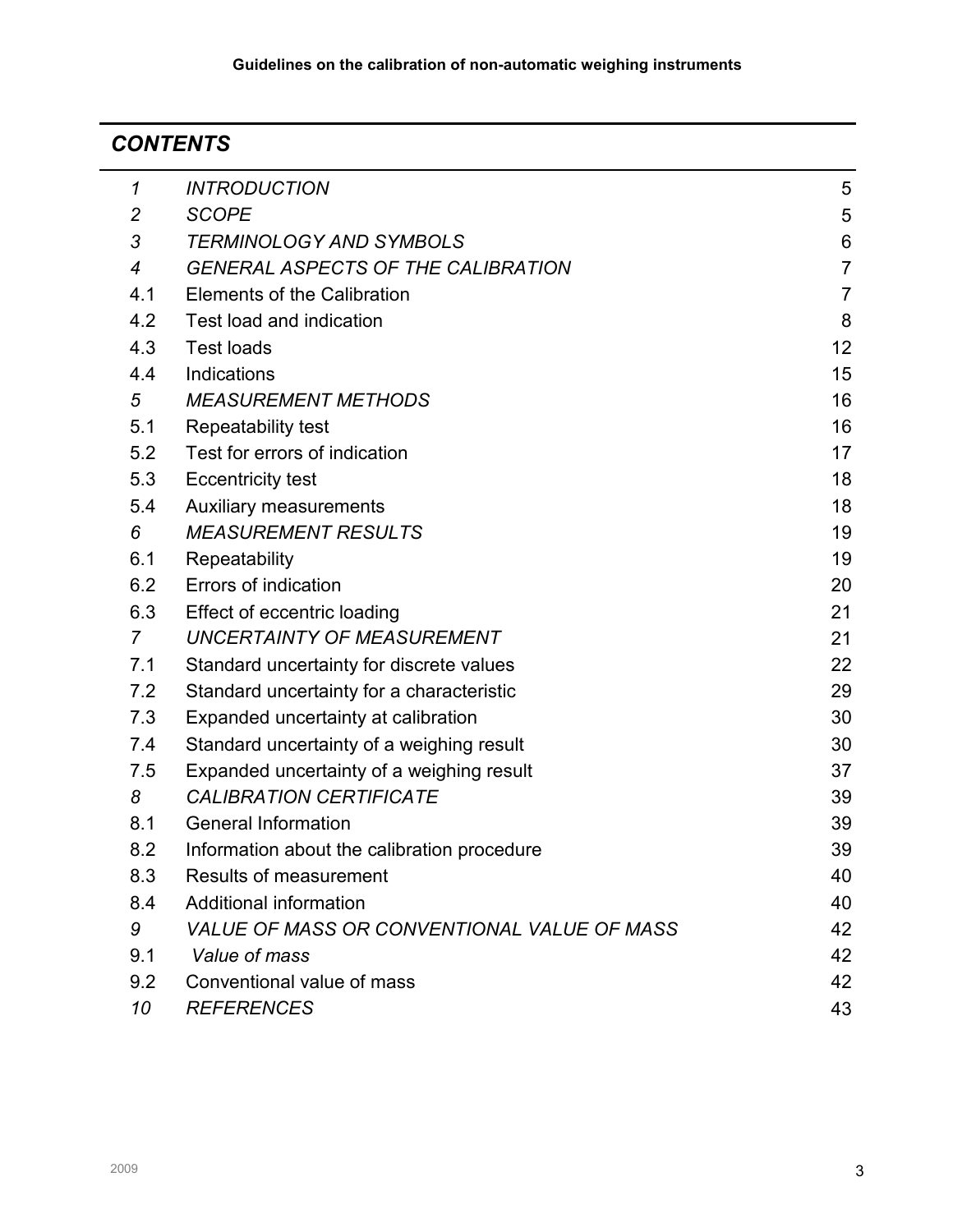# APPENDICES

|                | (Informative)                                                        |    |
|----------------|----------------------------------------------------------------------|----|
| A              | ADVICE FOR ESTIMATION OF AIR DENSITY                                 | 44 |
| A <sub>1</sub> | Formulae for the density of air                                      | 44 |
| A2             | Variations of parameters constituting the air density                | 46 |
| A <sub>3</sub> | Uncertainty of air density                                           | 47 |
| B              | COVERAGE FACTOR K FOR EXPANDED UNCERTAINTY OF<br><b>MEASUREMENT</b>  | 49 |
| B <sub>1</sub> | Objective                                                            | 49 |
| B <sub>2</sub> | Basic conditions for the application of $k = 2$                      | 49 |
| B <sub>3</sub> | Determining k in other cases                                         | 49 |
| C              | FORMULAE TO DESCRIBE ERRORS IN RELATION TO THE<br><b>INDICATIONS</b> | 51 |
| C <sub>1</sub> | Objective                                                            | 51 |
| C <sub>2</sub> | <b>Functional relations</b>                                          | 51 |
| C <sub>3</sub> | Terms without relation to the readings                               | 56 |
| D              | <b>SYMBOLS AND TERMS</b>                                             | 57 |
| D <sub>1</sub> | Symbols of general application                                       | 57 |
| D <sub>2</sub> | Locations of important terms and expressions                         | 59 |
| E              | <b>INFORMATION ON AIR BUOYANCY</b>                                   | 62 |
| E1             | Density of standard weights                                          | 62 |
| E <sub>2</sub> | Examples for air buoyancy in general                                 | 62 |
| E <sub>3</sub> | Air buoyancy for weights conforming to R111                          | 64 |
| F              | <b>EFFECTS OF CONVECTION</b>                                         | 66 |
| F <sub>1</sub> | Relation between temperature and time                                | 66 |
| F <sub>2</sub> | Change of the apparent mass                                          | 68 |
| G              | <b>EXAMPLES</b>                                                      | 70 |
| G <sub>1</sub> | Instrument 200 g capacity, scale interval 0,1 mg                     | 70 |
| G <sub>2</sub> | Instrument 60 kg capacity, multi-interval                            | 74 |
| G <sub>3</sub> | Instrument 30 t capacity, scale interval 10 kg                       | 81 |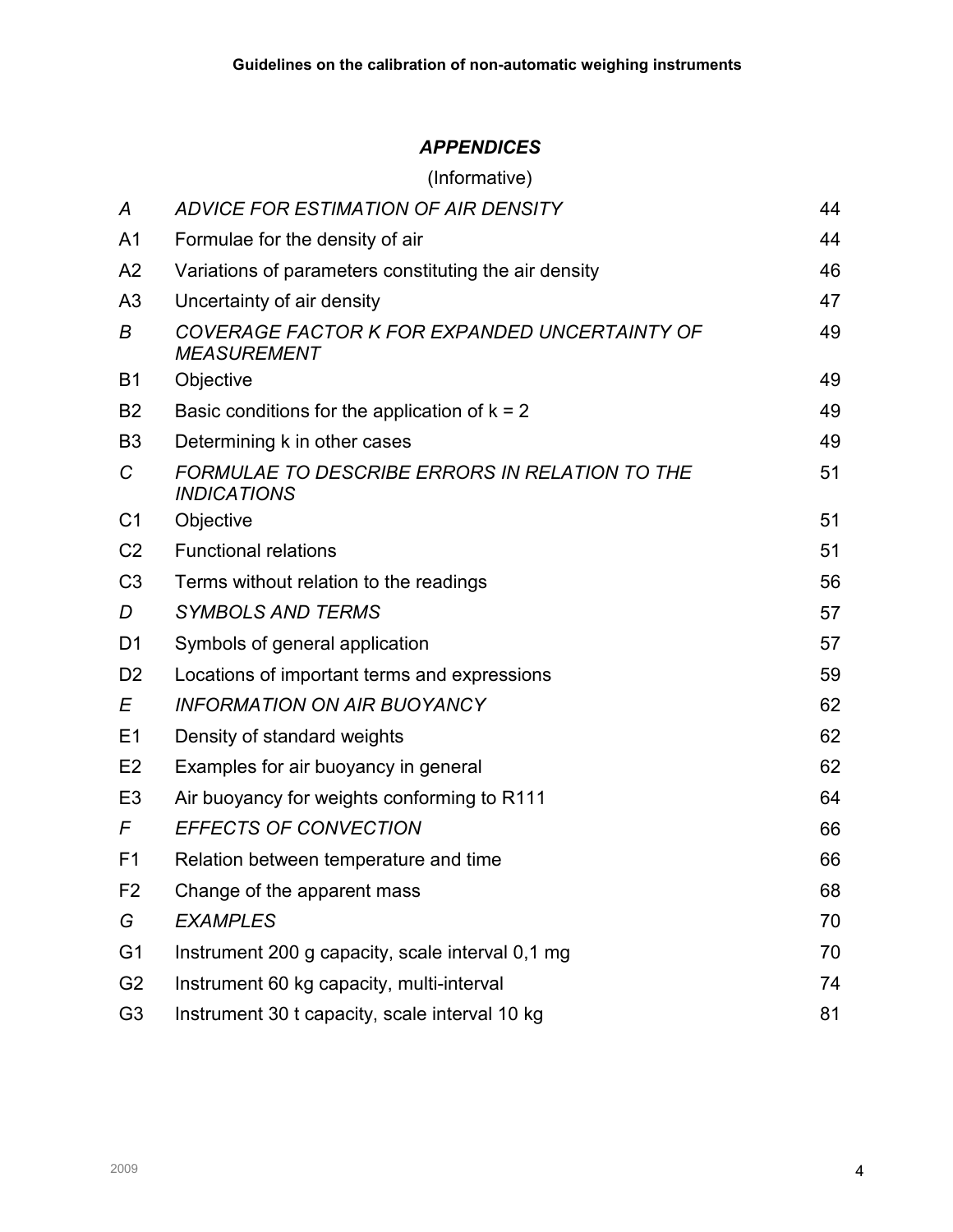# 1 INTRODUCTION

Nonautomatic weighing instruments are widely used to determine the quantity of a load in terms of mass. While for some applications specified by national legislation, they are subject to legal metrological control – i.e. type approval, verification etc. there is an increasing need to have their metrological quality confirmed by calibration, e.g. where required by ISO 9001 or ISO/IEC 17025 standards.

# 2 SCOPE

This document contains guidance for the static calibration of self-indicating, nonautomatic weighing instruments (hereafter called "instrument"), in particular for

- 1. measurements to be performed,
- 2. calculation of the measuring results,
- 3. determination of the uncertainty of measurement,
- 4. contents of calibration certificates.

The object of the calibration is the indication provided by the instrument in response to an applied load. The results are expressed in units of mass. The value of the load indicated by the instrument will be affected by local gravity, the load's temperature and density, and the temperature and density of the surrounding air.

The uncertainty of measurement depends significantly on properties of the calibrated instrument itself, not only on the equipment of the calibrating laboratory; it can to some extent be reduced by increasing the number of measurements performed for a calibration. This guideline does not specify lower or upper boundaries for the uncertainty of measurement.

It is up to the calibrating laboratory and the client to agree on the anticipated value of the uncertainty of measurement which is appropriate in view of the use of the instrument and in view of the cost of the calibration.

While it is not intended to present one or few uniform procedures the use of which would be obligatory, this document gives general guidance for the establishing of calibration procedures the results of which may be considered as equivalent within the SIM Member Organisations.

Any such procedure must include, for a limited number of test loads, the determination of the error of indication and of the uncertainty of measurement assigned to these errors. The test procedure should as closely as possible resemble the weighing operations that are routinely being performed by the user – e.g. weighing discrete loads, weighing continuously upwards and/or downwards, use of tare balancing function.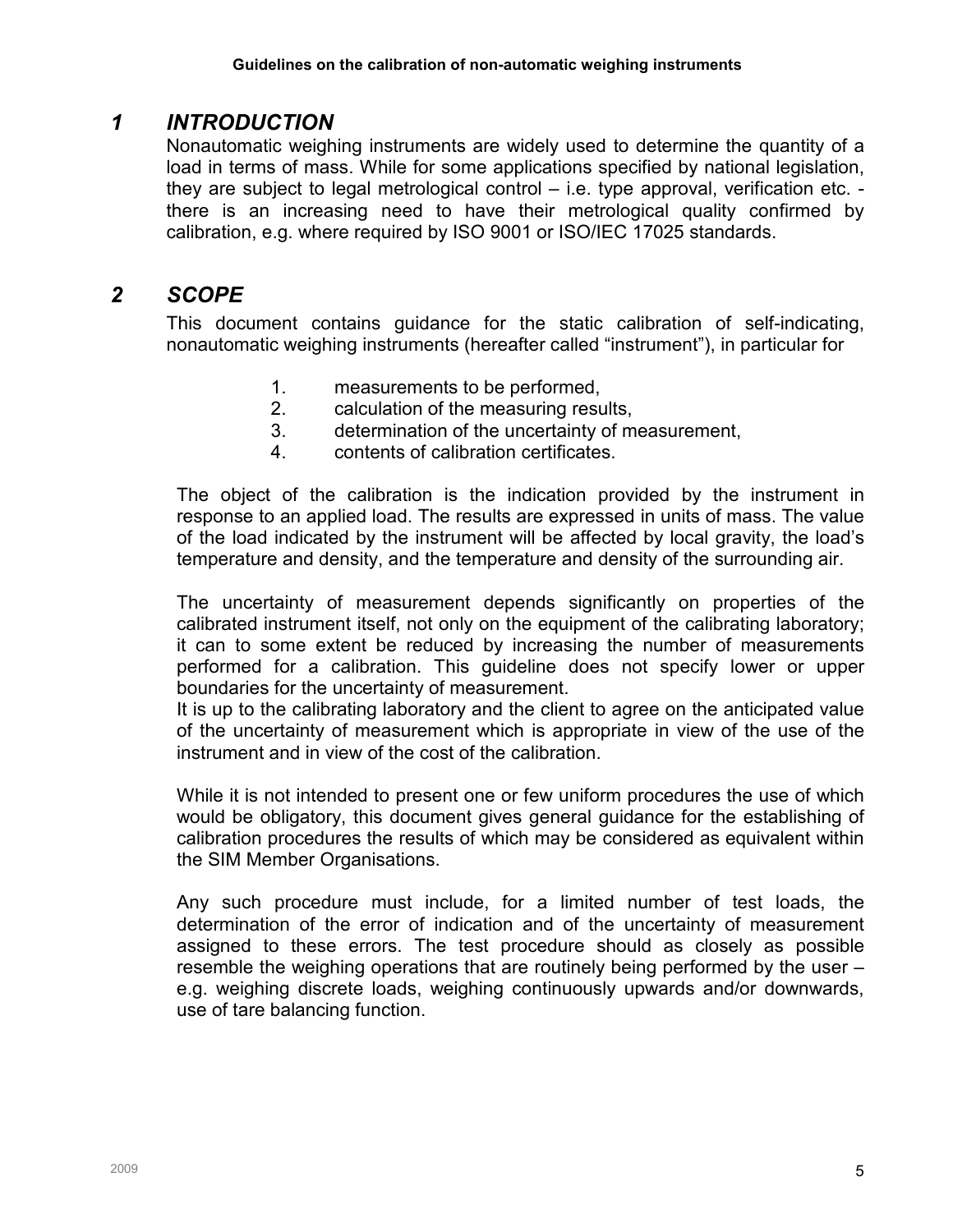The procedure may further include rules how to derive from the results advice to the user of the instrument with regard to the errors, and assigned uncertainty of measurement, of indications which may occur under normal conditions of use of the instrument, and/or rules on how to convert an indication obtained for a weighed object into the value of mass or conventional value of mass of that object.

The information presented in this guideline is intended to serve, and should be observed by,

- 1. bodies accrediting laboratories for the calibration of weighing instruments,
- 2. laboratories accredited for the calibration of nonautomatic weighing instruments,
- 3. testhouses, laboratories, or manufacturers using calibrated nonautomatic weighing instruments for measurements relevant for the quality of production subject to QM requirements (e.g. ISO 9000 series, ISO 10012, ISO/IEC 17025)

A summary of the main terms and equations used in this document is given in Appendix D2.

# 3 TERMINOLOGY AND SYMBOLS

The terminology used in this document is mainly based on existing documents:

- GUM [1] for terms related to the determination of results and the uncertainty of measurement,
- OIML R111 [3] for terms related to the standard weights,
- OIML R76 [2] for terms related to the functioning, to the construction, and to the metrological characterisation of nonautomatic weighing instruments.
- VIM [7] for terms related to the calibration.

Such terms are not explained in this document, but where they first appear, references will be indicated.

Symbols whose meaning is not self-evident, will be explained where they are first used. Those that are used in more than one section are collected in Appendix D1.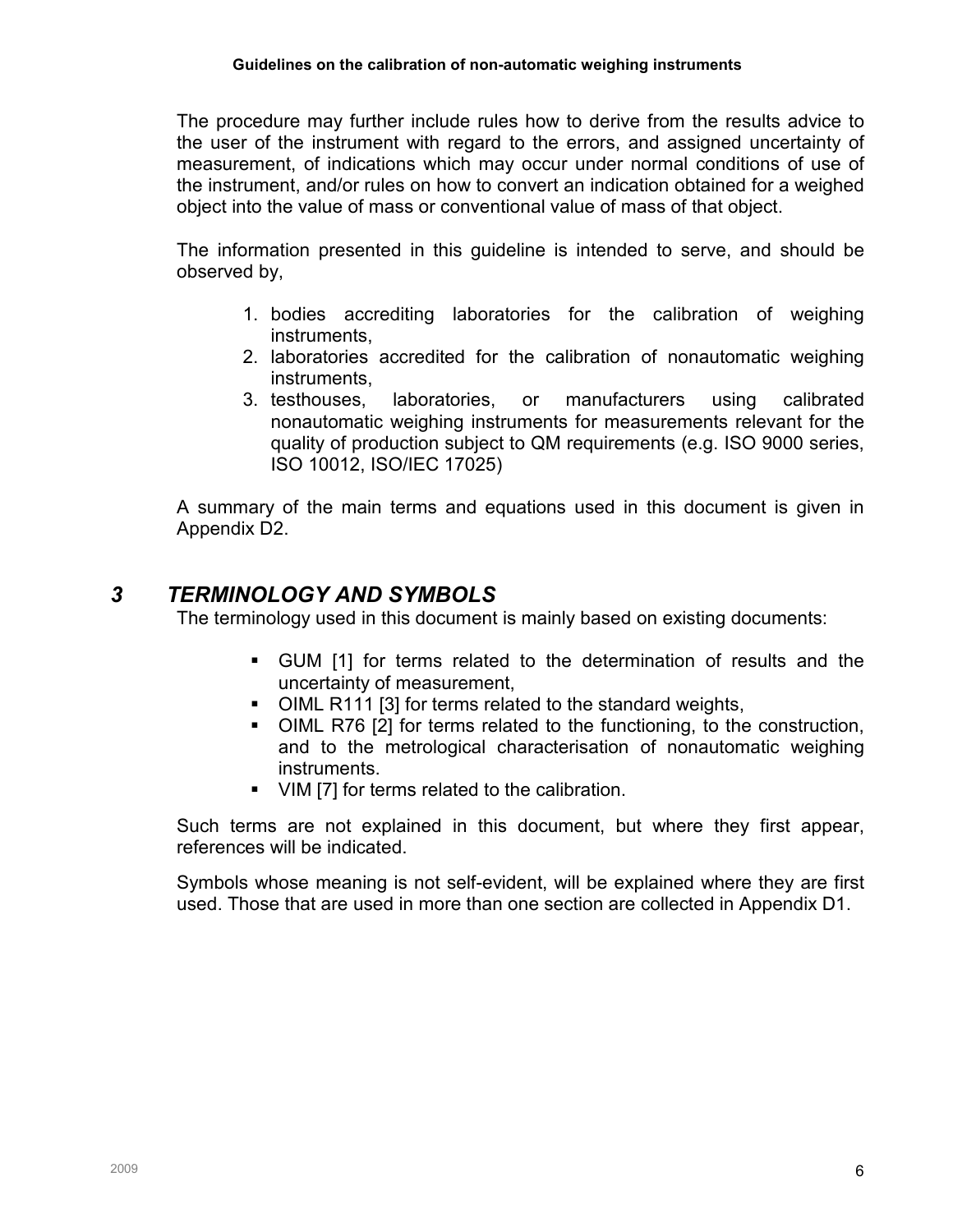# 4 GENERAL ASPECTS OF THE CALIBRATION

# 4.1 Elements of the calibration

Calibration consists in

- 1. applying test loads to the instrument under specified conditions,
- 2. determining the error or variation of the indication, and
- 3. estimating the uncertainty of measurement to be attributed to the results.

## 4.1.1 Range of calibration

Unless requested otherwise by the client, a calibration extends over the full weighing range [2] from Zero to the maximum capacity  $Max$ . The client may specify a certain part of a weighing range, limited by a minimum load  $Min'$  and the largest load to be weighed  $Max'$ , or individual nominal loads, for which he requests calibration.

On a multiple range instrument [2], the client should identify which range(s) shall be calibrated. The preceding paragraph applies to each range separately.

# 4.1.2 Place of calibration

Calibration is normally performed on the site where the instrument is being used.

If an instrument is moved to another location after the calibration, possible effects from

- 1. difference in local gravity acceleration,
- 2. variation in environmental conditions,
- 3. mechanical and thermal conditions during transportation

are likely to alter the performance of the instrument and may invalidate the calibration. Moving the instrument after calibration should therefore be avoided, unless immunity to these effects of a particular instrument, or type of instrument has been clearly demonstrated. Where this has not been demonstrated, the calibration certificate should not be accepted as evidence of traceability.

# 4.1.3 Preconditions, preparations

Calibration should not be performed unless

- 1. the instrument can be readily identified,
- 2. all functions of the instrument are free from effects of contamination or damage, and functions essential for the calibration operate as intended,
- 3. presentation of weight values is unambiguous and indications, where given, are easily readable,
- 4. the normal conditions of use (air currents, vibrations, stability of the weighing site etc.) are suitable for the instrument to be calibrated,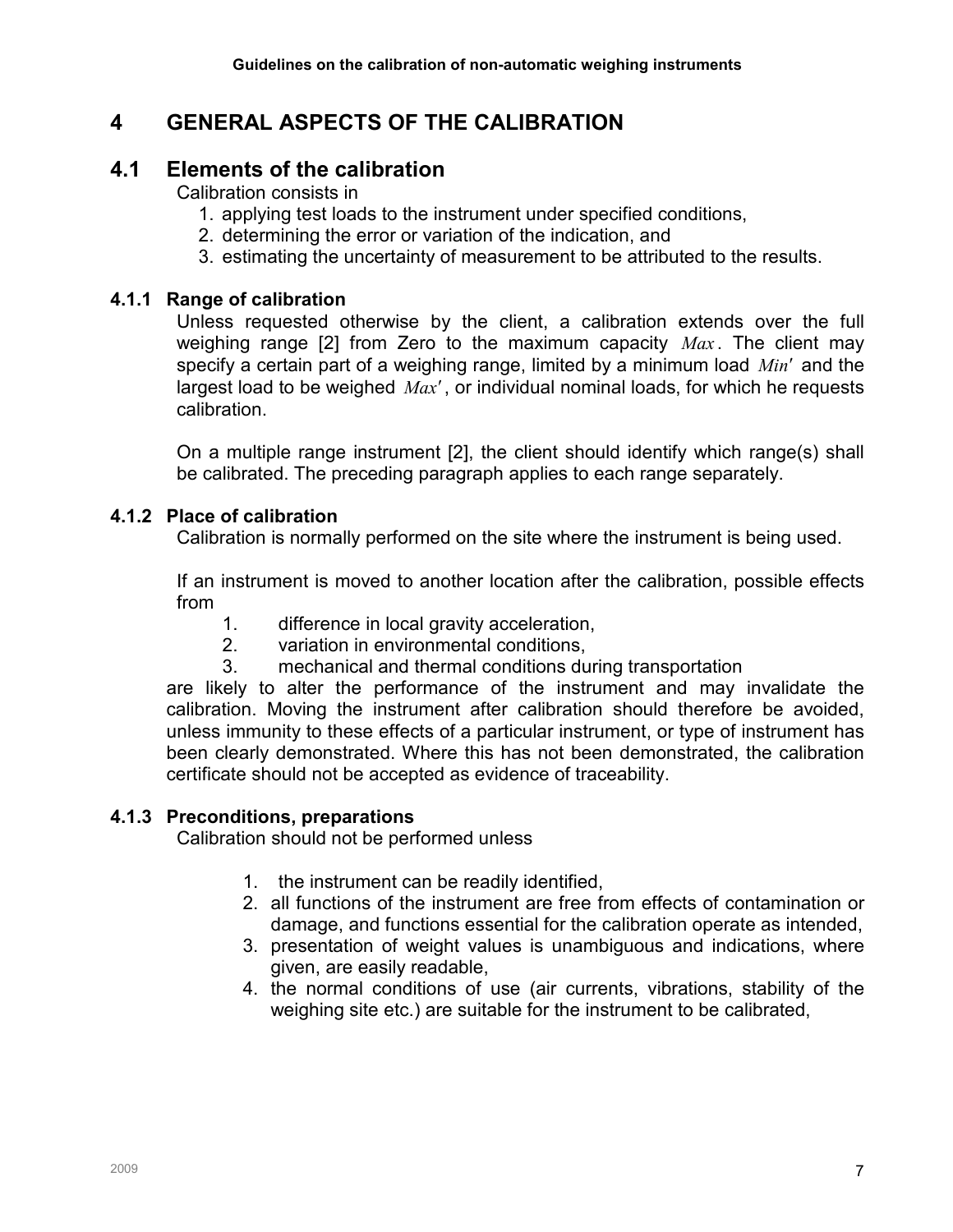- 5. the instrument is energized prior to calibration for an appropriate period, e.g. as long as the warm-up time specified for the instrument, or as set by the user,
- 6. the instrument is levelled, if applicable,
- 7. the instrument has been exercised by loading approximately up to the largest test load at least once, repeated loading is advised.

Instruments that are intended to be regularly adjusted before use should be adjusted before the calibration, unless otherwise agreed with the client. Adjustment should be performed with the means that are normally applied by the client, and following the manufacturer's instructions where available.

As far as relevant for the results of the calibration, the status of software settings which can be altered by the client should be noted.

Instruments fitted with an automatic zero-setting device or a zero-tracking device [2] should be calibrated with the device operative or not, as set by the client.

For on site calibration the user of the instrument should be asked to ensure that the normal conditions of use prevail during the calibration. In this way disturbing effects such as air currents, vibrations, or inclination of the measuring platform will, so far as is possible, be inherent to the measured values and will therefore be included in the determined uncertainty of measurement.

# 4.2 Test load and indication

## 4.2.1 Basic relation between load and indication

In general terms, the indication of an instrument is proportional to the force exerted by an object of mass m on the load receptor:

$$
I \sim mg(1 - \rho_a/\rho) \tag{4.2.2-1}
$$

with  $g$  local gravity acceleration

 $\rho_a$ density of the surrounding air

 $\rho$  density of the object

The terms in the brackets account for the reduction of the force due to the air buoyancy of the object.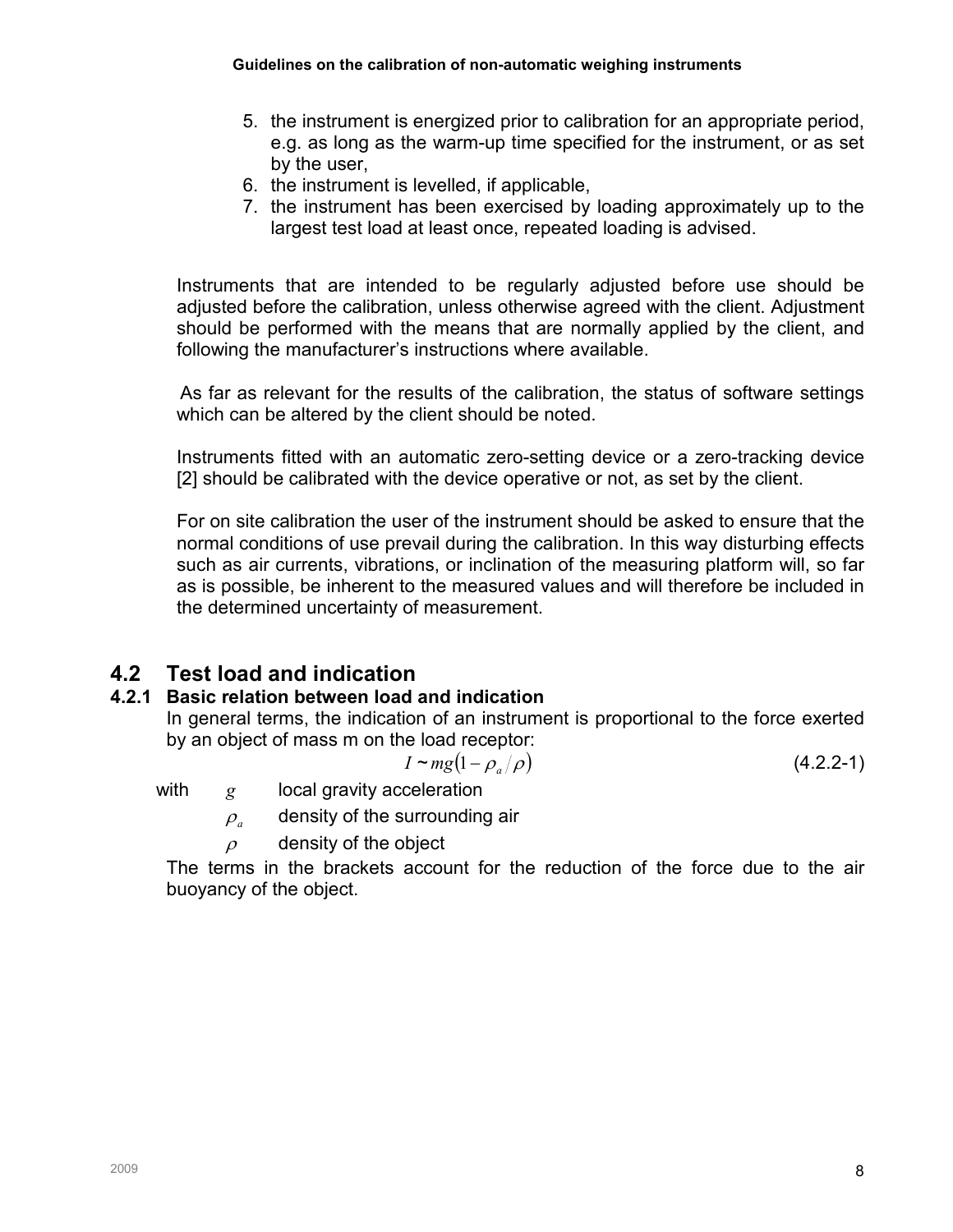#### 4.2.2 Effect of air buoyancy

It is state of the art to use standard weights that have been calibrated to the conventional value of mass $\,m_{c}^{\,\,2},\,$  for the adjustment and/or the calibration of weighing instruments. The adjustment is performed such that effects of  $g$  and of the actual buoyancy of the standard weight  $m_{cs}$  are included in the adjustment factor. Therefore, at the moment of the adjustment the indication  $I_s$  is

$$
I_s = m_{cs} \tag{4.2.2-1}
$$

This adjustment is, of course, performed under the conditions characterized by the actual values of  $g_s$ ,  $\rho_s \neq \rho_c$ , and  $\rho_{as} \neq \rho_0$ , identified by the suffix "s", and is valid only under these conditions. For another body with  $\rho \neq \rho_s$ , weighed on the same instrument but under different conditions:  $g \neq g_s$  y  $\rho_a \neq \rho_{as}$  the indication is in general (neglecting terms of 2nd or higher order):

$$
I = m_c (g/g_s) \{1 - (\rho_a - \rho_0) (1/\rho - 1/\rho_s) - (\rho_a - \rho_{as}) / \rho_s \}
$$
(4.2.2-3)

If the instrument is not displaced, there will be no variation of g, so  $g/g_s = 1$ . This is assumed hereafter.

The formula simplifies further in situations where some of the density values are equal:·

a) weighing a body in the reference air density:  $\rho_{a} = \rho_{0}$ , then

$$
I = m_c \{1 - (\rho_a - \rho_{as}) / \rho_s\}
$$
 (4.2.2-4)

b) weighing a body of the same density as the adjustment weight:  $\rho=\rho_{_{\mathrm{s}}}$  , then again (as in case a)

$$
I = m_c \{1 - (\rho_a - \rho_{as})/\rho_s\}
$$
 (4.2.2-5)

c) weighing in the same air density as at the time of adjustment:  $\rho_a = \rho_{as}$ , then

$$
I = m_c \{1 - (\rho_a - \rho_0)(1/\rho - 1/\rho_s)\}
$$
 (4.2.2-6)

$$
m_c = m\{(1 - \rho_0/\rho)/(1 - \rho_0/\rho_c)\}
$$
\n(4.2.2-2)

with  $\rho_0 = 1.2 \text{ kg/m}^3$  = reference value of the air density

 $\overline{a}$ 

<sup>&</sup>lt;sup>1</sup> The conventional value of mass  $m_c$  of a body has been defined in [3] as the numerical value of mass m of a weight of reference density  $\rho_c$  = 8000 kg/m<sup>3</sup> which balances that body at 20 °C in air of density  $\rho_0$ :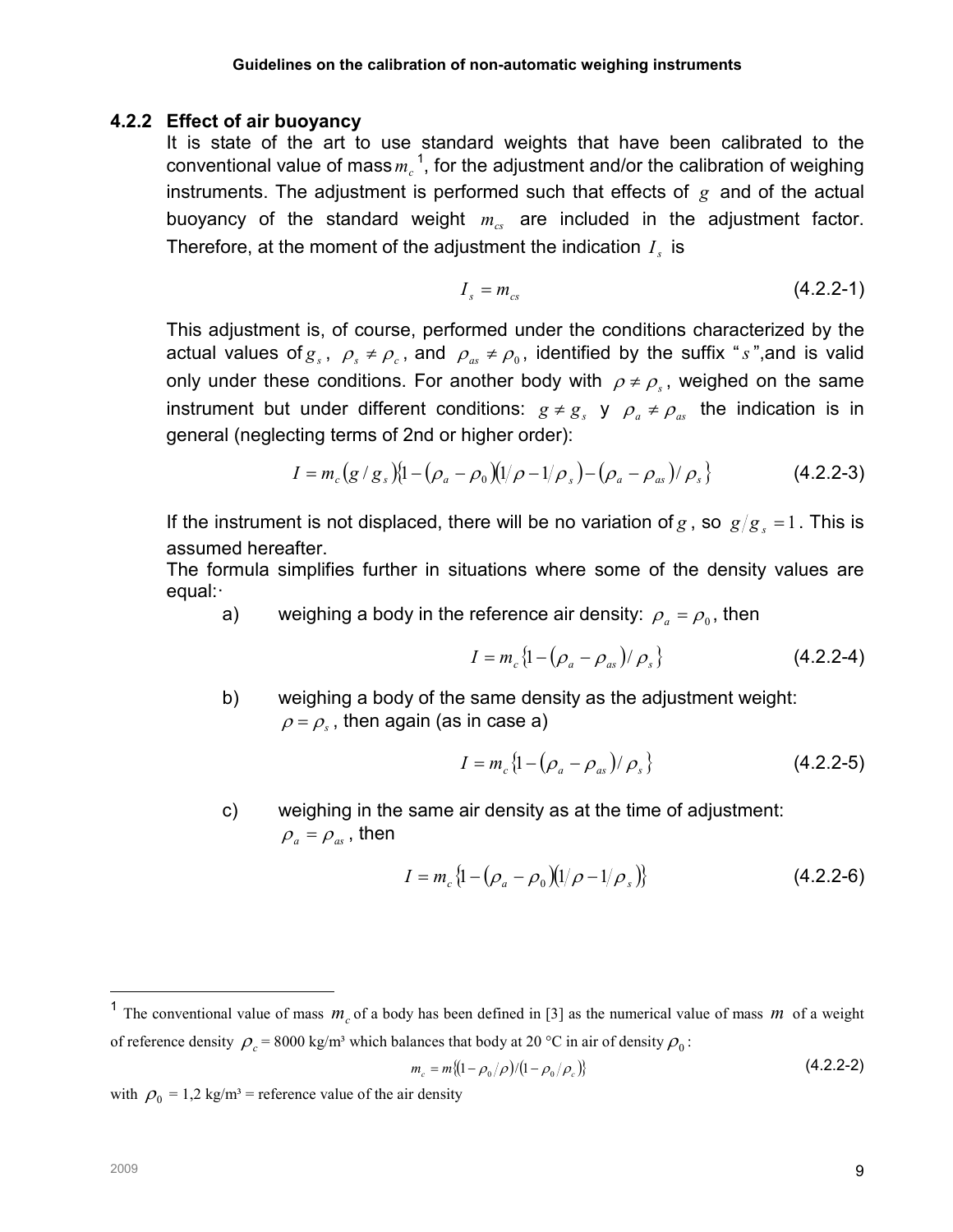Figure 4.2-1 shows examples for the magnitude of the relative changes  $\Delta I/I_s=(I-I_s)/I_s$  for an instrument adjusted with standard weights of  $\rho_s=\rho_c$ , when calibrated with standard weights of different but typical density.



Line  $\triangle$  is valid for a body of  $\rho = 7810 \text{ kg/m}^3$ , weighed in  $\rho_a = \rho_a$ 

Line **×** is valid for a body of  $\rho = 8\,400 \text{ kg/m}^3$ , weighed in  $\rho_a = \rho_{as}$ 

Line  $\blacklozenge$  is valid for a body of  $\rho = \rho_{s} = \rho_{c}$  after adjustment in  $\rho_{as} = \rho_{0}$ 

It is obvious that under these conditions, a variation in air density has a far greater effect than a variation in the body's density.

Further information is given on air density in Appendix A, and on air buoyancy related to standard weights in Appendix E.

## 4.2.3 Effects of convection

Where weights have been transported to the calibration site they may not have the same temperature as the instrument and its environment. Two phenomena should be noted in this case:

An initial temperature difference $\Delta T_{0}$  may be reduced to a smaller value $\Delta T$ by acclimatisation over a time  $\Delta t$ ; this occurs faster for smaller weights than for larger ones.

When a weight is put on the load receptor, the actual difference  $\Delta T$  will produce an air flow about the weight leading to parasitic forces which result in an apparent change  $\Delta m_{conv}$  on its mass. The sign of  $\Delta m_{conv}$  is normally opposite to the sign of  $\Delta T$ , its value is greater for large weights than for small ones.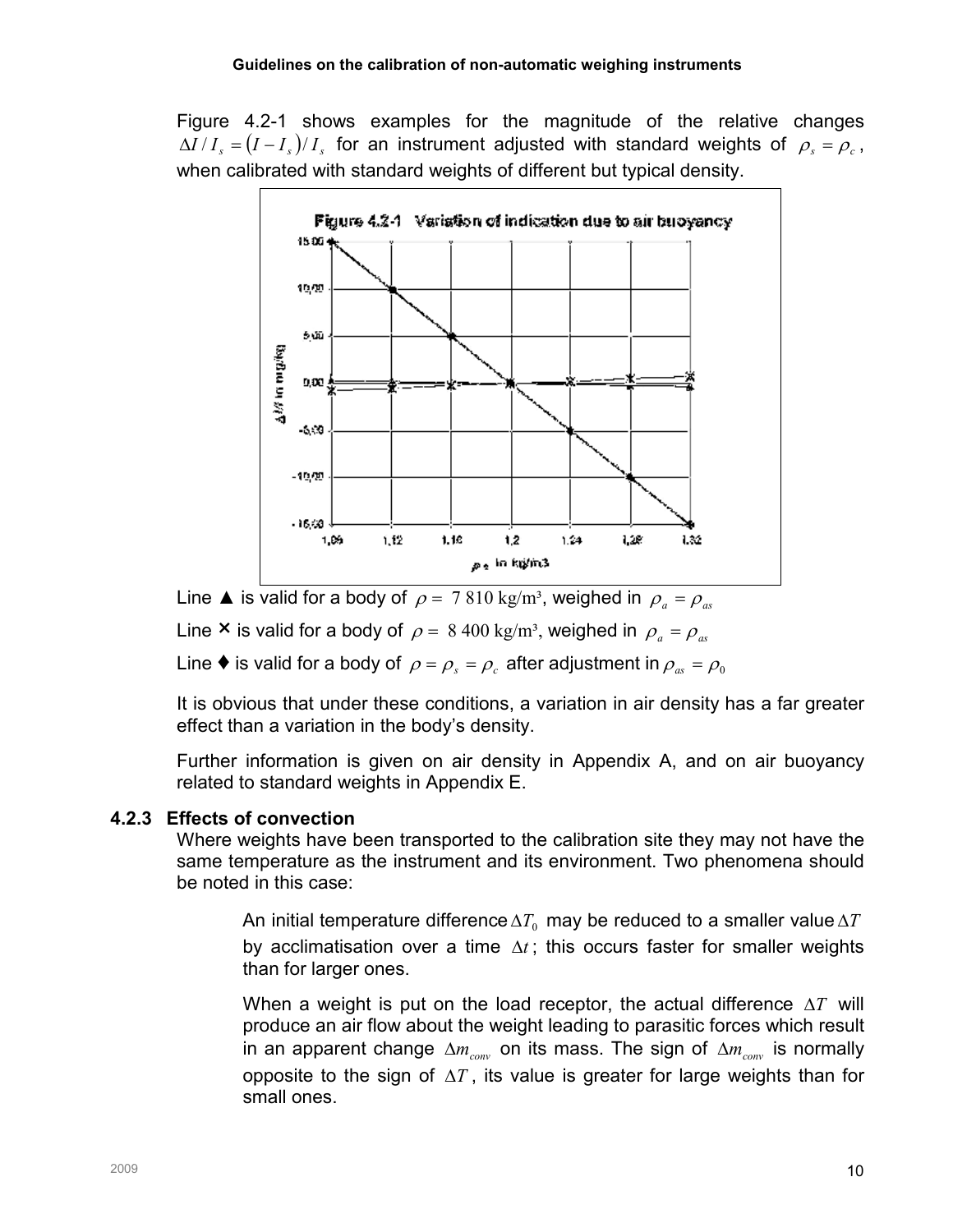The relations between any of the quantities mentioned:  $\Delta T_0$ ,  $\Delta t$ ,  $\Delta T$ , m and  $\Delta m_{conv}$  are nonlinear, and they depend on the conditions of heat exchange between the weights and their environment – see [5].

Figure 4.2-2 gives an impression of the magnitude of the apparent change in mass in relation to a temperature difference, for some selected weight values.



This effect should be taken into account by either letting the weights accomodate to the extent that the remaining change  $\Delta m_{conv}$  is negligible in view of the uncertainty of the calibration required by the client, or by considering the possible change of indication in the uncertainty budget. The effect may be significant for weights of high accuracy, e.g. for weights of class  $E_2$  or  $F_1$  in R 111 [3].

More detailed information is given in Appendix F.

# 4.2.4 Reference value of mass

The general relations (4.2.2-3) to (4.2.2-6) apply also if the "body weighed" is a standard weight used for calibration.

To determine the errors of indication of an instrument, standard weights of known conventional value of mass  $m_{cCal}$  are applied. Their density  $\rho_{Cal}$  is normally different from the reference value  $\rho_c$  and the air density  $\rho_{\textit{acal}}$  at the time of calibration is normally different from  $\rho_{\scriptscriptstyle 0}$  .

The error  $E$  of indication is

$$
E = I - m_{ref} \tag{4.2.4-1}
$$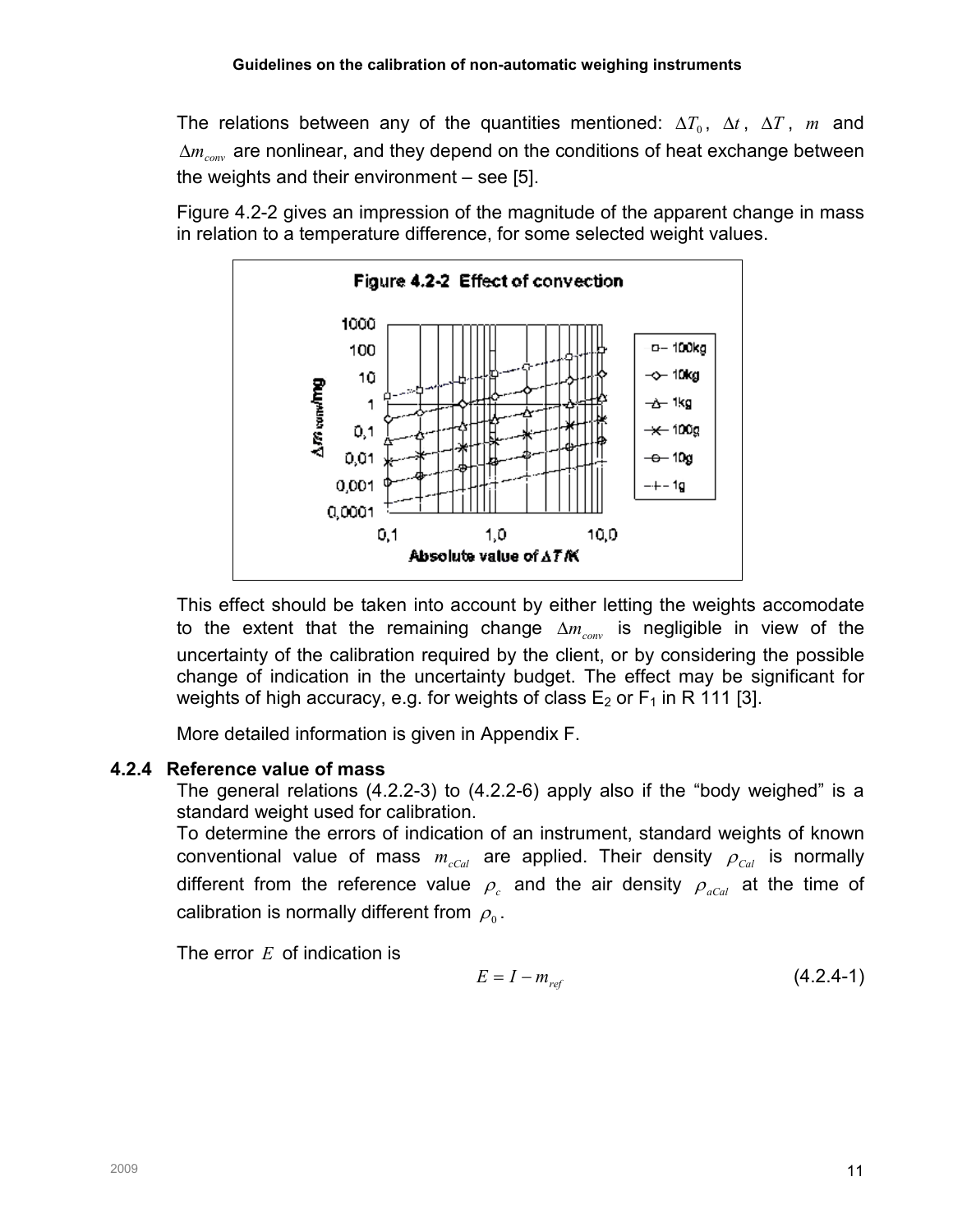where  $m_{ref}$  is a conventional true value of mass, further called reference value of mass. Due to effects of air buoyancy, convection, drift and others which may lead to minor correction terms  $\delta \! m_{_x}$ ,  $\, m_{_{ref}}\,$  is not exactly equal to  $\, m_{_{cCal}}\,$ :

$$
m_{ref} = m_{cCal} + \delta m_B + \delta m_{conv} + \delta m_D + \delta m \dots \qquad (4.2.4-2)
$$

The correction for air buoyancy  $\delta\!m_{_B}$  is affected by values of  $\,\rho_{_s}$  and  $\,\rho_{_{as}}$ , that were valid for the adjustment but are not normally known. It is assumed that weights of the reference density  $\rho_s = \rho_c$  have been used. (4.2.2-3) then gives the general expression for the correction

$$
\delta m_B = -m_{cCal} \left[ (\rho_{acal} - \rho_0) (1/\rho_{Cal} - 1/\rho_c) + (\rho_{acal} - \rho_{as})/\rho_c \right]
$$
(4.2.4-3)

For the air density  $\rho_{\alpha}$  two situations are considered:

A The instrument has been adjusted immediately before the calibration, so  $\rho_{\alpha s} = \rho_{\alpha Cal}$ . This simplifies (4.2.4-3) to:

$$
\delta m_B = -m_{cCal} (\rho_{aCal} - \rho_0)(1/\rho_{Cal} - 1/\rho_c)
$$
 (4.2.4-4)

B The instrument has been adjusted independent of the calibration, in unknown air density  $\rho_{\alpha s}$  for which a reasonable assumption should be made.

B1 For on-site calibrations,  $\rho_{as}$  may be expected to be similar to  $\rho_{aCal}$ , with the possible difference  $\delta \rho_{as} = \rho_{acal} - \rho_{as}$ . (4.2.4-3) is then modified to  $\delta m_{_B} = - m_{_cCal} [(\rho_{_aCal} - \rho_{_0}) (1/\rho_{Cal} - 1/\rho_{_c}) + \delta \rho_{_{as}} / \rho_{_c}]$ (4.2.4-5)

B2 A simple, straightforward assumption could be  $\rho_{as} = \rho_{0}$ , then

$$
\delta m_B = -m_{cCal} (\rho_{aCal} - \rho_0) / \rho_{Cal}
$$
 (4.2.4-6)

See also Appendices A and E for further information.

The other correction terms are dealt with in section 7.

The suffix "Cal" will from now on be omitted unless where necessary to avoid confusion.

## 4.3 Test loads

Test loads should preferably consist of standard weights that are traceable to the SI unit of mass. Other test loads may be used, however, for tests of a comparative nature – e.g. test with eccentric loading, repeatability test – or for the mere loading of an instrument – e.g. preloading, tare load that is to be balanced, substitution load.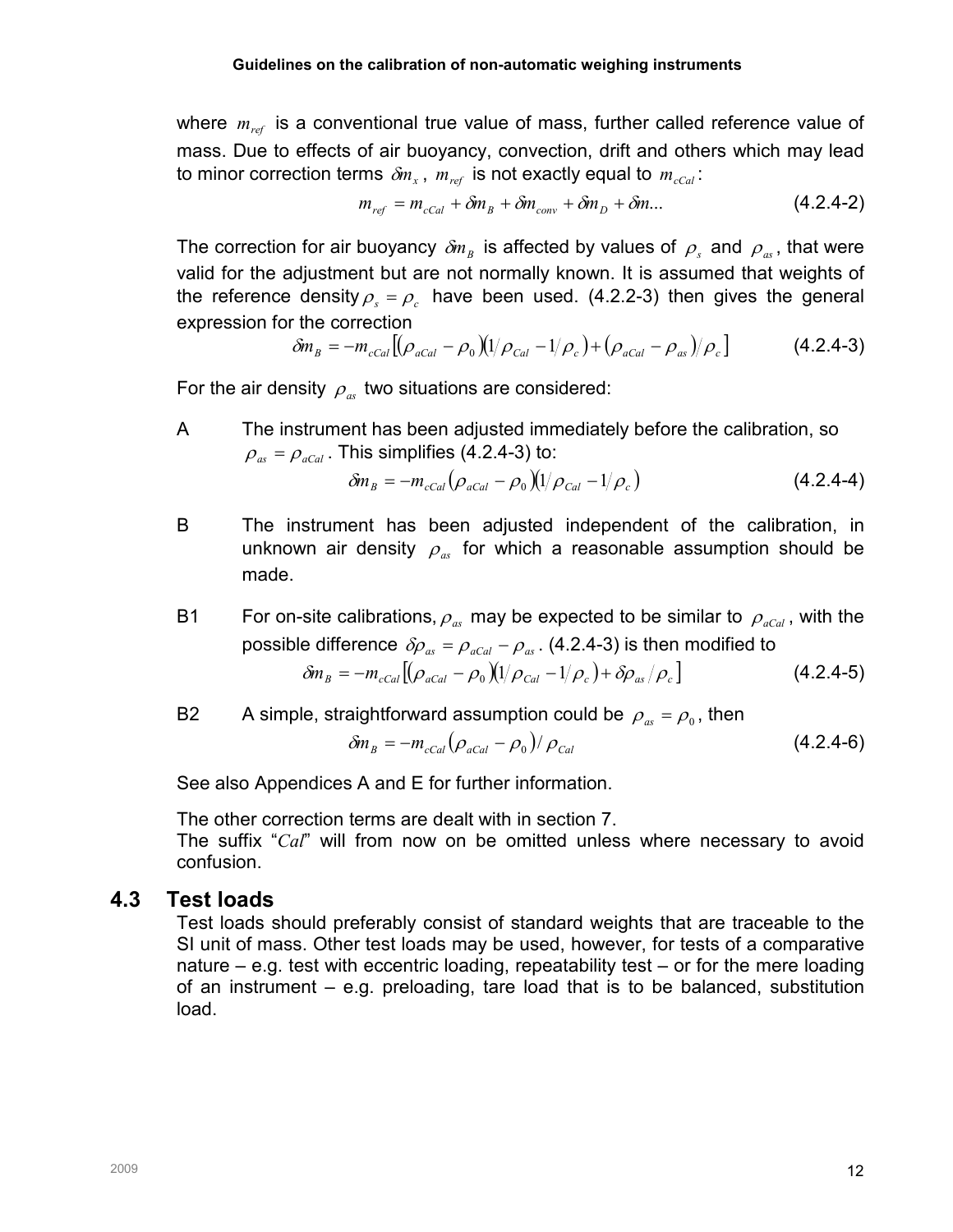#### 4.3.1 Standard weights

The traceability of weights to be used as standards shall be accomplished by calibration<sup>2</sup> consisting of

- 1. determination of the actual conventional value of mass  $m<sub>c</sub>$  and/or the correction  $\delta m_c$  to its nominal value  $m_N$ :  $\delta m_c = m_c - m_N$ , together with the expanded uncertainty of the calibration  $U_{95}$ , or
- 2. confirmation that  $m_c$  is within specified maximum permissible errors  $mpe$ :  $m_N - (mpe - U_{95}) < m_c < m_N + (mpe - U_{95})$

The standards should further satisfy the following requirements to the extent as appropriate in view of their accuracy:

- 3. density  $\rho_s$  sufficiently close to  $\rho_c$  = 8 000 kg/m<sup>3</sup>
- 4. surface finish suitable to prevent a change in mass through contamination by dirt or adhesion layers
- 5. magnetic properties such that interaction with the instrument to be calibrated is minimized.

Weights that comply with the relevant specifications of the International Recommendation OIML R 111 [3] should satisfy all these requirements.

The maximum permissible errors, or the uncertainties of calibration of the standard weights shall be compatible with the scale interval  $d$  [2] of the instrument and/or the needs of the client with regard to the uncertainty of the calibration of his instrument.

#### 4.3.2 Other test loads

For certain applications mentioned in 4.3, 2nd sentence, it is not essential that the conventional value of mass of a test load is known. In these cases, loads other than standard weights may be used, with due consideration of the following:

- 1. shape, material, composition should allow easy handling,
- 2. shape, material, composition should allow the position of the centre of gravity to be readily estimated,
- 3. their mass must remain constant over the full period they are in use for the calibration,
- 4. their density should be easy to estimate,
- 5. loads of low density (e.g. containers filled with sand or gravel), may require special attention in view of air buoyancy.

Temperature and barometric pressure may need to be monitored over the full period the loads are in use for the calibration.

<sup>&</sup>lt;sup>2</sup> ILAC-P 10-2002, nr. 2(b): Traceability shall be derived, where possible,... "from a calibration laboratory that can demonstrate competence, measurement capability and traceability with appropriate measurement uncertainty, e.g. an accredited calibration laboratory..." and Note 3: "It is recognised by ILAC that in some economies calibrations performed by verifying authorities appointed under their economies' Legal metrology frameworks are also accepted."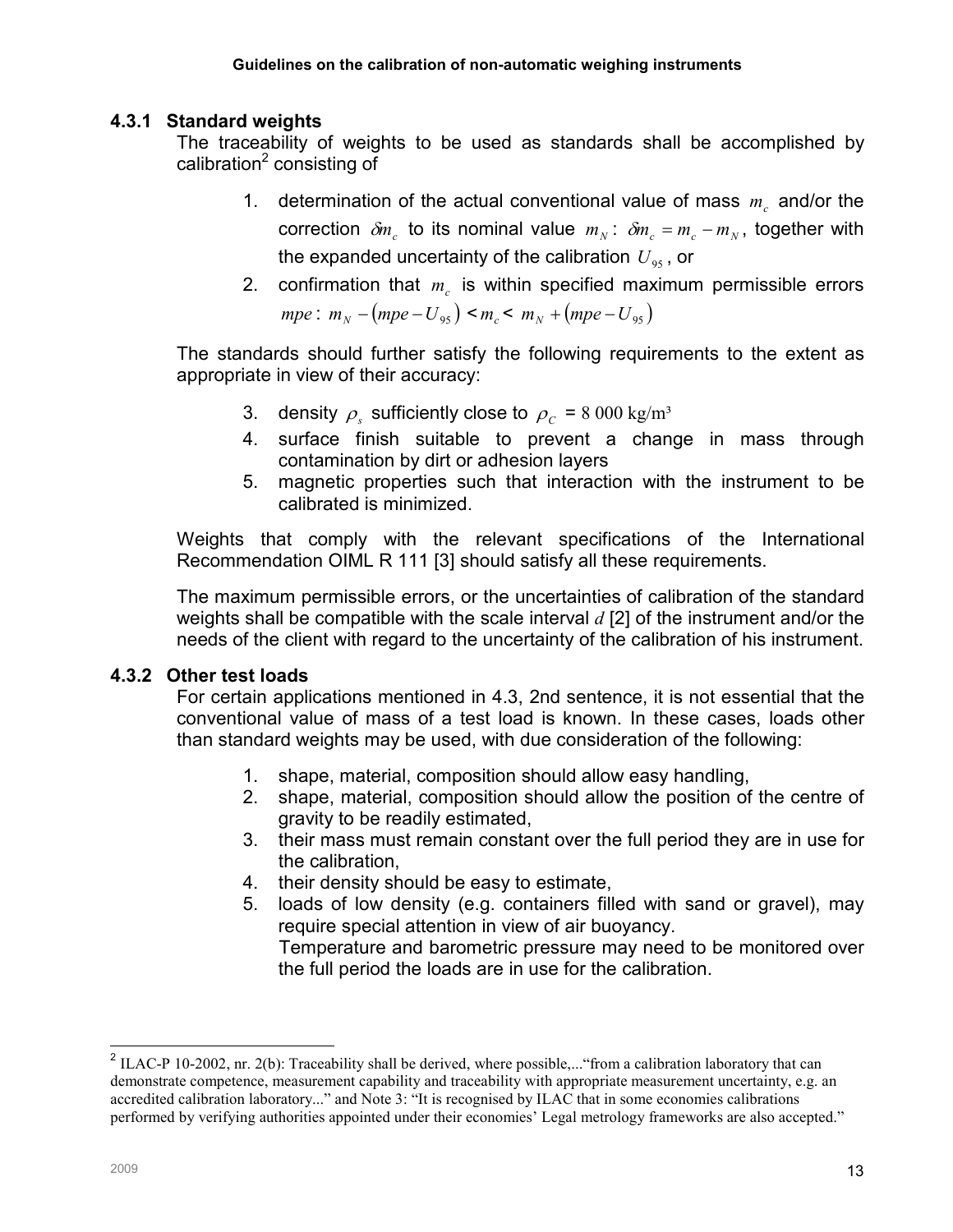#### 4.3.3 Use of substitution loads

A test load the conventional value of mass of which is essential, should be made up entirely of standard weights. But where this is not possible, any other load which satisfies 4.3.2 may be used for substitution. The instrument under calibration is used as comparator to adjust the substitution load  $L<sub>sub</sub>$  so that it brings about approximately the same indication I as the corresponding load  $L_{S}$  made up of standard weights.

A first test load  $\, L_{T1} \,$  made up of standard weights  $\, m_{_{c1}} \,$  is indicated as:

$$
I(L_{St}) = I(m_{c1})
$$
\n(4.3.3-1)

After removing  $L_{\text{sr}}$  a substitution load  $L_{\text{sub1}}$  is put on and adjusted to give approximately the same indication:

$$
I(L_{sub1}) \approx I(m_{c1}) \tag{4.3.3-2}
$$

so that

$$
L_{sub1} = m_{c1} + I(L_{sub1}) - I(m_{c1}) = m_{c1} + \Delta I_1
$$
\n(4.3.3-3)

The next test load  $\, L_{_{T2}}$  is made up by adding  $\, m_{_{c1}}$ 

$$
L_{T2} = L_{sub1} + m_{c1} = 2m_{c1} + \Delta I_1
$$
\n(4.3.3-4)

 $m_{c1}$  is again replaced by a substitution load of  $\thickapprox L_{sub1}$  with adjustment to  $\thickapprox I(L_{T2})$  .

The procedure may be repeated, to generate test loads  $L_{T3}$ , ... $L_{Tn}$ :

$$
L_{T_n} = nm_{c1} + \Delta I_1 + \Delta I_2 + \dots + \Delta I_{n-1}
$$
\n(4.3.3-5)

The value of  $L_{T_n}$  is taken as the conventional value of mass  $m_c$  of the test load.

With each substitution step however, the uncertainty of the total test load increases substantially more than if it were made up of standard weights only, due to the effects of repeatability and resolution of the instrument.  $-$  cf. also 7.1.2.6<sup>3</sup>.

 $\overline{a}$ 

<sup>&</sup>lt;sup>3</sup> Example: for an instrument with  $Max = 5000$  kg,  $d = 1$  kg, the standard uncertainty of 5 t standard weights may be 200 g, while the standard uncertainty of a test load made up of 1 t standard weights and 4 t substitution load, will be about 2 kg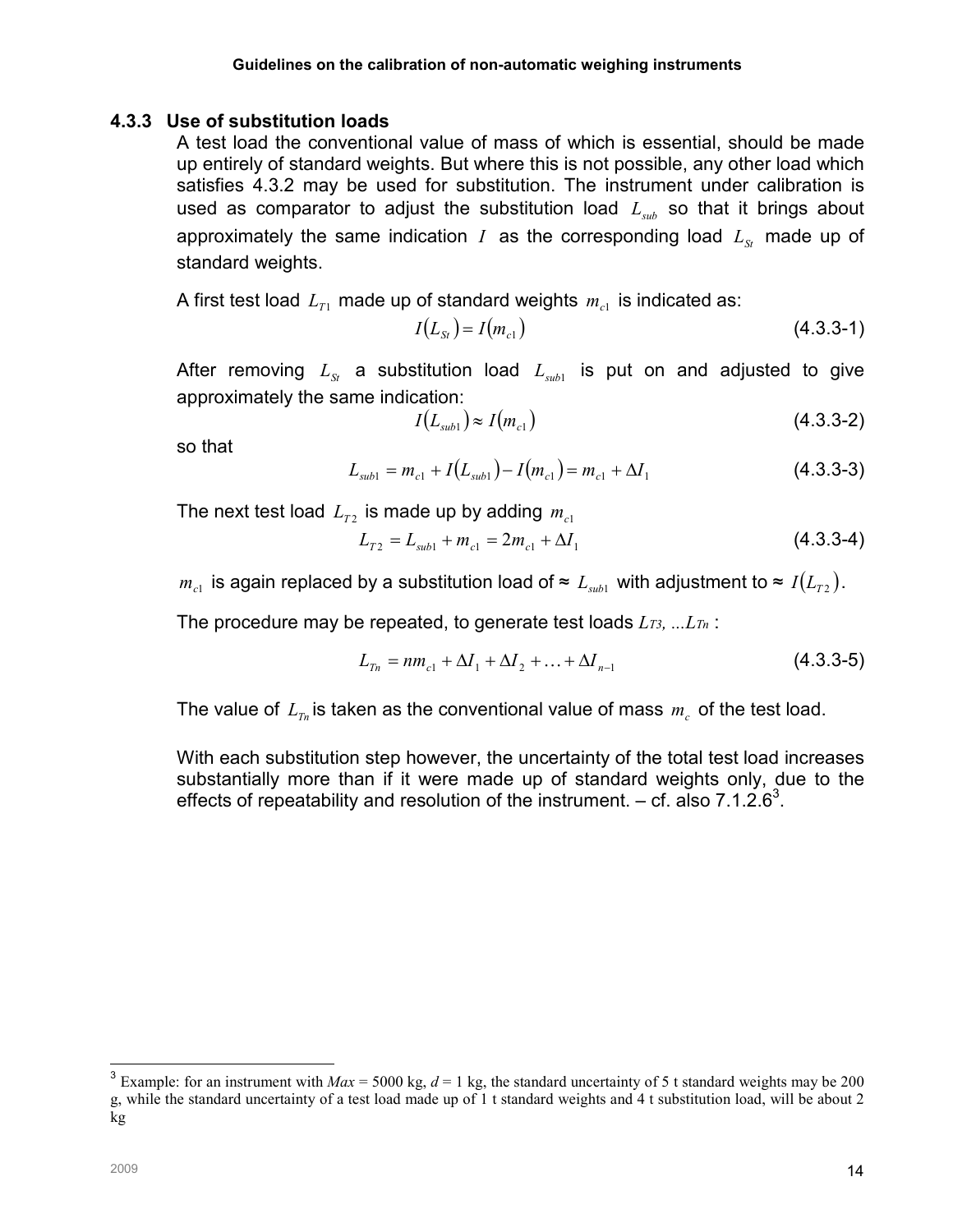# 4.4 Indications

# 4.4.1 General

Any indication  $I$  related to a test load is basically the difference of the indications  $I_{L}$  under load and  $I_{0}$  at no-load:

$$
I = I_L - I_0 \tag{4.4.1-1}
$$

It is to be preferred to record the no-load indications together with the load indications for any test measurement. However, recording the no-load indications may be redundant where a test procedure calls for the setting to zero of any noload indication which is not = zero of itself, before a test load is applied.

For any test load, including no load, the indication I of the instrument is read and recorded only when it can be considered as being stable. Where high resolution of the instrument, or environmental conditions at the calibration site prevent stable indications, an average value should be recorded together with information about the observed variability (e.g. spread of values, unidirectional drift).

During calibration tests, the original indications should be recorded, not errors or variations of the indication.

## 4.4.2 Resolution

Indications are normally obtained as integer multiples of the scale interval d.

At the discretion of the calibration laboratory and with the consent of the client, means to obtain indications in higher resolution than in  $d$  may be applied, e.g. where compliance to a specification is checked and smallest uncertainty is desired. Such means may be:

1. switching the indicating device to a smaller scale interval  $dr < d$ ("service mode").

In this case, the indication  $I_x$  is then obtained as integer multiple of  $dr$ .

2. applying small extra test weights in steps of  $d<sub>T</sub> = d/5$  or  $d/10$  to determine more precisely the load at which an indication changes unambiguously from I' to  $I' + d$ . ("changeover point method"). In this case, the indication I' is recorded together with the amount  $\Delta L$  of the n additional small test weights necessary to increase  $I'$  by one  $d$ . The indication  $I_{L}$  is

$$
I_L = I' + d/2 - \Delta L = I' + d/2 - nd_T
$$
 (4.4.2-1)

Where the changeover point method is applied, it is advised to apply it for the indications at zero as well where these are recorded.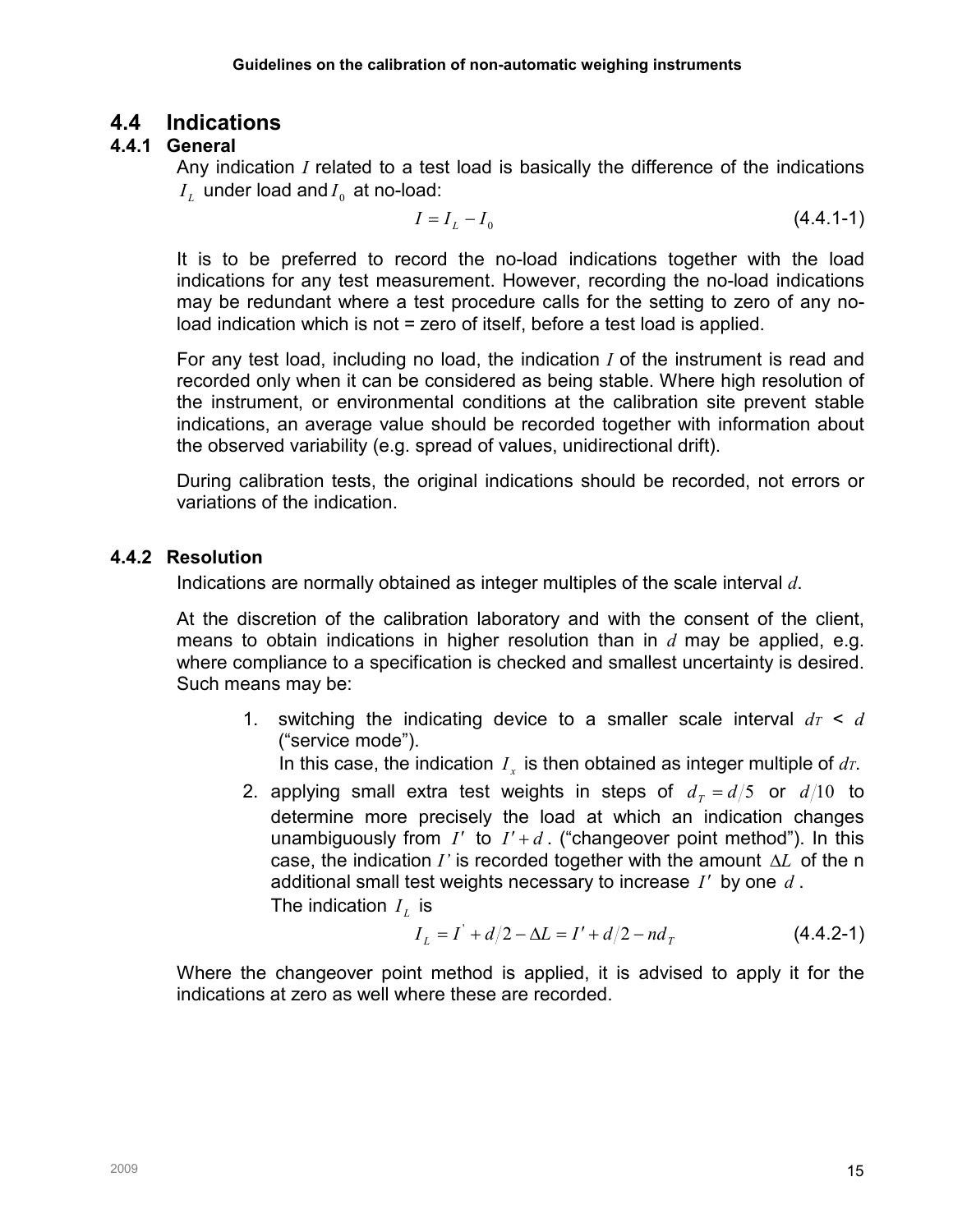# 5 MEASUREMENT METHODS

Tests are normally performed to determine

- the repeatability of indications,
- the errors of indications,
- the effect of eccentric application of a load on the indication.

A Calibration Laboratory deciding on the number of measurements for its routine calibration procedure, should consider that in general, a larger number of measurements tends to reduce the uncertainty of measurement but to increase the cost.

Details of the tests performed for an individual calibration may be fixed by agreement of the client and the Calibration Laboratory, in view of the normal use of the instrument. The parties may also agree on further tests or checks which may assist in evaluating the performance of the instrument under special conditions of use. Any such agreement should be consistent with the minimum numbers of tests as specified in the following sections.

## 5.1 Repeatability test

The test consists in the repeated deposition of the same load on the load receptor, under identical conditions of handling the load and the instrument, and under constant test conditions, both as far as possible.

The test load(s) need not be calibrated nor verified, unless the results serve for the determination of errors of indication as per 5.2. The test load should, as far as possible, consist of one single body.

The test is performed with at least one test load  $L_{\scriptscriptstyle T}$  which should be selected in a reasonable relation to  $Max$  and the resolution of the instrument, to allow an appraisal of the intrument's performance. For instruments with a constant scale interval d a load of  $0.5$ Max  $\le L<sub>T</sub> \le Max$  is quite common; this is often reduced for instruments where  $L<sub>T</sub> > 0.5$ Max would amount to several 1000 kg. For multiinterval instruments [2] a load close to  $Max_1$  may be preferred. A special value of  $L_{\scriptscriptstyle T}$  may be agreed between the parties where this is justified in view of a specific application of the instrument.

The test may be performed at more than one test point, with test loads  $L_{\tau_i}$ ,  $1 \le j \le k_L$  with  $k_L$  = number of test points.

Prior to the test, the indication is set to zero. The load is to be applied at least 5 times, and at least 3 times where  $L_{\text{r}} \geq 100 \text{ kg}$ .

Indications  $I_{ij}$  are recorded for each deposition of the load. After each removal of the load, the indication should at least be checked for showing zero, and may be reset to zero if it does not; recording of the no-load indications  $I_{0i}$  is advisable as per 4.4.1. In addition, the status of the zero device if fitted is recorded.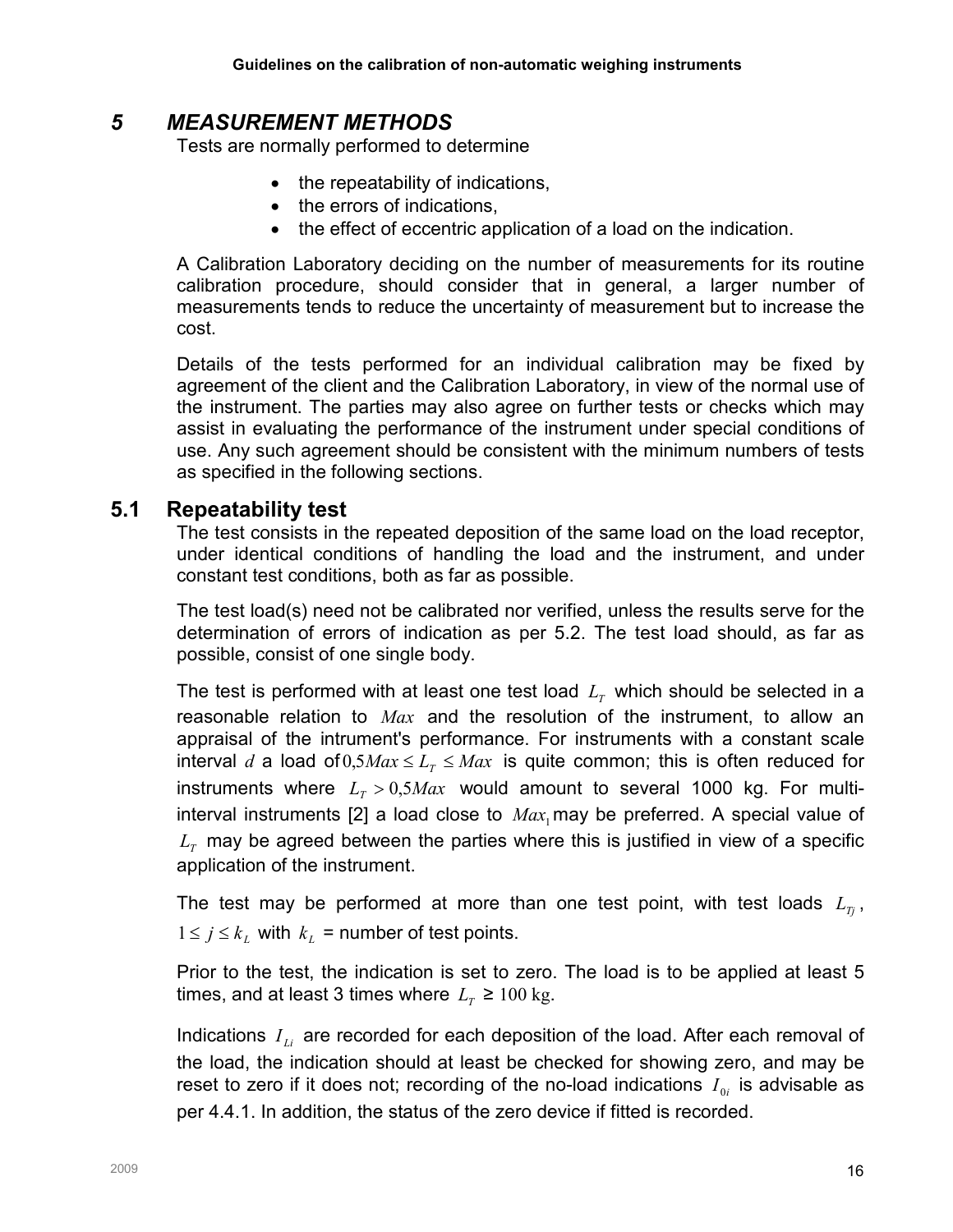# 5.2 Test for errors of indication

1. This test is performed with  $k_L \geq 5$  different test loads  $L_{Tj}$ ,  $1 \leq j \leq k_L$ , distributed fairly evenly over the normal weighing range<sup>4</sup> or at individual test points agreed upon as per 4.1.2.

The purpose of this test is an appraisal of the performance of the instrument over the whole weighing range.

Where a significantly smaller range of calibration has been agreed to, the number of test loads may be reduced accordingly, provided there are at least 3 test points including  $Min'$  and  $Max'$ , and the difference between two consecutive test loads is not greater than  $0.15$ *Max*.

It is necessary that test loads consist of appropriate standard weights, or of substitution loads as per 4.3.3.

Prior to the test, the indication is set to zero. The test loads  $L_T$  are normally applied once in one of these manners:

- 1. increasing by steps with unloading between the separate steps corresponding to the majority of uses of the instruments for weighing single loads,
- 2. continuously increasing by steps similar to 1; may include creep effects in the results, reduces the amount of loads to be moved on and off the load receptor as compared to 1,
- 3. continuously increasing and decreasing by steps procedure prescribed for verification tests in [2], same comments as for 2,
- 4. continuously decreasing by steps starting from  $Max$ -simulates the use of an instrument as hopper weigher for subtractive weighing, same comments as for 2.

On multi-interval instruments – see [2], the methods above may be modified for load steps smaller than  $Max$ , by applying increasing and/or decreasing tare loads, operating the tare balancing function, and applying a test load of close to but not more than  $Max_1$  to obtain indications with  $d_1$ .

Further tests may be performed to evaluate the performance of the instrument under special conditions of use, e.g. the indication after a tare balancing operation, the variation of the indication under a constant load over a certain time, etc.

The test, or individual loadings, may be repeated to combine the test with the repeatability test under 5.1.

Indications  $I_{Lj}$  are recorded for each load. After each removal of a load, the indication should at least be checked for showing zero, and may be reset to zero if

 4 Examples for target values::

 $k_L$  = 5: zero or *Min*; 0,25 Max; 0,5 Max; 0,75 Max; Max. Actual test loads may deviate from the target value up to 0,1 Max, provided the difference between consecutive test loads is at least  $0.2$  Max.

 $k_L$  = 11: zero or *Min*, 10 steps of 0,1 Max up to Max. Actual test loads may deviate from the target value up to 0,05 Max, provided the difference between consecutive test loads is at least  $0.08$  Max.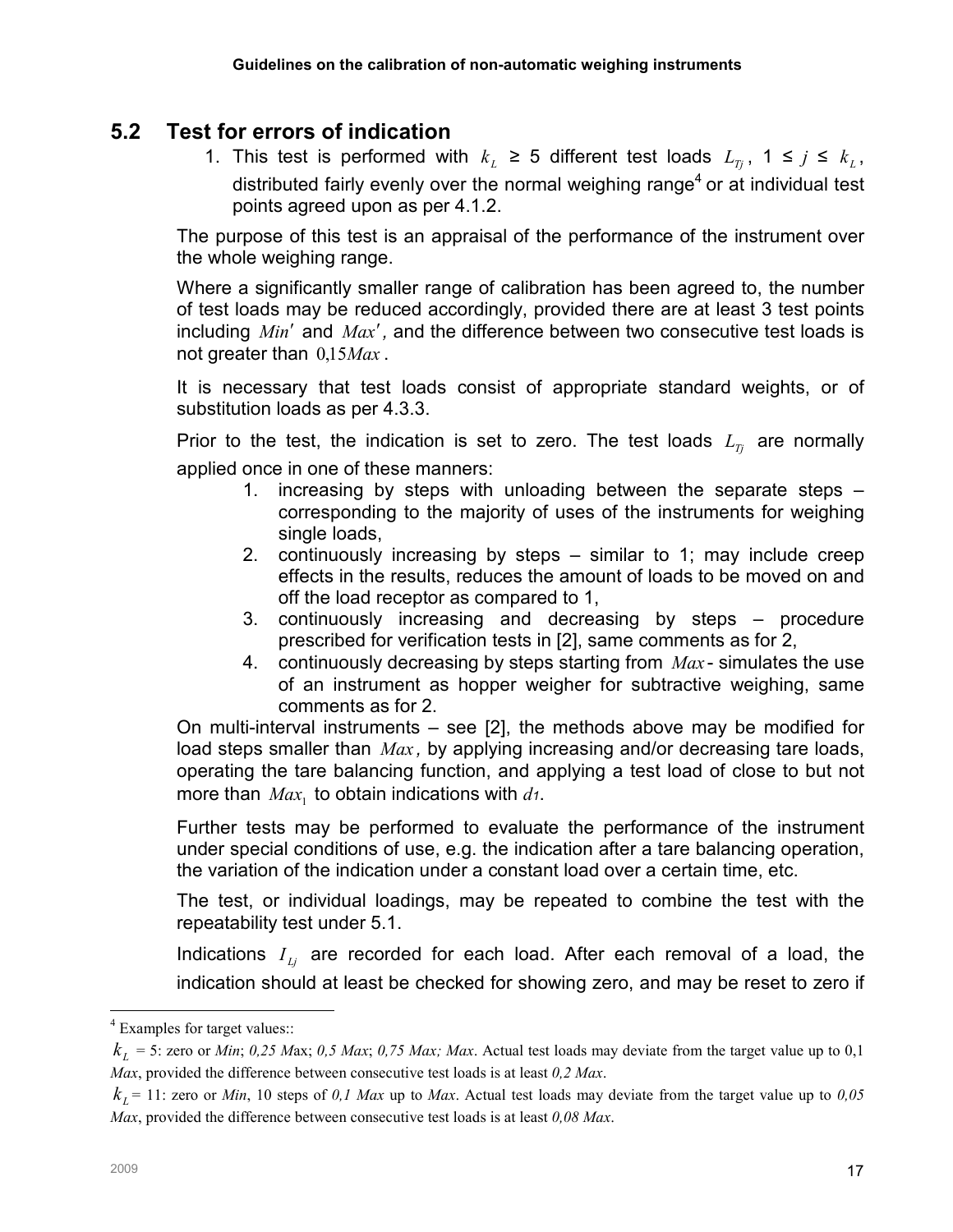it does not; recording of the no-load indications  $I_{0j}$  as per 4.4.1.

# 5.3 Eccentricity test

The test consists in placing a test load  $L_{\text{rec}}$  in different positions on the load receptor in such a manner that the centre of gravity of the load takes the positions as indicated in Figure 5.3-1 or equivalent positions, as closely as possible.

#### Fig. 5.3-1 Positions of load for test of eccentricity



The test load  $L_{ecc}$  should be at least  $Max/3$ , or at least  $Min' + (Max' - Min')/3$  for a reduced weighing range. Advice of the manufacturer, if available, and limitations that are obvious from the design of the instrument should be considered – e.g. see OIML R76 [2] for weighbridges.

The test load need not be calibrated nor verified, unless the results serve for the determination of errors of indication as per 5.2.

Prior to the test, the indication is set to Zero. The test load is first put on position 1, is then moved to the other 4 positions in arbitrary order, and may at last be again put on position 1.

Indications  $I_{Li}$  are recorded for each position of the load. After each removal of the load, the zero indication should be checked and may, if appropriate, be reset to zero; recording of the no-load indications  $I_{0j}$  as per 4.4.1.

## 5.4 Auxiliary measurements

The following additional measurements or recordings are recommended, in particular where a calibration is intended to be performed with the lowest possible uncertainty.

In view of buoyancy effects – cf. 4.2.2:

The air temperature in reasonable vicinity to the instrument should be measured, at least once during the calibration. Where an instrument is used in a controlled environment, the span of the temperature variation should be noted, e.g. from a temperature graph, from the settings of the control device etc.

Barometric pressure or, by default, the altitude above sea-level of the site may be useful.

In view of convection effects – cf 4.2.3:

Special care should be taken to prevent excessive convection effects, by observing a limiting value for the temperature difference between standard weights and instrument, and/or recording an acclimatisation time that has been accomplished. A thermometer kept inside the box with standard weights may be helpful, to check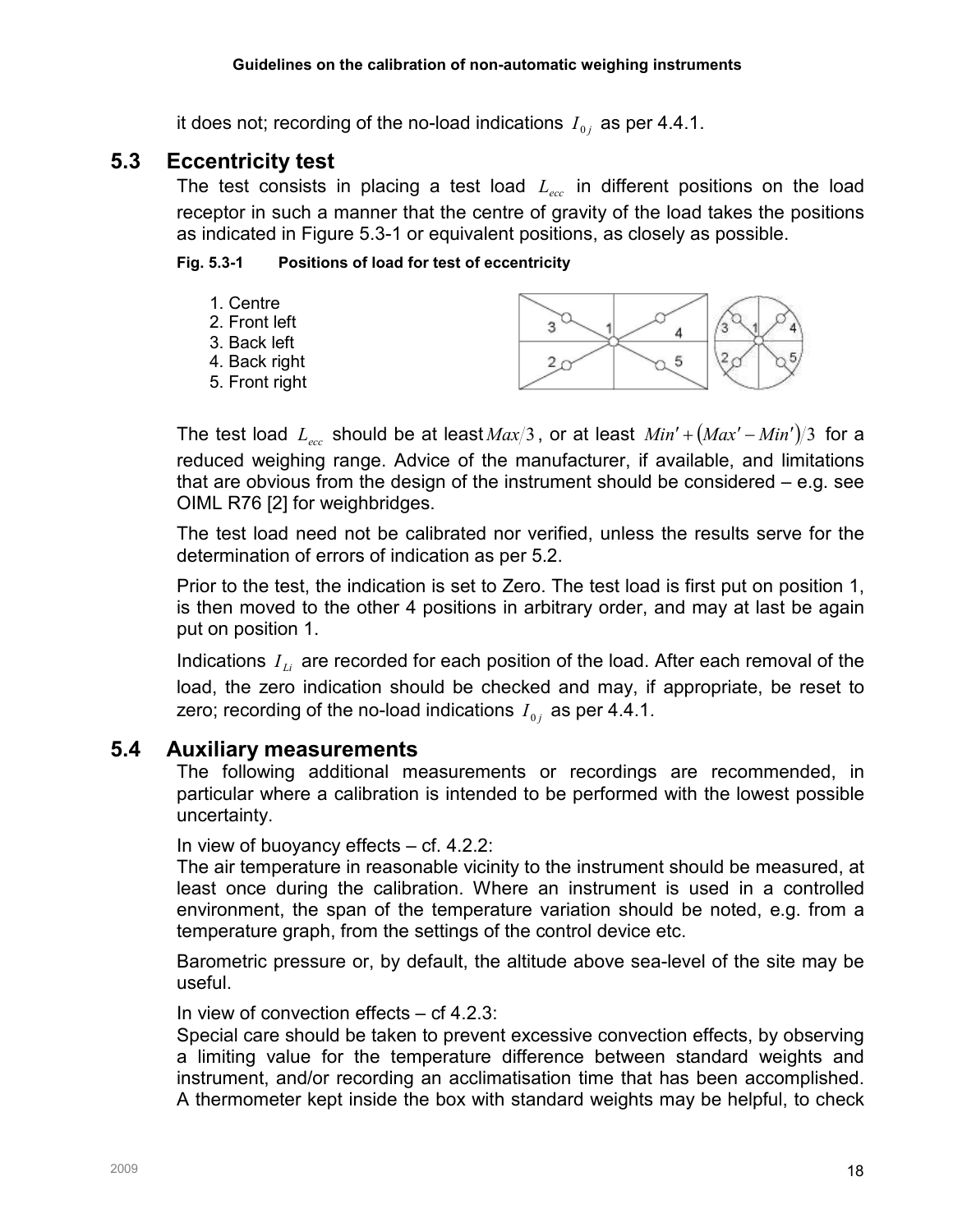the temperature difference.

In view of effects of magnetic interaction:

On high resolution instruments a check is recommended to see if there is an observable effect of magnetic interaction. A standard weight is weighed together with a spacer made of non-metallic material (e.g. wood, plastic), the spacer being placed on top or underneath the weight to obtain two different indications.

If the difference of these two indications is different from zero, this should be mentioned as a warning in the calibration certificate.

# 6 MEASUREMENT RESULTS

The formulae in chapters 6 and 7 are intended to serve as elements of a standard scheme for an equivalent evaluation of the results of the calibration tests. Where they are being applied unchanged as far as applicable, no further description of the evaluation is necessary.

It is not intended that all of the formulae, symbols and/or indices are used for presentation of the results in a Calibration Certificate.

# The definition of an indication  $I$  as given in 4.4 is used in this section.

# 6.1 Repeatability

From the *n* indications  $I_{ji}$  for a given test load  $L_{Tj}$ , the standard deviation  $s_j$  is calculated

$$
s(I_j) = \sqrt{\frac{1}{n-1} \sum_{i=1}^{n} (I_{ji} - \bar{I}_j)^2}
$$
 (6.1-1)

with

$$
\bar{I}_j = \frac{1}{n} \sum_{i=1}^n I_{ji}
$$
 (6.1-2)

Where only one test load has been applied, the index  $\gamma$  may be omitted.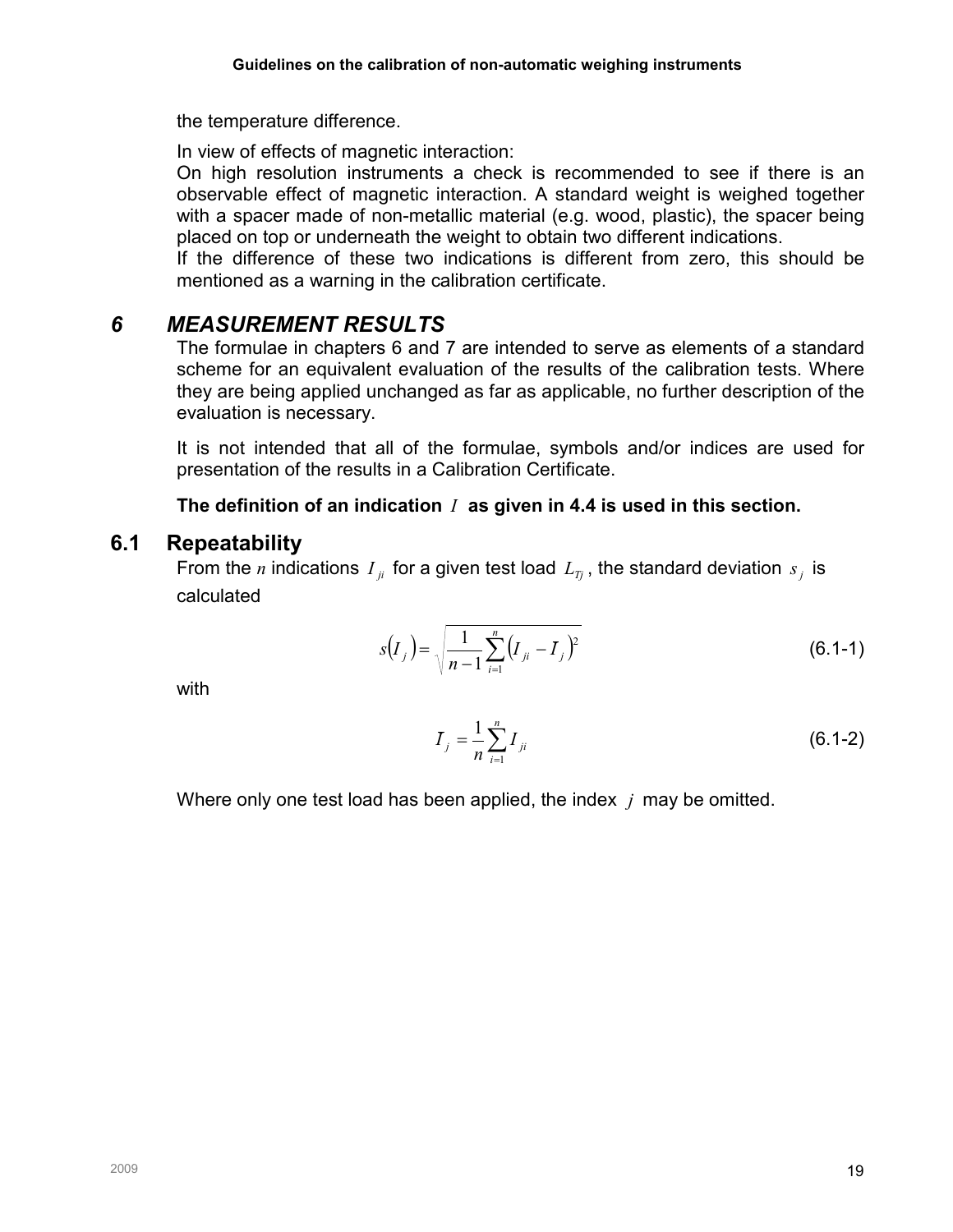# 6.2 Errors of indication

# 6.2.1 Discrete values

For each test load  $L_n$ , the error of indication is calculated as follows:

$$
E_j = I_j - m_{\text{refj}} \tag{6.2-1a}
$$

Where an indication  $\,I_{_f}$  is the mean of more than one reading,  $\,I_{_f}$  is understood as being the mean value as per (6.1-2).

 $m_{ref}$  is the reference weight or "true value" of the load. – cf. 4.3.1, 4.3.3.

The reference weight is

either the nominal value  $\,m_{_N}\,$  of the load,

$$
m_{refj} = m_{Nj} \tag{6.2-2}
$$

or its actual value  $m_c$ 

$$
m_{refj} = m_{cj} = (m_{Nj} + \delta m_{cj})
$$
\n(6.2-3)

Where a test load was made up of more than 1 weight,  $m_{N}$  is replaced by  $(\sum m_N)$ and  $\delta\!m_{\scriptscriptstyle (\!\varsigma\!)}$  is replaced by  $\left(\sum\delta\!m_{\scriptscriptstyle c}\right)_j$  in the formulae above.

Where an error and/or indication is listed or used further in relation to the test load, it should always be presented in relation to the nominal value  $\,m_{_N}\,$  of the load, even if the actual value of mass of the test load has been used. In such a case, the error remains unchanged, while the indication is modified by

$$
I(m_N) = I'(m_c) - \delta m_c \tag{6.2-4}
$$

with I' being the (interim) indication determined when  $m_c$  was applied.

(6.2-1a) then takes the form

$$
E_j = I_j - m_{Nj} = (I'_j - \delta m_{cj}) - m_{Nj}
$$
 (6.2-1b)

## 6.2.2 Characteristic of the weighing range

In addition, or as an alternative to the discrete values  $I_j$ ,  $E_j$ , a characteristic, or calibration curve may be determined for the weighing range, which allows to estimate the error of indication for any indication  $I$  within the weighing range.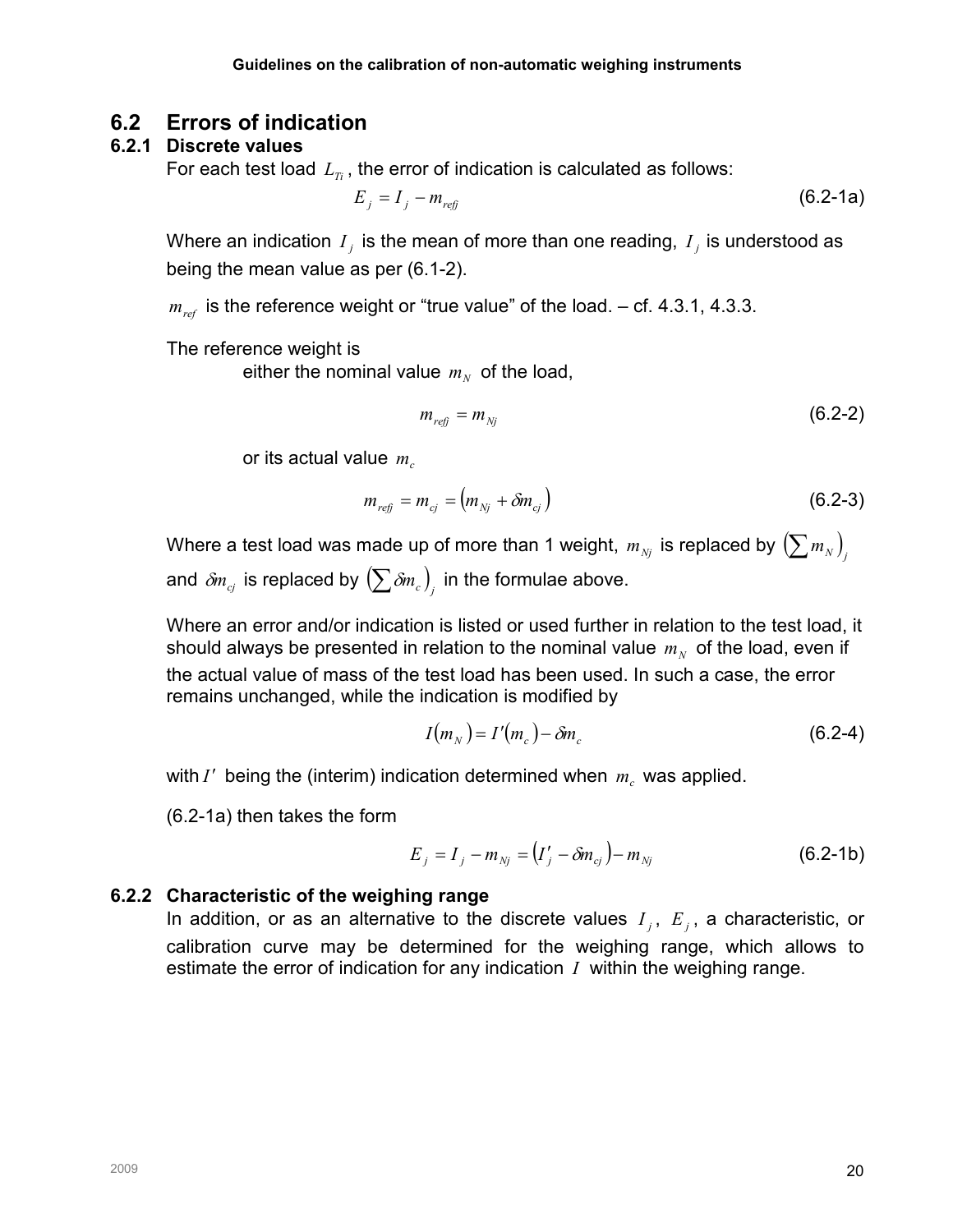A function

$$
E_{\text{appr}} = f(I) \tag{6.2-5}
$$

may be generated by an appropriate approximation which should in general, be based on the "least squares" approach:

$$
\sum v_j^2 = \sum (f(I_j) - E_j)^2 = \text{minimum} \tag{6.2-6}
$$

with

 $v_j$  = residual

 $f =$ approximation function

The approximation should further

- take account of the uncertainties  $u(E_j)$  of the errors,
- use a model function that reflects the physical properties of the instrument, e.g. the form of the relation between load and its indication  $I = g(L)$ ,
- include a check whether the parameters found for the model function are mathematically consistent with the actual data.

It is assumed that for any  $m_{Nj}$  the error  $E_j$  remains the same if the actual indication  $I_j$  is replaced by its nominal value  $I_{\scriptscriptstyle Nj}$  . The calculations to evaluate (6.2-6) can therefore be performed with the data sets  $m_{_{Nj}}$ ,  $E_j$ , or  $I_{_{Nj}}$ ,  $E_j$ .

Appendix C offers advice for the selection of a suitable approximation formula and for the necessary calculations.

# 6.3 Effect of eccentric loading

From the indications  $I_i$  obtained in the different positions of the load as per 5.3, the differences  $\Delta I_{\text{ecc}}$  are calculated

$$
\Delta I_{ecci} = I_i - I_1 \tag{6.3-1}
$$

Where the test load consisted of standard weight(s), the errors of indication may be calculated instead:

$$
E_{ecci} = I_i - m_N \tag{6.3-2}
$$

# 7 UNCERTAINTY OF MEASUREMENT

In this section and the ones that follow, there are terms of uncertainty assigned to small corrections, which are proportional to a specified mass value or to a specified indication. For the quotient of such an uncertainty divided by the related value of mass or indication, the abbreviated notation  $\hat{w}$  will be used.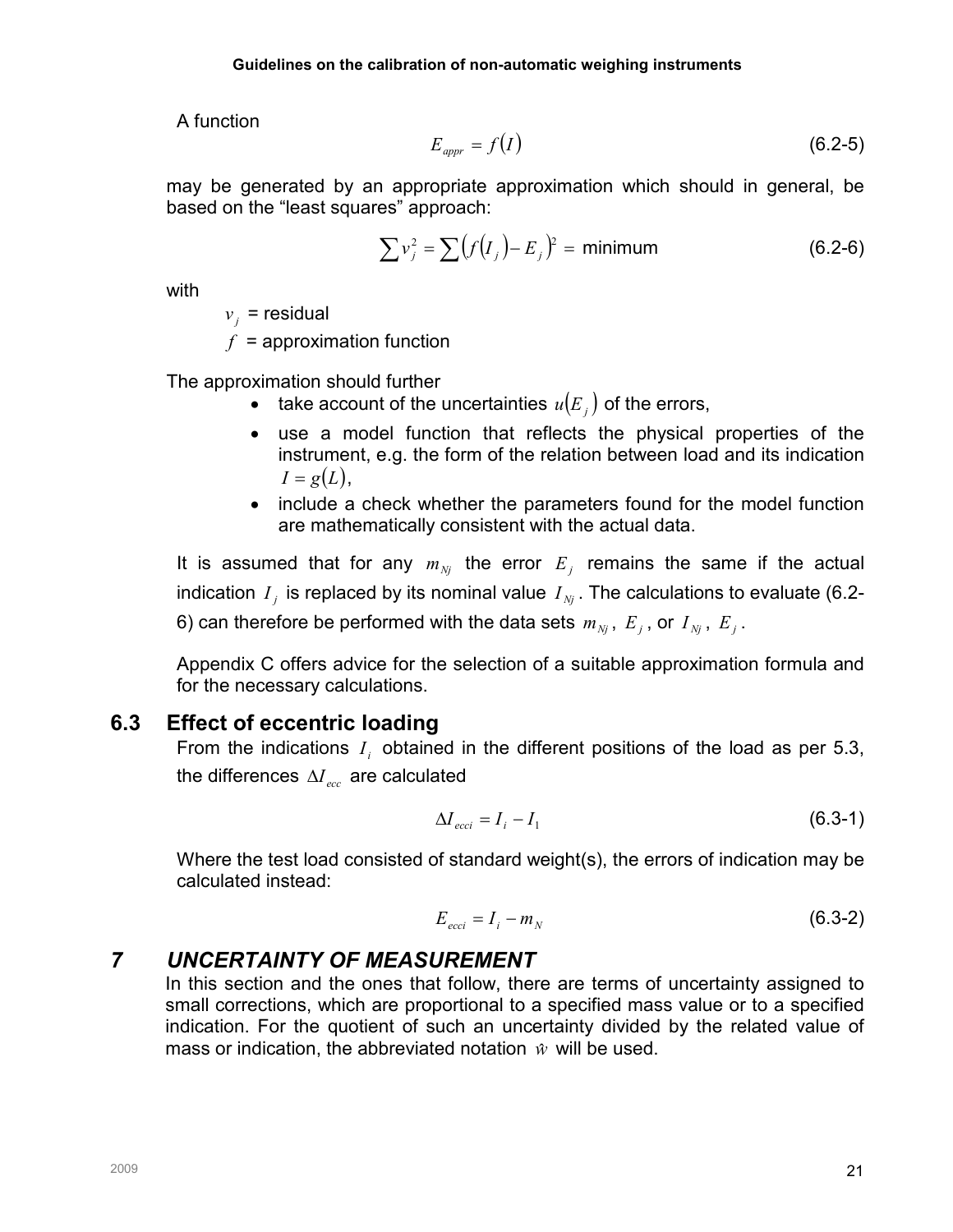Example: let

$$
u(\delta m_{corr}) = mu(corr)
$$
 (7-1)

with the dimensionless term  $u(corr)$ , then

$$
\hat{w}(m_{corr}) = u(corr) \tag{7-2}
$$

Accordingly, the related variance will be denoted by  $\hat{w}^2(m_{corr})$  and the related expanded uncertainty by  $\mathscr{W}(m_{\scriptscriptstyle corr})$  .

# 7.1 Standard uncertainty for discrete values

The basic formula for the calibration is

$$
E = I - m_{ref} \tag{7.1-1}
$$

with the variances

$$
u^{2}(E) = u^{2}(I) + u^{2}(m_{ref})
$$
\n(7.1-2)

Where substitution loads are employed – see 4.3.3 -  $m_{ref}$  is replaced by  $L_{T_n}$  in both expressions.

The terms are expanded further hereafter.

#### 7.1.1 Standard uncertainty of the indication

To account for sources of variability of the indication, (4.4.1-1) is amended by correction terms  $\delta I_{rr}$  as follows:

$$
I = I_L + \delta I_{\text{digL}} + \delta I_{\text{rep}} + \delta I_{\text{ecc}} - I_0 - \delta I_{\text{dig0}}
$$
\n(7.1.1-1)

All these corrections have the expectation value zero. Their standard uncertainties are:

7.1.1.1  $\delta I_{\text{dieo}}$  accounts for the rounding error of no-load indication. Limits are  $\pm d_0/2$  or  $\pm d_{\tau}/2$  as applicable; rectangular distribution is assumed, therefore

$$
u(\delta I_{\text{dig0}}) = d_0 / (2\sqrt{3})
$$
 (7.1.1-2a)

or

$$
u(\delta I_{\text{dig0}}) = d_{\text{r}}/(2\sqrt{3})
$$
 (7.1.1-2b)

respectively.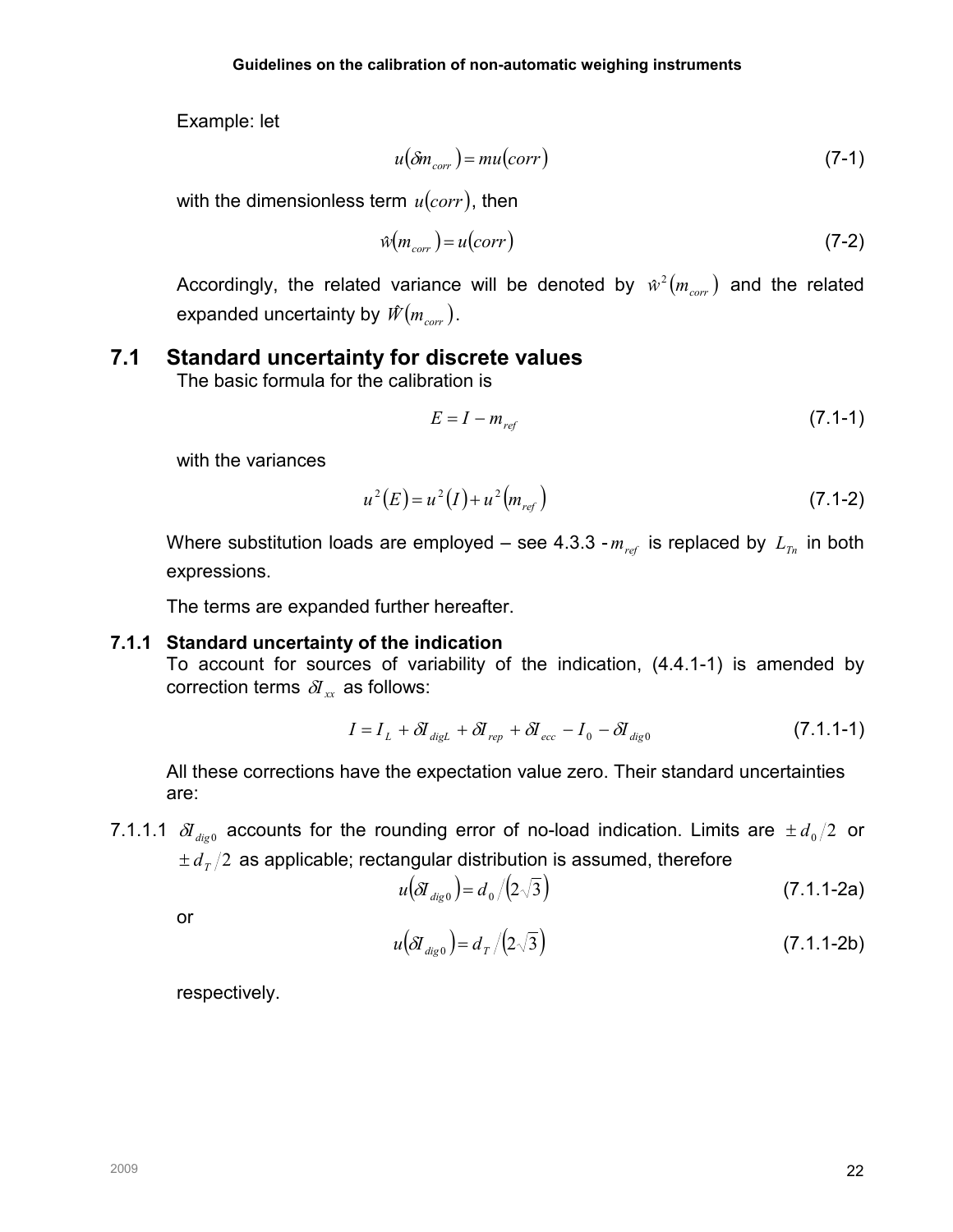Note 1: cf. 4.4.2 for significance of  $\,d_{_T}.$ 

Note 2: on an instrument which has been type approved to OIML R76 [2], the rounding error of a zero indication after a zero-setting or tare balancing operation is limited to  $\pm d_0/4$ , therefore

$$
u(\delta I_{\text{dig0}}) = d_0 / (4\sqrt{3})
$$
\n(7.1.1-2c)

7.1.1.2  $\delta I_{\text{disl}}$  accounts for the rounding error of indication at load. Limits are  $\pm d_I/2$  or  $\pm d_{\tau}/2$  as applicable; rectangular distribution to be assumed, therefore

$$
u(\delta I_{\text{dist}}) = d_1/2\sqrt{3} \tag{7.1.1-3a}
$$

or

$$
u(\delta I_{\text{dig.}}) = d_{\text{T}}/2\sqrt{3} \tag{7.1.1-3b}
$$

Note: on a multi-interval instrument,  $d_I$  varies with  $I!$ 

7.1.1.3  $\delta I_{ren}$  accounts for the error due to imperfect repeatability; normal distribution is assumed, estimated

$$
u(\delta I_{rep}) = s(I_j) \tag{7.1.1-5}
$$

with  $\,s\!\left( I_{\,j}\right)$  as per 6.1.

Where an indication  $I_j$  is the mean of n readings, the corresponding standards uncertainty is

$$
u(\delta I_{rep}) = s(I_j)/\sqrt{n} \tag{7.1.1-6}
$$

Where only one repeatability test has been performed, this standard deviation may be considered as being representative for all indications of the instrument in the weighing range considered.

Where several  $s_j$  ( $s_j = s(I_j)$ in abbreviated notation) have been determined with different test loads, the greater value of  $s_j$  for the two test points enclosing the indication whose error has been determined, should be used.

Where it can be established that the values of  $s_j$  determined at different test loads  $L_{T_i}$ , are in functional relation to the load, this function may be applied to combine the  $s_j$  values into a "pooled" standard deviation  $s_{\textit{pool}}$ .

Examples for such functions are

$$
s_j = \text{const} \tag{7.1.1-7}
$$

$$
s_j^2 = s_0^2 + s_r^2 \left( L_{Tj} / Max \right)^2 \tag{7.1.1-8}
$$

The components  $s_0^2$  and  $s_r^2$  have to be determined either by a graph or by calculation.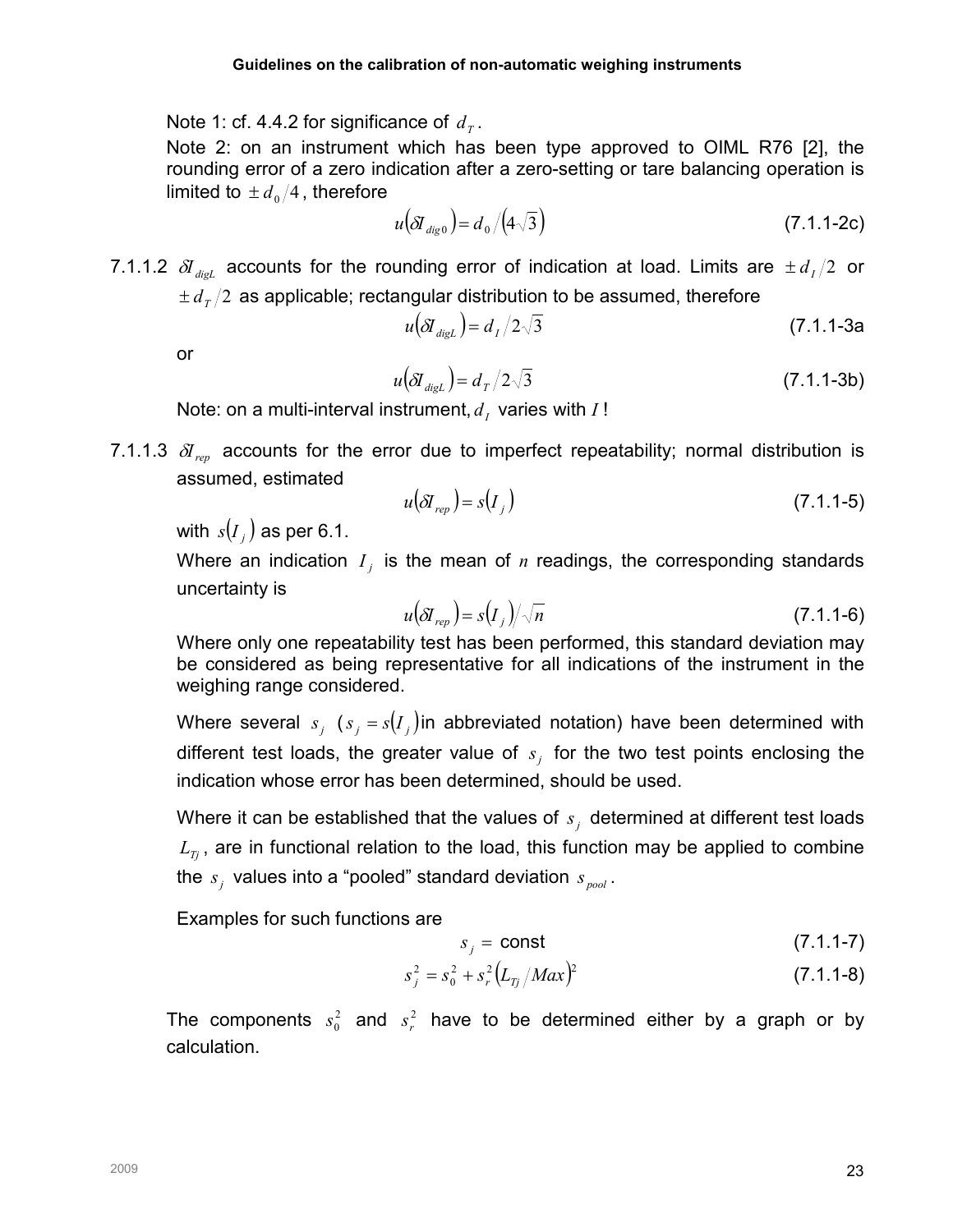Note: For a standard deviation reported in a calibration certificate, it should be clear whether it is related to a single indication or to the mean of  $n$  indications.

7.1.1.4  $\delta I_{\text{ecc}}$  accounts for the error due to off-centre position of the centre of gravity of a test load. This effect may occur where a test load is made up of more than one body. Where this effect cannot be neglected, an estimate of its magnitude may be based on these assumptions:

> the differences determined by (6.3-1) are proportional to the distance of the load from the centre of the load receptor and to the value of the load; the eccentricity of the effective centre of gravity of the test load is no more than  $1/2$  of the value at the eccentricity test.

While there may be instruments on which the effect of eccentric loading is even greater at other angles than those where the test loads have been applied, based on the largest of the differences determined as per 6.3, the effect is estimated to be

$$
\delta I_{ecc} \leq \left\{ \Delta I_{ecc,i} \right\}_{\text{max}} / (2L_{ecc}) \left\} I \tag{7.1.1-9}
$$

Rectangular distribution is assumed, so the standard uncertainty is

$$
u(\delta I_{ecc}) = I \left| \Delta I_{ecc,i} \right|_{max} / \left( 2L_{ecc} \sqrt{3} \right)
$$
 (7.1.1-10)

or, in relative notation,

$$
\hat{w}(\delta I_{ecc}) = |\Delta I_{ecc,i}|_{max} / (2L_{ecc} \sqrt{3})
$$
\n(7.1.1-11)

7.1.1.5 The standard uncertainty of the indication is normally obtained by

$$
u^{2}(I) = d_{0}^{2}/12 + d_{I}^{2}/12 + s^{2}(I) + \hat{w}^{2}(\delta I_{ecc})I^{2}
$$
\n(7.1.1-12)

Note 1: the uncertainty  $u(I)$  is = constant only where  $s = constant$  and no eccentricity error has to be considered.

Note 2: the first two terms on the right hand side may have to be modified in special cases as mentioned in 7.1.1.1 and 7.1.1.2.

## 7.1.2 Standard uncertainty of the reference mass

From 4.2.4 and 4.3.1 the reference value of mass is:

 $m_{ref} = m_N + \delta m_c + \delta m_B + \delta m_D + \delta m_{conv} + \delta m$  (7.1.2-1)

The rightmost term stands for further corrections that may in special conditions be necessary to apply, it is not further considered hereafter.

The corrections and their standard uncertainties are:

7.1.2.1  $\delta m_c$  is the correction to  $m_N$  to obtain the actual conventional value of mass  $m_c$ ; given in the calibration certificate for the standard weights, together with the uncertainty of calibration U and the coverage factor  $k$ . The Standard uncertainty is

$$
u(\delta m_c) = U/k \tag{7.1.2-2}
$$

Where the Standard weight has been calibrated to specified tolerances Tol, e.g. to the mpe given in R 111, and where it is used its nominal value  $m_N$ , then  $\delta m_c$  = 0,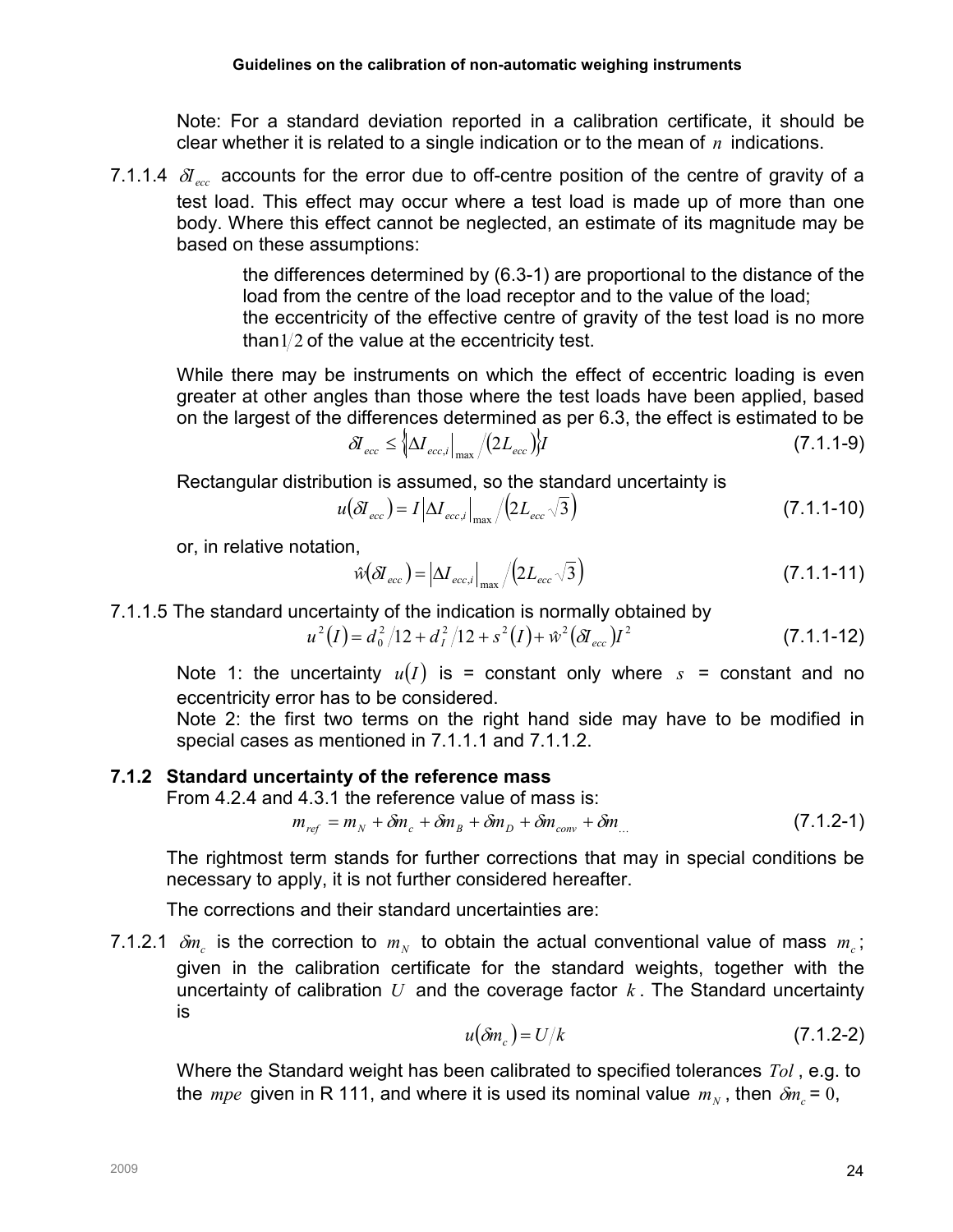and rectangular distribution is assumed, therefore

$$
u(\delta m_c) = T o l / \sqrt{3} \tag{7.1.2-3}
$$

Where a test load consists of more than one standard weight, the standard uncertainties are summed up arithmetically not by sum of squares, to account for assumed correlations

For test loads partially made up of substitution loads see 7.1.2.6

Note 1: cf. 6.2.1 for use of  $m_c$  or  $m_N$ .

Note 2: Where conformity of the standard weight(s) to R 111 is established, (7.1.2- 3) may be modified by replacing Tol by mpe. For weights of  $m_N \geq 0.1$  kg the quotient  $mpel$   $m_N$  is constant for all weights belonging to the same accuracy class,  $mpe = c_{class} m_N$  with  $c_{class}$  from Table 7.1-1.

(7.1.2-3) may then be used in the form

$$
u(\delta m_c) = m_N c_{class} / \sqrt{3}
$$
 (7.1.2-3a)

or as relative standard uncertainty

$$
\hat{w}(\delta m_c) = c_{class}/\sqrt{3} \tag{7.1.2-3b}
$$

Table 7.1-1 Quotient  $\,c_{\rm class} = mpe/m_{_N}\,$  for standard weights  $\,m_{_N} \geq 100~{\rm g}$  according to R 111 [3]

| Class          | $\times$ 10 <sup>6</sup><br>$c_{\text{class}}$ |
|----------------|------------------------------------------------|
| $E_1$          | 0,5                                            |
| E <sub>2</sub> | 1,6                                            |
| $F_1$          | 5                                              |
| F <sub>2</sub> | 16                                             |
| $M_1$          | 50                                             |
| M <sub>2</sub> | 160                                            |
| $M_3$          | 500                                            |

For weights of nominal value of  $2 \times 10^n$  of the following classes: E<sub>2</sub>, F<sub>2</sub> and M<sub>2</sub>, the value of  $c_{\text{class}} \times 10^6$  should be substituted by 1,5, 15 and 150 respectively.

7.1.2.2  $\delta m_{\rm B}$  is the correction for air buoyancy as introduced in 4.2.4. The value depends on the density  $\rho$  of the calibration weight, on the assumed range of air density  $\rho_{_a}$ , and on the adjustment of the instrument – cf cases A and B in 4.2.4.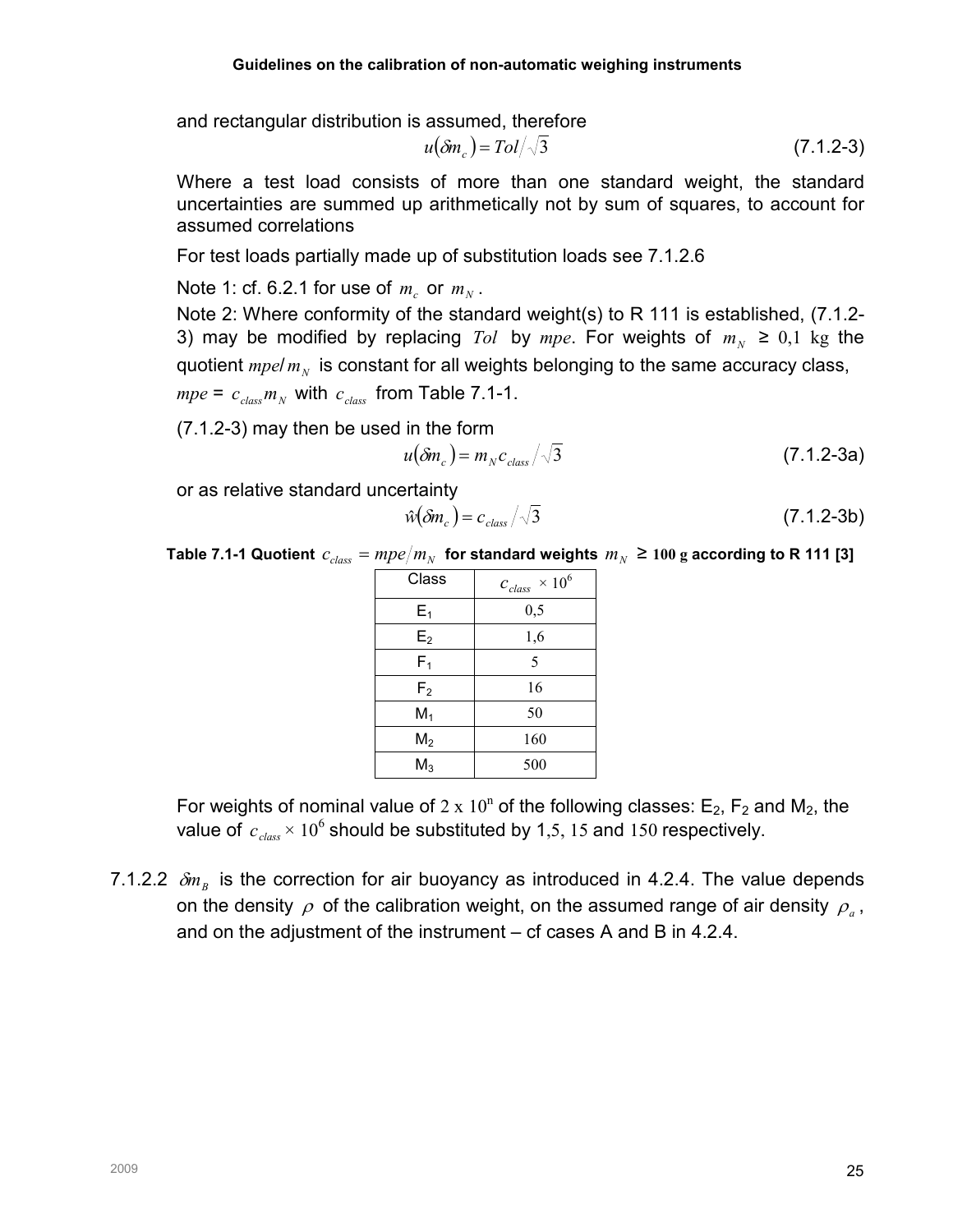Case A:

$$
\delta m_B = -m_N (\rho_a - \rho_0)(1/\rho - 1/\rho_c)
$$
 (7.1.2-4)

with the relative standard uncertainty from

$$
\hat{w}^2(m_B) = u^2 (\rho_a) (1/\rho - 1/\rho_c)^2 + (\rho_a - \rho_0)^2 u^2 (\rho) / \rho^4
$$
 (7.1.2-5)

Case B1:

$$
\delta m_B = -m_{cCal} [(\rho_a - \rho_0)(1/\rho - 1/\rho_c) + \delta \rho_{as}/\rho_c]
$$
 (7.1.2-6)

with the relative standard uncertainty from

$$
\hat{w}^2(m_B) = u^2 (\rho_a) (1/\rho - 1/\rho_c)^2 + (\rho_a - \rho_0)^2 u^2 (\rho) / \rho^4 + u^2 (\delta \rho_{as}) / \rho_c^2
$$
 (7.1.2-7)

Case B2:

$$
\delta m_B = -m_N (\rho_a - \rho_0)/\rho \qquad (7.1.2-8)
$$

with the relative standard uncertainty from

$$
\hat{w}^2(m_B) = u^2(\rho_a)/\rho^2 + (\rho_a - \rho_0)^2 u^2(\rho)/\rho^4
$$
 (7.1.2-9)

As far as values for  $\rho$ ,  $u(\rho)$ ,  $\rho_{_a}$  and  $u(\rho_{_a})$ , are known, these values should be used to determine  $\left| \hat{w}(m_{_B}) \right|$ .

The density  $\rho$  and its standard uncertainty may in the absence of such information, be estimated according to the state of the art. Appendix E1 offers internationally recognized values for common materials used for standard weights.

The air density  $\rho_{_a}$  and its standard uncertainty can be calculated from temperature and barometric pressure if available (the relative humidity being of minor influence), or may be estimated from the altitude above sea-level.

For the difference  $\delta \rho_{as}$  (Case B1), zero may be assumed with an appropriate uncertainty  $u(\delta \rho_{as})$  for which a limit  $\Delta \rho_{as}$  should be estimated taking into account the variability of barometric pressure and temperature at the site, over a longer period of time.

A simple approach may be to use the same estimates for  $\rho_{a}^{\text{}}$  and  $\rho_{as}^{\text{}}$  the same uncertainty for both values.

Appendix A offers several formulae, and information about expected variances.

Appendix E offers values of  $\left. \hat{w}\right( m_{\textit{B}}\left. \right)$  for some selected combinations of values for  $\rho$ and  $\rho_{\scriptscriptstyle a}$  . For case A calibrations, the values are mostly negligible.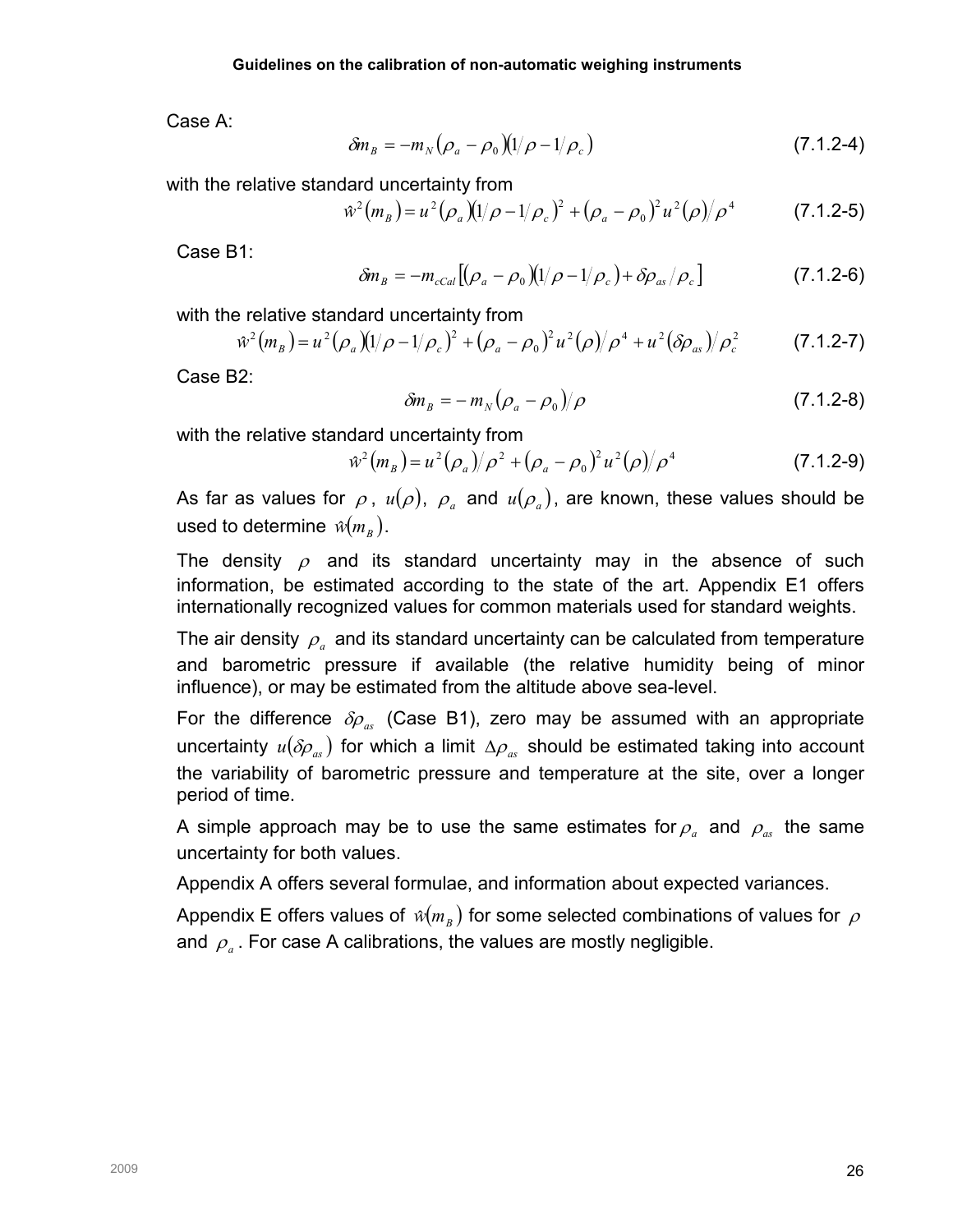For case B calibrations, it may mostly be advisable to not apply a correction  $\delta m_{\nu}$ but to calculate the uncertainty based on  $\rho$  and on  $\rho_a = \rho_0 \pm \Delta \rho_a$ 

Where conformity of the standard weights to R 111[3], is established, and no information on  $\rho$  and  $\rho_a$ , is at hand, recourse may be taken to section 10 of R 111<sup>5</sup>. No correction is applied, and the relative uncertainties are

for case A,

$$
\hat{w}(m_B) \approx mpe/(4m_N\sqrt{3})\tag{7.1.2-5a}
$$

For cases B1 and B2,

$$
\hat{w}(m_B) \approx (0.1 \rho_0 / \rho_c + mpe/(4m_N))/\sqrt{3}
$$
 (7.1.2-9a)

From the requirement in footnote 5, these limits can be derived for  $\rho$ : For class E<sub>2</sub>:  $|\rho - \rho_c| \leq 200$  kg/m<sup>3</sup>, and for class F<sub>1</sub>:  $|\rho - \rho_c| \leq 600$  kg/m<sup>3</sup>.

Note: Due to the fact that the density of materials used for standard weights is normally closer to  $\rho_c$  than the R111 limits would allow, the last 2 formulae may be considered as upper limits for  $\hat{w}(m_{_B})$ . Where a simple comparison of these values with the resolution of the instrument  $(1/n_M = d/Max)$  shows they are small enough, a more elaborate calculation of this uncertainty component based on actual data, may be superfluous.

7.1.2.3  $\delta m_D$  is a correction for a possible drift of  $m_c$  since the last calibration. A limiting value D is best assumed, based on the difference in  $m_c$  evident from consecutive calibration certificates of the standard weights.

In the absence of such information,  $D$  may be estimated in view of the quality of the weights, and frequency and care of their use, to a multiple of their expanded uncertainty  $U(m_c)$ :

$$
D = k_D U \big( m_c \big) \tag{7.1.2-10}
$$

where  $\,k_{\scriptscriptstyle D}\,$  may be chosen from 1 to 3.

It is not advised to apply a correction but to assume even distribution within  $\pm D$ (rectangular distribution). The standard uncertainty is then

$$
u(\delta m_D) = D/\sqrt{3} \tag{7.1.2-11}
$$

Where a set of weights has been calibrated with a standardized expanded relative uncertainty  $\hat{W}(m_{c}),$  it may be convenient to introduce a relative limit value for drift  $D_{\scriptscriptstyle rel}$  =  $D\!/m_{\scriptscriptstyle N}$  and a relative uncertainty for drift

$$
\hat{w}(m_D) = D_{rel} / \sqrt{3} = k_D \hat{W}(m_N) / \sqrt{3}
$$
 (7.1.2-12)

 $\overline{a}$ 

<sup>&</sup>lt;sup>5</sup> The density of the material used for weights shall be such that a deviation of 10 % from the specified air density (1.2) kg/m<sup>3</sup>) does not produce an error exceeding one quarter of the maximum permissible error.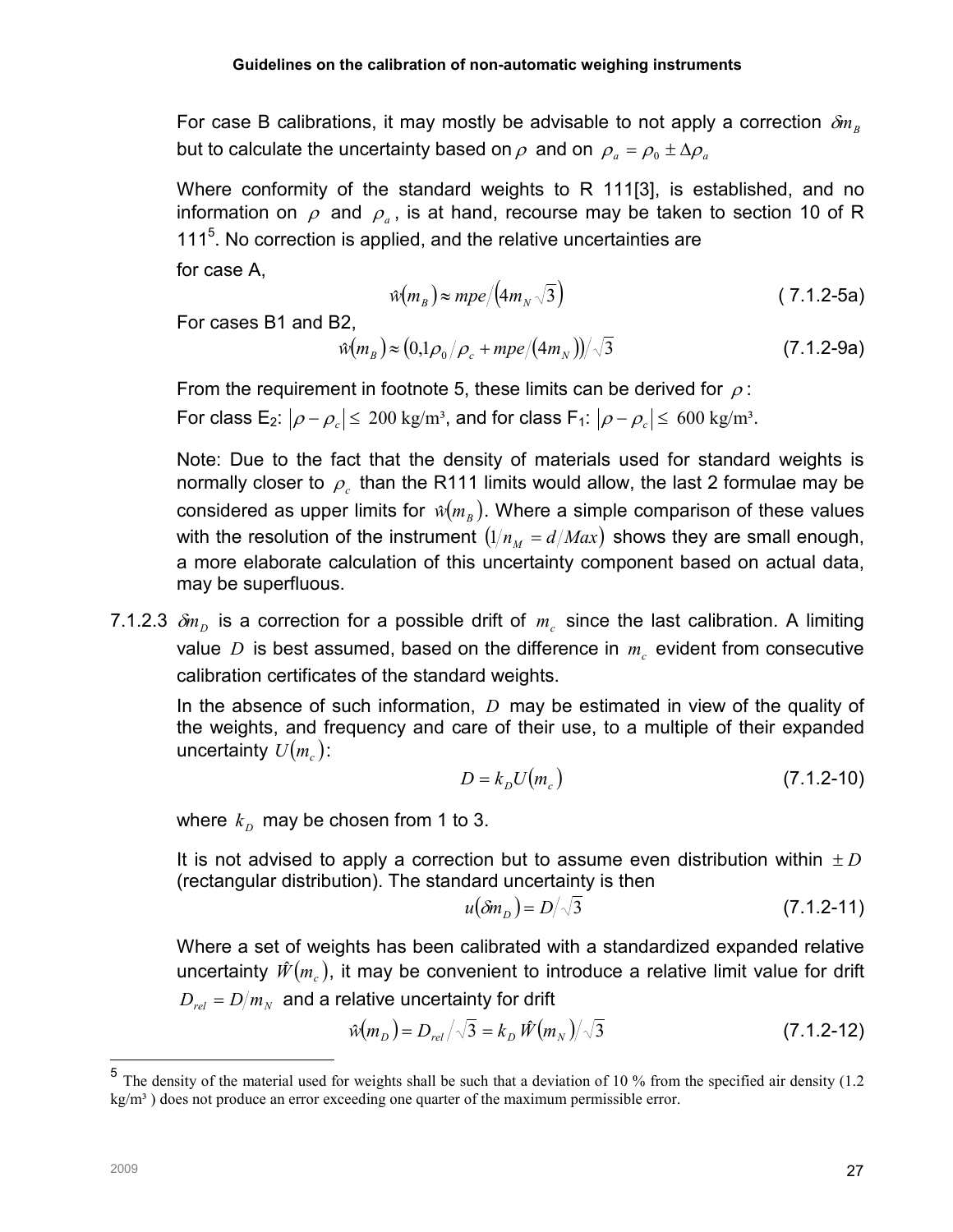For weights conforming to R111 [3], the estimate may be  $D \leq mpe$ , or  $D_{rel} \leq c_{class}$  – see Table 7.1-1

7.1.2.4  $\delta m_{conv}$  is a correction for convection effects as per 4.2.3. A limiting value  $\Delta m_{conv}$ may be taken from Appendix F, depending on a known difference in temperature  $\Delta T$  and on the mass of the standard weight.

It is not advised to apply a correction but to assume even distribution within  $\pm \Delta m_{\text{conv}}$ . The standard uncertainty is then

$$
u(\delta m_{conv}) = \Delta m_{conv} / \sqrt{3} \tag{7.1.2-13}
$$

7.1.2.5 The standard uncertainty of the reference mass is obtained from – cf. 7.1.2  $u^{2}(m_{ref}) = u^{2}(\delta m_{e}) + u^{2}(\delta m_{B}) + u^{2}(\delta m_{D}) + u^{2}(\delta m_{conv})$  (7.1.2-14)

with the contributions from 7.1.2.1 to 7.1.2.4

As an example the terms are specified for a case A calibration with standard weights of  $m_N \geq 0.1$  kg conforming to R111, used with their nominal values:

$$
\hat{w}^2 \big( m_{ref} \big) = c_{class}^2 / 3 + c_{class}^2 / 48 + c_{class}^2 / 3 + \big( \Delta m_{conv} / m_N \big)^2 / 3 \tag{7.1.2-14a}
$$

7.1.2.6 Where a test load is partially made up of substitution loads as per 4.3.3, the standard uncertainty for the sum  $L_{T_n} = nm_{c1} + \Delta I_1 + \Delta I_2 + ... + \Delta I_{n-1}$  is given by the following expression:

$$
u^{2}(L_{T_{n}}) = n^{2}u^{2}(m_{c1}) + 2[u^{2}(I_{1}) + u^{2}(I_{2}) + ... + u^{2}(I_{n-1})] \qquad (7.1.2-15)
$$

with  $u(m_{c1})$  =  $u(m_{ref})$  from 7.1.2.5, and  $u(I_{_J})$  from 7.1.1.5 for  $I = I(L_{T_{J}})$ 

Note: the uncertainties  $u(I_{j})$  have to be included also for indications where the substitution load has been so adjusted that the corresponding ∆I becomes zero!

Depending on the kind of the substitution load, it may be necessary to add further uncertainty contributions:

for eccentric loading as per 7.1.1.4 to some or all of the actual indications  $I(L_T)$ ;

for air buoyancy of the substitution loads, where these are made up of low density materials (e.g. sand, gravel) and the air density varies significantly over the time the substitution loads are in use.

Where  $\,u(I_{_j})$  = const, the expression simplifies to

$$
u^{2}(L_{T_{n}}) = n^{2}u^{2}(m_{c1}) + 2[(n-1)u^{2}(I)]
$$
\n(7.1.2-16)

#### 7.1.3 Standard uncertainty of the error

The standard uncertainty of the error is, with the terms from 7.1.1 and 7.1.2, as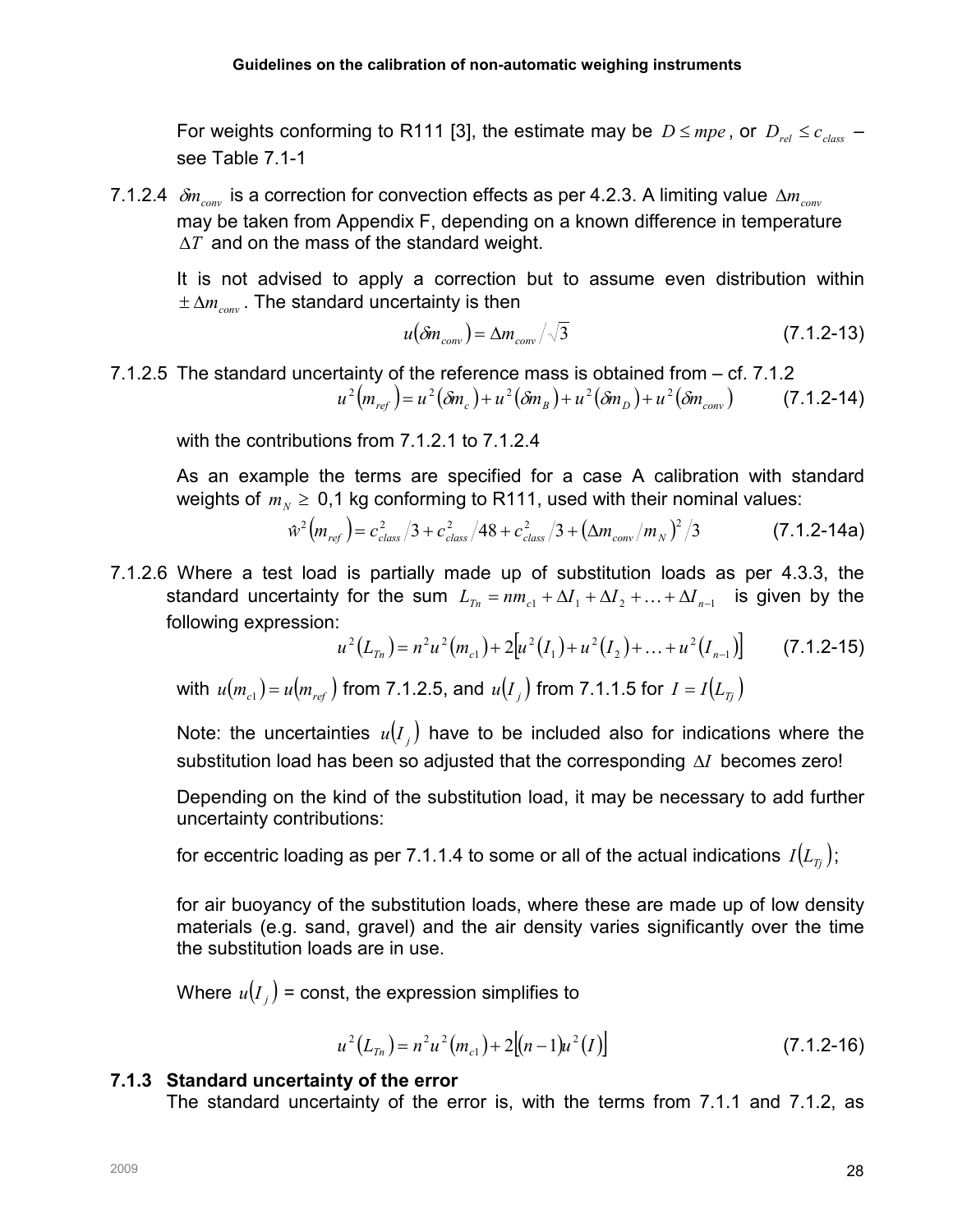appropriate, calculated from

$$
u^{2}(E) = d_{0}^{2}/12 + d_{1}^{2}/12 + s^{2}(I) + u^{2}(\delta I_{ecc})
$$
  
+ 
$$
u^{2}(\delta m_{c}) + u^{2}(\delta m_{B}) + u^{2}(\delta m_{D}) + u^{2}(\delta m_{conv})
$$
 (7.1.3-1a)

or, where relative uncertainties apply, from

$$
u^{2}(E) = d_{0}^{2}/12 + d_{I}^{2}/12 + s^{2}(I) + \hat{w}^{2}(I_{ecc})I^{2}
$$
  
+ { $\hat{w}^{2}(m_{c}) + \hat{w}^{2}(m_{B}) + \hat{w}^{2}(m_{D})\hat{m}_{ref}^{2} + u^{2}(\delta m_{conv})$  (7.1.3-1b)

All input quantities are considered to be uncorrelated, therefore covariances are not considered.

The index "  $i$  "has been omitted. Where the last terms in (7.1.3-1a, b) are small compared to the first 3 terms, the uncertainty of all errors determined over the weighing range is likely to be quite similar. If this is not the case, the uncertainty has to be calculated individually for each indication.

In view of the general experience that errors are normally very small compared to the indication, or may even be zero, in (7.1.3-1a, b) the values for  $m_{ref}$  and I may be replaced by  $\overline{I}_N$  .

The terms in (7.1.3-1a, b) may then be grouped into a simple formula which better reflects the fact that some of the terms are absolute in nature while others are proportional to the indication:

$$
u^{2}(E) = \alpha^{2} + \beta^{2} I^{2}
$$
 (7.1.3-2)

Where (7.1.1-7) or (7.1.1-8) applies to the standard deviation determined for the calibrated instrument, the corresponding terms are of course included in (7.1.3-2).

# 7.2 Standard uncertainty for a characteristic

Where an approximation is performed to obtain a formula  $E = f(I)$  for the whole weighing range as per 6.2.2, the standard uncertainty of the error per 7.1.3 has to be modified to be consistent with the method of approximation. Depending on the model function, this may be

a single variance  $u^2_{appr}$  which is added to (7.1.3-1), or

a set of variances and covariances which include the variances in (7.1.3-1).

The calculations should also include a check whether the model function is mathematically consistent with the data sets  $E_j$  ,  $I_j$  ,  $u(E_j)$  .

The  $\min x^2$ , approach which is similar to the least squares approach, is proposed for approximations. Details are given in Appendix C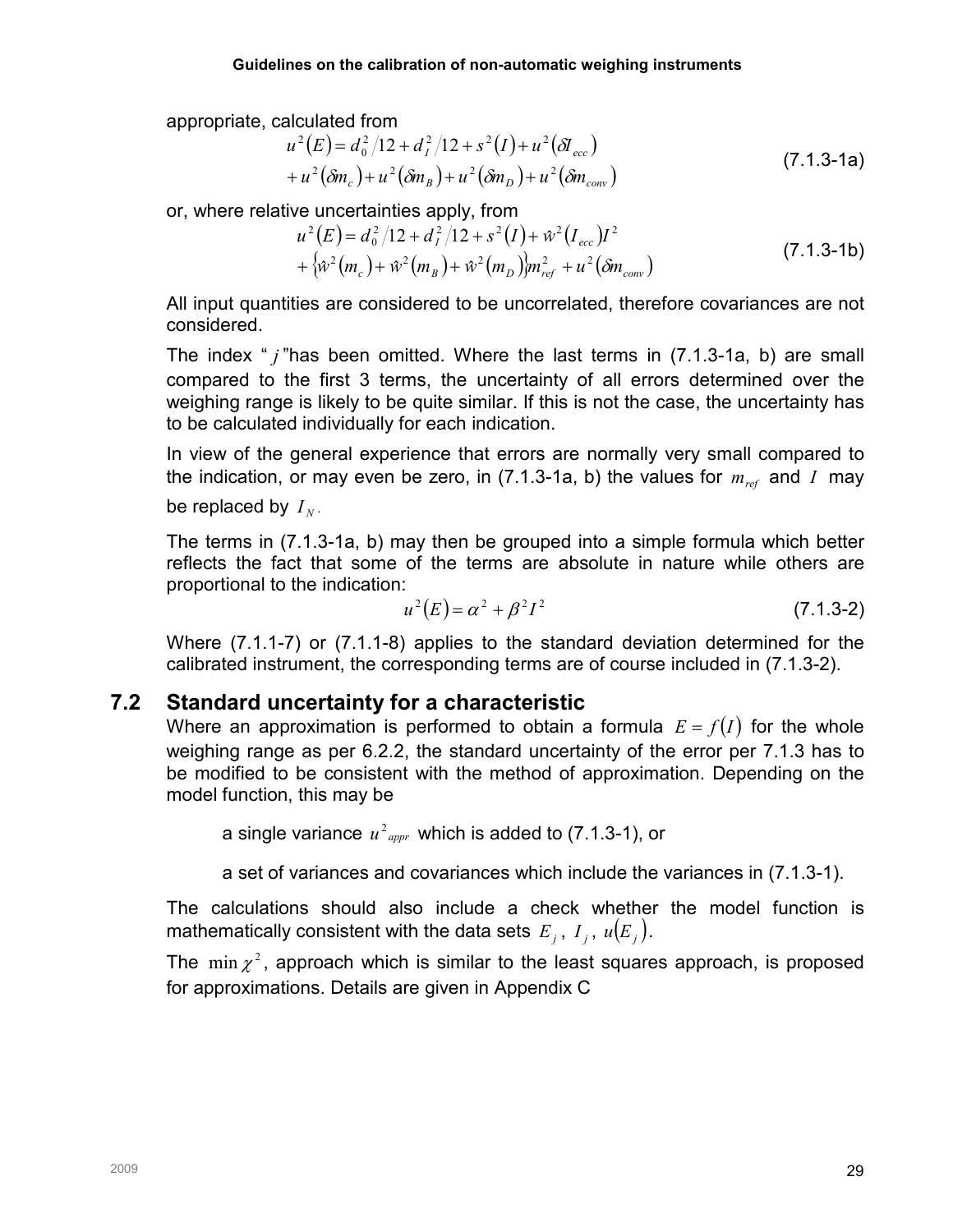# 7.3 Expanded uncertainty at calibration

The expanded uncertainty of the error is

$$
U(E) = ku(E) \tag{7.3-1}
$$

The coverage factor  $k$ , should be chosen such that the expanded uncertainty corresponds to a coverage probability of approximately 95 %.

The value  $k = 2$ , corresponding to a 95,5% probability, applies where

- a) a normal (Gaussian) distribution can be attributed to the error of indication, and
- b) the standard uncertainty  $u(E)$  is of sufficient reliability (i.e. it has a sufficient number of degrees of freedom).

Appendix B2 offers additional information to these conditions, and Appendix B3 advises how to determine the factor  $k$  where one or both of them are not met.

It is acceptable to determine only one value of  $k$ , for the "worst case" situation identified by experience, which may be applied to the standard uncertainties of all errors of the same weighing range.

# 7.4 Standard uncertainty of a weighing result

The user of an instrument should be aware of the fact that in normal usage of an instrument that has been calibrated, the situation is different from that at calibration in some if not all of these aspects:

- 1. the indications obtained for weighed bodies are not the ones at calibration,
- 2. the weighing process may be different from the procedure at calibration:
	- a. certainly only one reading for each load, not several readings to obtain a mean value,
	- b. reading to the scale interval  $d$ , of the instrument, not with higher resolution,
	- c. loading up and down, not only upwards or vice versa,
	- d. load kept on load receptor for a longer time, not unloading after each loading step – or vice versa,
	- e. eccentric application of the load,
	- f. use of tare balancing device,
		- etc.
- 3. the environment (temperature, barometric pressure etc.) may be different,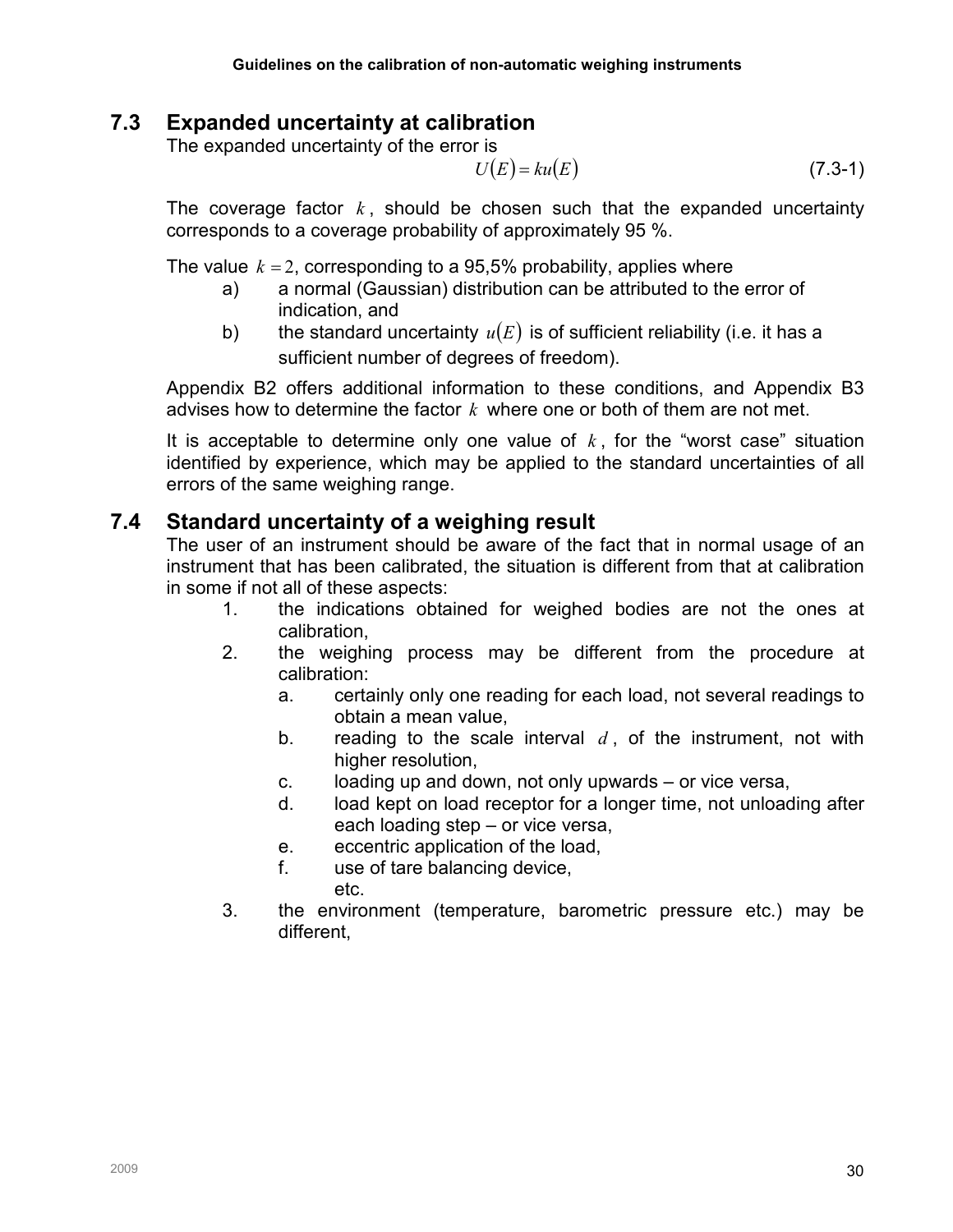4. on instruments which are not readjusted regularly e.g. by use of a built-in device, the adjustment may have changed, due to ageing or to wear and tear. Unlike the items 1 to 3, this effect is usually depending on the time that has elapsed since the calibration, it should therefore be considered in relation to a certain period of time, e.g. for one year or the normal interval between calibrations.

In order to clearly distinguish from the indications  $I$  obtained during calibration, the weighing results obtained when weighing a load  $L$  on the calibrated instrument, these terms and symbols are introduced:

- $R$  = reading, any indication obtained after the calibration;
- $W =$  weighing result, reading corrected for the error E.

R is understood as a single reading in normal resolution (multiple of d), with corrections to be applied as applicable.

For a reading taken under the same conditions as those prevailing at calibration, for a load well centered on the load receptor, only corrections to account for points 2a and 2b above apply. The result may be denominated as the weighing result under the conditions of the calibration  $W^*$ :

$$
W^* = R + \delta R_{\text{digL}} + \delta R_{\text{rep}} - \left(R_0 + \delta R_{\text{dig0}}\right) - E \tag{7.4-1a}
$$

with the associated uncertainty

$$
u(W^*) = \sqrt{\{u^2(E) + u^2(\delta R_{\text{digo}}) + u^2(\delta R_{\text{digL}}) + u^2(\delta R_{\text{rep}})\}}
$$
(7.4-2a)

 $W^*$  and  $u(W^*)$  can be determined directly using the information, and the results of the calibration as given in the calibration certificate:

Data sets  $I_{cal}$ ,  $E_{cal}$ ,  $U(E_{cal})$ , and/or A characteristic  $E(R) = f(I)$  and  $U(E(R)) = g(I)$ .

This is done in 7.4.1. and in 7.4.2.

To take account of the remaining possible influences on the weighing result, further corrections are formally added to the reading in a general manner resulting in the weighing result in general:

$$
W = W^* + \delta R_{\text{instr}} + \delta R_{\text{proc}} \tag{7.4-1b}
$$

with the associated uncertainty

$$
u(W) = \sqrt{u^2(W^*) + u^2(\delta R_{\text{instr}}) + u^2(\delta R_{\text{proc}})}
$$
 (7.4-2b)

The added terms and the corresponding standard uncertainties are discussed in 7.4.3 and 7.4.4. The standard uncertainties  $u(W^*)$  and  $u(W)$  are finally presented in 7.4.5.

Sections 7.4.3 and 7.4.4, and the information on  $u(W)$  and  $U(W)$  in sections 7.4.5 and 7.5, are meant as advice to the user of the instrument on how to estimate the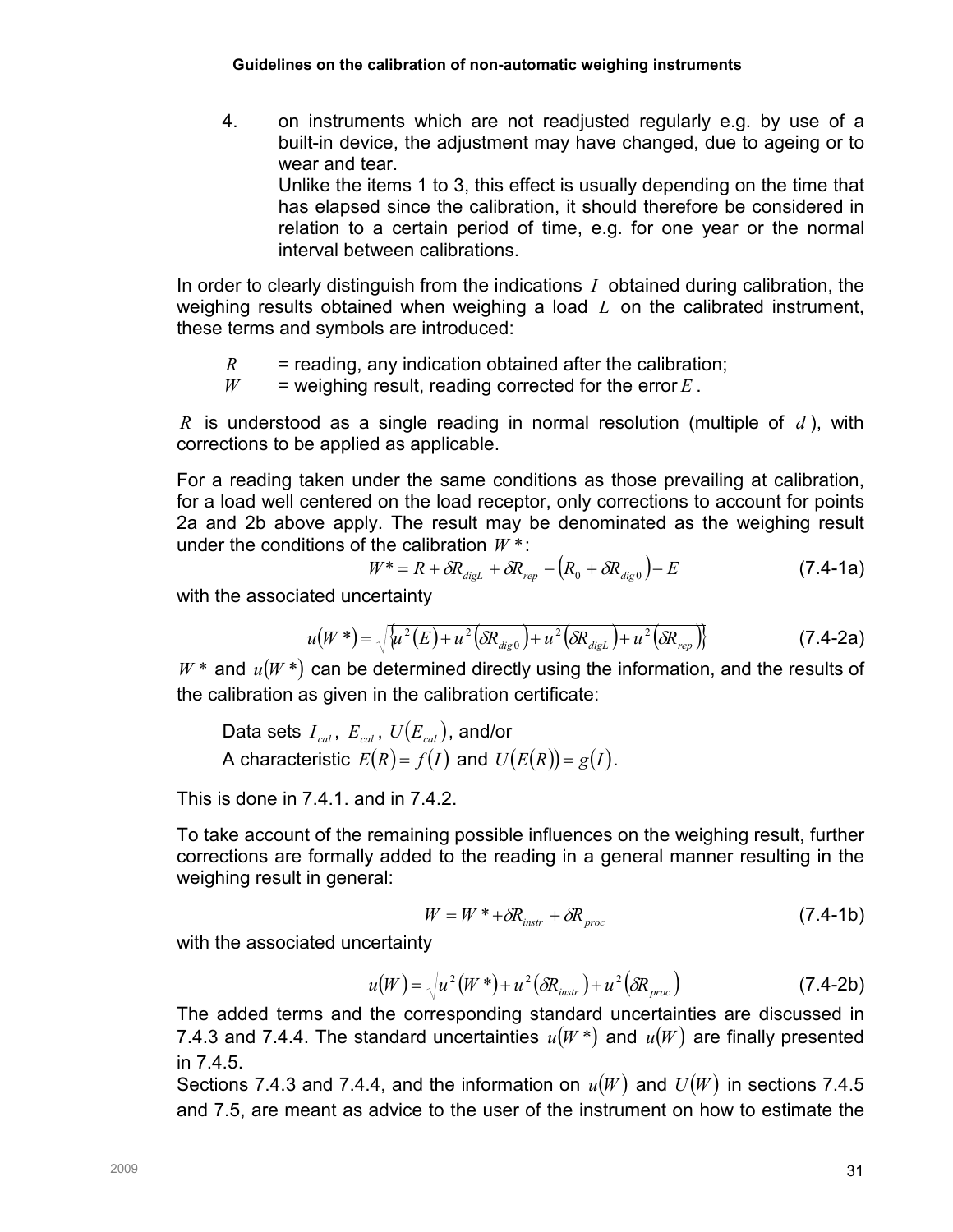uncertainty of weighing results obtained under his normal conditions of use. They are not meant to be exhaustive nor mandatory.

Where a calibration laboratory offers such estimates to its clients which are based upon information that has not been measured by the laboratory, the estimates may not be presented as part of the calibration certificate.

#### 7.4.1 Standard uncertainty of a reading in use

To account for sources of variability of the reading,  $(7.1.1-1)$  applies, with I replaced by  $R$  :

$$
R = R_L + \delta R_{\text{dig}} + \delta R_{\text{rep}} - (R_0 + \delta R_{\text{dig}}) \cdots \{ + \delta R_{\text{ecc}} \}
$$
 (7.4.1-1)  
Term in { } to be added if applicable

The corrections and their standard uncertainties are:

7.4.1.1  $\delta R_{_{dig0}}$  accounts for the rounding error at zero reading. 7.1.1.1 applies with the exception that the variant  $d_{\tau} < d$ , is excluded, so

$$
u(\delta R_{\text{diag}}) = d_0 / \sqrt{12} \tag{7.4.1-2}
$$

Note 2 in 7.1.1.1 applies.

7.4.1.2  $\delta R_{diel}$  accounts for the rounding error at load reading. 7.1.1.2 applies with the exception that the variant  $d_{\scriptscriptstyle T} < d_{\scriptscriptstyle L}$  is excluded, so

$$
u(\delta R_{\text{disl}}) = d_L / \sqrt{12} \tag{7.4.1-3}
$$

7.4.1.3  $\delta R_{\text{ren}}$  accounts for the error due to imperfect repeatability. 7.1.3.1 applies, the relevant standard deviation  $s$  or  $s(I)$  for a single reading, is to be taken from the calibration certificate, so

$$
u(\delta R_{rep}) = s \text{ or } u(\delta R_{rep}) = s(R) \tag{7.4.1-4}
$$

Note: In the calibration certificate, the standard deviation may be reported as being related to a single indication, or to the mean of  $n$  indications. In the latter case, the value of s has to be multiplied by  $\sqrt{n}$  to give the standard deviation for a single reading.

7.4.1.4  $\delta R_{\text{acc}}$  accounts for the error due to off-centre position of the centre of gravity of a load. It has been put in brackets as it is normally relevant only for W not for  $W^*$ , and will therefore be considered in 7.4.4.3.

## 7.4.1.5 The standard uncertainty of the reading is then obtained by

$$
u^{2}(R) = d_{0}^{2}/12 + d_{R}^{2}/12 + s^{2}(R) \cdots \{ + \omega^{2}(R_{ecc})R^{2} \}
$$
 (7.4.1-5)

Term in  $\{\}$  to be added if applicable

Note: the uncertainty  $u(R)$  is = constant where s = constant; where in exceptional cases the eccentricity error has to be considered, the term should be taken from 7.4.4.4.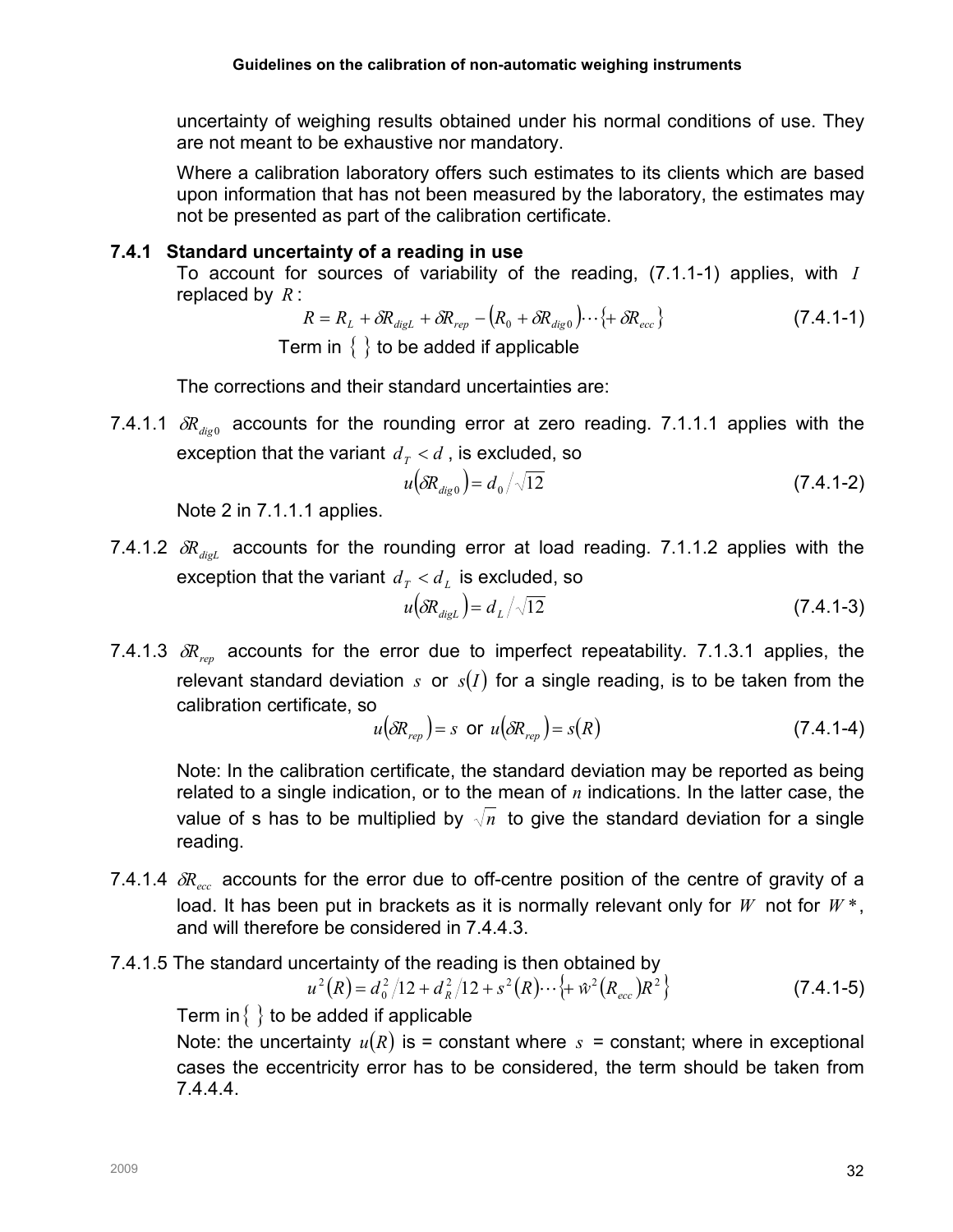# 7.4.2 Uncertainty of the error of a reading

Where a reading R corresponds to an indication  $I_{cal}$  reported in the calibration certificate,  $u(E_{cal})$  may be taken from there. For other readings,  $u(E(R))$  may be calculated by (7.1.3-2) if  $\alpha$  and  $\beta$  are known, or it results from interpolation, or from an approximation formula as per 7.2.

The uncertainty  $u(E(R))$  is normally not smaller than  $u(E_{\textit{calj}})$  for an indication  $I_{\textit{j}}$  that is close to the actual reading  $R$ , unless it has been determined by an approximation formula.

Note: the calibration certificate normally presents  $U_{.95}(E_{cal})$  from which  $u(E_{cal})$  is to be derived considering the coverage factor  $k$  stated in the certificate.

## 7.4.3 Uncertainty from environmental influences

The correction term  $\delta R_{\text{instr}}$  accounts for up to 3 effects which are discussed hereafter. They do normally not apply to instruments which are adjusted right before they are actually being used  $-$  cf 4.2.4, case A. For other instruments they should be considered as applicable. No corrections are actually being applied, the corresponding uncertainties are estimated, based on the user's knowledge of the properties of the instrument.

7.4.3.1 A term  $\delta R_{temp}$  accounts for a change in the characteristic (or adjustment) of the instrument caused by a change in ambient temperature. A limiting value can be estimated to  $\delta R_{temp} = TK\Delta T$  with the following terms.

Normally there is a manufacturer's specification like  $TK = \partial I(Max)/\partial T$ , in many cases quoted as  $|TK| \le |TC|$  in 10<sup>-6</sup>/K. By default, for instruments with type approval under OIML 76 [2], it may be assumed  $|TC| \leq mpe Max)/(Max\Delta T_{4\text{corr}})$  where  $\Delta T_{4\text{corr}}$  is the temperature range of approval marked on the instrument; for other instruments, either a conservative assumption has to be made, leading to a multiple (3 to 10 times) of the comparable value for instruments with type approval, or no information can be given at all for a use of the instrument at other temperatures than that at calibration.

The range of variation of temperature  $\Delta T$  (full width) should be estimated in view of the site where the instrument is being used, as discussed in Appendix A.2.2.

Rectangular distribution is assumed, therefore the relative uncertainty is

$$
\hat{w}(R_{temp}) = TC\Delta T / \sqrt{12} \tag{7.4.3-1}
$$

7.4.3.2 A term  $\delta R_{\text{hour}}$  accounts for a change in the adjustment of the instrument due to the variation of the air density; no correction to be applied, uncertainty contribution to be considered as in 7.1.2.2, where a variability of the air density larger than that at calibration is expected.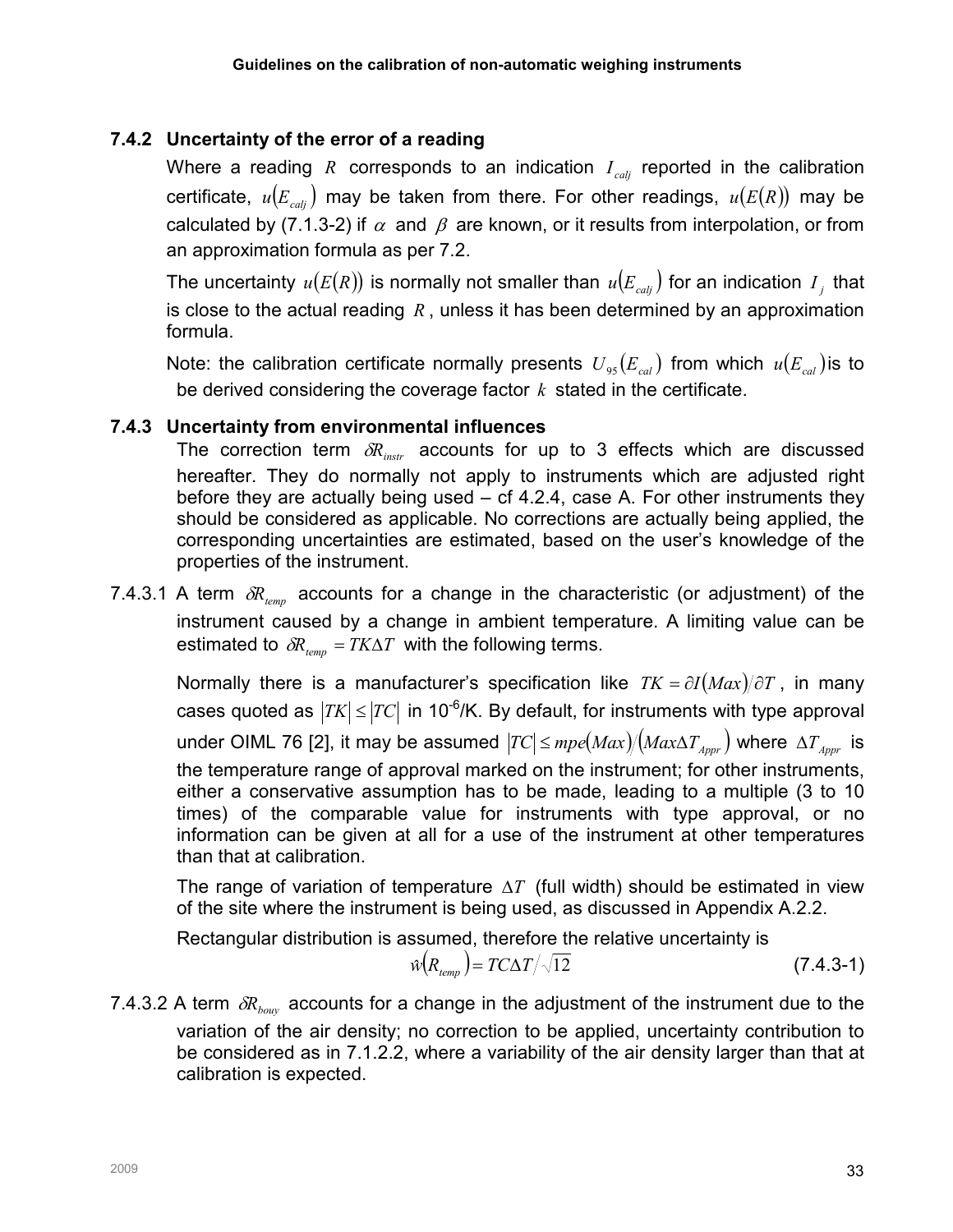Note: the density  $\rho$  of the weighed body is not considered in this uncertainty contribution, as it is constitutive for the value of the weighing result  $W!$ .

7.4.3.3 A term  $\delta R_{adi}$  accounts for a change in the adjustment of the instrument since the time of calibration due to ageing, or wear and tear.

A limiting value may be taken from previous calibrations where they exist, as the largest difference  $\Delta E(Max)$  in the errors at or near Max between any two consecutive calibrations. By default,  $\Delta E(Max)$  should be taken from the manufacturer's specification for the instrument, or may be estimated to  $\Delta E(Max)$  = mpe(Max) for instruments conforming to a type approval under OIML R76 [2]. Any such value can be considered in view of the expected time interval between calibrations, assuming fairly linear progress of the change with time.

Rectangular distribution is assumed, therefore the relative uncertainty is

$$
\hat{w}(R_{\text{adj}}) = |\Delta E(\text{Max})/(\text{Max}\sqrt{3}) \tag{7.4.3-2}
$$

7.4.3.4 The relative standard uncertainty related to errors resulting from environmental effects is calculated by

$$
\hat{w}^2(R_{\text{instr}}) = \hat{w}^2(R_{\text{temp}}) + \hat{w}^2(R_{\text{adj}})
$$
\n(7.4.3-3)

## 7.4.4 Uncertainty from the operation of the instrument

The correction term  $\delta R_{\text{muc}}$  accounts for additional errors which may occur where the weighing procedure is different from the one(s) at calibration. No corrections are actually being applied but the corresponding uncertainties are estimated, based on the user's knowledge of the properties of the instrument.

7.4.4.1 A term  $\delta R_{Tare}$  accounts for a Net weighing result after a tare balancing operation [2]. The possible error and the uncertainty assigned to it should be estimated considering the basic relation between the readings involved:

$$
R_{Net} = R'_{Gross} - R'_{Tare}
$$
\n
$$
(7.4.4-1)
$$

where the  $R'$  are fictitious readings which are processed inside the instrument, while the visible indication  $R_{\text{N}_{\text{eff}}}$  is obtained directly, after setting the instrument's indication to zero with the tare load on the load receptor. The weighing result in this case is in theory:

$$
W_{Net} = R_{Net} - [E_{cal}(Gross) - E_{cal}(Tare)] - \delta R_{instr} - \delta R_{proc}
$$
\n(7.4.4-2)

consistent with (7.3-1). The errors at Gross and Tare would have to be taken as errors for equivalent R values as above. However, the Tare value  $-$  and consequently the Gross value – are not normally recorded.

The error may then be estimated to

$$
E_{Net} = E(Net) + \delta R_{Tare}
$$
\n(7.4.4-3)

where  $E(Net)$  = is the error for a reading  $R$  = Net with an additional correction for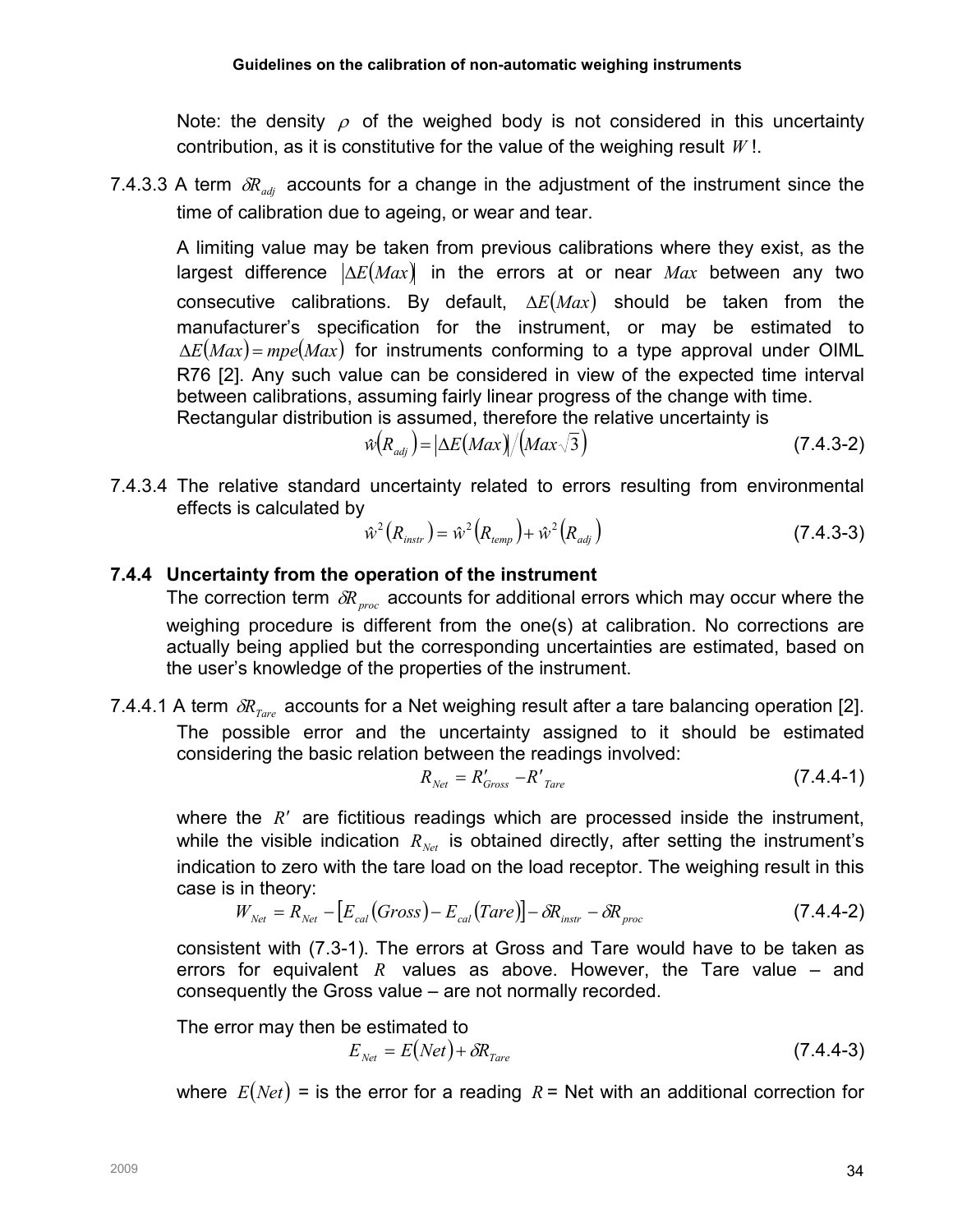the effect of non-linearity of the error curve  $E_{cal}(I)$ . To quantify the non-linearity, recourse may be taken to the first derivative of the function  $E_{appr} = f(R)$ , is known, or the slope  $\,q_{_E}$  between consecutive calibration points may be calculated by

$$
q_E = \frac{\Delta E_{cal}}{\Delta I} = \frac{E_{j+1} - E_j}{I_{j+1} - I_j}
$$
(7.4.4-4)

The largest and the smallest value of the derivatives or of the quotients are taken as limiting values for the correction  $\delta R_{Tare} = q_E R_{Net}$ , for which rectangular distribution may be assumed. This results in the relative standard uncertainty

$$
\hat{w}(R_{Tare}) = (q_{E\max} - q_{E\min})/\sqrt{12}
$$
\n(7.4.4-5)

To estimate the uncertainty  $u(W)$ , (7.1-2) is applied with  $R = R_{\text{Net}}$ . For  $u(E)$  it is justified to assume  $u(E(Net)) = u(E_{cal}(R = Net))$  because of the full correlation between the quantities contributing to the uncertainties of the errors of the fictitious Gross and Tare readings.

- 7.4.4.2 A term  $\delta R_{time}$  accounts for possible effects of creep and hysteresis, in situations like the following:
	- a) loading at calibration was continuously upwards, or continuously up-and downwards (method 2 or 3 in 5.2), so the load remained on the load receptor for a certain period of time; this is quite significant where the substitution method has been applied, usually on high capacity instruments. When in normal use, a discrete load to be weighed is put on the load receptor and is kept there just as long as is necessary to obtain a reading or a printout, the error of indication may differ from the value obtained for the same load at calibration.

Where tests were performed continuously up and down, the largest difference of errors  $\Delta E_j$  for any test load  $m_j$  may be taken as the limiting value for this effect, leading to a relative standard uncertainty

$$
\hat{w}(R_{time}) = \Delta E_{j\max} / (m_j \sqrt{12})
$$
\n(7.4.4-6)

Where tests were performed only upwards, the error on return to Zero  $E_0$ , if determined may be used to estimate a relative standard uncertainty

$$
\hat{w}(R_{time}) = E_0 / (Max\sqrt{3}) \tag{7.4.4-7}
$$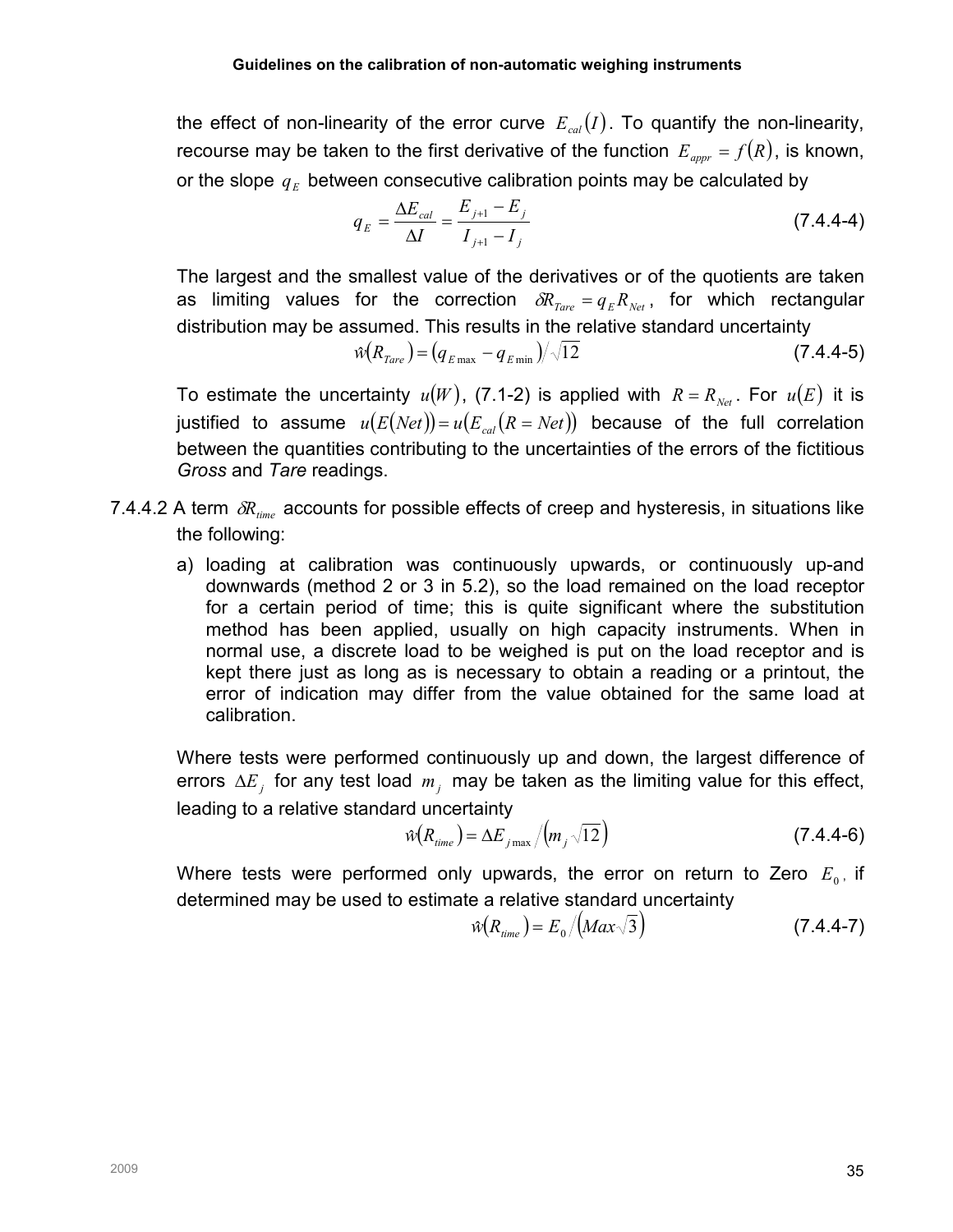In the absence of such information, the limiting value may be estimated for instruments with type approval under OIML R 76 [2] as

$$
\Delta E(R) = Rmpe(Max)/Max \qquad (7.4.4-8)
$$

For instruments without such type approval, a conservative estimate would be a multiple ( $n = 3$  to 10 times) of this value.

The relative standard uncertainty is

$$
\hat{w}(R_{time}) = mpe(Max)/(Max\sqrt{3}), \text{ or } = nmpe(Max)/(Max\sqrt{3})
$$
 (7.4.4-9)

b) loading at calibration was with unloading between load steps, loads to be weighed are kept on the load receptor for a longer period. In the absence of any other information – e.g. observation of the change in indication over a typical period of time – recourse may be taken to (7.4.4-9) as applicable.

c) loading at calibration was only upwards, discharge weighing is performed in use. This situation may be treated as the inverse of the tare balancing operation – see 7.4.4.1 - combined with point b) above. (7.4.4-5) and (7.4.4-9) apply.

Note: In case of discharge weighing, the reading  $R$  shall be taken as a positive value although it may be indicated as negative by the weighing instrument.

7.4.4.3  $\delta R_{\text{acc}}$  accounts for the error due to off-centre position of the centre of gravity of a load. 7.1.1.4 applies with the modification that the effect found during calibration should be considered in full, so

$$
\hat{w}(R_{\text{ecc}}) = \left(\Delta I_{\text{ecc},i}\right)_{\text{max}} / \left(L_{\text{ecc}}\sqrt{3}\right)
$$
\n(7.4.4-10)

7.4.4.4 where dynamic objects e.g. live animals are weighed, it is assumed that  $u(\delta I_{ren})$  will be increased. A typical object should therefore be used to determine the standard deviation  $s_{dyn}$  of at least 5 weighings, and  $s(R)$  in (7.4.1-5) should be replaced by

 $S_{dyn}$  .

## 7.4.5 Standard uncertainty of a weighing result

The standard uncertainty of a weighing result is calculated from the terms specified in 7.4.1 to 7.4.4, as applicable.

For the weighing result under the conditions of the calibration:

$$
u^{2}(W^{*}) = d_{0}^{2}/12 + d_{L}^{2}/12 + s^{2}(R) + u^{2}(E)
$$
 (7.4.5-1a)

For the weighing result in general: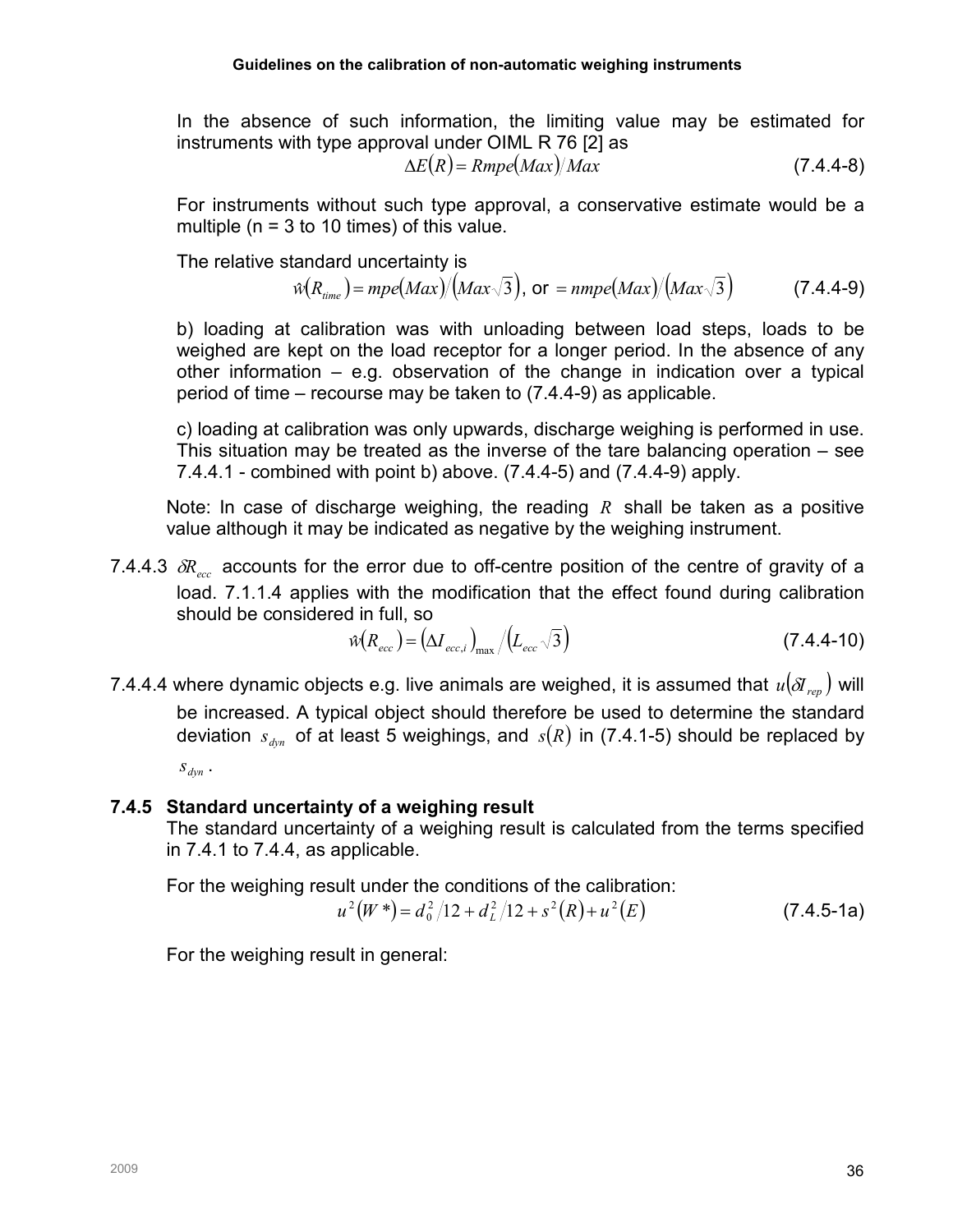$$
u^{2}(W) = u^{2}(W^{*}) + \left[\hat{w}^{2}(R_{temp}) + \hat{w}^{2}(R_{adj}) + \hat{w}^{2}(R_{Tare}) + \hat{w}^{2}(R_{time}) + \hat{w}^{2}(R_{ecc})\right]R^{2} + \left[s_{dyn}^{2} - s^{2}(R)\right]
$$
\n(7.4.5-1b)

The term  $u^2(W^*)$  has been put in bold to indicate that it applies in any case, whereas the other terms should be included as applicable.

The many contributions to 
$$
u(W)
$$
 may be grouped in two terms  $\alpha_W^2$  and  $\beta_W^2$   

$$
u^2(W) = \alpha_W^2 + \beta_W^2 R^2
$$
 (7.4.5-2)

where  $\alpha_w^2$  is the sum of squares of all absolute standard uncertainties, and  $\beta_w^2$  = is the sum of squares of all relative standard uncertainties.

## 7.5 Expanded uncertainty of a weighing result

#### 7.5.1 Errors accounted for by correction

The complete formula for a weighing result which is equal to the reading corrected for the error determined by calibration, is

$$
W^* = R - E(R) \pm U(W^*)
$$
 (7.5.1a)

or

$$
W = R - E(R) \pm U(W) \tag{7.5.1b}
$$

as applicable.

The expanded uncertainty  $U(W)$  is to be determined as

$$
U(W^*) = ku(W^*)
$$
\n<sup>(7.5-2a)</sup>

or

$$
U(W) = ku(W) \tag{7.5-2a}
$$

with  $u(W^*)$  or  $u(W)$  as applicable from 7.4.5.

For  $U(W^*)$  the coverage factor k should be determined as per 7.3.

For  $U(W)$  the coverage factor k will, due to the large number of terms constituting  $u(W)$ , in most cases  $k = 2$  even where the standard deviation s is obtained from only few measurements, and/or where  $k_{cal} > 2$  was stated in the calibration certificate.

In cases of doubt,  $k$  should be determined as per 7.3 for

$$
u(W(R = 0)) = \alpha_W, \text{ and for}
$$
  

$$
u(W(R = Max)) = \sqrt{\alpha_W^2 + \beta_W^2 Max^2}
$$

## 7.5.2 Errors included in uncertainty

It may have been agreed by the calibration laboratory and the client to derive a "global uncertainty"  $U_{el}(W)$  which includes the errors of indication such that no corrections have to be applied to the readings in use: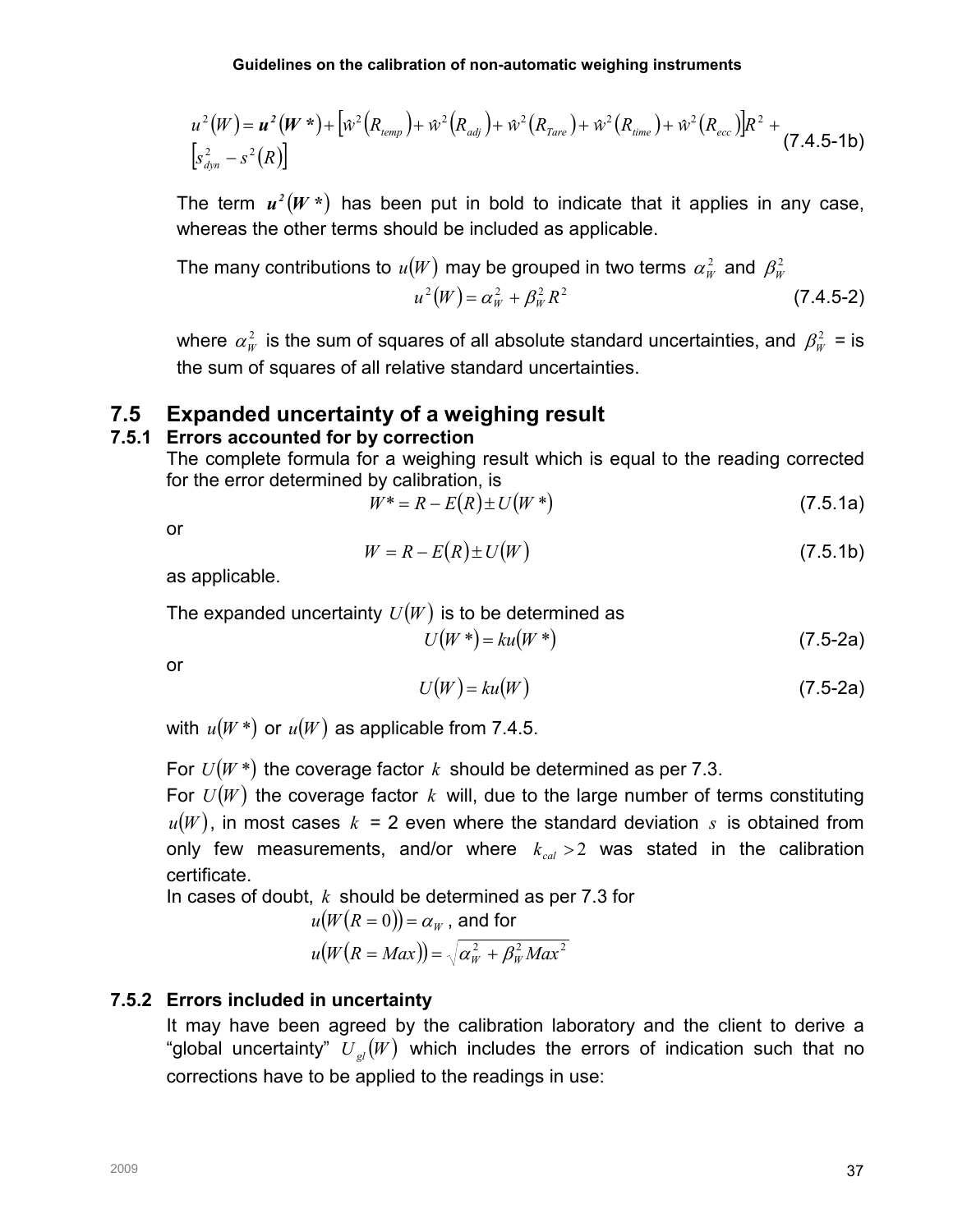$$
W = R \pm U_{gl}(W) \tag{7.5.2-1}
$$

Unless the errors are more or less centered about Zero, they form a one-sided contribution to the uncertainty which can only be treated in an approximate manner. For the sake of simplicity and convenience, the "global uncertainty" is best stated in the format of an expression for the whole weighing range, instead of individual values stated for fixed values of the weighing result.

Let  $E(R)$  be a function, or  $E^0$  be one value representative for all errors stated over the weighing range in the calibration certificate, then the combination with the uncertainties in use may in principle take on one of these forms:

$$
U_{gl}(W) = k \sqrt{u^2(W) + (E(R))^2}
$$
 (7.5.2-2)

$$
U_{gl}(W) = k\sqrt{u^2(W) + (E^0)^2}
$$
 (7.5.2-2a)

$$
U_{gl}(W) = k \sqrt{u^2(W) + (E^0)^2 (R_{Max})^2}
$$
 (7.5.2-2b)

$$
U_{gl}(W) = ku(W) + |E(R)|
$$
\n(7.5.2-3)

$$
U_{gl}(W) = ku(W) + |E^{0}|
$$
 (7.5.2-3a)

$$
U_{gl}(W) = ku(W) + |E^{0}| \frac{R}{Max}
$$
 (7.5.2-3b)

Considering the format for  $u(W)$  in (7.4.5-2b), the formulae (7.5.2-2b) and (7.5.2-3b) may be more suitable than the corresponding versions with letter "a".

For the generation of the formulae  $E(R)$  or the representative value  $E^0$  see Appendix C.

It is important to ensure that  $U_{\alpha}(W)$  retains a coverage probability of not less than 95 % over the whole weighing range.

#### 7.5.3 Other ways of qualification of the instrument

A client may expect from, or have asked the Calibration Laboratory for a statement of conformity to a given specification, as  $|W - R| \leq Tol$  with  $Tol$  being the applicable tolerance. The tolerance may be specified as " $Tol = x\%$  of R", as " $Tol = nd$ ", or the like.

Conformity may be declared, in consistency with ISO/IEC 17025 under condition that

$$
|E(R)+U(W(R))| \leq Tol(R)
$$
\n(7.5.3-1)

either for individual values of  $R$  or for any values within the whole or part of the weighing range.

Within the same weighing range, conformity may be declared for different parts of the weighing range, to different values of Tol.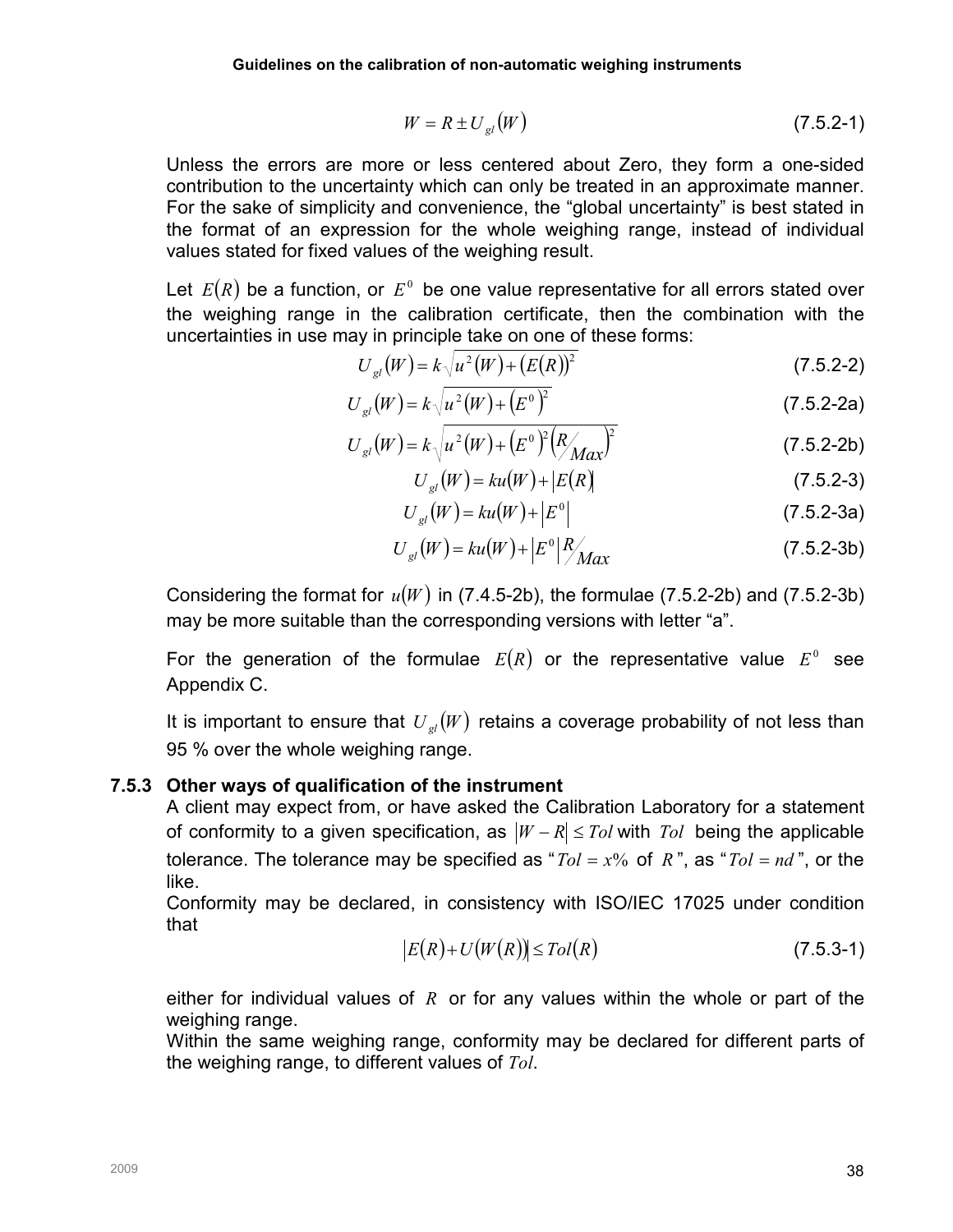# 8 CALIBRATION CERTIFICATE

This section contains advice what information may be useful to be given in a calibration certificate. It is intended to be consistent with the requirements of ISO/IEC 17025 which take precedence.

## 8.1 GENERAL INFORMATION

Identification of the Calibration Laboratory, reference to the accreditation (accrediting body, number of the accreditation), identification of the certificate (calibration number, date of issue, number of pages), signature(s) of authorised person(s).

Identification of the client.

Identification of the calibrated instrument, information about the instrument (Manufacturer, kind of instrument, Max, d, place of installation).

Warning that the certificate may be reproduced only in full unless the calibration laboratory permits otherwise in writing.

# 8.2 Information about the calibration procedure

Date of measurements,

site of calibration, and place of installation if different, conditions of environment and/or use that may affect the results of the calibration.

Information about the instrument (adjustment performed, any anomalies of functions, setting of software as far as relevant for the calibration, etc.).

Reference to, or description of the applied procedure, as far as this is not obvious from the certificate, e.g. constant time interval observed between loadings and/or readings.

Agreements with the client e.g. over limited range of calibration, metrological specifications to which conformity is declared.

Information about the traceability of the measuring results.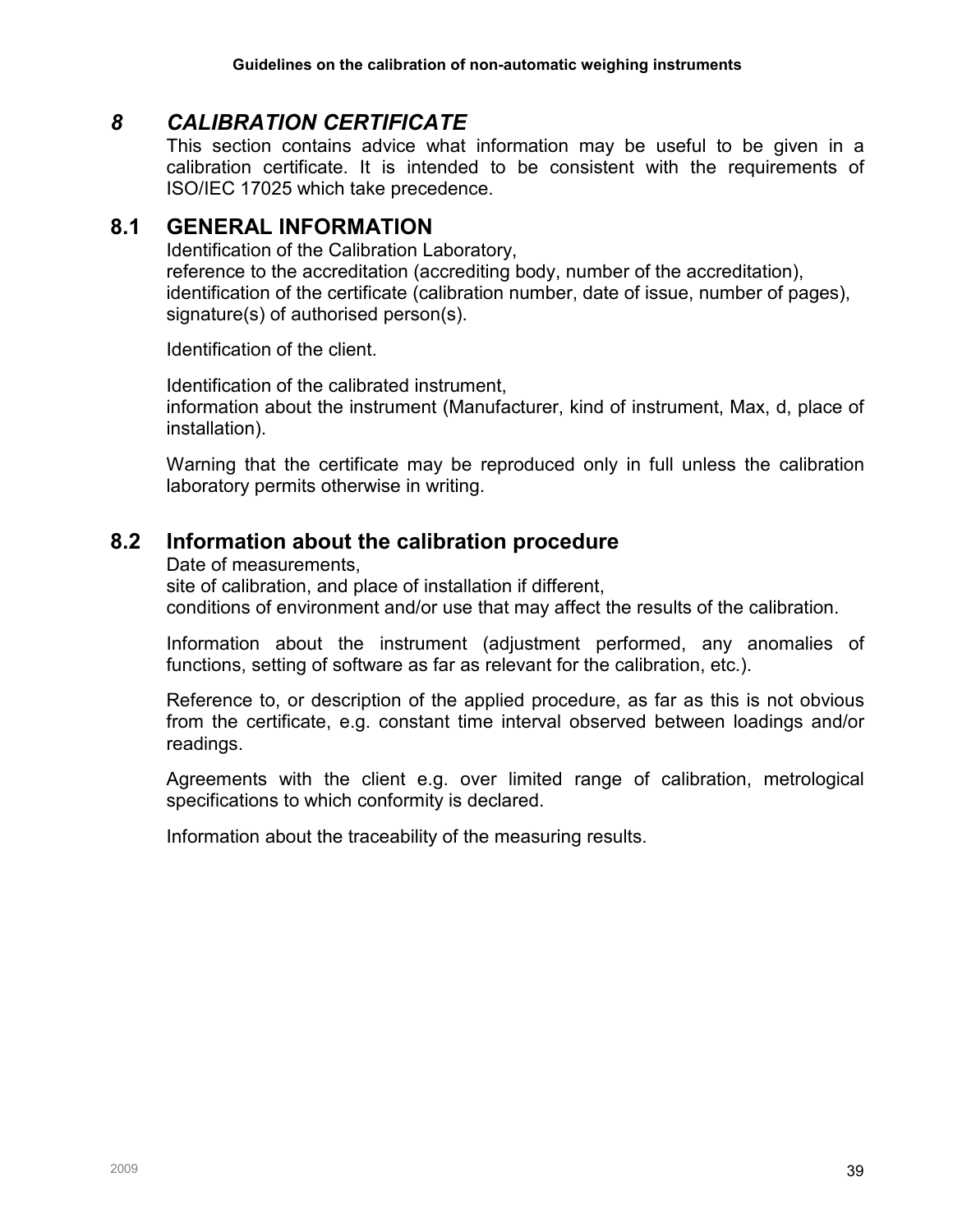## 8.3 Results of measurement

Indications and/or errors for applied test loads, or errors related to indications – as discrete values and/or by an equation resulting from approximation,

details of the loading procedure if relevant for the understanding of the above,

standard deviation(s) determined, identified as related to a single indication or to the mean of indications,

expanded uncertainty of measurement for the reported results.

Indication of the expansion factor  $k$ , with comment on coverage probability, and reason for  $k \neq 2$  where applicable.

Where the indications/errors have not been determined by normal readings - single readings with the normal resolution of the instrument - , a warning should be given that the reported uncertainty is smaller than what would be found with normal readings.

For clients that are less knowledgeable, advice might be useful where applicable, on:

the definition of the error of indication,

how to correct readings in use by subtracting the corresponding errors,

how to interpret indications and/or errors presented with smaller decimals than the scale interval  $d$ .

It may be useful to quote the values of  $U(W^*)$  for either all individual errors or for the function  $E(R)$  resulting from approximation.

# 8.4 Additional information

Additional information about the uncertainty of measurement expected in use, inclusive of conditions under which it is applicable, may be attached to the certificate without becoming a part of it.

Where errors are to be accounted for by correction, this formula could be used:  $W = R - E(R) \pm U(W)$  (8.4-1)

accompanied by the equation for  $E(R)$ .

Where errors are included in the "global uncertainty", this formula could be used:  $W = R \pm U_{ol}(W)$  (8.4-2)

A statement should be added that the expanded uncertainty of values from the formula corresponds to a coverage probability of at least 95 %.

Optional:

Statement of conformity to a given specification, and range of validity where applicable.

This statement may take the form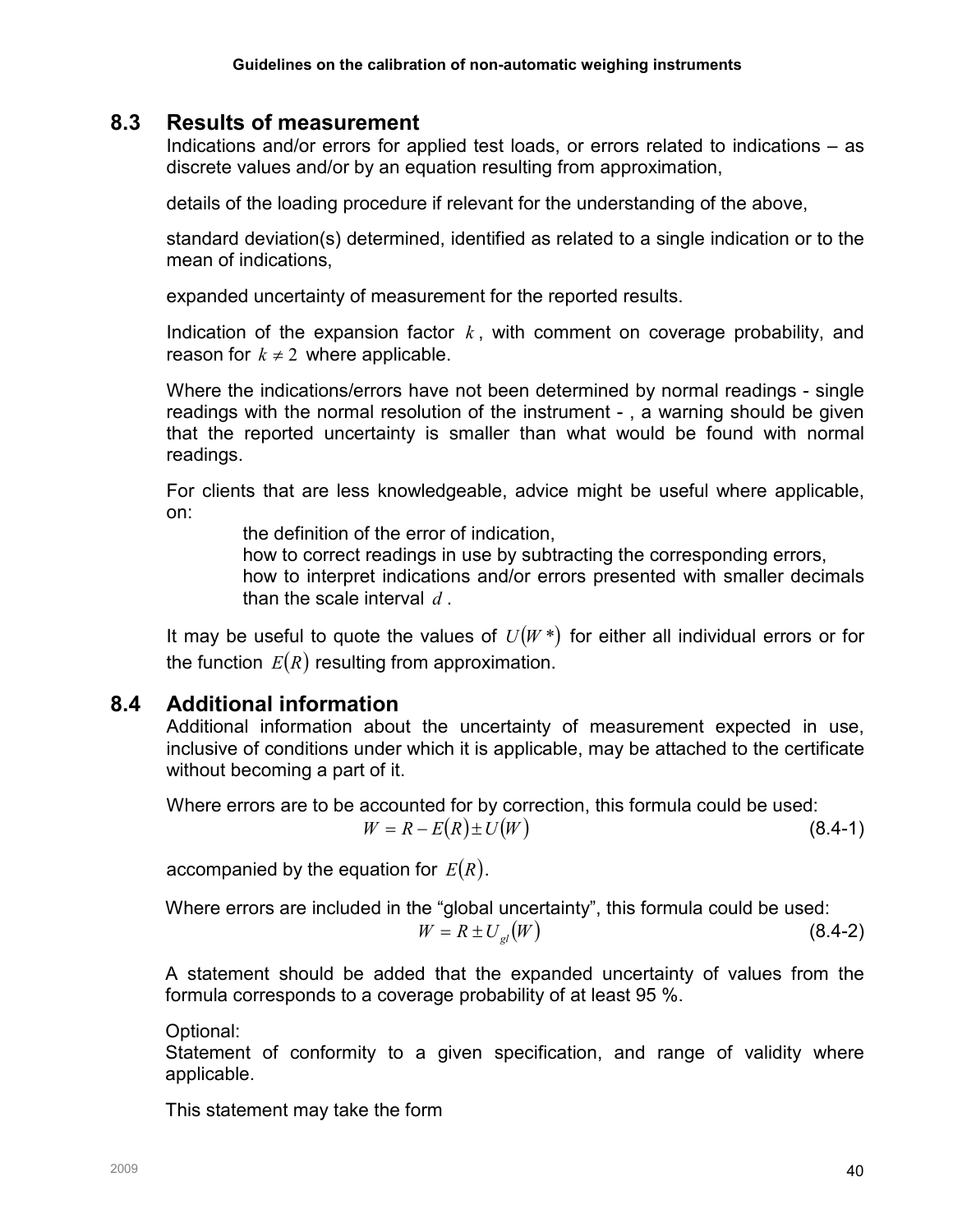$$
W = R \pm Tol \tag{8.4-3}
$$

and may be given

in addition to the results of measurement, or

as stand-alone statement, with reference to the results of measurement declared to be retained at the calibration Laboratory.

The statement may be accompanied by a comment indicating that all measurement results enlarged by the expanded uncertainty of measurement, are within the specification limits.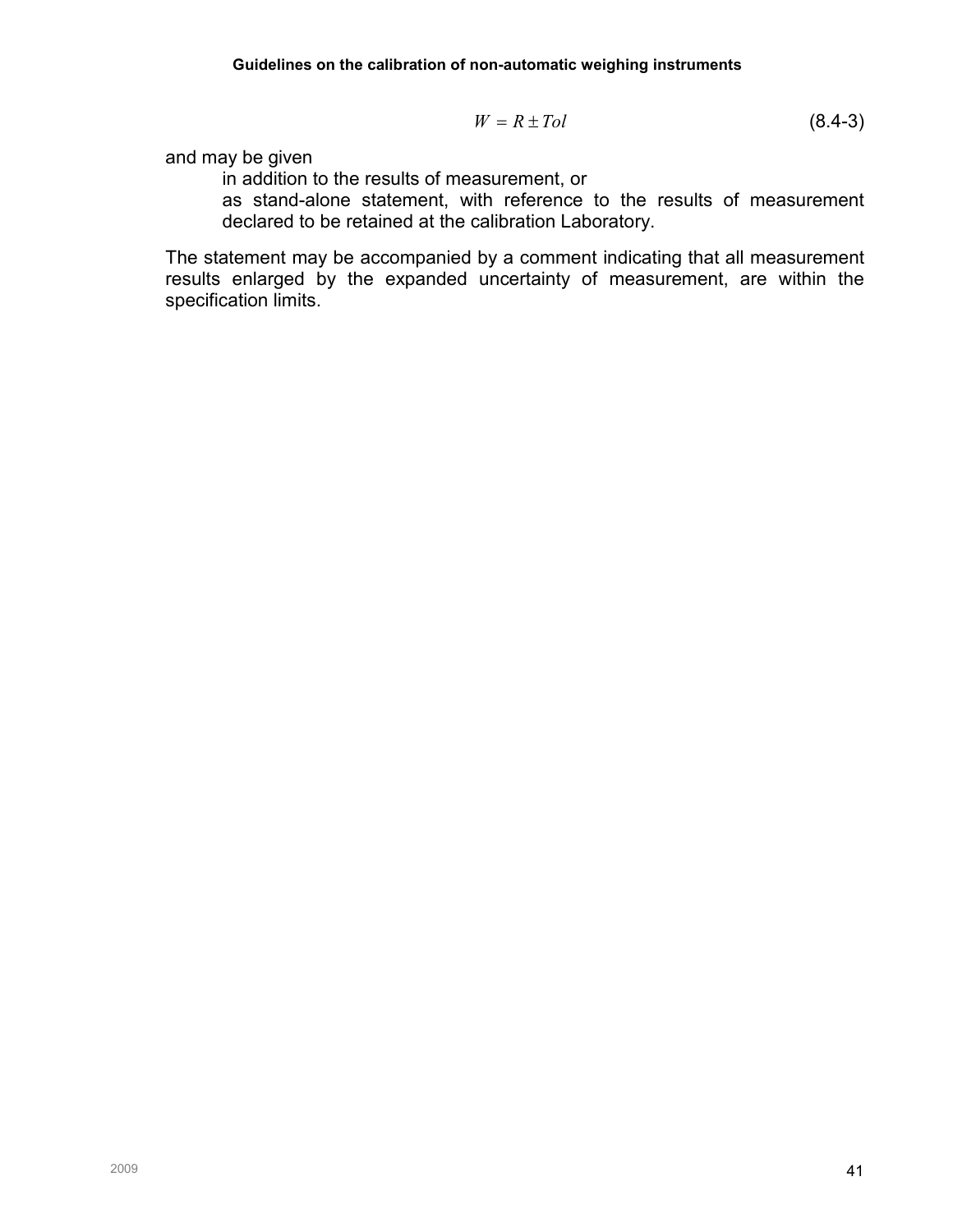# 9 VALUE OF MASS OR CONVENTIONAL VALUE OF MASS

The quantity  $W$  is an estimate of the conventional value of mass  $m_c$  of the object weighed<sup>6</sup>. For certain applications it may be necessary to derive from  $W$  the value of mass  $m$  , or a more accurate value for  $m_c$ .

The density  $\rho$  or the volume V of the object, together with an estimate of their standard uncertainty, must be known from other sources.

## 9.1 Value of mass

The mass of the object is

$$
m = W[1 + \rho_a (1/\rho - 1/\rho_c)] \tag{9.1-1}
$$

Neglecting terms of second and higher order, the relative standard uncertainty  $\hat{w}(m)$  is given by

$$
\hat{w}^2(m) = \frac{u^2(W)}{W^2} + u^2(\rho_a) \left(\frac{1}{\rho} - \frac{1}{\rho_c}\right)^2 + \rho_a^2 \frac{u^2(\rho)}{\rho^4}
$$
(9.1-2)

For  $\rho_{\scriptscriptstyle a}$  and  $u(\rho_{\scriptscriptstyle a})$  (density of air) see Appendix A.

If V and  $u(V)$  are known instead of  $\rho$  and  $u(\rho)$ ,  $\rho$  may be approximated by  $W/V$ , and  $\hat{w}(\rho)$  may be replaced by  $\hat{w}(V)$ .

## 9.2 Conventional value of mass

The conventional value of mass of the object is

$$
m_c = W[1 + (\rho_a - \rho_0)(1/\rho - 1/\rho_c)] \tag{9.2-1}
$$

Neglecting terms of second and higher order, the relative standard uncertainty  $\hat{w}({m_{_{c}}})$  is given by

$$
\hat{w}^2(m_c) = \frac{u^2(W)}{W^2} + u^2(\rho_a) \left(\frac{1}{\rho} - \frac{1}{\rho_c}\right)^2 + (\rho_a - \rho_0)^2 \frac{u^2(\rho)}{\rho^4}
$$
(9.2-2)

The same comments as given to (9.1-2) apply

 $\overline{a}$ 

 $6$  In the majority of cases, especially when the results are used for trade, the value W is used as the result of the weighing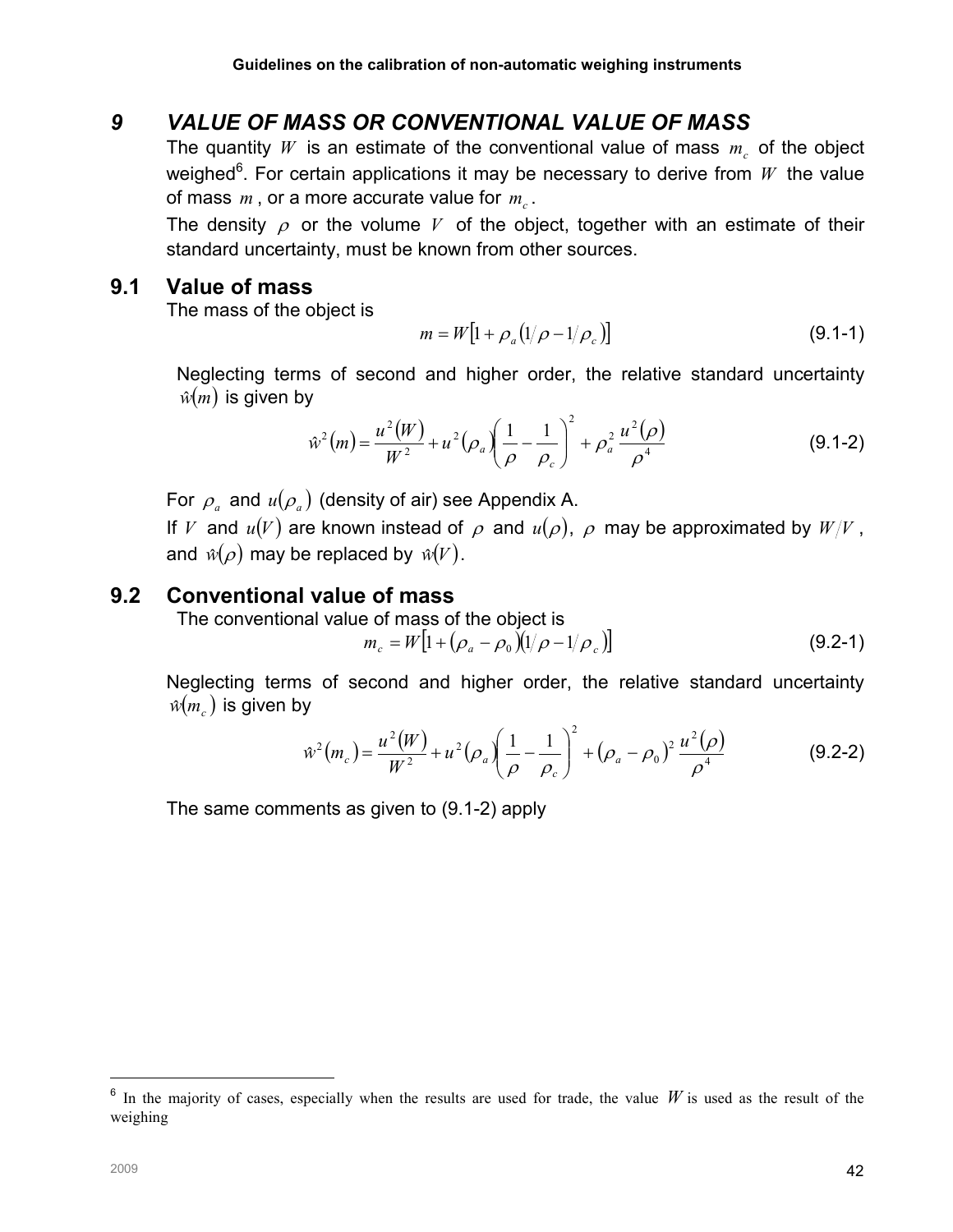# 10 REFERENCES

- [1] Guide to the expression of Uncertainty in Measurement, first edition 1993, ISO (Geneva, Switzerland)
- [2] OIML R 76: Non-automatic Weighing Instruments Part 1: Metrological Requirements - Tests, edition 2006 (E)
- [3] OIML R111, Weights of Classes E<sub>1</sub>, E<sub>2</sub>, F<sub>1</sub>, F<sub>2</sub>, M<sub>1</sub>, M<sub>1</sub>-2, M<sub>2</sub>, M<sub>2</sub>-3, M<sub>3</sub>, Edition 2004 (E)
- [4] A Picard, R S Davis, M Gläser, K Fujii: Revised formula for the density of moist air (CIPM-2007). Metrologia 45 (2008), p. 149-155.
- [5] M. Glaeser: Change of the apparent mass of weights arising from temperature differences Metrologia 36 (1999), p. 183-197
- [6] ISO 31 Quantities and Units (1993) Part 11: Mathematical Signs and Symbols for use in physical sciences and technology
- [7] VIM, International Vocabulary of Basic and General Terms in Metrology, 2<sup>nd</sup> edition 1994
- [8] Determination of Mass Part 1: Dissemination of the unit of mass", by R. Balhorn, D. Buer, M. Gläser and M. Kochsiek PTB-Bericht MA-24, 2<sup>nd</sup> revised edition, Braunschweig, April 1992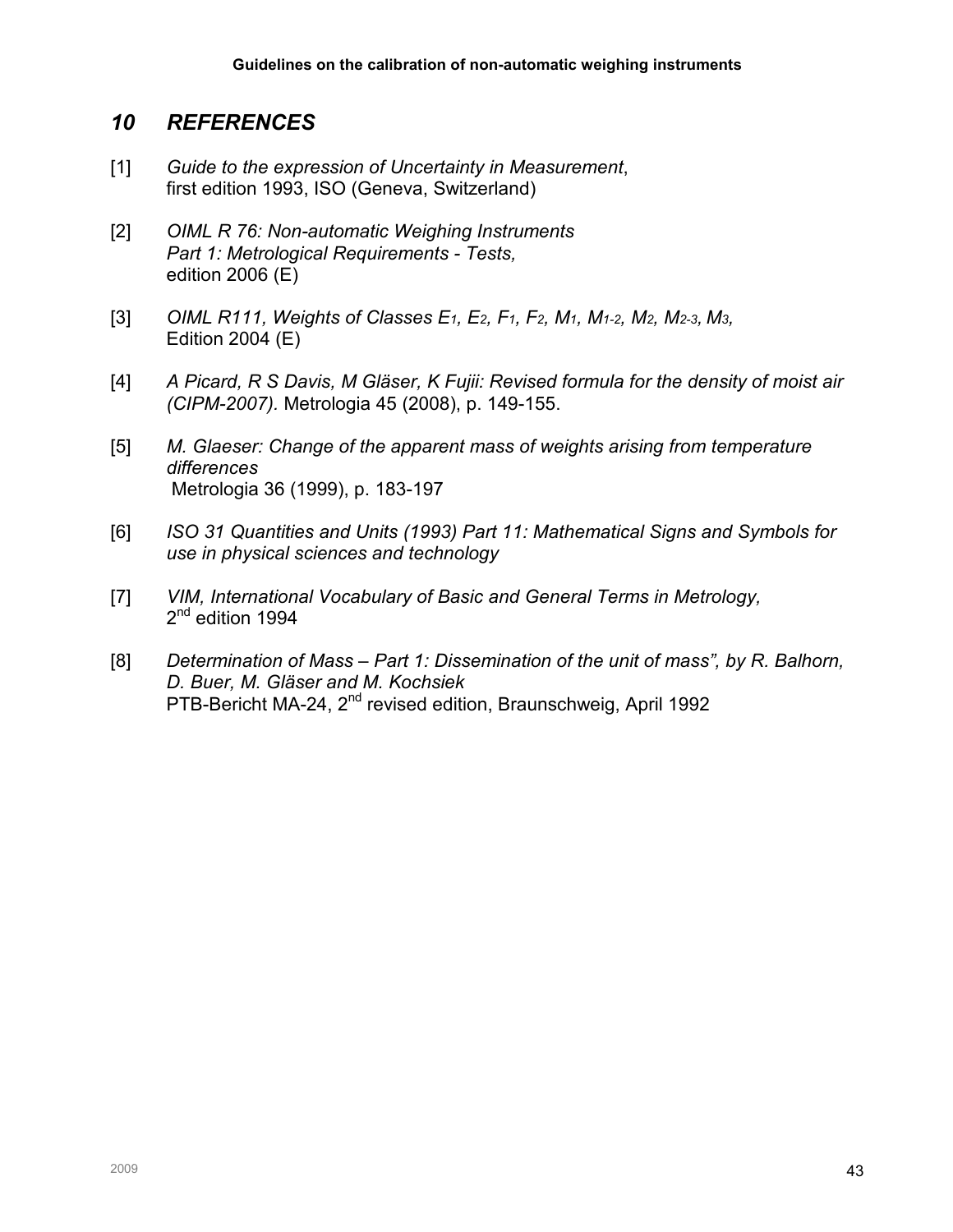# APPENDIX A: ADVICE FOR ESTIMATION OF AIR DENSITY

Note: In Appendix A, the symbols are T for temperature in K, and  $t$  for temperature in °C

#### A1 Formulae for the density of air

The most accurate formula to determine the density of moist air is the one recommended by CIPM  $[4]^7$ . For the purposes of this Guideline, less sophisticated formulae are sufficient which render slightly less precise results.

# A1.1 Simplified version of CIPM-formula, exponential version

from [3], section E3

$$
\rho_a = \frac{0,34848p - 0,009h_r \exp(0,061t)}{273,15 + t}
$$
\n(A1.1-1)

with

 $\rho_a$  air density in kg/m<sup>3</sup>

- $p$  barometric pressure in hPa
- $h_{\nu}$ relative humidity of air in %
- $t$  air temperature in  ${}^{\circ}C$

Formula yields results with  $u_{\text{form}}/\rho_a \leq 2.4 \times 10^{-4}$  under the following conditions of environment (uncertainties of measurement of  $p$ ,  $h<sub>r</sub>$ ,  $t$  not included)

600 hPa 
$$
\leq p \leq 1\ 100
$$
 hPa  
20 %  $\leq h_r \leq 80$  %  
15 °C  $\leq t \leq 27$  °C

## A1.2 Simplified version of CIPM-formula, standard version

From [8] this expression can be quoted

$$
\rho_a = \frac{0,348444p - h_r(0,00252t - 0,020582)}{273,15 + t}
$$
\n(A1.2-1)

with symbols as above.

Formula yields results with  $\Delta \rho_{a, form} \leq 0,001$  41 kg/m<sup>3</sup> under the following conditions of environment (uncertainties of measurement of  $p$  ,  $h_r$  ,  $t$  not included):

600 hPa 
$$
\leq p \leq 1 100
$$
 hPa  
20 %  $\leq h_r \leq 80$  %

15 °C ≤ t ≤ 27 °C.

<sup>————————————————————&</sup>lt;br><sup>7</sup> The recommended ranges of temperature and pressure over which the CIPM-2007 equation may be used are 600 hPa ≤ p ≤1 100 hPa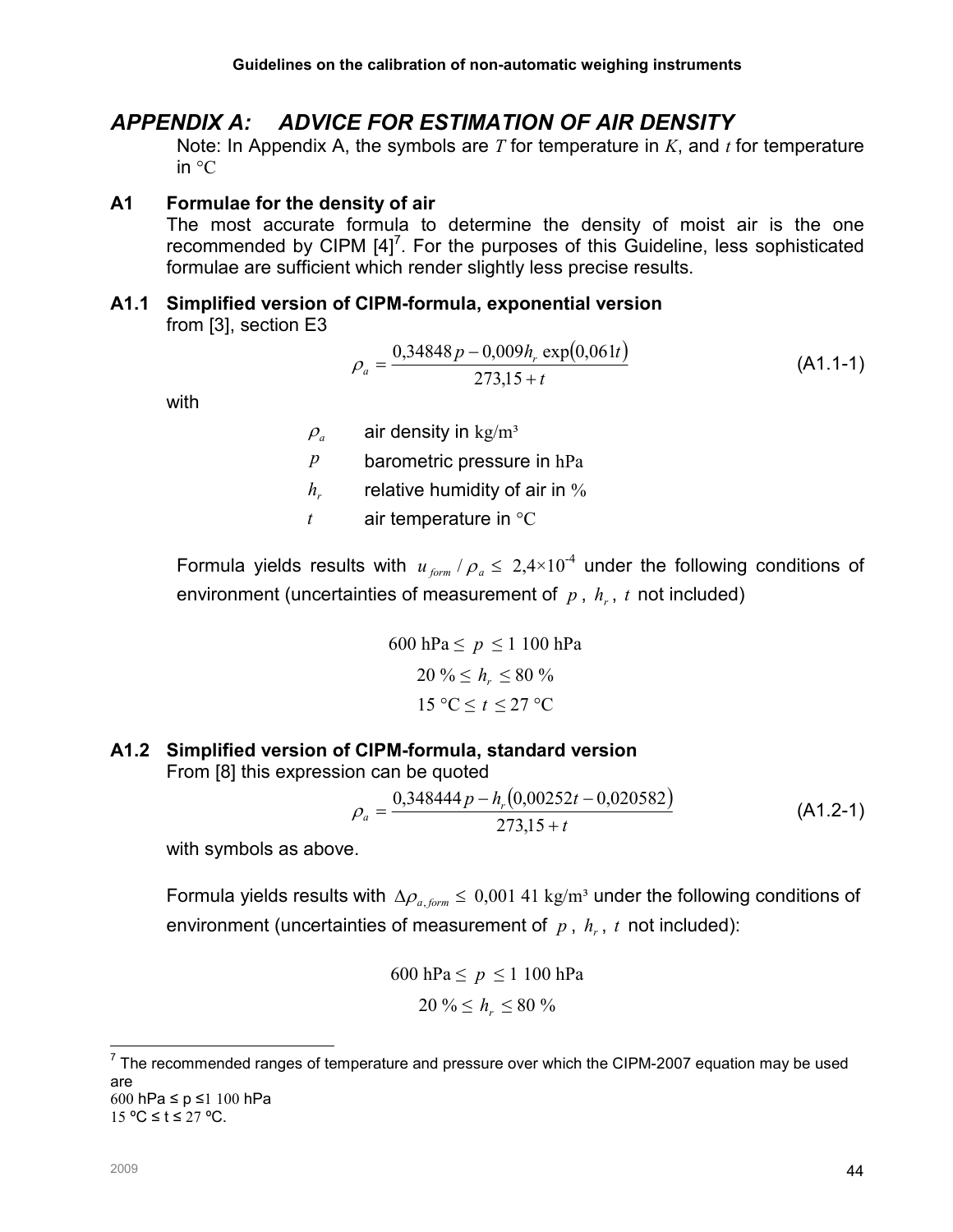$$
15 \, \mathrm{°C} \leq t \leq 27 \, \mathrm{°C}
$$

 $\Delta\rho_{a, form}$  is the difference between values from this formula and the corresponding values from the CIPM formula. Therefore, the combined relative formula standard uncertainty  $\hat{w}(\rho_{a-form})$  is given by

$$
\hat{w}^{2}(\rho_{a,form}) = (2,2 \times 10^{-5})^{2} + ((0,001 \ 41 \ \text{kg/m}^{3})/(1,2 \ \text{kg/m}^{3}))^{2}/3
$$
\n
$$
= 4,61 \times 10^{-7}
$$
\n
$$
\hat{w}(\rho_{a,form}) = 6,79 \times 10^{-4}
$$
\n
$$
(A1.2-2)
$$
\n
$$
(A1.2-3)
$$

#### A1.3 Boyle-Mariotte- Formula

From the basic formula  $p/\rho = RT$  it follows

$$
\rho_a = \frac{\rho_{a,ref} T_{ref} p}{T p_{ref}} \tag{A1.3-1}
$$

The reference values may be chosen at convenience. It could be the actual values determined at the time of calibration, or any other convenient set of values.

A very convenient modification to this formula can be offered as follows:

$$
\rho_a = 0.99462 \frac{\left(1,20139 \text{ kg/m}^3\right)\left(293,15 \text{ K}\right)p}{\left(273,15+t\right)\left(1015 \text{ hPa}\right)}\tag{A1.3-2}
$$

which yields values within  $\pm$  0,9 % of the CIPM values - see A1.4 for justification, and range of validity.

#### A1.4 Formula errors

Sample calculations using EXCEL spreadsheets were performed to compare the results of air density obtained by the formulae above, against the CIPM-2007 values based on  $x_{CO-2} = 0,0004$ .

Comparisons were performed over the following range of parameters:

Temperature  $t = 15 \degree C$  to 27 °C Barometric pressure  $p = 600$  hPa to 1 100 hPa Relative humidity  $h = 20\%$  to 80 %

The largest difference between any value from a simpler formula and the corresponding CIPM value, expressed in % of the CIPM value, was

| Formula                                                | <b>Maximum Difference</b><br>(absolute) |
|--------------------------------------------------------|-----------------------------------------|
| $(A.1.1-1)$                                            | $0,024\%$                               |
| $(A.1.2-1)$                                            | $0,20\%$                                |
| (A.1.3-1), Reference $\rho_a = 1,20021 \text{ kg/m}^3$ | $1,4\%$                                 |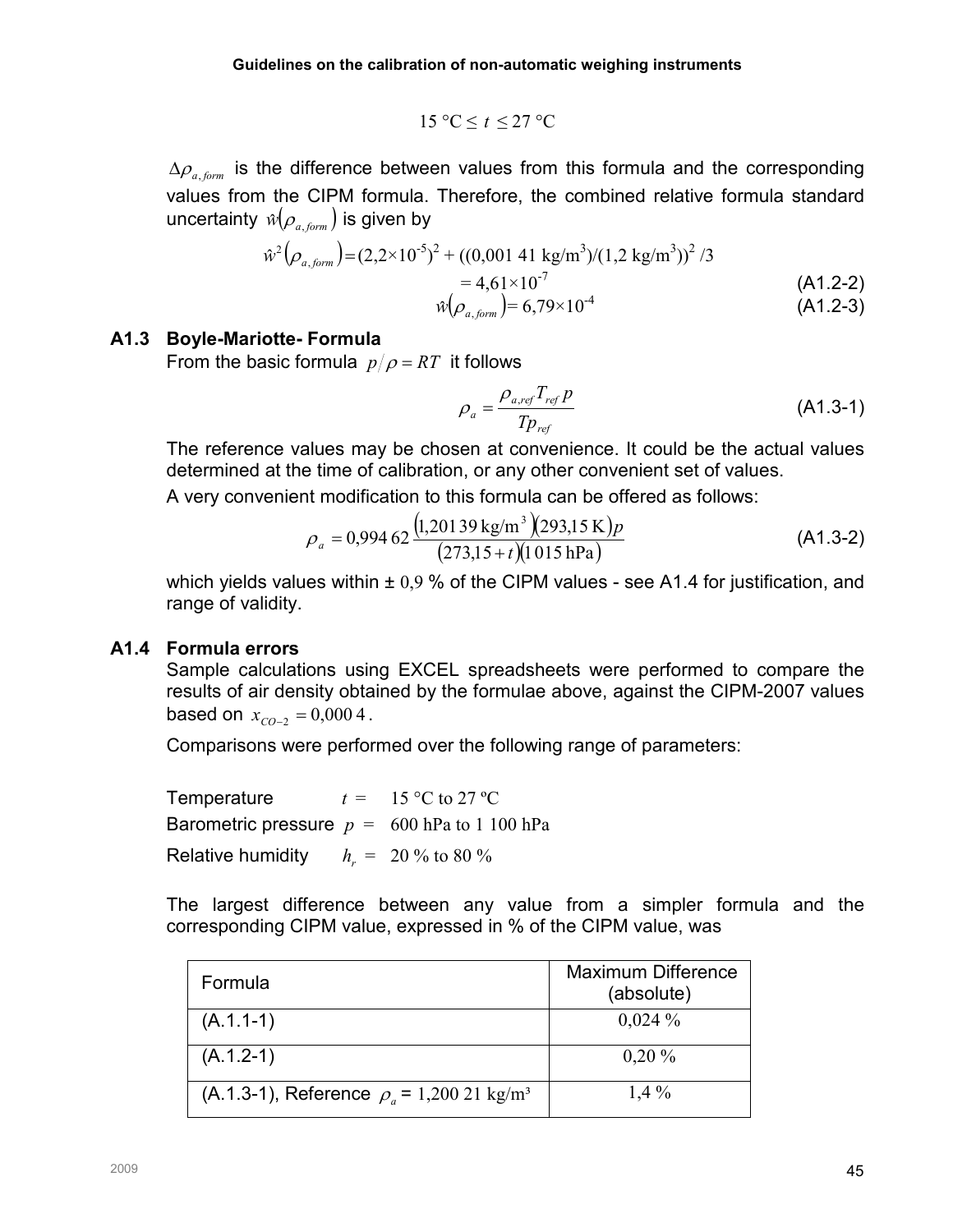(A.1.3-2), Reference  $\rho_a = 1,20139 \text{ kg/m}^3$  | 0,9 %

Note:

For  $\rho_a$  = 1,200 21 kg/m<sup>3</sup>, the reference values were

 $t = 20^{\circ}\text{C}, p = 1014 \text{ hPa}, \text{y} \text{ } h_r = 50\%$ .

In the last line, the reference value were  $t = 20$  °C,  $p = 1015$  hPa,  $h_r = 50$  % while the reference air density has arbitrarily been set to  $\rho_{\text{avof}} = (1,20139 \text{ kg/m}^3 \text{ x})$ 0,99462) to obtain a better fit related to CIPM 2007.

## A1.5 Average air density

Where measurement of temperature and barometric pressure is not possible, the mean air density at the site can be calculated from the altitude above sea level, as recommended in [3]:

$$
\rho_a = \rho_0 \exp\left(-\frac{\rho_0}{p_0}gh\right) \tag{A1.5-1}
$$

with

 $p_0$  = 101325 Pa

 $\rho_0 = 1,200 \text{ kg/m}^3$  $g = 9.81$  m/s<sup>2</sup>  $h =$  altitude above sea level in m

## A2 Variations of parameters constituting the air density

## A2.1 Barometric pressure:

The average barometric pressure  $p_{av}$  may be estimated form the altitude h in m above sea level SL of the location, using the relation

$$
p(h) = p(SL) - h \times (0.12 \text{ hPa/m})
$$
 (A2.1-1)

with  $p(SL) = 1013,12$  hPa

At any given location, the variations at most  $\Delta p = \pm\,40$  hPa about the average $^8$ .

Within these limits, the distribution is not rectangular as extreme values do occur only once in several years. It is more realistic to assume a normal distribution, with  $\Delta p$  being the "2 $\sigma$ " or even the "3 $\sigma$ ". Hence

$$
u(p) = 20 \text{ hPa (for } k = 2) \text{ or } u(p) = 13.3 \text{ hPa (for } k = 3)
$$
 (A2.1-2)

## A2.2 Temperature

The possible variation  $\Delta t = t_{\text{max}} - t_{\text{min}}$  of the temperature at the place of use of the instrument may be estimated from information which is easy to obtain:

 $\overline{a}$  $8$  Example: at Hannover, Germany, the difference between highest and lowest barometric pressures ever observed over 20 years was 77,1 hPa (Information from DWD, the German Meteorological Service)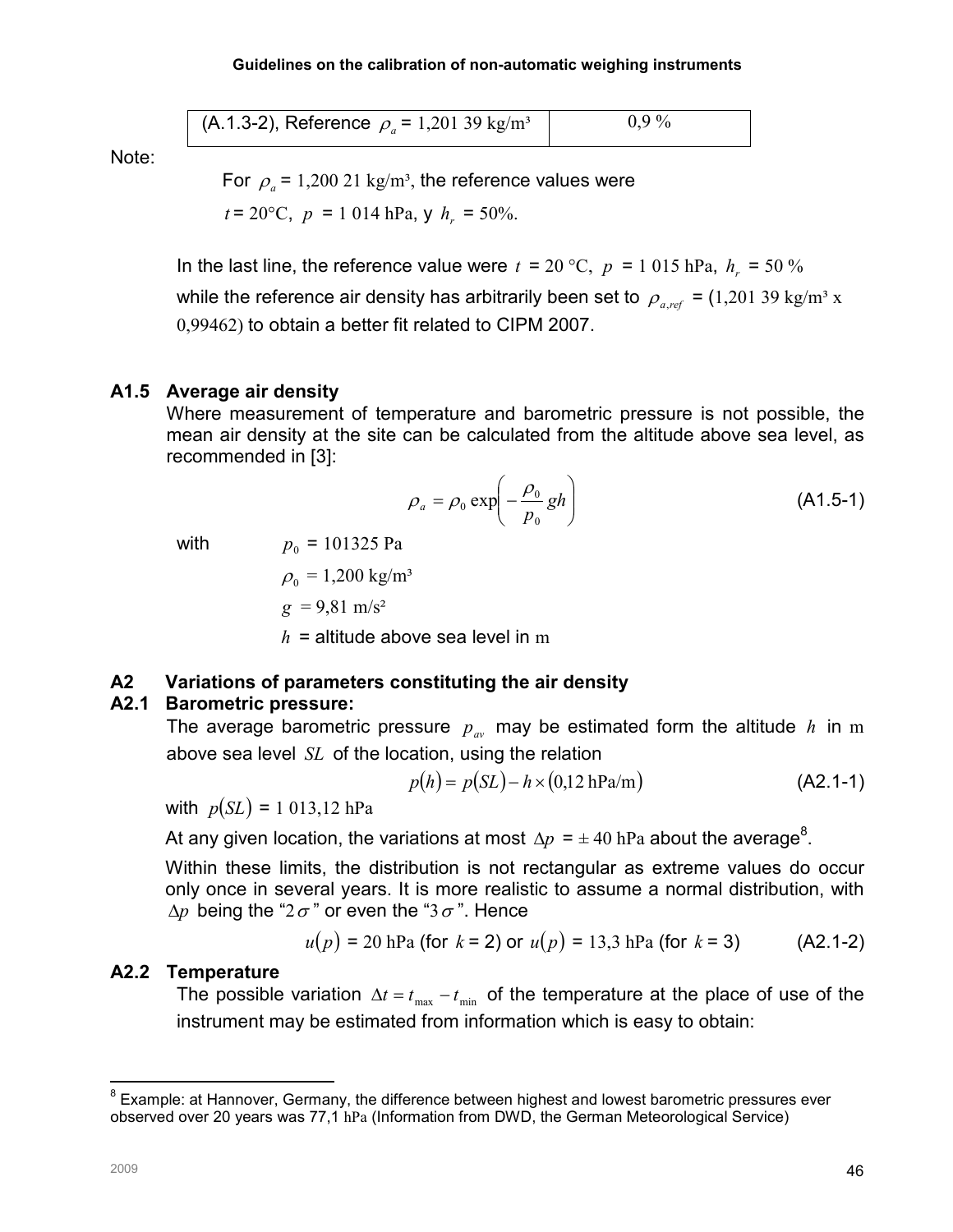limits stated by the client from his experience,

reading from suitable recording means,

setting of the control instrument, where the room is climatized or temperature stabilized;

in case of default sound judgement should be applied, leading to –e.g.

17 °C  $\leq t \leq 27$  °C for closed office or laboratory rooms with windows,

 $\Delta t \leq 5$  K for closed rooms without windows in the centre of a building,

- 10 °C  $\leq t \leq$  + 30 °C or  $\leq$  + 40 °C for open workshops, factory halls.

As has been said for the barometric pressure, a rectangular distribution is unlikely to occur for open workshops or factory halls where the atmospheric temperature prevails. However, to avoid different assumptions for different room situations, the assumption of rectangular distribution is recommended, leading to

$$
u(t) = \Delta t / \sqrt{12} \tag{A2.2-1}
$$

## A2.3. Relative humidity

The possible variation  $\Delta h_r = h_{r,\text{max}} - h_{r,\text{min}}$  of the relative humidity at the place of use of the instrument may be estimated from information which is easy to obtain:

limits stated by the client from his experience, reading from suitable recording means, setting of the control instrument, where the room is climatized;

in case of default sound judgement should be applied, leading to  $-$  e.g.

30 %  $\leq h_{r} \leq$  80 % for closed office or laboratory rooms with windows,

∆ $h_r$  ≤ 30 % or closed rooms without windows in the centre of a building,

 $20\:\% \leq h_{r} \leq 80\:\%$  for open workshops, factory halls.

It should be kept in mind that

at  $h_r$  < 40 % electrostatic effects may already influence the weighing result on high resolution instruments,

at  $h_r$  > 60 % corrosion may begin to occur.

As has been said for the barometric pressure, a rectangular distribution is unlikely to occur for open workshops or factory halls where the atmospheric relative humidity prevails. However, to avoid different assumptions for different room situations, the assumption of rectangular distribution is recommended, leading to

$$
u(hr) = \Delta hr/\sqrt{12}
$$
 (A2.3-1)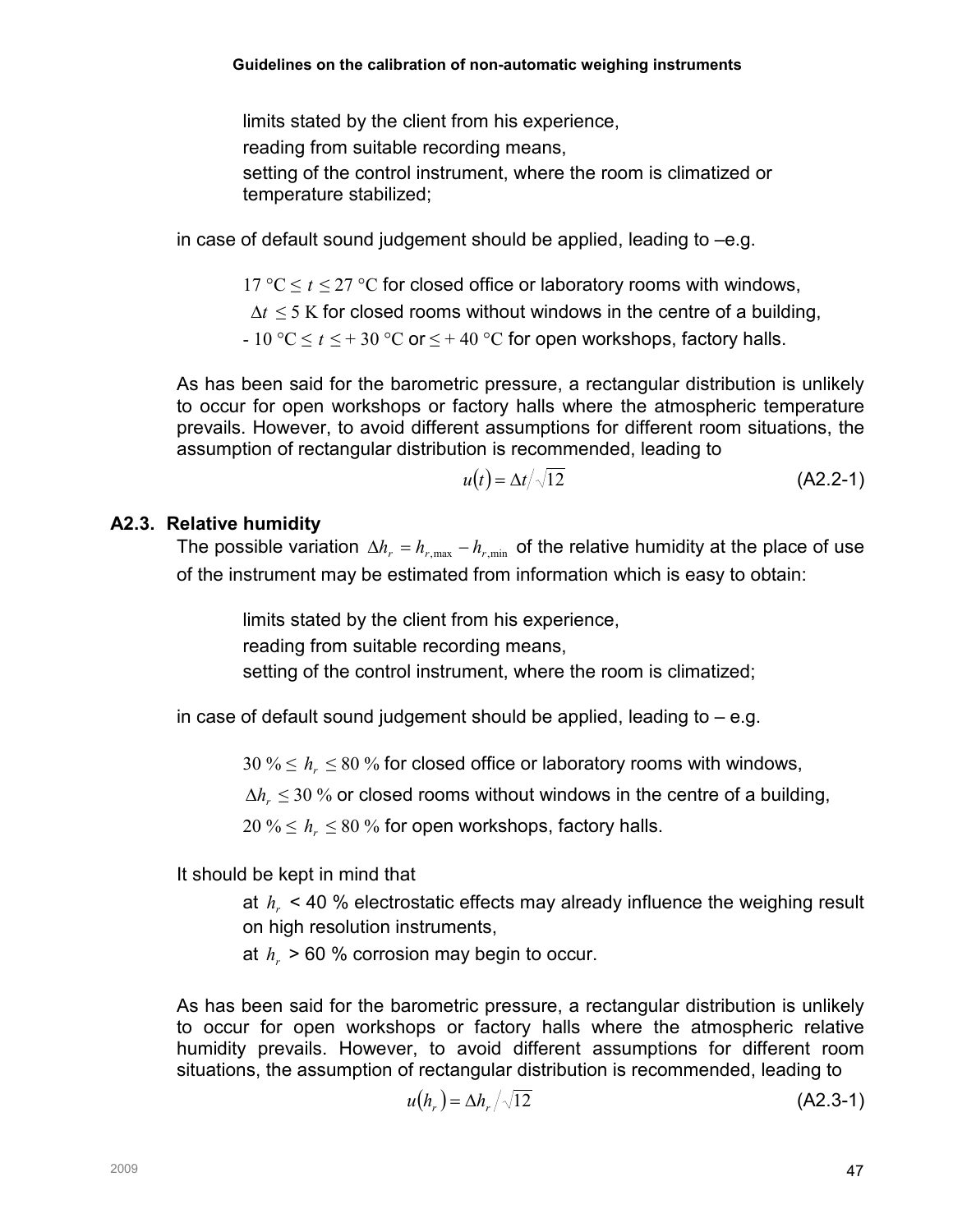#### A3 Uncertainty of air density

The relative uncertainty of the air density  $\mathit{u}(\rho_{\scriptscriptstyle a})\!/\rho_{\scriptscriptstyle a}\!$  may be calculated by

$$
u(\rho_a)/\rho_a = \sqrt{(u_p(\rho_a)/\rho_a \cdot u(p))^2 + (u_t(\rho_a)/\rho_a \cdot u(t))^2 + (u_{hr}(\rho_a)/\rho_a \cdot u(h_r))^2 + (u_{form}(\rho_a)/\rho_a)^2}
$$
 (A3.1-1)

with the sensitivity coefficients (derived from the CIPM formula [4] for air density)

 $u_{p}(\rho_{a})/\rho_{a}$  = 1 x 10<sup>-3</sup> hPa<sup>-1</sup> for barometric pressure  $u_t(\rho_a)/\rho_a$  = - 4 x 10<sup>-3</sup> C<sup>-1</sup> for air temperature

$$
u_{hr}(\rho_a)/\rho_a
$$
 = -9 x 10<sup>-3</sup> for relative humidity

Examples of standard uncertainty of air density, calculated for different parameters using CIPM-2007 formula,

| $\Delta p$ /hPa | $\Delta t$ /°C | $\Delta h_r$ | $\overline{u_p(\rho_a)}_{u(p)}$<br>$\rho_a$ | $\frac{u_t(\rho_a)}{u(t)}$<br>$\rho_a$ | $u_{hr}(\rho_a)_{u(h_r)}$<br>$\rho_a$ | $u_{\text{form}}(\rho_a)$<br>$\rho_a$ | $u(\rho_a)/\rho_a$    |
|-----------------|----------------|--------------|---------------------------------------------|----------------------------------------|---------------------------------------|---------------------------------------|-----------------------|
| 40              | 2              | 0,2          | $1,15 \times 10^{-2}$                       | $-2,31 \times 10^{-3}$                 | $-5,20 \times 10^{-4}$                | $2,20 \times 10^{-5}$                 | $1,18 \times 10^{-2}$ |
| 40              | 2              | 1            | $1,15 \times 10^{-2}$                       | $-2,31 \times 10^{-3}$                 | $-2,60 \times 10^{-3}$                | $2,20 \times 10^{-5}$                 | $1,21 \times 10^{-2}$ |
| 40              | 5              | 0,2          | $1,15 \times 10^{-2}$                       | $-5,77 \times 10^{-3}$                 | $-5,20 \times 10^{-4}$                | $2,20 \times 10^{-5}$                 | $1,29 \times 10^{-2}$ |
| 40              | 5              | 1            | $1,15 \times 10^{-2}$                       | $-5,77 \times 10^{-3}$                 | $-2,60 \times 10^{-3}$                | $2,20 \times 10^{-5}$                 | $1,32 \times 10^{-2}$ |
| 40              | 10             | 0,2          | $1,15 \times 10^{-2}$                       | $-1,15 \times 10^{-2}$                 | $-5,20 \times 10^{-4}$                | $2,20 \times 10^{-5}$                 | $1,63 \times 10^{-2}$ |
| 40              | 10             | $\mathbf{1}$ | $1,15 \times 10^{-2}$                       | $-1,15 \times 10^{-2}$                 | $-2,60 \times 10^{-3}$                | $2,20 \times 10^{-5}$                 | $1,65 \times 10^{-2}$ |
| 40              | 20             | 0,2          | $1,15 \times 10^{-2}$                       | $-2,31 \times 10^{-2}$                 | $-5,20 \times 10^{-4}$                | $2,20 \times 10^{-5}$                 | $2,58 \times 10^{-2}$ |
| 40              | 20             | $\mathbf{1}$ | $1,15 \times 10^{-2}$                       | $-2,31 \times 10^{-2}$                 | $-2,60 \times 10^{-3}$                | $2,20 \times 10^{-5}$                 | $2,60 \times 10^{-2}$ |
| 40              | 30             | 0,2          | $1,15 \times 10^{-2}$                       | $-3,46 \times 10^{-2}$                 | $-5,20 \times 10^{-4}$                | $2,20 \times 10^{-5}$                 | $3,65 \times 10^{-2}$ |
| 40              | 30             | $\mathbf{1}$ | $1,15 \times 10^{-2}$                       | $-3,46 \times 10^{-2}$                 | $-2,60 \times 10^{-3}$                | $2,20 \times 10^{-5}$                 | $3,66 \times 10^{-2}$ |
| 40              | 40             | 0,2          | $1,15 \times 10^{-2}$                       | $-4,62 \times 10^{-2}$                 | $-5,20 \times 10^{-4}$                | $2,20 \times 10^{-5}$                 | $4,76 \times 10^{-2}$ |
| 40              | 40             | 1            | $1,15 \times 10^{-2}$                       | $-4,62 \times 10^{-2}$                 | $-2,60 \times 10^{-3}$                | $2,20 \times 10^{-5}$                 | $4,77 \times 10^{-2}$ |
| 40              | 50             | 0,2          | $1,15 \times 10^{-2}$                       | $-5,77 \times 10^{-2}$                 | $-5,20 \times 10^{-4}$                | $2,20 \times 10^{-5}$                 | 5,89 x $10^{-2}$      |
| 40              | 50             |              | $1,15 \times 10^{-2}$                       | $-5,77 \times 10^{-2}$                 | $-2,60 \times 10^{-3}$                | $2,20 \times 10^{-5}$                 | 5,89 x $10^{-2}$      |

The relative uncertainty due to the formula of CIPM is  $2.2 \times 10^{-5}$  [4].

For approximations A.1.1-1, A.1.2-1 and A.1.3-1, the relative uncertainty due to the corresponding approximation formula should be properly substituted,  $\frac{u_{\mathit{form}}(\rho_{\mathit{a}})}{w_{\mathit{a}}(\rho_{\mathit{a}})}$ a  $u$  <sub>form</sub>  $(\rho_{\scriptscriptstyle a}$ ρ  $\frac{\rho_a}{\rho_a}$ .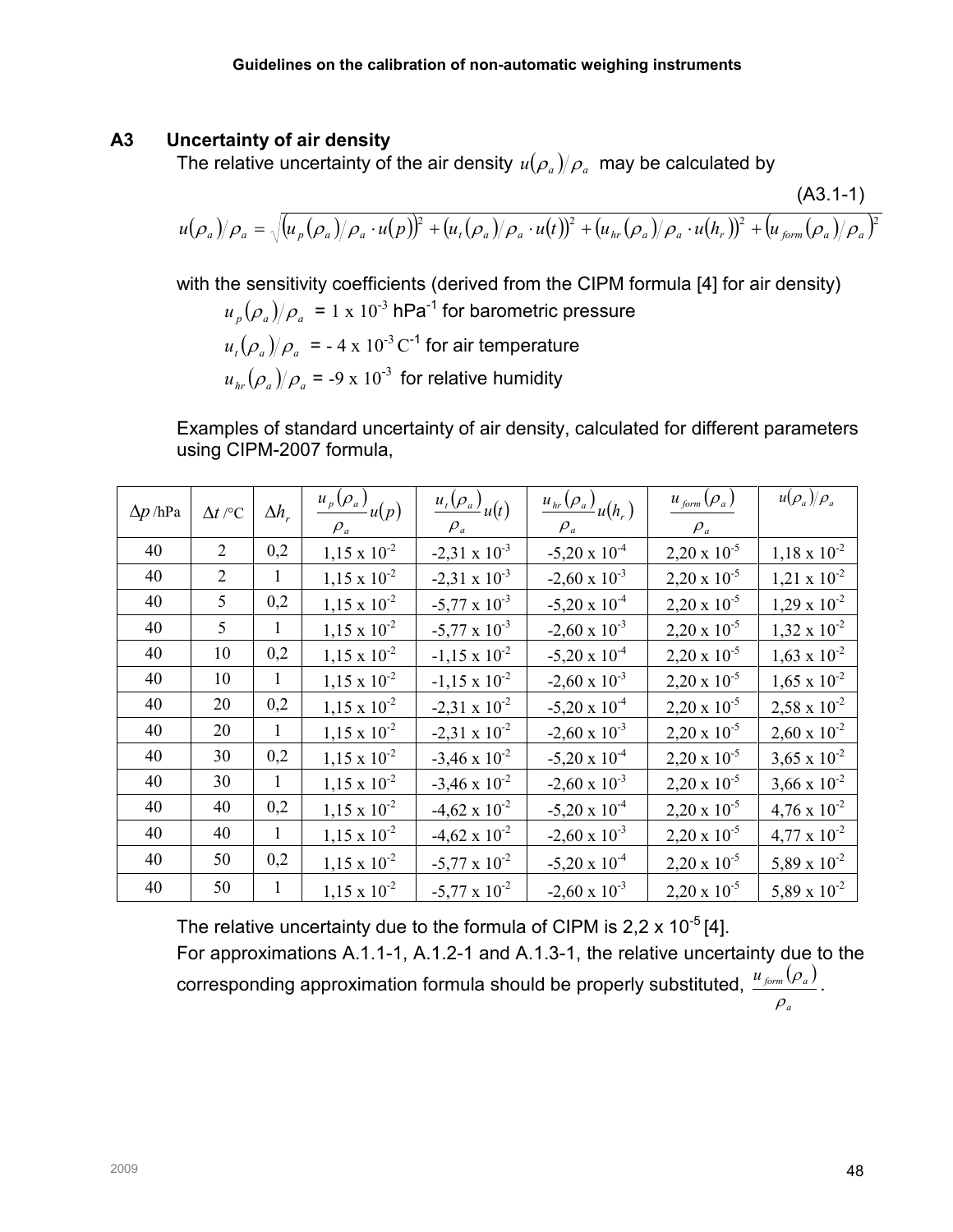# APPENDIX B COVERAGE FACTOR k FOR EXPANDED UNCERTAINTY OF MEASUREMENT

Note: in this Appendix the general symbol  $\nu$  is used for the result of measurement, not a particular quantity as an indication, an error, a mass of a weighed body etc..

#### B1 Objective

The expansion factor  $k$  shall in all cases be chosen such that the expanded uncertainty of measurement has a coverage probability of approximately 95 %.

#### B2. Basic conditions for the application of  $k = 2$

A factor  $k = 2$  is to be applied where the following conditions are met:

**normal distribution** can be assigned to the output estimate y and  $u(y)$  is sufficiently reliable, see [1].

Normal distribution may be assumed where several (i.e.,  $N \geq 3$ ) uncertainty components, each derived from "well-behaved" distributions (normal, rectangular or the like), contribute to  $u(y)$  by comparable amounts - see [1].

Note: this implies that none of the contributions with other than normal distribution, is of dominant value as defined in B.3.2.

**Sufficient reliability** is depending on the effective degrees of freedom. This criterion is met where no Type A contribution to  $u(y)$  is based on less than 10 observations. see [1].

## B3 Determining  $k$  in other cases

In any of the following cases, the expanded uncertainty is  $U(y) = ku(y)$ .

#### B3.1 Distribution assumed to be normal

Where the distribution of the output estimate  $y$  may be assumed to be normal, but  $u(y)$  is not sufficiently reliable – see B.2 – then the effective degrees of freedom  $v_{\text{eff}}$  have to be determined using the Welch-Satterthwaite formula, and  $k > 2$  is read from the appropriate Table, as per [1], Appendix E.

## B3.2 Distribution not normal

It may be obvious in a given situation that  $u(y)$  contains one Type B uncertainty component  $u_1(y)$  from a contribution whose distribution is not normal but e. g. rectangular or triangular, which is significantly greater than all the remaining components. In such a case,  $u(y)$  is split up in the (possibly dominant) part  $u_1$  and  $u_R$  = square root of  $\sum u_j^2$  with  $j \ge 2$ , the combined standard uncertainty comprising the remaining contributions, see [1].

If  $u_R \leq 0.3$   $u_1$ , then  $u_1$  is considered to be "dominant" and the distribution of y is considered to be essentially identical with that of the dominant contribution.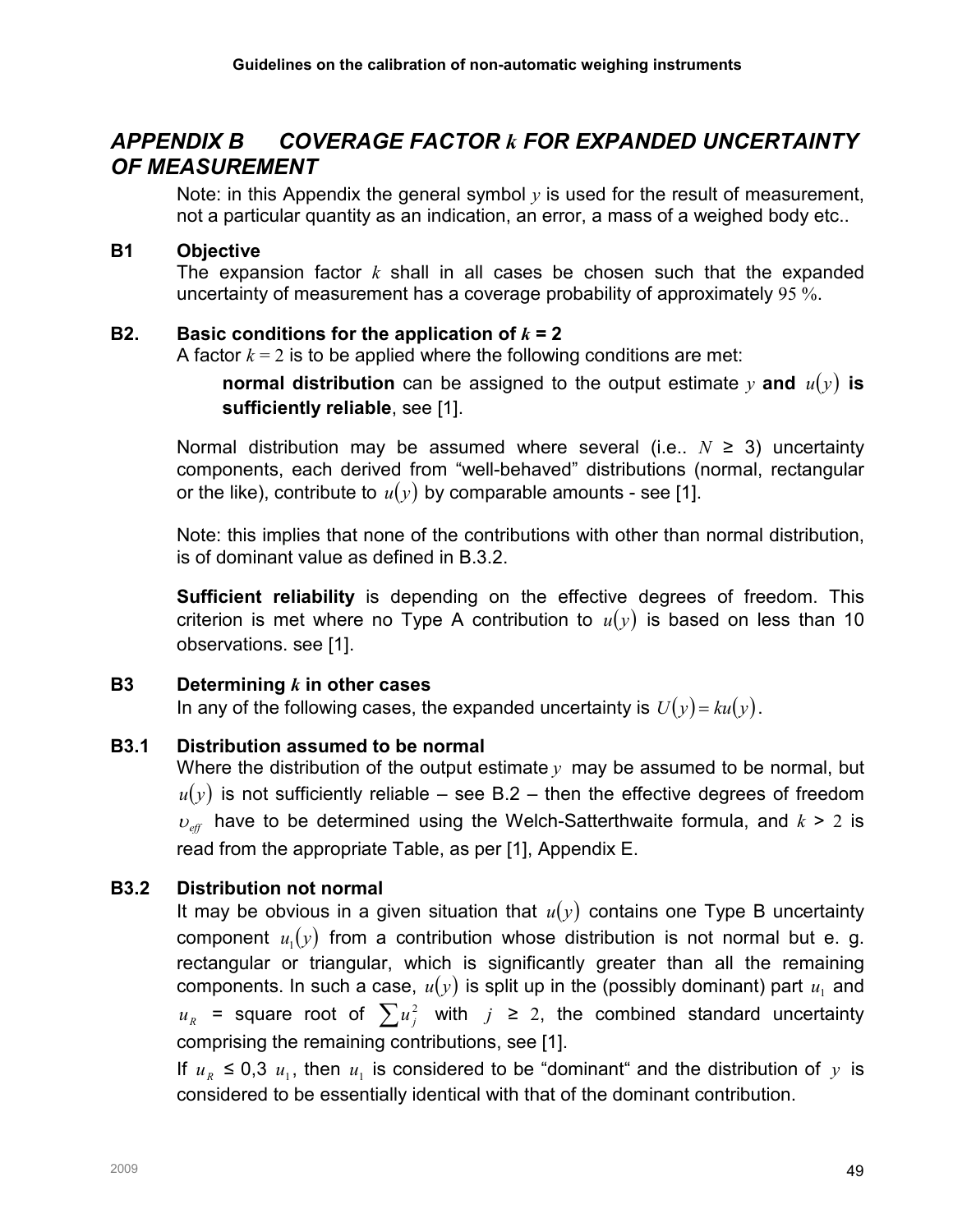The expansion factor is chosen according to the shape of distribution of the dominant component:

for trapezoidal distribution with  $\beta < 0.95$ :

 $(\beta =$  edge parameter, ratio of smaller to larger edge of trapezoid)

$$
k = \left\{1 - \sqrt{[0.05(1 - \beta^2)]}\right\} / \sqrt{[(1 + \beta^2)]/6}
$$
 - see [1]

for a rectangular distribution ( $\beta$  = 1):  $k$  = 1,65 – see [1]

for a triangular distribution ( $\beta = 0$ ):  $k = 1,90$ 

for U-type distribution:  $k = 1,41$ 

The dominant component may itself be composed of 2 dominant components  $u_1(y)$ ,  $u_2(y)$ , e.g. 2 rectangles making up one trapezoid, in which case  $u_{\scriptscriptstyle R}$  will be determined from the remaining  $u_j$  with  $j \geq 3$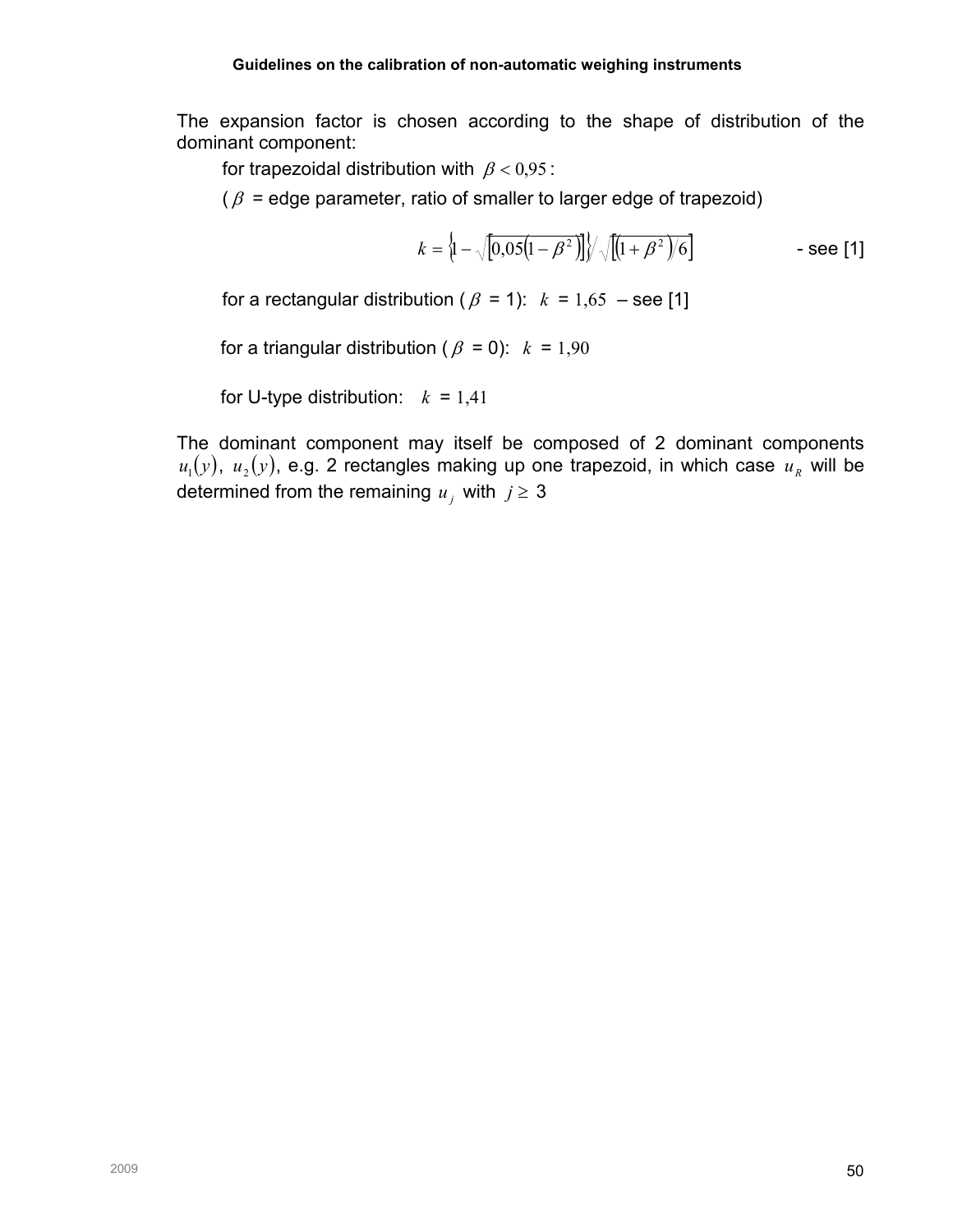# APPENDIX C: FORMULAE TO DESCRIBE ERRORS IN RELATION TO THE INDICATIONS

## C1 Objective

This Appendix offers advice how to derive from the discrete values obtained at calibration and/or presented in a calibration certificate, errors and assigned uncertainties for any other reading  $R$  within the calibrated weighing range.

It is assumed that the calibration yields n sets of data  $I_{Nj}$ ,  $E_j$ ,  $U_j$ , or alternatively  $m_{_{Nj}}$ ,  $I_j$ ,  $U_j$ , together with the expansion factor  $k$  and an indication of the distribution of  $E$  underlying  $k$ .

In any case, the nominal indication  $I_{\scriptscriptstyle N_i}$  is considered to be  $I_{\scriptscriptstyle N_i} = m_{\scriptscriptstyle N_i}$ .

It is further assumed that for any  $m_{Nj}$  the error  $E_j$  remains the same if  $I_j$  is replaced by  $I_{\scriptscriptstyle Nj}$  , it is therefore sufficient to look at the data  $I_{\scriptscriptstyle Nj}$  ,  $\,E_{\scriptscriptstyle j}$  ,  $\,u_{\scriptscriptstyle j}$  , and to omit the suffix  $N$  for simplicity's sake.

## C2 Functional relations

## C2.1 Interpolation

There are several polynomial formulae for interpolation<sup>9</sup>, between values tabled versus equidistant arguments, which are rather easy to employ. The test loads may, however, in many cases not be equidistant which leads to quite complicated interpolation formulae if one looks for a single formula to cover the whole weighing range.

Linear interpolation between two adjacent points may be performed by

$$
E(R) = E(I_k) + (R - I_k)(E_{k+1} - E_k)/(I_{k+1} - I_k)
$$
\n(C2.1-1)

$$
U(R) = U(I_k) + (R - I_k)(U_{k+1} - U_k)/(I_{k+1} - I_k)
$$
\n(C2.1-2)

for a reading R with  $I_k < R < I_{k+1}$ . A higher order polynomial would be needed to estimate the possible interpolation error – this is not further elaborated.

## C2.2 Approximation

Approximation should be performed by calculations or algorithms based on the "minimum  $\chi^2$ " approach:

$$
\chi^2 = \sum p_j v_j^2 = \sum p_j (f(I_j) - E_j)^2 = \text{minimum} \tag{C2.2-1}
$$

with:

 $p_{\overline{j}}$  = weighting factor (basically proportional to  $1\!/u_{\overline{j}}^2$  )

 $v_j$  = residual

 $f$  = approximation function containing  $n_{\text{par}}$  parameters

 $\overline{a}$ <sup>9</sup> An interpolation formula is understood to yield exactly the given values between which interpolation takes place. An approximation formula will normally not yield the given values exactly.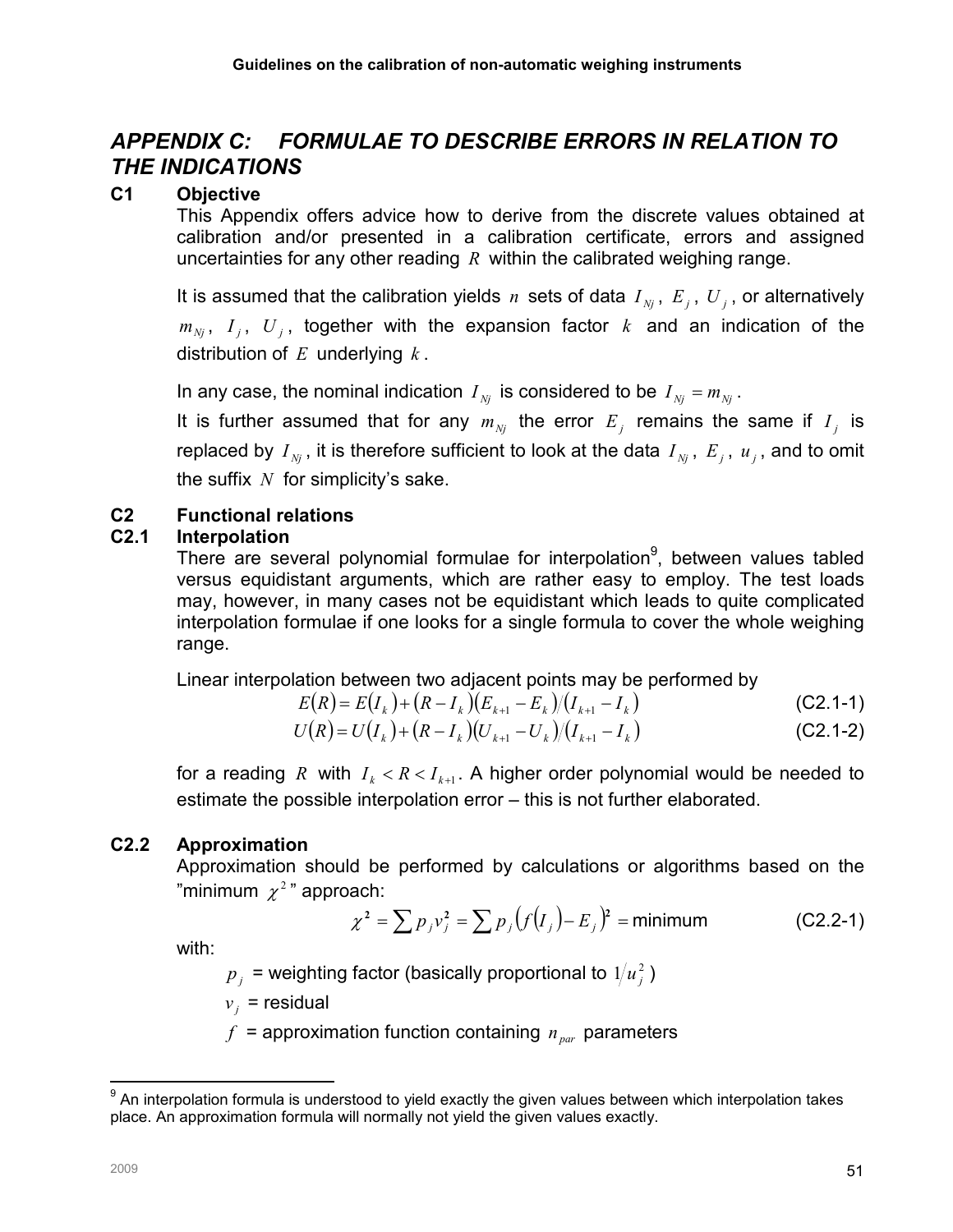Together with the coefficients of the approximation function, the sum of the squares of the deviations should be determined as per (C.2.2-1), which is denominated by the term  $\min z^2$ . This serves to check the validity of the approximation.

If the following condition is met:

$$
\left|\min \chi^2 - \upsilon\right| \le \beta \sqrt{(2\upsilon)}\tag{C2.2-2}
$$

with

 $v = n - n_{\text{par}}$  = degrees of freedom, and

 $\beta$  = factor chosen to be 1, 2 (value applied most), or 3,

it is justified to assume the form of the model function  $E(I)$  to be mathematically consistent with the data underlying the approximation.

#### C2.2.1 Approximation by polynomials

Approximation by a polynomial yields the general function

 $E(R) = f(R) = a_0 + a_1 R + a_2 R^2 + ... + a_{na} R^{na}$  $0 + u_1$ 1  $u_2$ (C2.2-3)

The suffix/exponent  $n_a$  of the coefficients should be chosen such that  $n_{\text{par}} = n_a + 1 \le n/2$ .

The calculation is best performed by matrix calculation.

Let  $X$  be a matrix whose n rows are (1,  $I_j$ ,  $I_j^2$  $I_j^2,...,I_j^{na}$  $I_j^{na}$ )

> a be a column vector whose components are the coefficients  $a_0$ ,  $a_1$ , ,  $a_{na}$  of the approximation polynomial

- e be a column vector whose *n* components are the  $E_j$
- $U(e)$  be the uncertainty matrix to the  $E_j$ .

 $U(e)$  is either a diagonal matrix whose elements are  $u_{ij} = u^2(E_j)$ , or it has been derived as a complete var/cov Matrix.

The weighting matrix P is

$$
P = U(e)^{-1}
$$
 (C2.2-4)

and the coefficients  $a_0, a_1,...$  are found by solving the normal equation

$$
\mathbf{X}^{\mathrm{T}} \mathbf{P} \mathbf{X} \mathbf{a} - \mathbf{X}^{\mathrm{T}} \mathbf{P} \mathbf{e} = 0 \tag{C2.2-5}
$$

with the solution

$$
\mathbf{a} = (\mathbf{X}^{\mathrm{T}} \mathbf{P} \mathbf{X})^{-1} \mathbf{X}^{\mathrm{T}} \mathbf{P} \mathbf{e}
$$
 (C2.2-6)

The *n* deviations  $v_j = f(I_j) - E_j$  are comprised in the vector

$$
v = Xa - e \tag{C2.2-7}
$$

and  $\min \chi^2$  is obtained by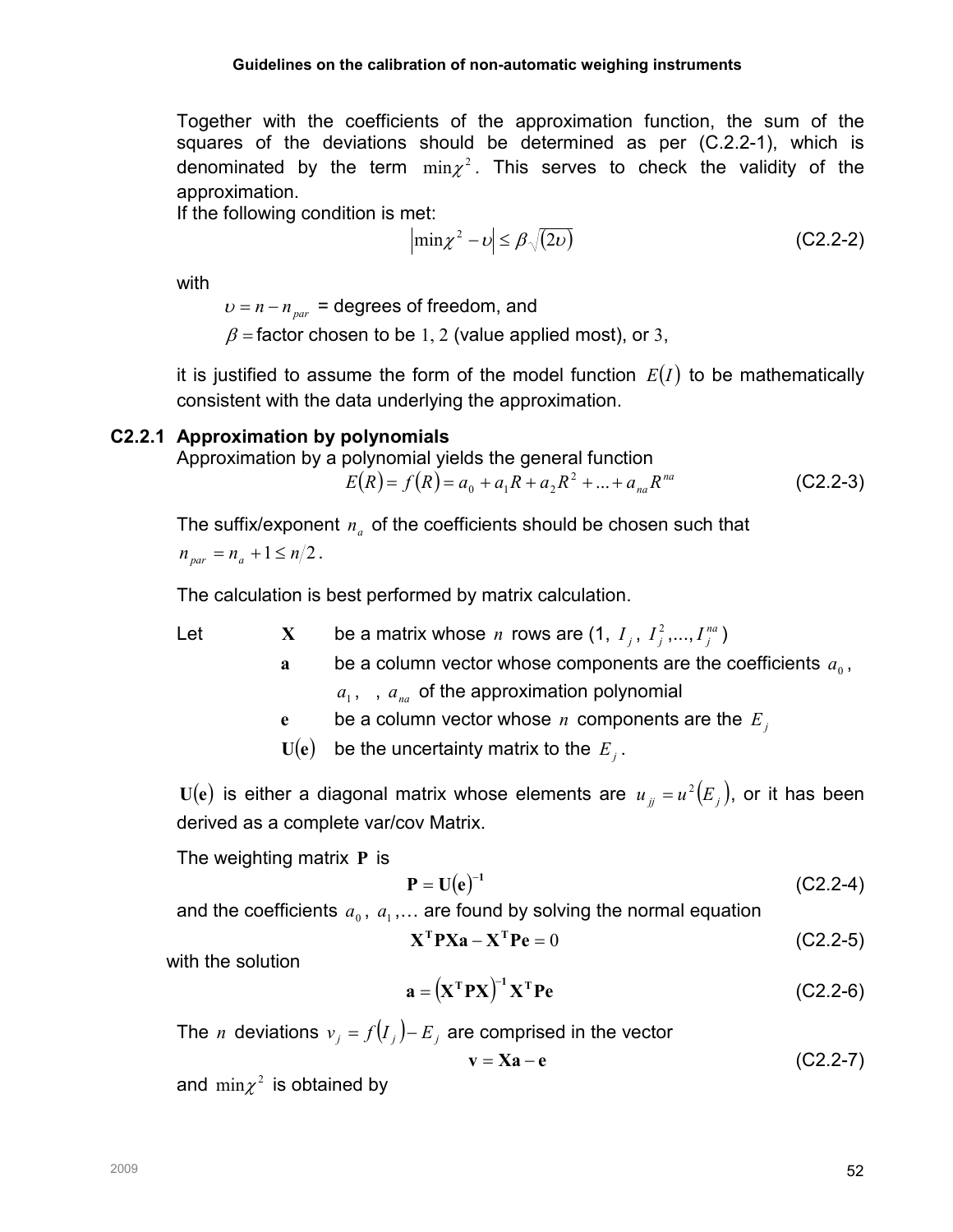$$
\min \chi^2 = \mathbf{v}^{\mathrm{T}} \mathbf{P} \mathbf{v} \tag{C2.2-8}
$$

Provided the condition of (C.2.2-2) is met, the variances and covariances for the coefficients  $a_i$  are given by the matrix

$$
\mathbf{U}(\mathbf{a}) = (\mathbf{X}^{\mathrm{T}} \mathbf{P} \mathbf{X})^{-1} \tag{C2.2-9}
$$

Where the condition of (C.2.2-2) is not met, one of these procedures may be applied:

- a: repeat the approximation with a higher number  $n_a$  of coefficients, as long as  $n_a + 1 \le n/2$ ;
- b: repeat the approximation after increasing all values  $u_j$ e.g. by multiplication with a suitable factor  $c > 1$ . (min $\chi^2$  is proportional to  $1/c^2$  )

The results of the approximation, a and  $U(a)$  may be used to determine the approximated errors and the assigned uncertainties for the  $n$  points  $I_j$ .

The errors  $E_{appri}$  are comprised in the vector

$$
e_{\text{appr}} = Xa \tag{C2.2-10}
$$

with the uncertainties given by

$$
u^{2}(E_{\text{approx}}) = \text{diag}(\mathbf{X} \mathbf{U}(\mathbf{a}) \mathbf{X}^{\mathrm{T}})
$$
 (C2.2-11)

They also serve to determine the error, and assigned uncertainty for any other indication – called a reading R to discriminate from the indications  $I_j$ – within the calibrated weighing range.

Let

- **r** be a column vector whose elements are  $\left(1, R, R^2, R^3, ... R^{na}\right)^T$  ,
- r′ be a column vector whose elements are the derivatives  $\left( 0,1,2R,3R^{2},...n_{a}R^{na-1}\right) ^{T}$

The error is

$$
E_{\text{appr}}(R) = \mathbf{r}^{\mathrm{T}} \mathbf{a} \tag{C2.2-12}
$$

And the uncertainty is given by

$$
u^{2}(E_{\text{appr}}) = (\mathbf{r}^{\prime \mathrm{T}} \mathbf{a}) \mathbf{U}(R) (\mathbf{r}^{\prime \mathrm{T}} \mathbf{a})^{\mathrm{T}} + \mathbf{r} \mathbf{U}(\mathbf{a}) \mathbf{r}^{\mathrm{T}}
$$
 (C2.2-13)

The first term on the right hand side simplifies, as all 3 matrices are only onedimensional, to

$$
(\mathbf{r'}^{\mathrm{T}}\mathbf{a})\mathbf{U}(R)(\mathbf{r'}^{\mathrm{T}}\mathbf{a})^{\mathrm{T}} = (a_1 + 2a_2R + 3a_3R^2 + ... + n_a a_{na}R^{na-1})^2u^2(R) \quad \text{(C2.2-14)}
$$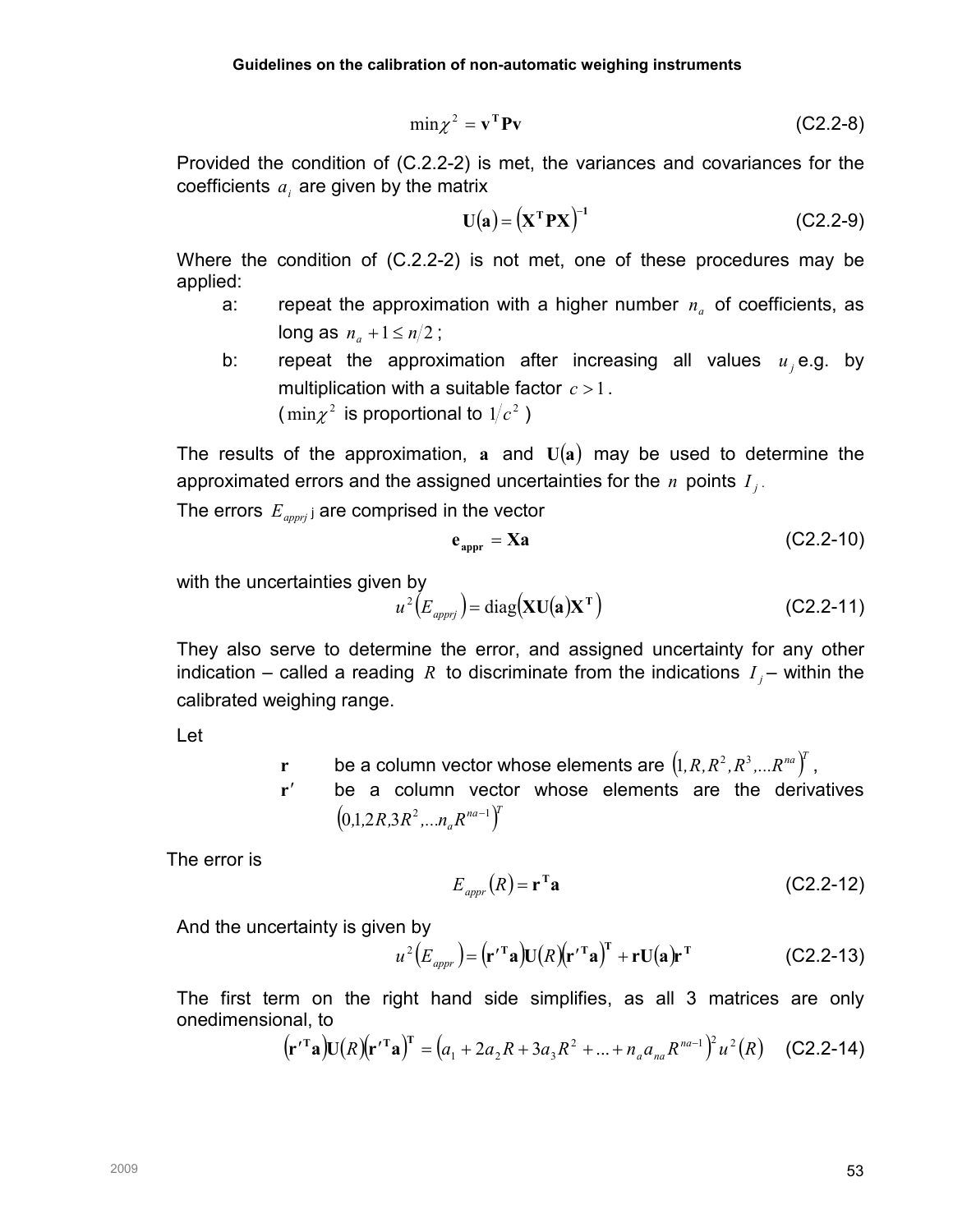with 
$$
u^2(R) = d_0^2/12 + d_R^2/12 + s^2(I)
$$
 as per (7.1.1.11).

#### C2.2.2 Approximation by a straight line

Many modern electronic instruments are well designed, and corrected internally to achieve good linearity of the function  $I = f(m)$ . Therefore the errors are mostly resulting from incorrect adjustment, and are by and large increasing in proportion to  $R$ . For such instruments it may be quite appropriate to restrict the polynomial to a linear function, provided it is sufficient in view of the condition in (C.2.2-2).

The standard solution is to apply (C.2.2-3) with  $n_a = 1$ :

$$
E(R) = f(R) = a_0 + a_1 R
$$
 (C2.2-15)

One variant to this is to set  $a_0 = 0$  and to determine only  $a_1$ . This can be justified by the fact that due to zero-setting – at least for increasing loads - the error  $E(R = 0)$  is automatically = 0:

$$
E(R) = f(R) = a_1 R
$$
 (C2.2-16)

Another variant is to define the coefficient  $a$  (= $a<sub>1</sub>$  in (C2.2-16)) as the mean of all gradients  $q_{j} = E_{j}/I_{j}$  . This allows inclusion of errors of net indications after a tare balancing operation if these have been determined at calibration:

$$
a = \sum (E_j / I_j)/n
$$
 (C2.2-17)

The calculations, except for the variant (C2.2-17), may be performed using the matrix formulae in C.2.2.1.

Other possibilities are given hereafter.

C2.2.2.1 Linear regression as per (C2.2-12) may be performed by many standard pocket calculators.

Correspondence between results is typically,

| "intercept" | $\Leftrightarrow$ | $a_{\alpha}$ |
|-------------|-------------------|--------------|
| "slope"     | $\Leftrightarrow$ | $a_{1}$      |

However, calculators may not be able to perform linear regression based on weighted error data, or linear regression with  $a_0 = 0$ .

C2.2.2.2 To facilitate programming the calculations by computer in non-matricial notation, the relevant formulae are presented hereafter. All formulae include the weighting factors  $p_{j} = 1/u^{2}(E_{j})$ 

For simplicity's sake, all indices "  $j$ " have been omitted from  $I$ ,  $E$ ,  $p$ 

a) linear regression for (C2.2-15)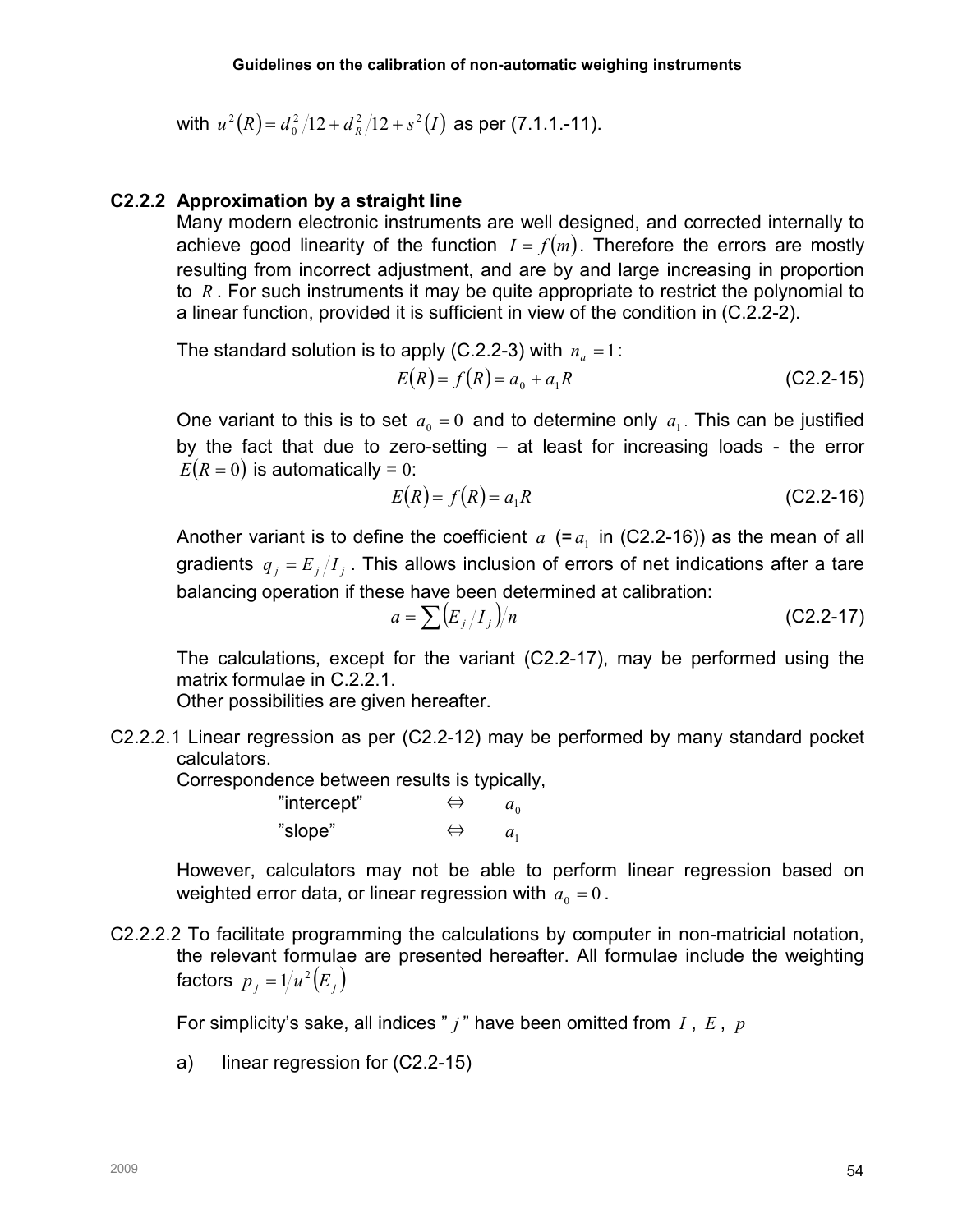$$
a_0 = \frac{\sum pE \sum pI^2 - \sum pI \sum pIE}{\sum p\sum pI^2 - (\sum pI)^2}
$$
 (C2.2-15a)

$$
a_1 = \frac{\sum p \sum pIE - \sum pE \sum pI}{\sum p I^2 - (\sum pI)^2}
$$
 (C2.2-15b)

$$
\min \chi^2 = \sum p(a_0 + a_1 I - E)^2
$$
 (C2.2-15c)

$$
u^{2}(a_{0}) = \frac{\sum pI^{2}}{\sum p\sum pI^{2} - (\sum pI)^{2}}
$$
 (C2.2-15d)

$$
u^{2}(a_{1}) = \frac{\sum p}{\sum p \sum pI^{2} - (\sum pI)^{2}}
$$
 (C2.2-15e)

$$
cov(a_0, a_1) = \frac{\sum pI}{\sum p\sum pI^2 - (\sum pI)^2}
$$
 (C2.2-15f)

(C.2.2-15) applies fro the approximated error of the reading  $R$ , and the uncertainty of the approximation  $\,u(E_{_{appr}}\,)$  is given by

$$
u^{2}(E_{appr}) = a_{1}^{2}u^{2}(R) + u^{2}(a_{0}) + R^{2}u^{2}(a_{1}) + 2R \cos(a_{0}, a_{1})
$$
 (C2.2-15g)

b) linear regression with  $a_0 = 0$ 

$$
a_1 = \sum pIE / \sum pI^2
$$
 (C2.2-16a)

$$
\min \chi^2 = \sum p(a_1 I - E)^2
$$
 (C2.2-16b)

$$
u^{2}(a_{1}) = 1/\sum pI^{2}
$$
 (C2.2-16c)

(C.2.2-16) applies for the approximated error of the reading  $R$ , and the assigned uncertainty  $\mathit{u}( E_{\mathit{appr}})$  is given by

$$
u^{2}(E_{\text{appr}}) = a_{1}^{2}u^{2}(R) + R^{2}u^{2}(a_{1})
$$
 (C2.2-16d)

c) mean gradients

In this variant the uncertainties are 
$$
u(E_j/I_j) = u(E_j)/I_j
$$
 and  $p_j = I_j^2/u^2(E_j)$ .  
\n
$$
a = \left(\sum pE/I\right)/\sum p
$$
 (C2.2-17a)

$$
\min z^2 = \sum p(a - E/I)^2
$$
 (C2.2-17b)

$$
u^{2}(a) = 1/\sum p
$$
 (C2.2-17c)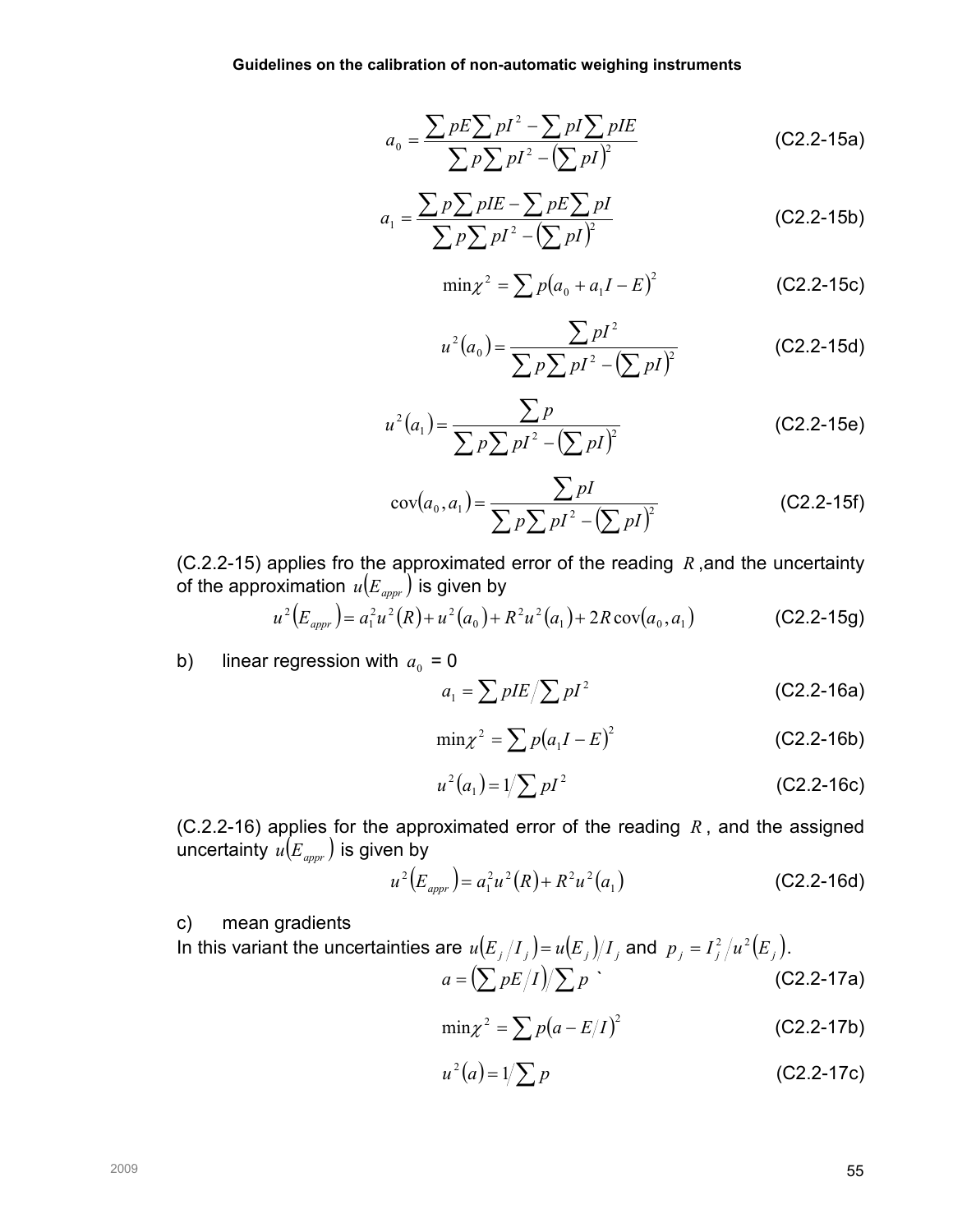$(C.2.2-16)$  applies for the approximated error of the reading R which may be also a net indication, and the uncertainty of the approximation  $\hat{u(E_{\mathit{appr}})}$  is given by

 $u^{2}(E_{appr}) = a^{2}u^{2}(R) + R^{2}u^{2}(a)$  (C2.2-17d)

#### C3 Terms without relation to the readings

While terms that are not a function of the indication do not offer any estimated value for an error to be expected for a given reading in use, they may be helpful to derive the "global uncertainty" mentioned in 7.5.2.

#### C3.1 Mean error

The mean of all errors is

$$
E^{0} = \overline{E} = \frac{1}{n} \sum_{j=1}^{n} E_{j}
$$
 (C3.1-1)

with the standard deviation

$$
s(E) = \sqrt{\frac{1}{n-1} \sum_{j=1}^{n} (E - E_j)^2} = u_{appr}
$$
 (C3.1-2)

Note: the data point  $I = 0$ ,  $E = 0$  shall be included as  $I_1$ ,  $E_1$ .

Where  $\overline{E}$  is close to Zero, only  $s^2(E)$  may be added in (7.5.2-2a). In other cases, in particular where  $|E| \ge u(W)$ , (7.5.2-3a) should be used, with  $u(W)$  increased by  $u_{appr} = s(E)$ .

## C3.2 Maximum error

The "maximum error" shall be understood as the largest absolute value of all errors:

$$
E_{\text{max}} = |E_j|_{\text{max}} \tag{C3.2-1}
$$

- C3.2.1 With  $E^0 = E_{\text{max}}$ , (7.5.2-3a) would certainly describe a "global uncertainty" which would cover any error in the weighing range with a higher coverage probability than 95 %. The advantage is that the formula is simple and straightforward.
- C3.2.2 Assuming a rectangular distribution of all errors over the fictitious! range  $\pm\,E_{\textrm{\tiny{max}}}$  ,  $E^{\textrm{0}}$  could be defined as the standard deviation of the errors

$$
E^0 = E_{\text{max}} / \sqrt{3} \tag{C3.2-2}
$$

to be inserted into (7.5.2-2a).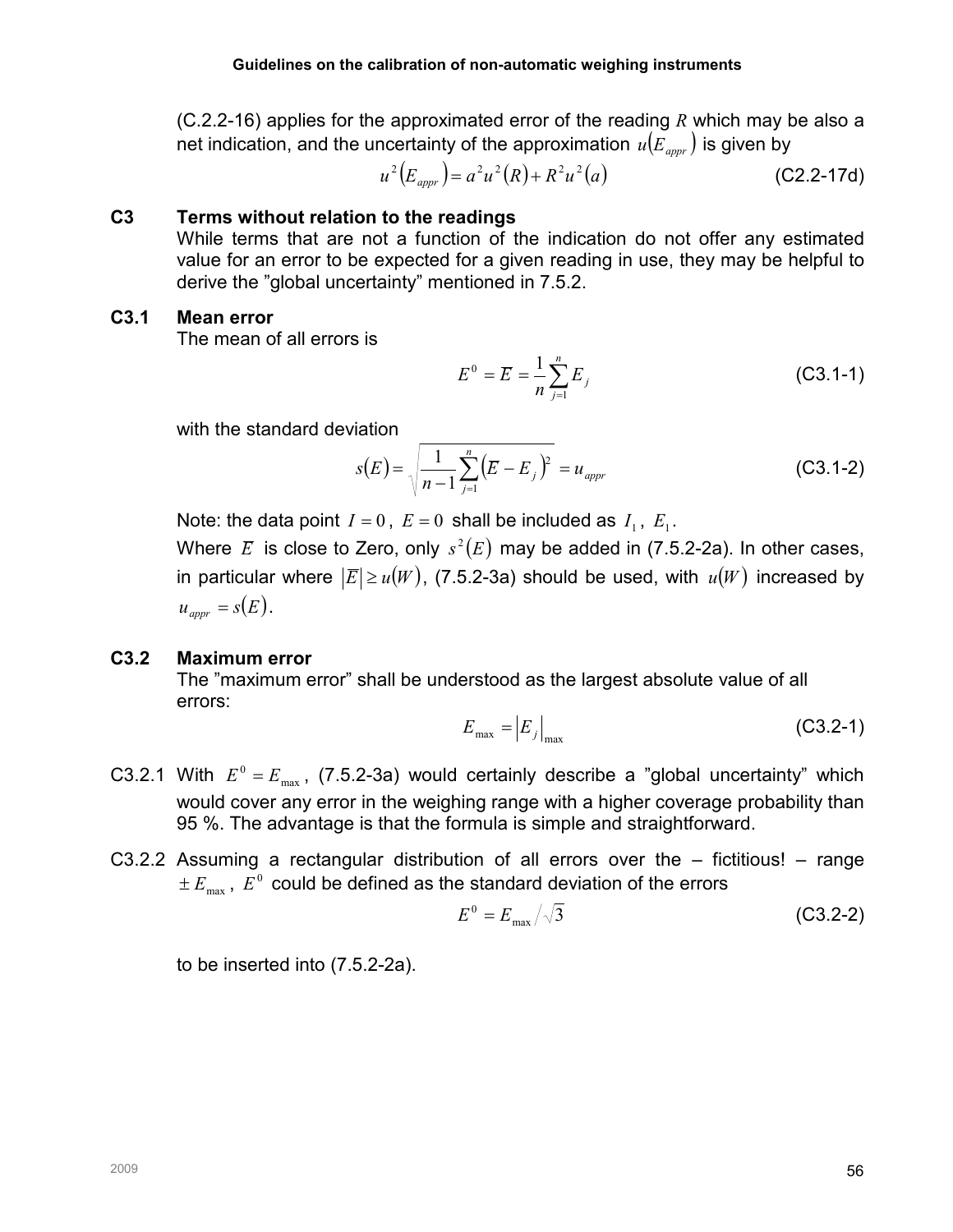# APPENDIX D: SYMBOLS AND TERMS

## D1 Symbols of general application

Symbols that are used in more than one section of the main document, are listed and explained hereafter

| Symbol           | <b>Definition</b>                                                                                  | Unit            |
|------------------|----------------------------------------------------------------------------------------------------|-----------------|
| $\mathcal{C}$    | correction                                                                                         |                 |
| $\boldsymbol{D}$ | drift, variation of a value with time                                                              |                 |
| $E_{\rm}$        | error (of an indication)                                                                           | g, kg, t        |
| $\overline{I}$   | indication of an instrument                                                                        | g, kg, t        |
| L                | load on an instrument                                                                              | g, kg, t        |
| Max              | maximum weighing capacity                                                                          | g, kg, t        |
| Max'             | upper limit of specified 'weighing range, $Max' < Max$                                             | g, kg, t        |
| Min              | value of the load below which the weighing result may be subject to an<br>excessive relative error | g, kg, t        |
| Min'             | lower limit of specified weighing range, $Min' > Min$                                              | g, kg, t        |
| $\overline{R}$   | indication (reading) of an instrument not related to a test load                                   | g, kg, t        |
| T                | temperature                                                                                        | $\mathrm{C}, K$ |
| Tol              | specified tolerance value                                                                          |                 |
| U                | expanded uncertainty                                                                               | g, kg, t        |
| W                | weighing result, weight in air                                                                     | g, kg, t        |

| $\overline{d}$   | scale interval, the difference in mass between two consecutive<br>indications of the indicating device | g, kg, t |
|------------------|--------------------------------------------------------------------------------------------------------|----------|
| $d_{\tau}$       | effective scale interval $\leq d$ , used in calibration tests                                          | g, kg, t |
| $k_{x}$          | number of items x, as indicated in each case                                                           |          |
| $\mathcal{k}$    | coverage factor                                                                                        |          |
| $\boldsymbol{M}$ | Mass of an object                                                                                      | g, kg, t |
| $m_c$            | conventional value of mass, preferably of a standard weight                                            | g, kg, t |
| $m_N$            | nominal conventional value of mass of a standard weight                                                | g, kg, t |
| $m_{ref}$        | reference weight ("true value") of a test load                                                         | g, kg, t |
| mpe              | maximum permissible error (of an indication, a standard weight etc.) in a<br>given context             | g, kg    |
| n                | number of items, as indicated in each case                                                             |          |
| $\mathcal{S}$    | standard deviation                                                                                     |          |
| t                | time                                                                                                   | h, min   |
| $\boldsymbol{u}$ | standard uncertainty                                                                                   |          |
| ŵ                | standard uncertainty related to a base quantity                                                        |          |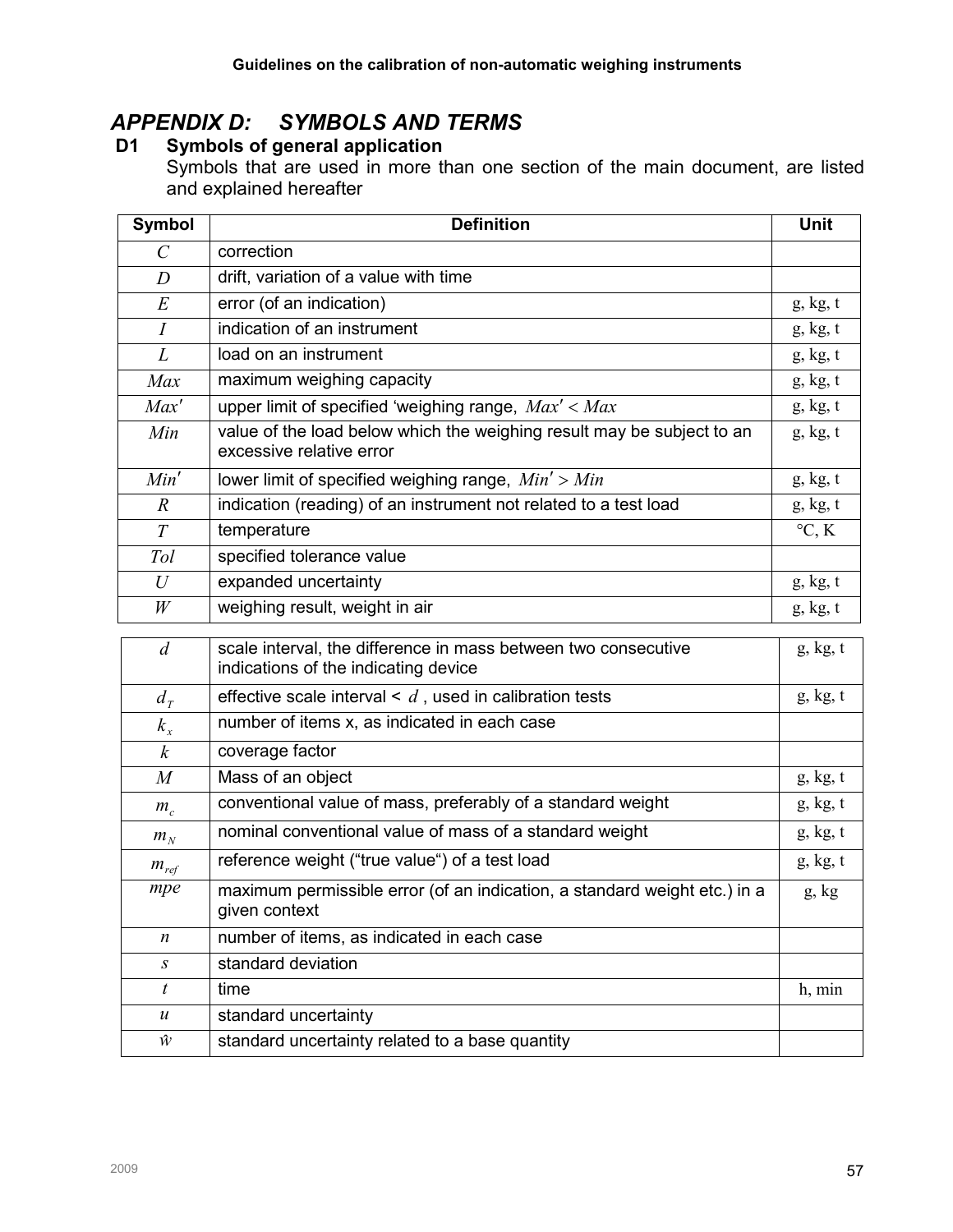## Guidelines on the calibration of non-automatic weighing instruments

| υ                             | number of degree of freedom                                              |          |
|-------------------------------|--------------------------------------------------------------------------|----------|
| $\rho$                        | density                                                                  | $kg/m^3$ |
| $\rho_{\scriptscriptstyle 0}$ | reference density of air, $\rho_0 = 1.2 \text{ kg/m}^3$                  | $kg/m^3$ |
| $\rho_a$                      | air density                                                              | $kg/m^3$ |
| $\rho_c$                      | reference density of a standard weight, $\rho$ = 8 000 kg/m <sup>3</sup> | $kg/m^3$ |

| -Suffix          | related to                                    |
|------------------|-----------------------------------------------|
| $\overline{B}$   | air buoyancy                                  |
| D                | drift                                         |
| $\overline{N}$   | nominal value                                 |
| $\overline{T}$   | test                                          |
| adj              | adjustment                                    |
| appr             | approximation                                 |
| cal              | calibration                                   |
| conv             | convection                                    |
| dig              | digitalisation                                |
| ecc              | eccentric loading                             |
| gl               | global, overall                               |
| $\dot{i}$        | numbering                                     |
| instr            | weighing instrument                           |
| $\dot{I}$        | numbering                                     |
| max              | maximum value from a given population         |
| min              | minimum value from a given population         |
| proc             | weighing procedure                            |
| ref              | reference                                     |
| rep              | repeatability                                 |
| $\overline{S}$   | standard (mass); actual at time of adjustment |
| sub              | substitution load                             |
| tare             | tare balancing operation                      |
| temp             | temperature                                   |
| time             | time                                          |
| $\boldsymbol{0}$ | zero, no-load                                 |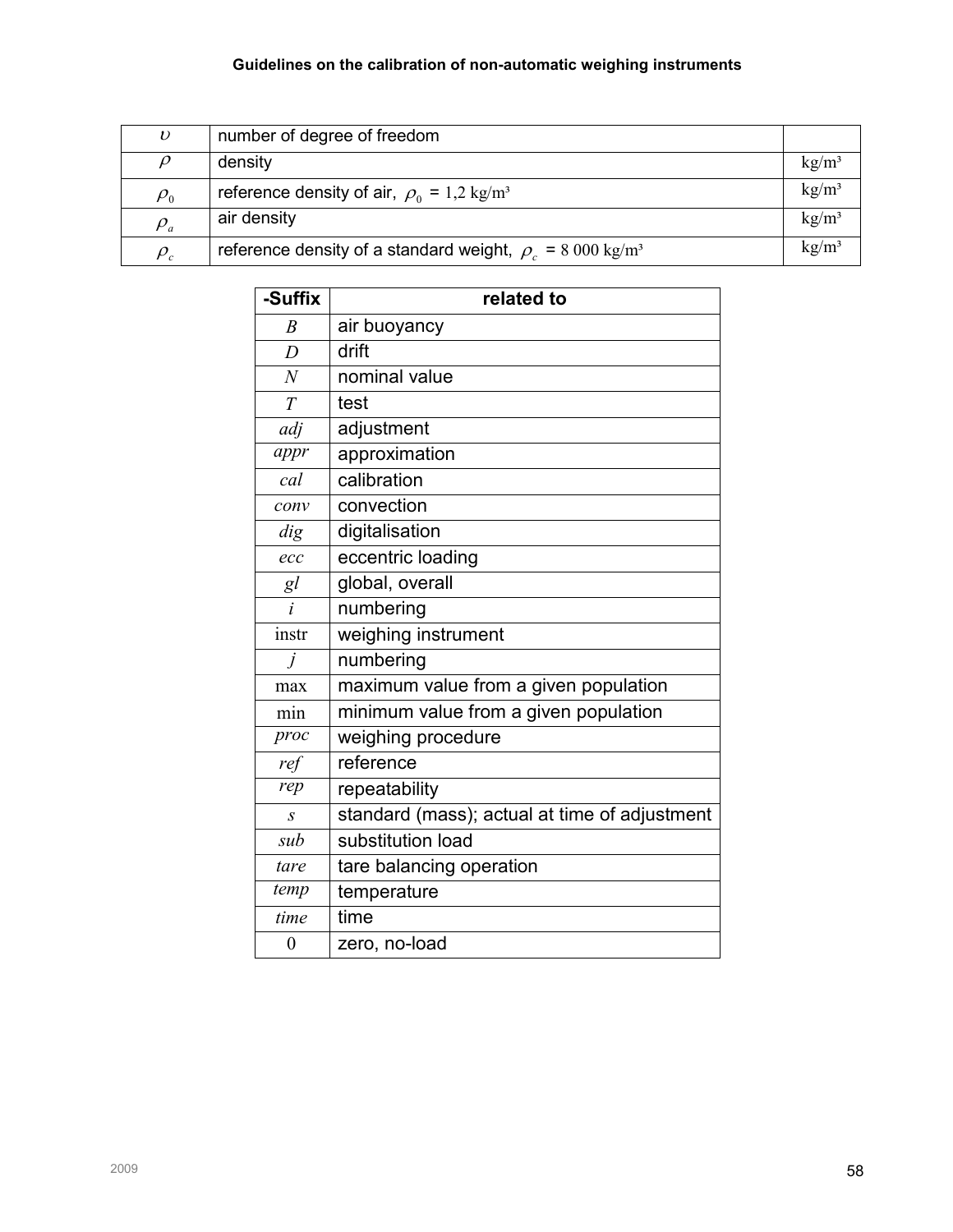| D <sub>2</sub> | Locations of important terms and expressions |
|----------------|----------------------------------------------|
|----------------|----------------------------------------------|

#### D2.1 Calibration tests and measurement results

| Quantity                                                                               | <b>Components of standard</b>                                       | Sections,                |
|----------------------------------------------------------------------------------------|---------------------------------------------------------------------|--------------------------|
|                                                                                        | uncertainty                                                         | subsections              |
| Indication $I_j$ for discrete test load                                                |                                                                     | 4.4.1; 6.2.1             |
| $m_i$                                                                                  |                                                                     |                          |
| Indication /                                                                           | $u(I)$ consisting of                                                | 4.4; 6; 7.1              |
| $I = I_L + \delta I_{digl.} + \delta I_{rep} + \delta I_{ecc} - I_0 - \delta I_{dig0}$ | $d_0/\sqrt{12}+d_1/\sqrt{12}$ for rounding, s or                    | 7.1.1;                   |
| $u^{2}(I) = u^{2}(\delta I_{diel.}) + u^{2}(\delta I_{rep.}) + u^{2}(\delta I_{ecc.})$ | $s_{pool}$ for repeatability, $\hat{w}(I_{ecc})I$ for               | 7.1.1.5<br>$7.1.1.1 + 2$ |
| + $u^2\left(\delta J_{div\ 0}\right)$                                                  | eccentricity of test load                                           | 7.1.1.3                  |
|                                                                                        |                                                                     | 7.1.1.4                  |
| <b>Repeatability</b>                                                                   | Standard deviation:                                                 | 4.4; 6.1                 |
| Mean of <i>n</i> indications: $I_j = \frac{1}{n} \sum_{i=1}^{n} I_{ji}$                |                                                                     |                          |
|                                                                                        | $s(I_j) = \sqrt{\frac{1}{n-1}\sum_{i=1}^{n}(I_{ji} - \bar{I}_j)^2}$ |                          |
|                                                                                        |                                                                     |                          |
| <b>Eccentricity</b>                                                                    | $\hat{w}(I_{ecc}) =  \Delta I_{ecc,i} _{max}/(2L_{ecc}\sqrt{3})$    | 6.3; $7.1.1.4$           |
| $\Delta I_{ecci} = I_i - I_1$                                                          |                                                                     |                          |
| Reference mass $m_{ref}$                                                               | $u(m_{ref})$ consisting of $u(\delta m_c)$ or                       | 4.3; 7.1                 |
| $m_{ref} = m_N + \delta m_c + \delta m_B + \delta m_D +$                               | $\hat{w}(m_c)$ for calibration,                                     | 7.1.2,                   |
| $\delta m_{\rm conv}$                                                                  | $\hat{w}(m_R)$ for buoyancy, $u(m_D)$ for                           | $7.1.2.5 + 6$            |
| $u^{2}(m_{ref}) = u^{2}(\delta m_{e}) + u^{2}(\delta m_{B}) + u^{2}(\delta m_{D})$     | drift,                                                              | 7.1.2.1                  |
|                                                                                        | $u(m_{conv})$ for convection,                                       | 7.1.2.2, App.<br>$A + E$ |
| $+u^2(\delta m_{conv})$                                                                |                                                                     | 7.1.2.3                  |
| For test loads $L_{T_n}$ comprising                                                    | $u(m_{c1}) = u(m_{ref})$ as above                                   | 7.1.2.4                  |
| substitution loads:                                                                    | $u(I_{i-1}) = u(I(L_{\tau_{i-1}}))$                                 | App. F                   |
| $u^{2}(L_{T_{n}}) = n^{2}u^{2}(m_{c1}) + 2\sum u^{2}(I_{j-1})_{i=1}^{n}$               |                                                                     |                          |
|                                                                                        |                                                                     | 7.1.1.5                  |
| Error $E$                                                                              | Without convection effects:                                         | 6.2.17.1;                |
| $E = I - m_{ref}$                                                                      | $u^{2}(E) = \alpha^{2} + \beta^{2}I^{2}$                            | 7.1.3                    |
| $u^{2}(E) = u^{2}(I) + u^{2}(m_{ref})$                                                 |                                                                     |                          |
| <b>Characteristic</b>                                                                  | $u(E_{\textit{apor}})$ resulting from the                           |                          |
| $E_{\textit{appr}} = f(I)$ , based on data sets $I_i$ ,                                | approximation calculus                                              | 6.2; 7.2;                |
| $E_i$ , $u(E_i)$                                                                       |                                                                     | App. C                   |
| $u(E_{appr})=g(I)$                                                                     |                                                                     |                          |
| <b>Expanded uncertainty:</b> $U(E) = ku(E)$ with $k = 2$ (normal distribution) or k    |                                                                     | 7.3; App. B              |
| $\neq$ 2                                                                               |                                                                     |                          |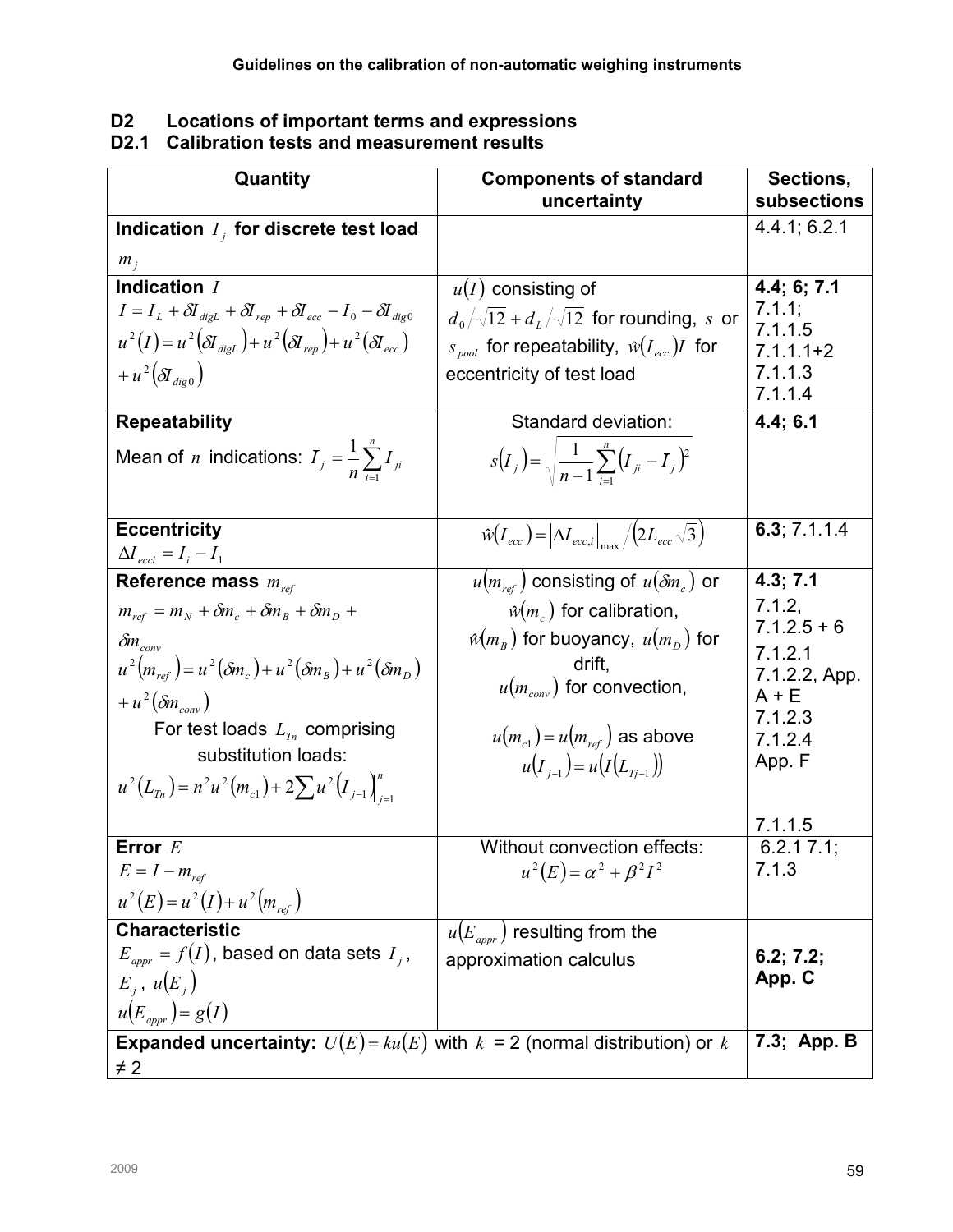| Quantity                                                                                                                                                                                                                                                                                                                                                                                                                                                                      | <b>Components of standard</b><br>uncertainty                                                                                                                                                                                                                                                                                                                           | Sections,<br>subsections                                                                                        |
|-------------------------------------------------------------------------------------------------------------------------------------------------------------------------------------------------------------------------------------------------------------------------------------------------------------------------------------------------------------------------------------------------------------------------------------------------------------------------------|------------------------------------------------------------------------------------------------------------------------------------------------------------------------------------------------------------------------------------------------------------------------------------------------------------------------------------------------------------------------|-----------------------------------------------------------------------------------------------------------------|
| Reading by the user:                                                                                                                                                                                                                                                                                                                                                                                                                                                          | as $u(I)$ above, based on                                                                                                                                                                                                                                                                                                                                              | 7.4                                                                                                             |
| $R = R_L + \delta R_{digL} + \delta R_{rep} - R_0$                                                                                                                                                                                                                                                                                                                                                                                                                            | d, not $d_r$                                                                                                                                                                                                                                                                                                                                                           | 7.4.1                                                                                                           |
| $-\delta R_{div0}$ (+ $\delta R_{ecc}$ )                                                                                                                                                                                                                                                                                                                                                                                                                                      |                                                                                                                                                                                                                                                                                                                                                                        |                                                                                                                 |
| $u^{2}(R) = u^{2}(\delta R_{diel.}) + s^{2} + u^{2}(\delta R_{dig.})$                                                                                                                                                                                                                                                                                                                                                                                                         |                                                                                                                                                                                                                                                                                                                                                                        |                                                                                                                 |
| Error to reading:<br>$E(R) = E(I_i)$ , and $u(E_{cal})$ from calibration                                                                                                                                                                                                                                                                                                                                                                                                      | $u(E_{cal}) = U(E_{cal})/k_{cal}$<br>$ u E_{\text{univ}}(R)  = f(R) = g(I)$ as                                                                                                                                                                                                                                                                                         | 7.4<br>7.4.2                                                                                                    |
| certificate, or by interpolation between<br>known values, or $E_{appr} = f(I)$ ,                                                                                                                                                                                                                                                                                                                                                                                              | above                                                                                                                                                                                                                                                                                                                                                                  |                                                                                                                 |
| approximation formula with $u[E_{\textit{appr}}]$                                                                                                                                                                                                                                                                                                                                                                                                                             | $ u _{E_{appr}}(R)  = U[E(R)]/k_{cal}$                                                                                                                                                                                                                                                                                                                                 |                                                                                                                 |
| $E$ values rounding to $d$                                                                                                                                                                                                                                                                                                                                                                                                                                                    |                                                                                                                                                                                                                                                                                                                                                                        |                                                                                                                 |
| Weighing results $W^*$ based on<br>calibration data:<br>$W^* = R - E$<br>$u^{2}(W^{*}) = u^{2}(R) + u^{2}(E)$<br>$W$ en everyday use:<br>$W = W^* + \delta R_{\text{instr}} + \delta R_{\text{proc}}$<br>$u^{2}(W) = u^{2}(W^{*}) + u^{2}(\delta R_{\text{inter}})$<br>$+u^2(\delta R_{n\alpha})$<br>$\delta R_{\text{instr}}$ and $\delta R_{\text{proc}}$ for effects of environment<br>and handling of the instrument being<br>different from the situation at calibration | $u(W^*)$ consisting of<br>$u(R)$ form above<br>$u(E(R))$ form above<br>$u(\delta R_{\text{instr}})$ comprising<br>$\hat{w}(R_{t_{\text{remn}}})$ for<br>temperature<br>$\hat{w}(R_{bow}$ ) for variation of<br>air density<br>$\hat{w}(R_{\text{adj}})$ for long term<br>drift<br>$u(\delta R_{\text{proc}})$ comprising<br>$\hat{w}(R_{Tare})$<br>$\hat{w}(R_{time})$ | 7.4<br>$(7.4-1a)$<br>$(7.4-2a)$<br>7.4.1<br>7.4.2<br>$(7.4 - 1b);$<br>7.4.5<br>$(7.4-2b)$<br>7.4.3.1<br>7.4.3.2 |
|                                                                                                                                                                                                                                                                                                                                                                                                                                                                               | $\hat{w}(R_{ecc})$<br>$S_{dyn}$                                                                                                                                                                                                                                                                                                                                        | 7.4.3.3<br>7.4.4<br>7.4.4.1<br>7.4.4.2<br>7.4.4.3<br>7.4.4.4                                                    |
| <b>Expanded uncertainty:</b>                                                                                                                                                                                                                                                                                                                                                                                                                                                  |                                                                                                                                                                                                                                                                                                                                                                        | 7.5, App. B                                                                                                     |
| $U(W^*)$ with $k = 2$ (normal distribution) or $k \neq 2$<br>$U(W) = ku(W)$ with $k = 2$                                                                                                                                                                                                                                                                                                                                                                                      |                                                                                                                                                                                                                                                                                                                                                                        |                                                                                                                 |
| Weighing result with correction:<br>$W = R - E \pm U(W)$                                                                                                                                                                                                                                                                                                                                                                                                                      | $U(W)$ from above                                                                                                                                                                                                                                                                                                                                                      | 7.5.1                                                                                                           |

# D2.2 Weighing results obtained by the user of the instrument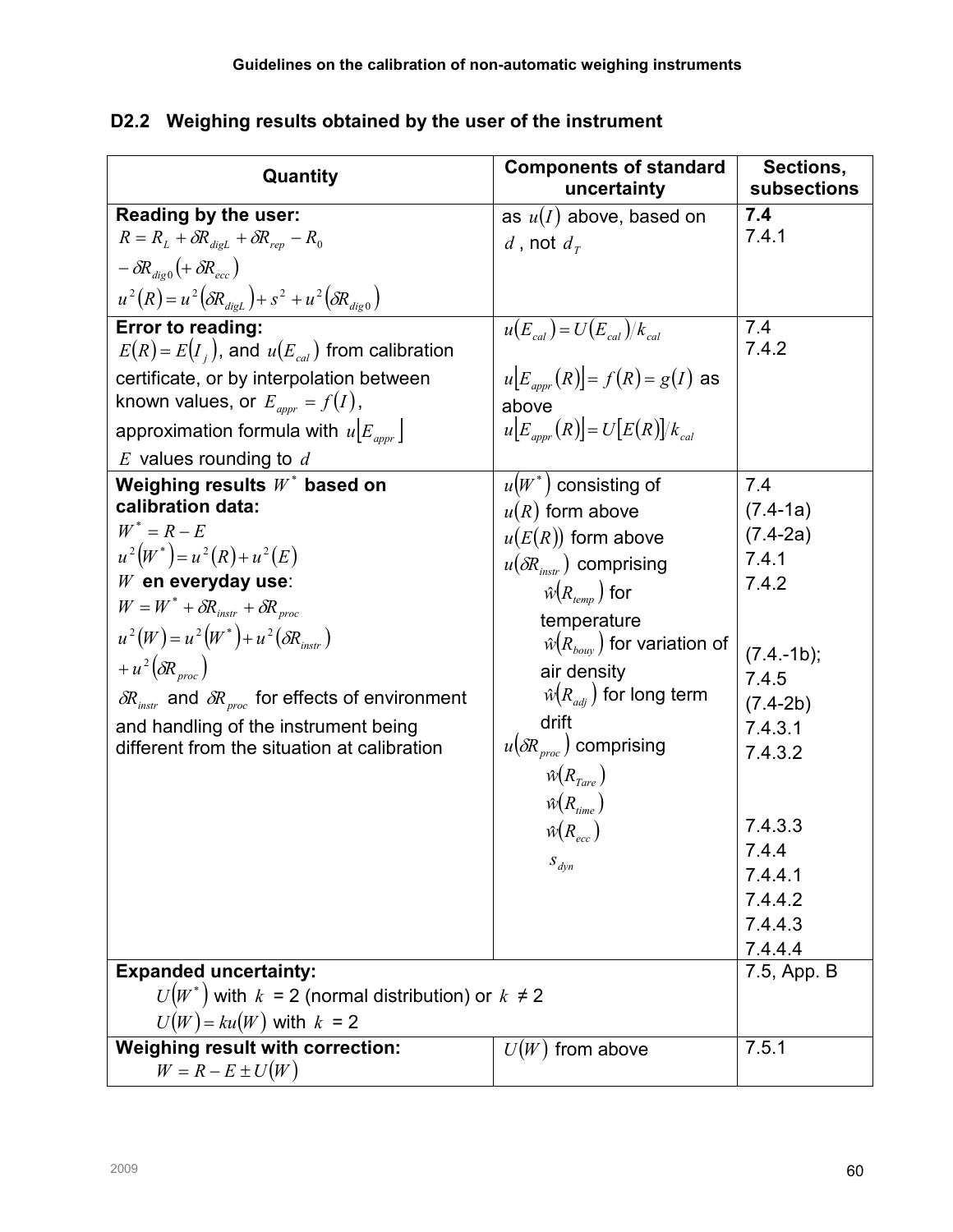| <b>Weighing result without correction:</b><br>$W = R \pm U_{el}(W)$<br>con<br>$U_{ol}(W) = f\{U(W) + E(R)\}\$                                                    | $U(W)$ form above,<br>enlarged by term<br>representing $E(R)$ | 7.5.2      |
|------------------------------------------------------------------------------------------------------------------------------------------------------------------|---------------------------------------------------------------|------------|
| Weighing result within specified limits:<br>$W = R \pm \text{tol}(R)$<br>with Tol specified by client, under<br>conditions that<br>$ E(R) + U(W(R)) \leq Tol(R)$ |                                                               | 7.5.3      |
| Conversion of $W$ to mass $m$ , or to<br>conventional value of mass $m_c$                                                                                        | To be calculated based on<br>$W$ by user of the<br>instrument | 9.1<br>9.2 |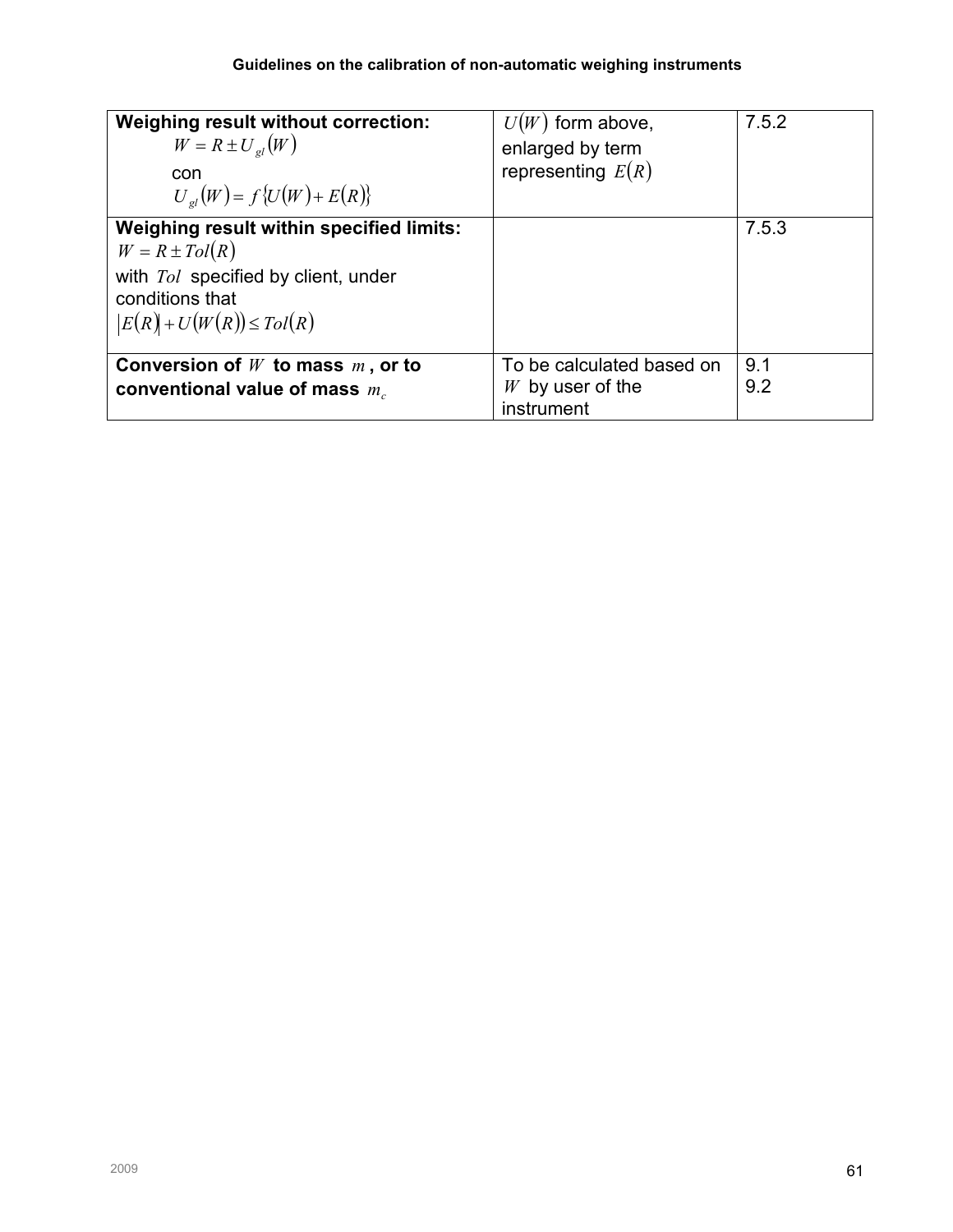# APPENDIX E: INFORMATION ON AIR BUOYANCY

This Appendix gives additional information to the air buoyancy correction treated in 7.1.2.2. It focusses on the standard uncertainty for the correction, as 7.1.2.2 advises to apply a correction value of  $\delta m_B = 0$  with an appropriate standard deviation.

## E1 Density of standard weights

Where the density  $\rho$  of a standard weight, and its standard uncertainty  $u(\rho)$  are not known, the following values may be used for weights of R111 classes E2 to M2 (taken from [3], Table B7).

| Alloy/material    | Assumed density<br>$\mu$<br>in $\text{kg/m}^3$ | Standard uncertainty<br>$u(\rho)$ in kg/m <sup>3</sup> |
|-------------------|------------------------------------------------|--------------------------------------------------------|
| Nickel silver     | 8 600                                          | 85                                                     |
| <b>Brass</b>      | 8 4 0 0                                        | 85                                                     |
| stainless steel   | 7950                                           | 70                                                     |
| carbon steel      | 7700                                           | 100                                                    |
| iron              | 7800                                           | 100                                                    |
| cast iron (white) | 7700                                           | 200                                                    |
| cast iron (grey)  | 7 100                                          | 300                                                    |
| aluminium         | 2 700                                          | 65                                                     |

For weights with an adjustment cavity filled with a considerable amount of material of different density, [3] gives a formula to calculate the overall density of the weight.

## E2 Examples for air buoyancy in general

Table E2.1 gives relative standard uncertainties for air buoyancy corrections assumed to be zero, for

- standard weights made of the alloys/materials mentioned in E1
- selected standard uncertainties of the air density cf. the table in A3.1
- the cases A, B1, and B2 related to the adjustment of the calibrated instrument.

The formulae are (7.1.2-5) for case A, (7.1.2-7) for case B1, and (7.1.2-9) for case B2.

For case B1,  $u(\delta \rho_{\scriptscriptstyle{a3}})=0,$ 5 $u(\rho_{\scriptscriptstyle{a}})$  has been assumed.

It is obvious that for case A the relative uncertainty  $\,\hat{w}(m_{_B})$  is always below  $0,\!4$   ${\rm mg/kg}$ for the materials normally used for standard weights of higher accuracy (stainless steel nowadays, previously brass), and need therefore be considered only for calibrations with extremely small uncertainty.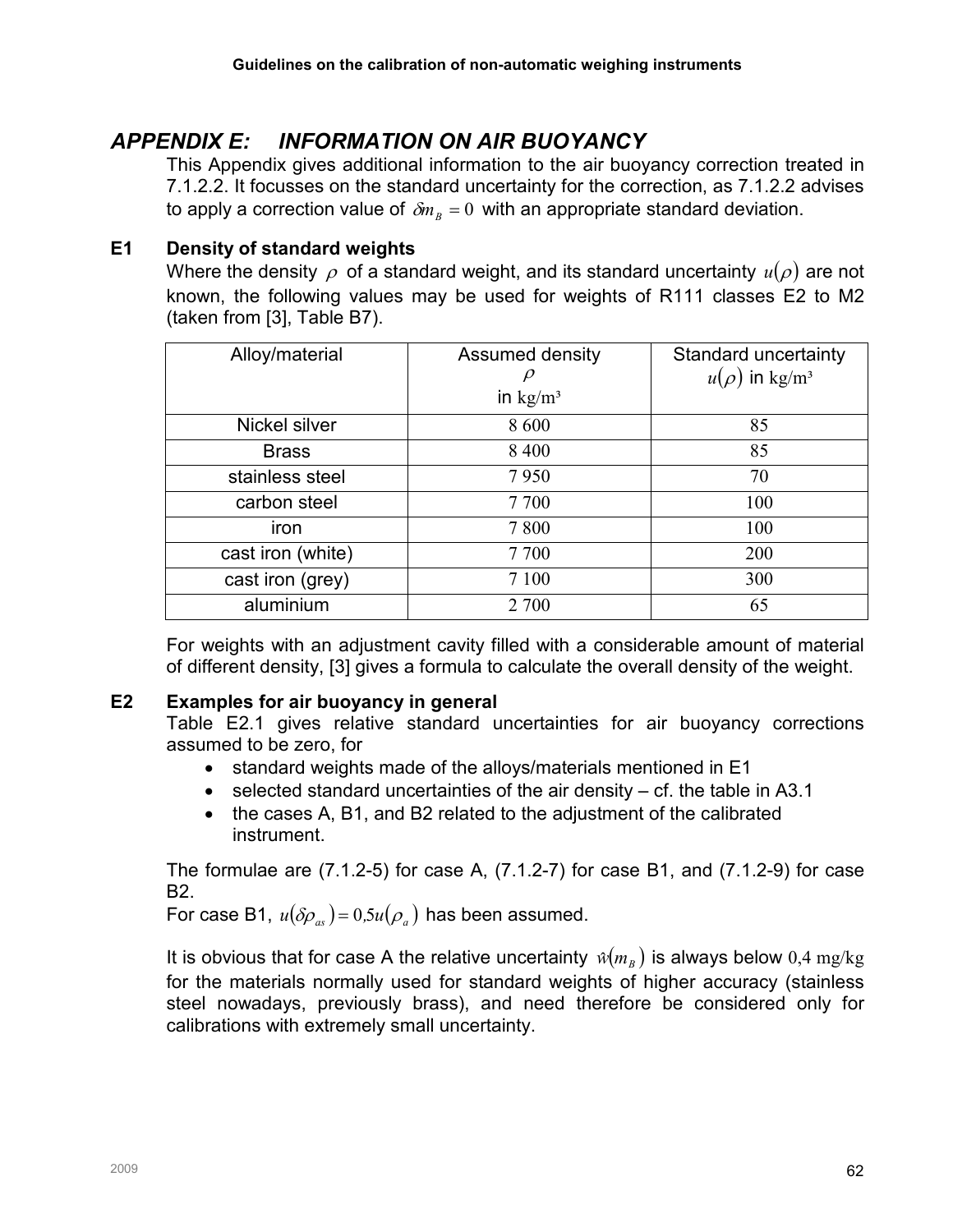For case B1 calibrations, the relative uncertainty  $\hat{w}(m_B)$  is below 5 mg/kg for all materials but aluminium, and for case B2 calibrations below 10 mg.

 $\hat{w}(m_{_B}^{})$  in mg/kg for case A  $\rho_{_a}^{}$ = 1,2 kg/m<sup>3</sup> with  $u(\rho_a)$  below Material |  $\rho$  |  $u(\rho)$  | 0,016 | 0,025 | 0,04 | 0,064 nickel silver  $\begin{array}{|c|c|c|c|c|c|} \hline 8600 & 85 & 0,14 & 0,22 & 0,35 & 0,56 \ \hline \end{array}$ brass  $\begin{array}{|c|c|c|c|c|c|} \hline 8 & 400 & 85 & 0,10 & 0,15 & 0,24 & 0,39 \ \hline \end{array}$ stainless steel |  $7950$  |  $70$  |  $0.02$  |  $0.03$  |  $0.05$  |  $0.09$ cast iron (white)  $\begin{array}{|c|c|c|c|c|c|c|c|c|} \hline \end{array}$  7 700  $\begin{array}{|c|c|c|c|c|c|} \hline \end{array}$  0,09  $\begin{array}{|c|c|c|c|c|} \hline \end{array}$  0,24  $\begin{array}{|c|c|c|c|c|} \hline \end{array}$  0,38 cast iron (grey)  $\begin{array}{|c|c|c|c|c|c|} \hline 7 & 100 & 300 & 0,27 & 0,42 & 0,68 & 1,08 \ \hline \end{array}$ aluminium  $\begin{array}{|c|c|c|c|c|c|c|c|c|} \hline \end{array}$  2 700 65  $\begin{array}{|c|c|c|c|c|c|} \hline \end{array}$  3,93 6,14 9,82 15,71  $\hat{w}(m_{_B} )$  in  ${\rm mg/kg}$  for case B1  $\qquad \qquad \rho_{_a}$ = 1,2 kg/m<sup>3</sup> with  $u(\rho_a)$  below Material  $\rho$   $u(\rho)$  0,016 0,025 0,04 0,064 nickel silver  $\begin{array}{|c|c|c|c|c|c|c|c|c|} \hline 8600 & 85 & 1,01 & 1,58 & 2,52 & 4,04 \ \hline \end{array}$ brass | 8 400 | 85 | 1,01 | 1,57 | 2,51 | 4,02

Table E2.1 Relative standard uncertainty of air buoyancy correction

| $\hat{w}(m_{R})$ in mg/kg for case B2 | $\rho_a = 1.2$ kg/m <sup>3</sup> with $u(\rho_a)$ below |           |       |       |       |       |  |  |  |
|---------------------------------------|---------------------------------------------------------|-----------|-------|-------|-------|-------|--|--|--|
| <b>Material</b>                       | $\rho$                                                  | $u(\rho)$ | 0,016 | 0,025 | 0,04  | 0,064 |  |  |  |
| nickel silver                         | 8 600                                                   | 85        | 1,86  | 2,91  | 4,65  | 7,44  |  |  |  |
| brass                                 | 8 4 0 0                                                 | 85        | 1,90  | 2,98  | 4,76  | 7,62  |  |  |  |
| stainless steel                       | 7950                                                    | 70        | 2,01  | 3,14  | 5,03  | 8,05  |  |  |  |
| cast iron (white)                     | 7700                                                    | 200       | 2,08  | 3,25  | 5,20  | 8,31  |  |  |  |
| cast iron (grey)                      | 7 100                                                   | 300       | 2,26  | 3,52  | 5,64  | 9,02  |  |  |  |
| aluminium                             | 2 700                                                   | 65        | 5,93  | 9,26  | 14,82 | 23,71 |  |  |  |

stainless steel |  $7\,950$  |  $70$  |  $1,00$  |  $1,56$  |  $2,50$  |  $4,00$ cast iron (white)  $\begin{array}{|c|c|c|c|c|c|c|c|c|} \hline 7 & 700 & 200 & 1,00 & 1,57 & 2,51 & 4,01 \ \hline \end{array}$ cast iron (grey)  $\begin{array}{|c|c|c|c|c|c|c|c|} \hline \end{array}$  7 100  $\begin{array}{|c|c|c|c|c|} \hline \end{array}$  300  $\begin{array}{|c|c|c|c|c|} \hline \end{array}$  1,61  $\begin{array}{|c|c|c|c|c|} \hline \end{array}$  2,58  $\begin{array}{|c|c|c|c|} \hline \end{array}$  4,13 aluminium  $\begin{array}{|c|c|c|c|c|c|c|c|c|} \hline \end{array}$  2 700  $\begin{array}{|c|c|c|c|c|c|} \hline \end{array}$  4,05  $\begin{array}{|c|c|c|c|c|} \hline \end{array}$  6,33  $\begin{array}{|c|c|c|c|c|} \hline \end{array}$  10,13  $\begin{array}{|c|c|c|c|c|} \hline \end{array}$  16,21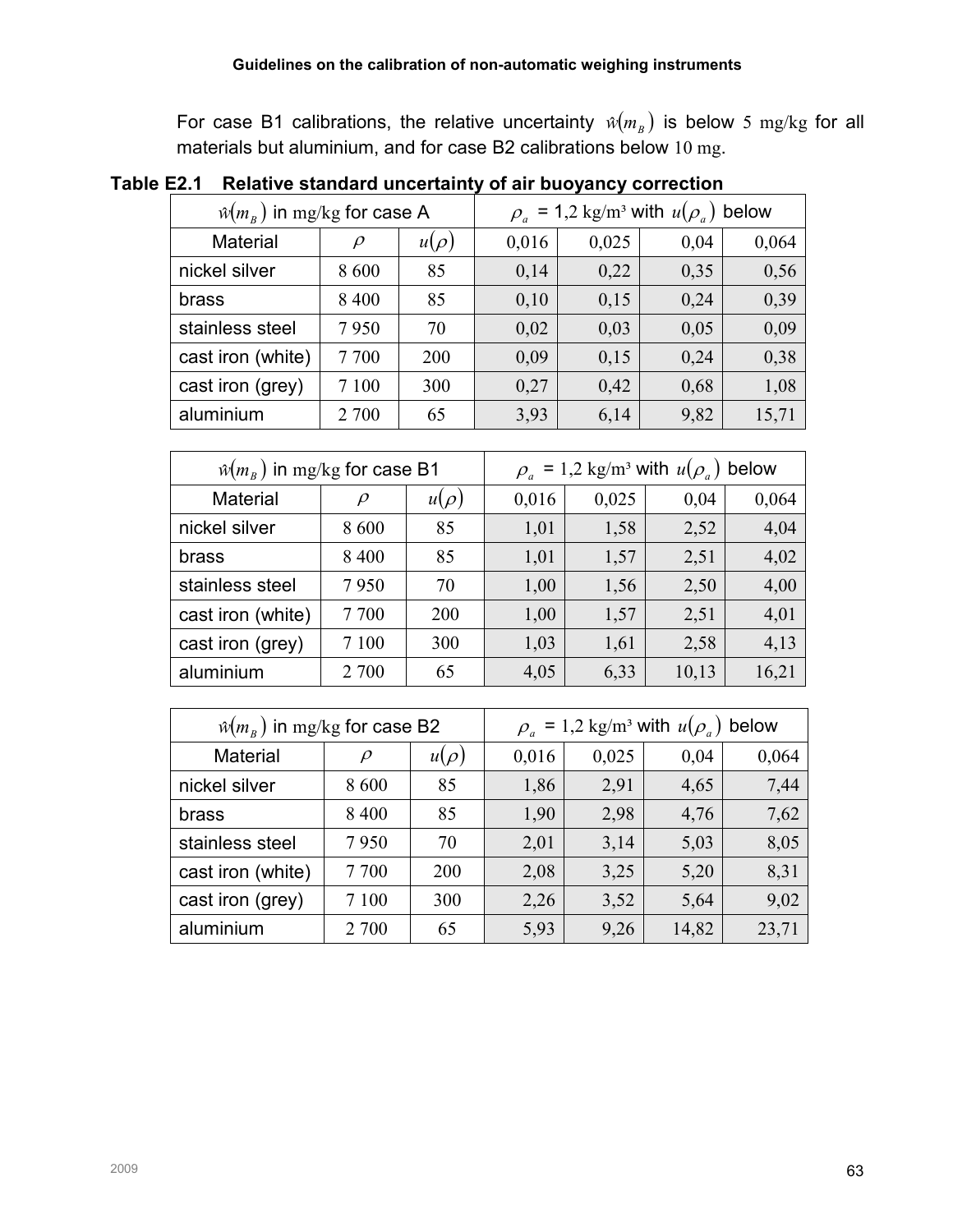#### E3 Air buoyancy for weights conforming to R111

As quoted in a footnote to 7.1.2.2, R 111 requires the density of a standard weight to be within certain limits that are related to the maximum permissible error  $\emph{mpe}$  and a specified variation of the air density. The mpe are proportional to the nominal value for weights of ≥ 100 g. This allows an estimate of the relative uncertainty  $\left. \hat{w}\right( m_{_{B}}).$  The corresponding formulae (7.1.2-5a) for case A and (7.1.2-9a) for cases B1 and B2, have been evaluated in Table E2.2, in relation to the accuracy classes  $E_2$  to  $M_1$ .

For weights of  $m_N \leq 50$  g the mpe are tabled in R111, the relative value  $mpe/m_N$ increasing with decreasing mass. For these weights, Table E2.2 contains the absolute standard uncertainties  $\,u(m_{_B})$  =  $\hat{w}(m_{_B}) m_{_N}$  .

A comparison of the relative uncertainties shows that the values from Table E2.2 are always greater than the corresponding values from Table E2.1. This is due to the fact that the assumed uncertainties  $u(\rho)$  and  $u(\rho_{_a})$  are greater in Table E2.2.

The values in Table E2.2 can be used for a "worst case" estimate of the uncertainty contribution for air buoyancy in a given situation.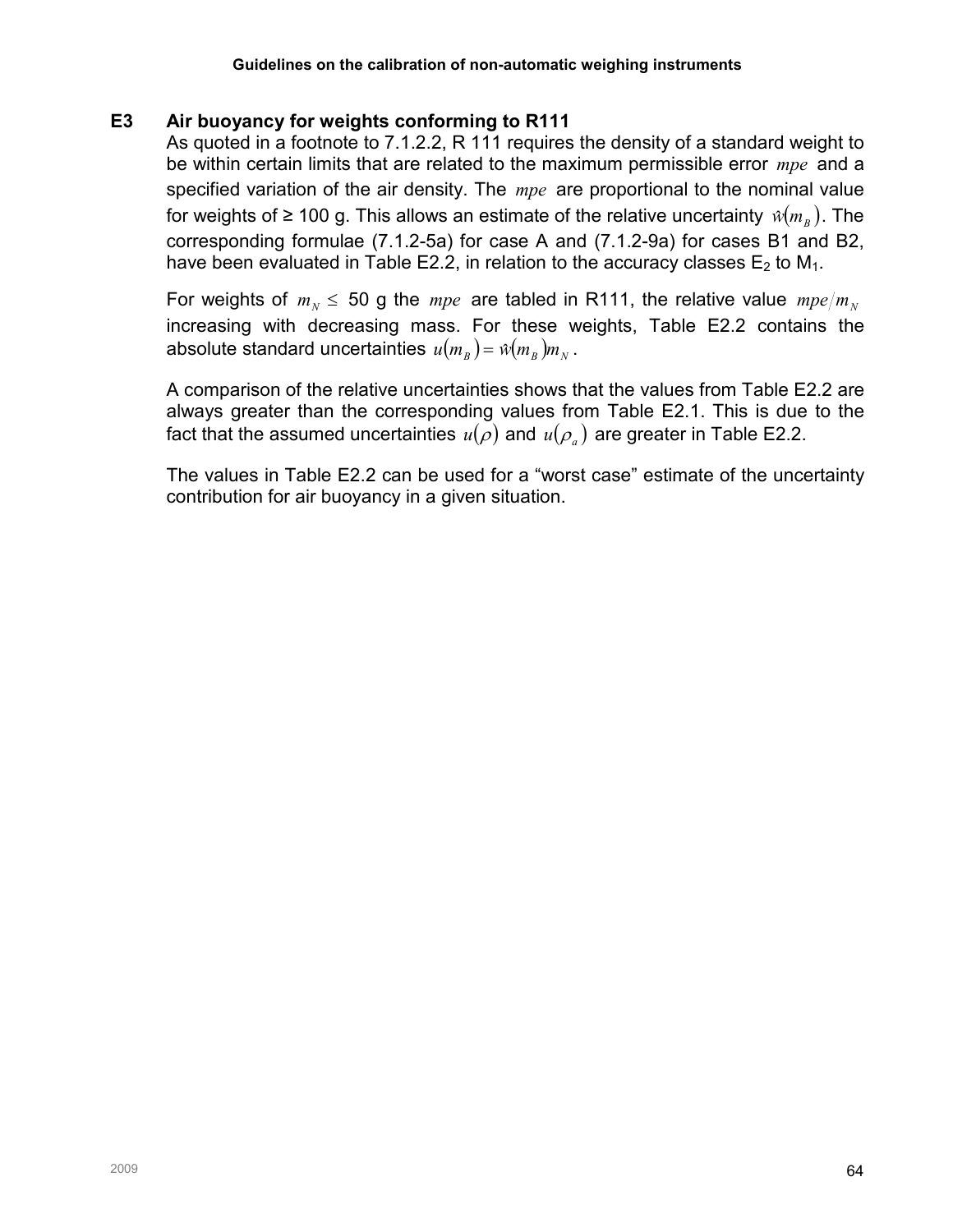## Table E2.2: Standard uncertainty of air buoyancy correction for standard weights conforming to R 111

Calculated according to 7.1.2.2 for cases A (7.1.2-5a) and B (7.1.2-9a)

|                 |                    | Class $E_2$    |                |                                                                    | Class $F_1$ |             | Class $F_2$        |                |                | Class $M_1$                                 |             |             |
|-----------------|--------------------|----------------|----------------|--------------------------------------------------------------------|-------------|-------------|--------------------|----------------|----------------|---------------------------------------------|-------------|-------------|
| $m_N$ in        | <i>mpe</i> in      | $u_A$ in       | $u_{R}$ in     | <i>mpe</i> in                                                      | $u_A$ in    | $u_B$ in    | <i>mpe</i> in      | $u_A$ in       | $u_{B}$ in     | mpe in                                      | $u_A$ in    | $u_{B}$ in  |
| g               | mg                 | mg             | mg             | mg                                                                 | mg          | mg          | mg                 | mg             | mg             | mg                                          | mg          | mg          |
| 50              | 0,100              | 0,014          | 0,447          | 0,30                                                               | 0,043       | 0,476       | 1,00               | 0,14           | 0,58           | 3,0                                         | 0,43        | 0,87        |
| 20              | 0,080              | 0,012          | 0,185          | 0,25                                                               | 0,036       | 0,209       | 0,80               | 0,12           | 0,29           | 2,5                                         | 0,36        | 0,53        |
| 10              | 0,060              | 0,009          | 0,095          | 0,20                                                               | 0,029       | 0,115       | 0,60               | 0,09           | 0,17           | 2,0                                         | 0,29        | 0,38        |
| $5\overline{)}$ | 0,050              | 0,007          | 0,051          | 0,16                                                               | 0,023       | 0,066       | 0,50               | 0,07           | 0,12           | 1,6                                         | 0,23        | 0,27        |
| $\overline{2}$  | 0,040              | 0,006          | 0,023          | 0,12                                                               | 0,017       | 0,035       | 0,40               | 0,06           | 0,08           | 1,2                                         | 0,17        | 0,19        |
| $\mathbf{1}$    | 0,030              | 0,004          | 0,013          | 0,10                                                               | 0,014       | 0,023       | 0,30               | 0,04           | 0,05           | 1,0                                         | 0,14        | 0,15        |
| 0,5             | 0,025              | 0,004          | 0,008          | 0,08                                                               | 0,012       | 0,016       | 0,25               | 0,04           | 0,04           | 0,8                                         | 0,12        | 0,12        |
| 0,2             | 0,020              | 0,003          | 0,005          | 0,06                                                               | 0,009       | 0,010       | 0,20               | 0,03           | 0,03           | 0,6                                         | 0,09        | 0,09        |
| 0,1             | 0,016              | 0,002          | 0,003          | 0,05                                                               | 0,007       | 0,008       | 0,16               | 0,02           | 0,02           | 0,5                                         | 0,07        | 0,07        |
|                 |                    |                |                | Relative <i>mpe</i> relative standard uncertainties $\hat{w}(m_R)$ |             |             |                    |                |                | in mg/kg for weights of $100$ g and greater |             |             |
|                 |                    | Class $E_2$    |                |                                                                    | Class $F_1$ |             |                    | Class $F_2$    |                |                                             | Class $M_1$ |             |
|                 | mpe/m <sub>N</sub> | $\hat{W}_A$    | $\hat{W}_B$    | mpe/m <sub>N</sub>                                                 | $\hat{W}_A$ | $\hat{W}_B$ | mpe/m <sub>N</sub> | $\hat{W}_A$    | $\hat{W}_B$    | mpe/m <sub>N</sub>                          | $\hat{W}_A$ | $\hat{W}_B$ |
| $\geq 100$      | $\approx 1,60$     | $\approx 0.23$ | $\approx 8,89$ | 5,00                                                               | 0,72        | 9,38        | $\approx 16,0$     | $\approx 2,31$ | $\approx 11,0$ | 50,0                                        | 7,22        | 15,88       |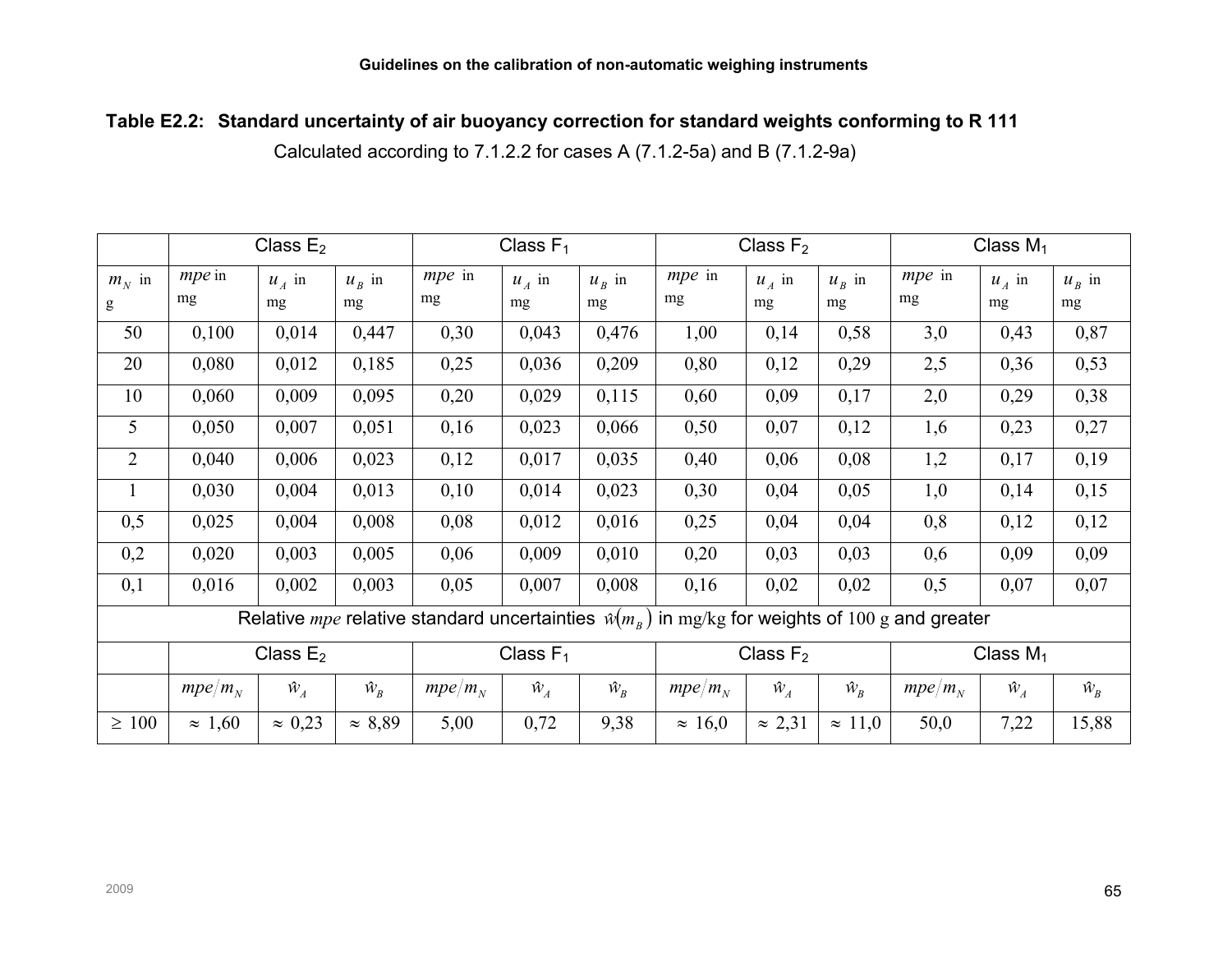# APPENDIX F: EFFECTS OF CONVECTION

In 4.2.3 the generation of an apparent change of mass  $\Delta m_{\text{conv}}$  by a difference in temperature  $\Delta T$  between a standard weight and the surrounding air has been explained in principle. More detailed information is presented hereafter, to allow an assessment of situations in which the effect of convection should be considered in view of the uncertainty of calibration

All calculations of values in the following tables are based on [5]. The relevant formulae, and parameters to be included, are not reproduced here. Only the main formulae, and essential conditions are referenced.

The problem treated here is quite complex, both in the underlying physics and in the evaluation of experimental results. The precision of the values presented hereafter should not be overestimated.

#### F1 Relation between temperature and time

An initial temperature difference  $\Delta T_0$  is reduced with time  $\Delta t$  by heat exchange between the weight and the surrounding air. The rate of heat exchange is fairly independent of the sign of  $\Delta T_0$ , therefore warming up or cooling down of a weight occurs in similar time intervals.

Figure F.1.1 gives some examples of the effect of acclimatisation. Starting from an initial temperature difference of 10 K, the actual  $\Delta T$  after different acclimatisation times is shown for 4 different weights. The weights are supposed to rest on three fairly thin PVC columns in "free air". In comparison,  $\Delta T$  is also shown for a 1 kg weight resting on the same columns but enclosed in a bell jar which reduces the air flow of convection, so it takes about 1,5 times to 2 times as much time to achieve the same reduction of  $\Delta T$ , as for the 1 kg piece without the jar.

References in [5]: formula (21), and parameters for cases 3b and 3c in Table 4.



#### Figure F1.1: Acclimatisation of standard weights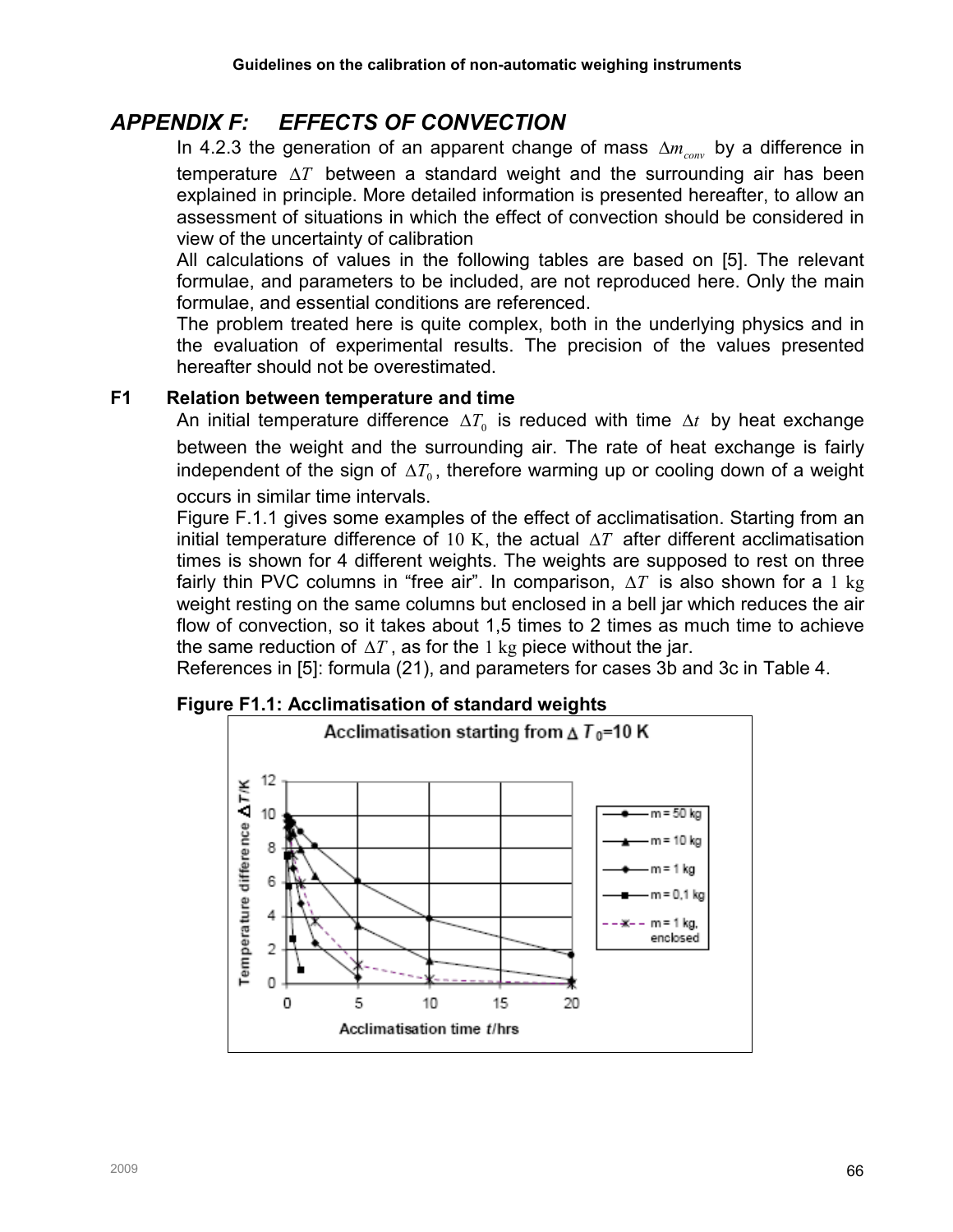Tables F1.2 and F1.3 give acclimatisation times  $\Delta t$  for standard weights that may have to be waited if the temperature difference is to be reduced from a value  $\Delta T_1$ to a lower value  $\Delta T_2$ . The conditions of heat exchange are the same as in Figure F1.1: Table F1.2 as for " $m = 0,1$  kg" to " $m = 50$  kg"; Table F1.3 as for " $m = 1$  kg enclosed".

Under actual conditions the waiting times may be shorter where a weight stands directly on a plane surface of a heat conducting support; they may be longer where a weight is partially enclosed in a weight case.

References in [5]: formula (26), and parameters for cases 3b, 3c in Table 4.

#### Table F1.2 Time intervals for reduction in steps of temperature differences

| Acclimatisation time in min for $\Delta T$ to be reached from the next higher $\Delta T$ , Case 3b |                              |       |       |       |       |              |                |       |  |
|----------------------------------------------------------------------------------------------------|------------------------------|-------|-------|-------|-------|--------------|----------------|-------|--|
|                                                                                                    | $\varDelta T$ / $\mathrm{K}$ |       |       |       |       |              |                |       |  |
| m/kg                                                                                               | 20                           | 15    | 10    |       | 5     | $\mathbf{3}$ | $\mathfrak{D}$ |       |  |
| 50                                                                                                 |                              | 149.9 | 225,3 | 212,4 | 231,1 | 347.9        | 298,0          | 555,8 |  |
| 20                                                                                                 |                              | 96,2  | 144,0 | 135,2 | 135,0 | 219,2        | 186,6          | 345,5 |  |
| 10                                                                                                 |                              | 68.3  | 101.9 | 95,3  | 94,8  | 153,3        | 129.9          | 239,1 |  |
| 5                                                                                                  |                              | 48,1  | 71,6  | 66,7  | 66,1  | 106.5        | 89.7           | 164,2 |  |
| $\overline{c}$                                                                                     |                              | 30,0  | 44,4  | 41,2  | 40,6  | 65,0         | 54,4           | 98,8  |  |
|                                                                                                    |                              | 20,8  | 30,7  | 28,3  | 27,8  | 44,3         | 37,0           | 66,7  |  |
| 0, 5                                                                                               |                              | 14,3  | 21,0  | 19,3  | 18,9  | 30,0         | 24,9           | 44,7  |  |
| 0,2                                                                                                |                              | 8,6   | 12,6  | 11,6  | 11,3  | 17,8         | 14,6           | 26,1  |  |
| 0,1                                                                                                |                              | 5,8   | 8,5   | 7,8   | 7,5   | 11,8         | 9,7            | 17,2  |  |
| 0,05                                                                                               |                              | 3,9   | 5,7   | 5,2   | 5,0   | 7,8          | 6,4            | 11,3  |  |
| 0,02                                                                                               |                              | 2,3   | 3,3   | 3,0   | 2,9   | 4,5          | 3,7            | 6,4   |  |
| 0.01                                                                                               |                              | 1,5   | 2,2   | 2,0   | 1.9   | 2,9          | 2,4            | 4,2   |  |

Weights standing on 3 thin PVC columns in free air

Examples for a 1 kg weight:

to reduce  $\Delta T$  from 20 K to 15 K will take 20,8 min;

to reduce  $\Delta T$  from 15 K to 10 K will take 30,7 min;

to reduce  $\Delta T$  from 10 K to 5 K will take 28,3 min + 27,8 min = 56,1 min

#### Table F1.3 Time intervals for reduction in steps of temperature differences Weights standing on 3 thin PVC columns, enclosed in a bell jar

| ັ<br>ັ         |                                                                                                    |       |       |       |       |       |                |       |  |  |
|----------------|----------------------------------------------------------------------------------------------------|-------|-------|-------|-------|-------|----------------|-------|--|--|
|                | Acclimatisation time in min for $\Delta T$ to be reached from the next higher $\Delta T$ , Case 3c |       |       |       |       |       |                |       |  |  |
|                | $\Delta T/K$                                                                                       |       |       |       |       |       |                |       |  |  |
| m/kg           | 20                                                                                                 | 15    | 10    |       | 5     | 3     | $\mathfrak{D}$ |       |  |  |
| 50             |                                                                                                    | 154,2 | 235,9 | 226,9 | 232,1 | 388,7 | 342,7          | 664,1 |  |  |
| 20             |                                                                                                    | 103,8 | 158,6 | 152,4 | 155,6 | 260,2 | 228,9          | 442,2 |  |  |
| 10             |                                                                                                    | 76,8  | 117,2 | 112.4 | 114,7 | 191,5 | 168,1          | 324,0 |  |  |
| 5              |                                                                                                    | 56,7  | 86,4  | 82,8  | 84,3  | 140,5 | 123,1          | 236,5 |  |  |
| $\mathfrak{D}$ |                                                                                                    | 37,8  | 57,5  | 54,9  | 55,8  | 92,8  | 81,0           | 155,0 |  |  |
|                |                                                                                                    | 27,7  | 42,1  | 40,1  | 40,7  | 67,5  | 58,8           | 112,0 |  |  |
| 0,5            |                                                                                                    | 20,2  | 30,7  | 29,2  | 29,6  | 49,9  | 42,4           | 80,5  |  |  |
| 0,2            |                                                                                                    | 13,3  | 20,1  | 19,1  | 19,2  | 31,7  | 27,3           | 51,6  |  |  |
| 0,1            |                                                                                                    | 9,6   | 14,5  | 13,7  | 13,8  | 22,6  | 19.5           | 36,6  |  |  |
| 0,05           |                                                                                                    | 6,9   | 10,4  | 9,8   | 9,9   | 16,1  | 13,8           | 25,7  |  |  |
| 0,02           |                                                                                                    | 4,4   | 6,7   | 6,3   | 6,2   | 10,2  | 8,6            | 16,0  |  |  |
| 0.01           |                                                                                                    | 3,2   | 4,7   | 4.4   | 4,4   | 7,1   | 6,0            | 11,1  |  |  |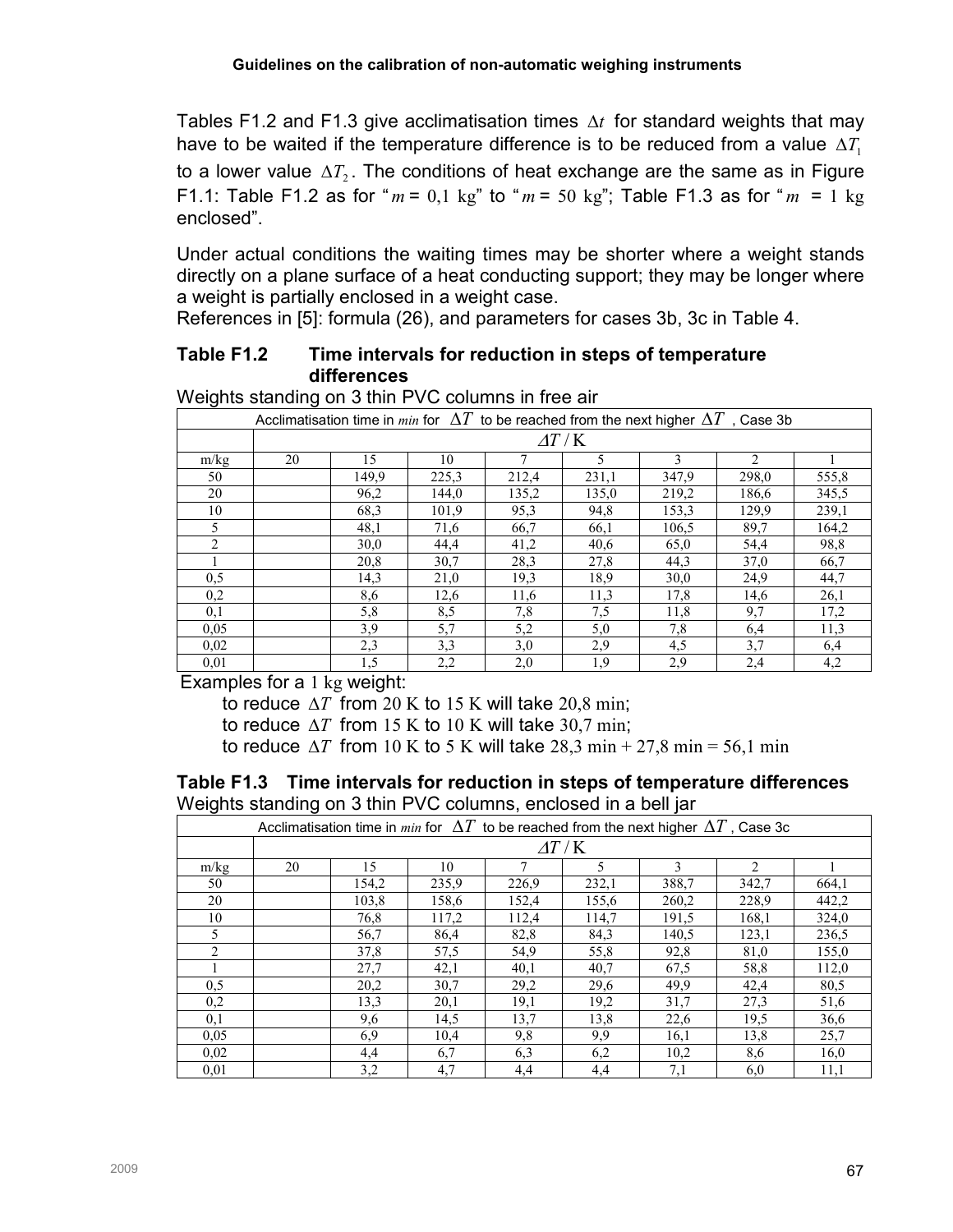#### F2 Change of the apparent mass

The air flow generated by a temperature difference  $\Delta T$  is directed upwards where the weight is warmer -  $\Delta T > 0$  -, than the surrounding air, and downwards where it is cooler  $-\Delta T < 0$ . The air flow causes friction forces on the vertical surface of a weight, and pushing or pulling forces on its horizontal surfaces, resulting in a change  $\Delta m_{\text{conv}}$  of the apparent mass. The load receptor of the instrument is also contributing to the change, in a manner not yet fully investigated.

There is evidence from experiments that the absolute values of the change are generally smaller for  $\Delta T < 0$  than for  $\Delta T > 0$ . It is therefore reasonable to calculate the mass changes for the absolute values of  $\Delta T$ , using the parameters for  $\Delta T > 0$ .

Table F2.1 gives values for  $\Delta m_{conv}$  for standard weights, for the temperature differences ∆T appearing in Tables F1.2 and F1.3. They are based on experiments performed on a mass comparator with turning table for automatic exchange of weights inside a glass housing. The conditions prevailing at calibration of "normal" weighing instruments being different, the values in the table should be considered as estimates of the effects that may be expected at an actual calibration.

References in [5]: formula (34), and parameters for case 3d in Table 4

|                | Change $\Delta m_{conv}$ in mg of standard weights, for selected temperature differences $\Delta T$ |                    |       |       |       |       |                |      |  |  |  |
|----------------|-----------------------------------------------------------------------------------------------------|--------------------|-------|-------|-------|-------|----------------|------|--|--|--|
|                |                                                                                                     | $\varDelta T$ in K |       |       |       |       |                |      |  |  |  |
| $m$ in kg      | 20                                                                                                  | 15                 | 10    |       | 5     | 3     | $\overline{2}$ |      |  |  |  |
| 50             | 113,23                                                                                              | 87,06              | 60,23 | 43,65 | 32,27 | 20,47 | 14,30          | 7,79 |  |  |  |
| 20             | 49,23                                                                                               | 38,00              | 26,43 | 19,25 | 14,30 | 9,14  | 6,42           | 3,53 |  |  |  |
| 10             | 26,43                                                                                               | 20,47              | 14,30 | 10,45 | 7,79  | 5,01  | 3,53           | 1,96 |  |  |  |
| 5              | 14,30                                                                                               | 11,10              | 7,79  | 5,72  | 4,28  | 2,76  | 1,96           | 1,09 |  |  |  |
| $\overline{2}$ | 6,42                                                                                                | 5,01               | 3,53  | 2,61  | 1,96  | 1,27  | 0,91           | 0,51 |  |  |  |
|                | 3,53                                                                                                | 2,76               | 1,96  | 1,45  | 1,09  | 0,72  | 0,51           | 0,29 |  |  |  |
| 0,5            | 1,96                                                                                                | 1,54               | 1,09  | 0,81  | 0.61  | 0,40  | 0,29           | 0,17 |  |  |  |
| 0,2            | 0,91                                                                                                | 0,72               | 0,51  | 0,38  | 0,29  | 0,19  | 0,14           | 0,08 |  |  |  |
| 0,1            | 0,51                                                                                                | 0,40               | 0,29  | 0,22  | 0,17  | 0,11  | 0,08           | 0,05 |  |  |  |
| 0,05           | 0,29                                                                                                | 0,23               | 0,17  | 0,12  | 0,09  | 0,06  | 0,05           | 0,03 |  |  |  |
| 0,02           | 0,14                                                                                                | 0,11               | 0,08  | 0,06  | 0,05  | 0,03  | 0,02           | 0,01 |  |  |  |
| 0,01           | 0,08                                                                                                | 0,06               | 0,05  | 0.03  | 0,03  | 0,02  | 0,01           | 0,01 |  |  |  |

#### Table F2.1 Change in apparent mass  $\Delta m_{\text{conv}}$

The values in this table may be compared with the uncertainty of calibration, or with a given tolerance of the standard weights that are used for a calibration, in order to assess whether an actual  $\Delta T$  value may produce a significant change of apparent mass.

As an example, Table F2.2 gives the temperature differences which are likely to produce, for weights conforming to R 111, values of  $\Delta m_{\text{corr}}$  not exceeding certain limits. The comparison is based on Table F2.1.

The limits considered are the maximum permissible errors, or  $1/3$  thereof.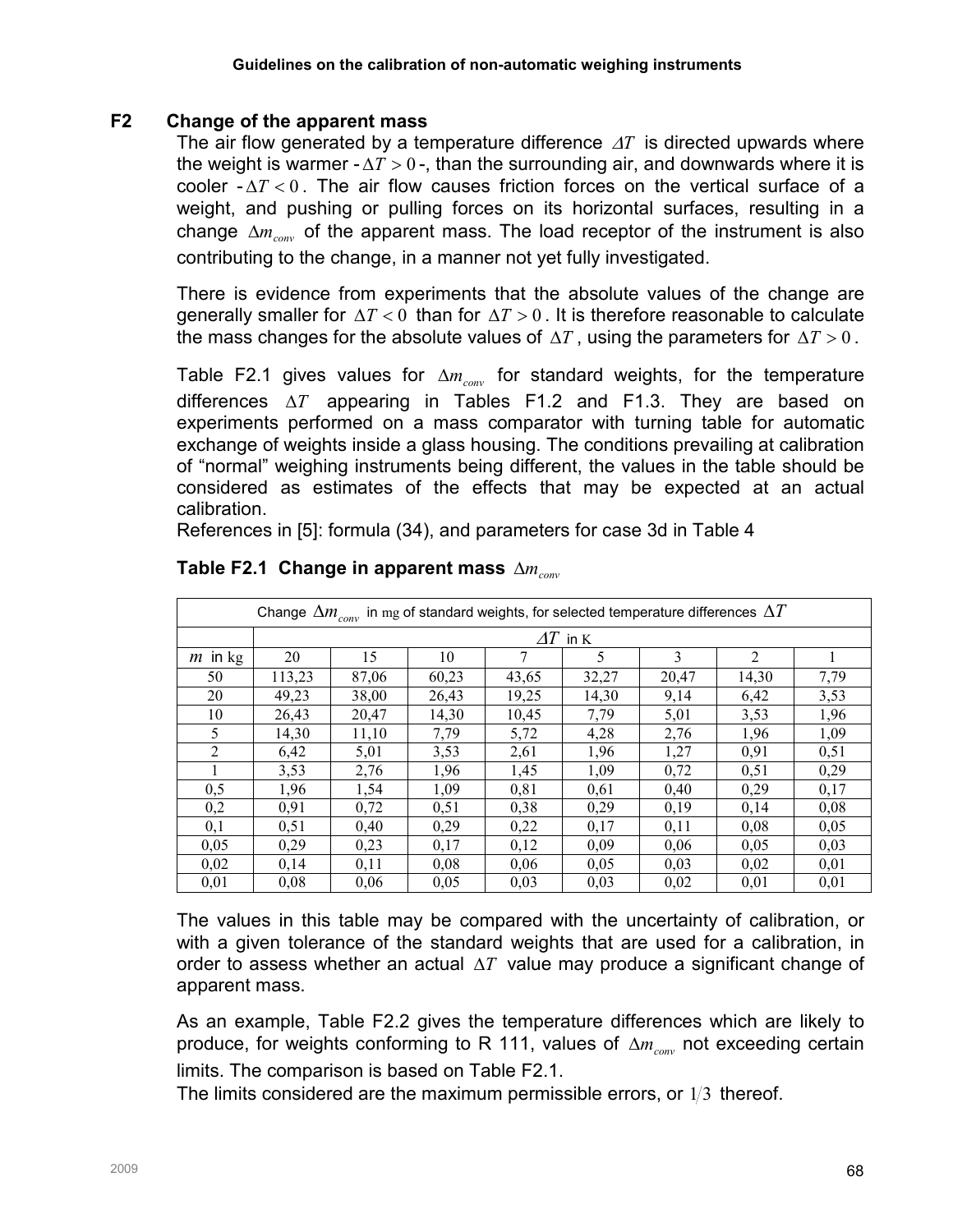It appears that with these limits, the effect of convection is relevant only for weights of classes  $E_2$  and  $F_1$  of R111.

# Table F2.2 Temperature limits for specified  $\Delta m_{conv}$  values

 $\Delta T_{_A}$  = temperature difference for  $\Delta m_{conv}$   $\leq$   $mpe$ 

 $\Delta T_{_B}$  = temperature difference for  $\Delta m_{conv} \leq mpe/3$ 

| Differences $\Delta T_A$ for $\Delta m_{conv} < mpe$ and $\Delta T_B$ for $\Delta m_{conv} < mpe/3$ |                  |                     |                                        |                  |                   |                   |  |  |  |
|-----------------------------------------------------------------------------------------------------|------------------|---------------------|----------------------------------------|------------------|-------------------|-------------------|--|--|--|
|                                                                                                     |                  | Class $E_2$         |                                        | Class $F_1$      |                   |                   |  |  |  |
| $m_N$ in kg                                                                                         | <i>mpe</i> in mg | $\Delta T_{A}$ in K | $\Delta T_{\scriptscriptstyle R}$ in K | <i>mpe</i> in mg | $\Delta T_A$ in K | $\Delta T_R$ in K |  |  |  |
| 50                                                                                                  | 75               | 12                  | 4                                      | 250              | >20               | 12                |  |  |  |
| 20                                                                                                  | 30               | 7                   | 3                                      | 100              | $>20$             | 7                 |  |  |  |
| 10                                                                                                  | 15               | 10                  | 3                                      | 50               | >20               | 10                |  |  |  |
| 5                                                                                                   | 7,5              | 10                  | 3                                      | 25               | >20               | 10                |  |  |  |
| 2                                                                                                   | $\overline{3}$   | 9                   |                                        | 10               | >20               | 9                 |  |  |  |
|                                                                                                     | 1,5              |                     |                                        | 5                | >20               |                   |  |  |  |
| 0,5                                                                                                 | 0,75             | 6                   |                                        | 2,5              | >20               | 6                 |  |  |  |
| 0,2                                                                                                 | 0,30             | 5                   |                                        | 1,0              | >20               | 5                 |  |  |  |
| 0,1                                                                                                 | 0,15             | $\overline{4}$      |                                        | 0,50             | >20               | 4                 |  |  |  |
| 0,05                                                                                                | 0,10             | 6                   |                                        | 0,30             | >20               | 6                 |  |  |  |
| 0,02                                                                                                | 0,08             | 10                  | $\overline{2}$                         | 0,25             | >20               | 10                |  |  |  |
| 0,01                                                                                                | 0,06             | 15                  | 3                                      | 0,20             | >20               | 15                |  |  |  |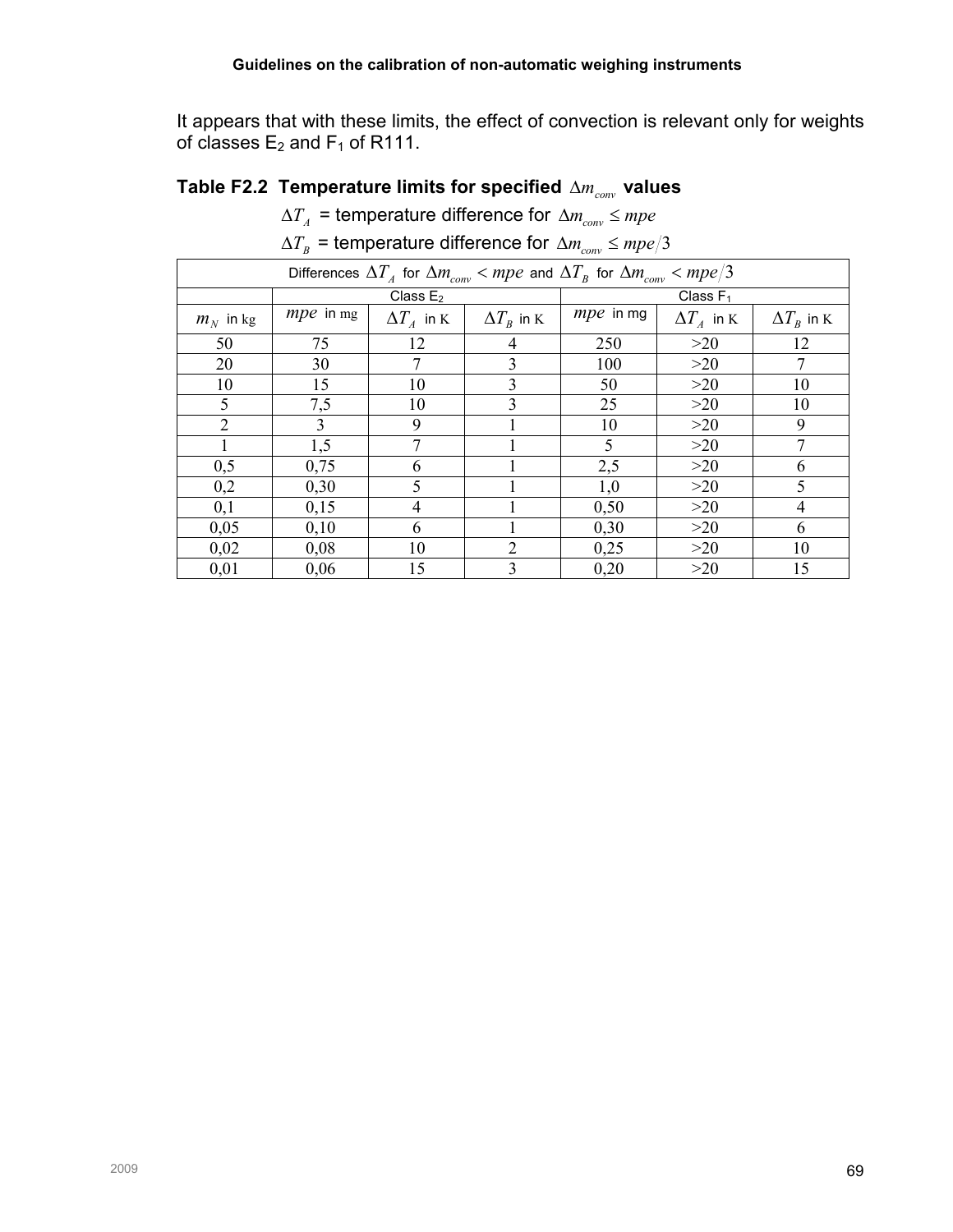# APPENDIX G EXAMPLES

The examples presented in this Appendix demonstrate in different ways how the rules contained in this guideline may be applied correctly. They are not intended to indicate any preference for certain procedures as against others for which no example is presented.

Where a calibration laboratory wishes to proceed in full conformity to one of them, it may make reference to it in its quality manual and in any certificate issued.

Note 1: The certificate should contain all the information presented in Gn.1, as far as known, and, as applicable, at least what is printed in bold figures in Gn.2 and Gn.3, with  $Gn = G1, G2...$ 

Note 2: For references to the relevant sections of the guideline see Appendix D2.

#### G1 Instrument of 200 g capacity, scale interval  $0,1 \text{ mg}$

## G1.1 Conditions specific for the calibration

| Instrument:                              | electronic weighing instrument, description and<br>identification |
|------------------------------------------|-------------------------------------------------------------------|
| Max/d                                    | 200 g / 0,1 mg                                                    |
| Temperature coefficient                  | $TC \leq 1.5x10^{-6}/K$ (manufacturer's manual)                   |
| Built-in adjustment device               | acts automatically upon: switch-on, and when $\Delta T \ge 3$ K   |
| adjustment by calibrator                 | performed before the calibration                                  |
| <b>Temperature during</b><br>calibration | 20,2 °C to 20,6 °C                                                |
| room conditions                          | temperature stabilized to 21 °C $\pm$ 1 °C; h $\approx$ 300 m     |
| load receptor                            | diameter $80 \text{ mm}$                                          |
| <b>Test loads</b>                        | standard weights, class $E_2$                                     |

#### G1.2 Tests and results

| <b>Repeatability (assumed)</b><br>to be const, over the<br>weighing range) | test load 100 g, applied 6 times, indication at no load reset<br>to zero where necessary; indications recorded: $100,000$ 2 g;<br>99,999 9 g; 100,000 1 g; 100,000 0 g; 100,000 2 g; 100,000 2 g |           |  |  |  |  |  |
|----------------------------------------------------------------------------|--------------------------------------------------------------------------------------------------------------------------------------------------------------------------------------------------|-----------|--|--|--|--|--|
| Errors of indication                                                       | test loads each applied once; discontinuous loading only<br>upwards, indication at no load reset to zero where<br>necessary; all loads in centre of load receptor.<br>Indications recorded:      |           |  |  |  |  |  |
|                                                                            | indication/g<br>load/g                                                                                                                                                                           |           |  |  |  |  |  |
|                                                                            | 30                                                                                                                                                                                               | 30,000 1  |  |  |  |  |  |
|                                                                            | 60<br>60,000 3                                                                                                                                                                                   |           |  |  |  |  |  |
|                                                                            | 100<br>100,000 4                                                                                                                                                                                 |           |  |  |  |  |  |
|                                                                            | 150<br>150,000 6                                                                                                                                                                                 |           |  |  |  |  |  |
|                                                                            | <b>200</b>                                                                                                                                                                                       | 200,000 9 |  |  |  |  |  |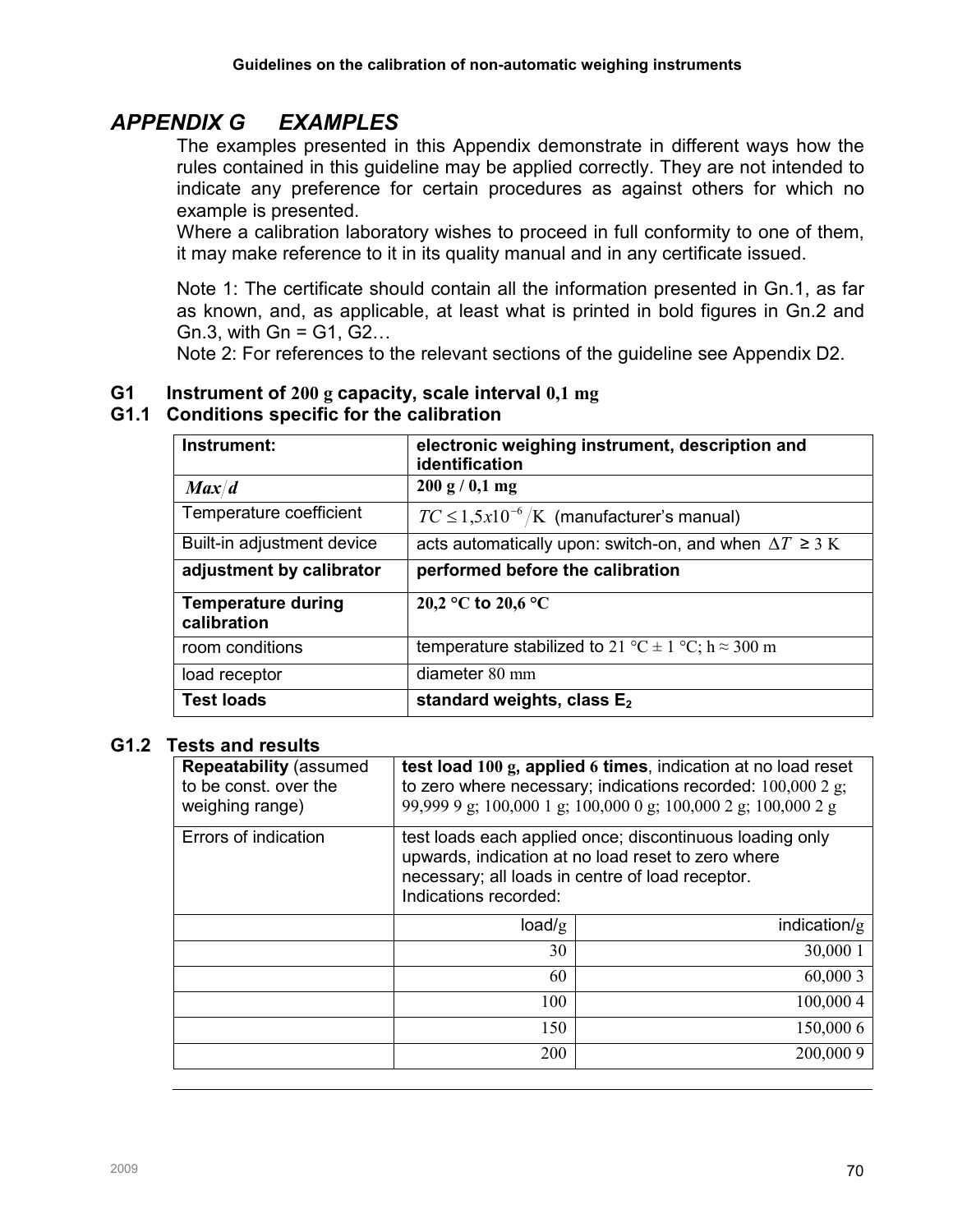| <b>Eccentricity test</b> | test load 100 g; indication at no load reset to zero where<br>necessary; positions/readings in g:                                         |  |  |  |
|--------------------------|-------------------------------------------------------------------------------------------------------------------------------------------|--|--|--|
|                          | $1/100,0005$ ; $2/100,0003$ ; $3/100,0004$ ; $4/100,0006$ ; $5/100,0004$<br>$\left  \Delta I_{ecc} \right _{\text{max}} = 0.2 \text{ mg}$ |  |  |  |

# G1.3 Errors and related uncertainties

The calculations follow 7.1 to 7.3

| Quantity or Influence                                |           | distribution /<br>degrees of |                           |               |       |               |
|------------------------------------------------------|-----------|------------------------------|---------------------------|---------------|-------|---------------|
|                                                      |           |                              |                           |               |       | freedom       |
| Indication $I \approx m_N l$ g                       | 30        | 60                           | <b>100</b>                | 150           | 200   |               |
| Error Ecal / mg                                      | 0,1       | 0,3                          | 0,4                       | 0,6           | 0, 9  |               |
| <b>Repeatability s</b>                               |           |                              | $0,13$ mg                 |               |       | norm/5        |
| Digitalisat'n $d_0/\sqrt{12}$                        |           |                              | $0,03$ mg                 |               |       | rect/100 $10$ |
| Digitalisat'n $d_1/\sqrt{12}$                        |           |                              | $0,03$ mg                 |               |       | rect/100      |
| Eccentricity $\hat{w}_{ecc}(I)$                      |           |                              | not relevant in this case |               |       | rect/100      |
| u(I)                                                 |           |                              | $0,14$ mg                 |               |       |               |
| Test loads $m_N/g^{11}$                              | $10 + 20$ | $10 + 50$                    | 100                       | $50 +$<br>100 | 200   |               |
| $u(\delta m_c) = mpe/\sqrt{3}$ / mg                  | 0,08      | 0,09                         | 0,09                      | 0,15          | 0,17  | rect/100      |
| $u(\delta m_D) = mpe/(3\sqrt{3})$                    | 0,03      | 0,03                         | 0,03                      | 0,05          | 0,06  | rect/100      |
| /mg                                                  |           |                              |                           |               |       |               |
| $\hat{w}(m_R)m_N = mpe/(4\sqrt{3})$                  | 0,02      | 0,02                         | 0,02                      | 0,04          | 0,04  | rect/100      |
| /mg                                                  |           |                              |                           |               |       |               |
| $\frac{u(\delta m_{conv})}{m}$ / mg                  |           |                              | not relevant in this case |               |       |               |
| Unc. of error $u(E)$                                 | 0,165     | 0,170                        | 0,170                     | 0,215         | 0,232 |               |
| /mg                                                  |           |                              |                           |               |       |               |
| $U_{\it eff}$                                        | 12        | 14                           | 14                        | 34            | 44    |               |
| $k$ (95,45 %)                                        | 2,23      | 2,20                         | 2,20                      | 2,08          | 2,06  |               |
| $U(E) = ku(E)$ / mg                                  | 0,37      | 0,37                         | 0,37                      | 0,45          | 0,48  |               |
| additional, optional                                 |           |                              |                           |               |       |               |
| Approximation by straight<br>line through zero $/mg$ |           |                              |                           |               |       |               |
|                                                      |           |                              |                           |               |       |               |

 $\overline{a}$ <sup>10</sup> There were assumed 100 degrees of fredom for all type B uncertianties,  $\Delta u(x_i)/u(x_i) \approx 0.0707$  [1]

<sup>&</sup>lt;sup>11</sup> Class E<sub>2</sub>, calibrated three months ago, average drift monitored over two recalibrations  $|D_{mc}| \leq mpe/3$ ; over 12 months; used at nominal value; well accomodated to room temperature,,  $\Delta T$  < 1 K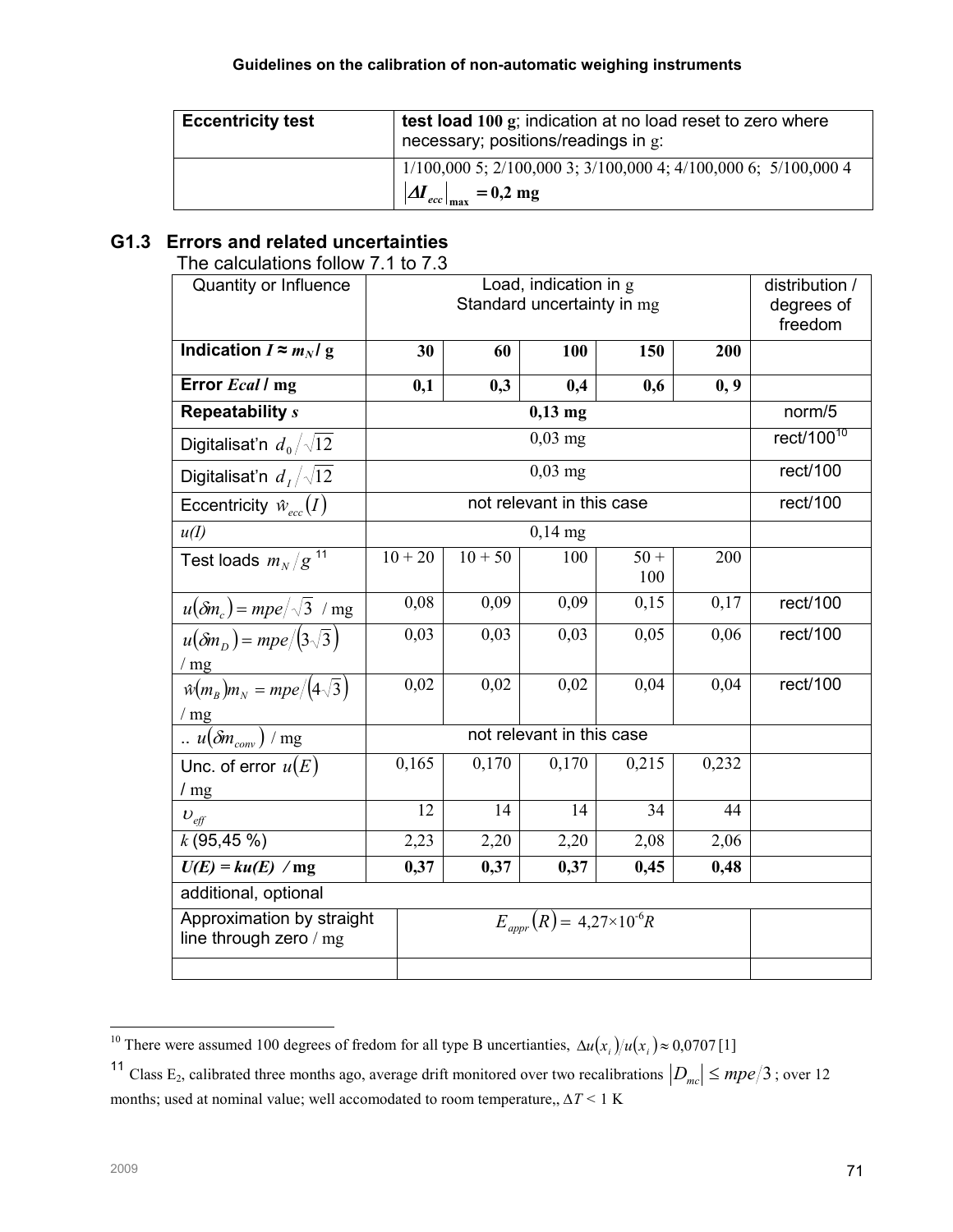| Uncertainty to<br>approximated errors,<br>$u(E_{\textit{apor}})$ / mg | $u(E_{appr}) = \sqrt{(3.25 \times 10^{-13} \text{ mg}^2 + 5.8 \times 10^{-13} \text{ R}^2)}$ <sup>12</sup> |  |
|-----------------------------------------------------------------------|------------------------------------------------------------------------------------------------------------|--|
| <b>Expanded uncertainty</b><br>$U(E_{\textit{appr}})$ / mg            | $U(E_{appr}) = 2\sqrt{(5.8 \times 10^{-13} R^2)} = 1.5 \times 10^{-6} R$                                   |  |

It would be acceptable to state in the certificate only the largest value of expanded uncertainty for all the reported errors:  $U(E) = 0.48$  mg, based on  $k = 2.06$  for  $v_{\text{eff}}$  =

44, accompanied by the statement that the coverage probability is at least 95 %.

The certificate may give the advice to the user that the standard uncertainty to the error of any reading  $R$ , obtained after the calibration, is increased by the uncertainty of the reading  $u(R) = 0.14$  mg.

## G1.4 Uncertainty of indications in use

As stated in 7.4, the following information may be developed by the calibration laboratory or by the user of the instrument. In any case, it may not be presented nor considered as part of the calibration certificate.

G1.4.1 The normal conditions of use of the instrument, as assumed, or as specified by the user may include Variation of temperature  $\pm$  1 K Loads not always centered carefully Tare balancing function operated Loading times: normal, as at calibration

| Quantity or<br>Influence                           |                     | Indication in g<br>Error, uncertainty: relative or in mg | Distribution /<br>degrees of freedom |         |            |          |  |  |
|----------------------------------------------------|---------------------|----------------------------------------------------------|--------------------------------------|---------|------------|----------|--|--|
| Indication<br>$I \approx m_N/g$                    | 30                  | 60                                                       | 100                                  | 150     | <b>200</b> |          |  |  |
| Error $E_{cal}/mg$                                 | 0,1                 | 0,3                                                      | 0,4                                  | 0,6     | 0,9        |          |  |  |
| Uncertainty<br>u(E)                                |                     |                                                          |                                      | norm/44 |            |          |  |  |
| Alternative: to quote results of the approximation |                     |                                                          |                                      |         |            |          |  |  |
| Error $E_{appr}$ / mg                              |                     | $4,27 \times 10^{-6} R$                                  |                                      |         |            |          |  |  |
| $u(E_{\textit{appr}})$ / mg                        |                     | $0.76 \times 10^{-6} R$                                  |                                      |         |            |          |  |  |
| Repeatability<br>$S_R$                             | $0,13$ mg<br>norm/5 |                                                          |                                      |         |            |          |  |  |
| Digitalisat'n<br>$d_0/\sqrt{12}$                   |                     |                                                          | $0,03 \text{ mg}$                    |         |            | rect/100 |  |  |

# G1.4.2 Calculation table as per 7.4 and 7.5

 $\overline{a}$  $12$  The first term is negligible!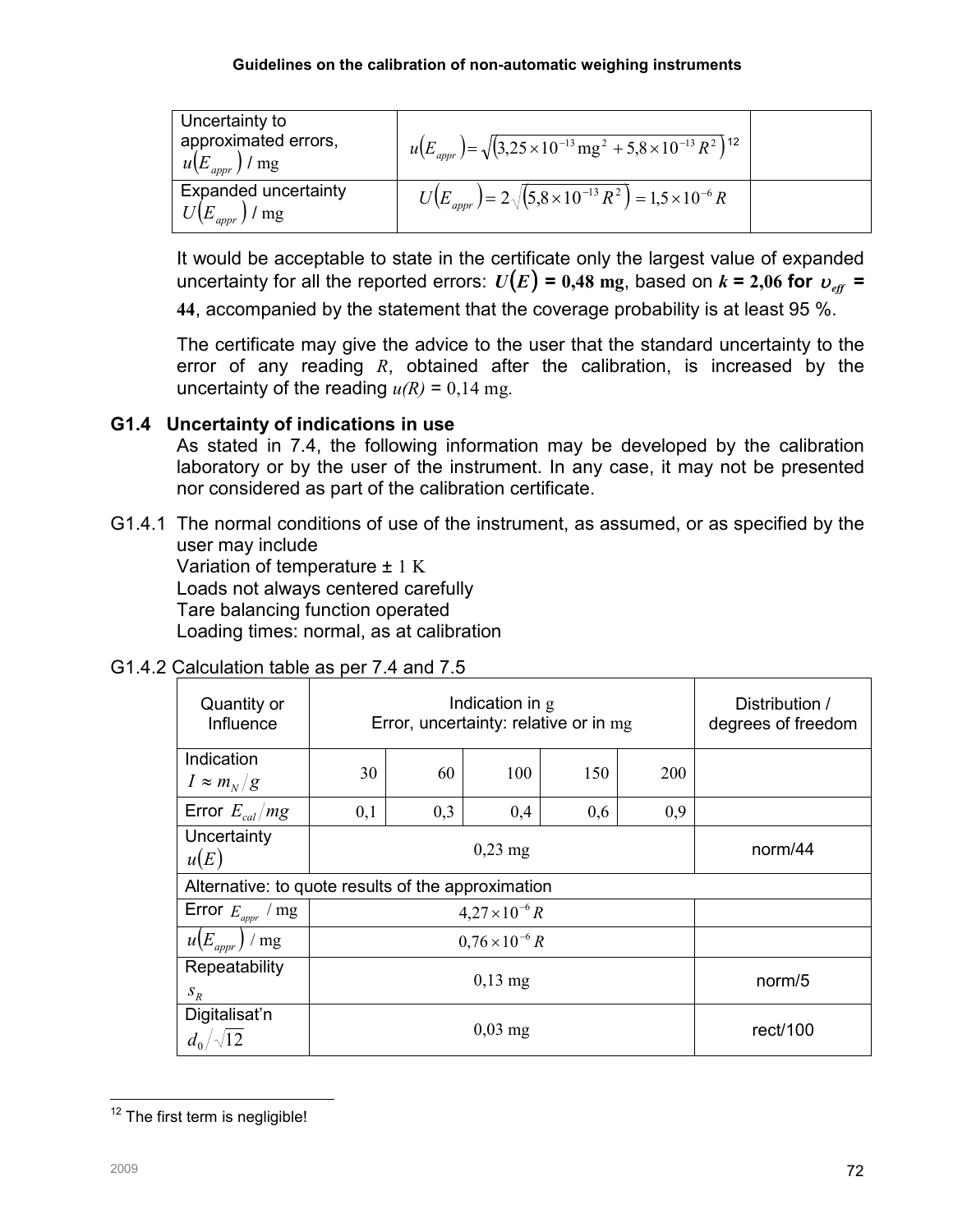| Digitalisat'n<br>$d_{R}/\sqrt{12}$            | $0,03$ mg                                                                                                                                       | rect/100 |  |  |  |  |
|-----------------------------------------------|-------------------------------------------------------------------------------------------------------------------------------------------------|----------|--|--|--|--|
| Adjustm't drift<br>$\hat{w}(R_{adi})$         | not relevant in this case, as instrument is<br>regularly adjusted                                                                               |          |  |  |  |  |
| Temperature<br>$\hat{w}(R_{temp})$            | $0.87 \times 10^{-6}$                                                                                                                           | rect/100 |  |  |  |  |
| Weighing.<br>procedure:<br>$\hat{w}(R_{ecc})$ | $1.15 \times 10^{-6}$                                                                                                                           | rect/100 |  |  |  |  |
| $\hat{w}(R_{\text{tare}})$                    | $1,23 \times 10^{-6}$                                                                                                                           | rect/100 |  |  |  |  |
| $\hat{w}(R_{time})$                           | not relevant in this case                                                                                                                       |          |  |  |  |  |
| Unc. of<br>weighing result<br>u(W)            | $u(W) = \sqrt{(0.0178 \text{ mg}^2 + 4.0 \times 10^{-12} \text{ R}^2)}$                                                                         |          |  |  |  |  |
| $U_{\text{eff}}$                              | >30                                                                                                                                             |          |  |  |  |  |
| $k ( \approx 95\%)$                           | $\overline{2}$                                                                                                                                  |          |  |  |  |  |
|                                               | Uncertainty of weighing result with correction by - $E_{appr}$                                                                                  |          |  |  |  |  |
| $U(W) = ku(W)$                                | $U(W) = 2\sqrt{0.0178 \text{ mg}^2 + 4.0 \times 10^{-12} R^2}$                                                                                  |          |  |  |  |  |
| simplified to<br>first order                  | $U(W) \approx U(W=0) + \left\{ \left[ \frac{U(W=Max)}{U(W=0)} - \right] / Max \right\} R$<br>$U(W) \approx 0.27$ mg + 2,88 × 10 <sup>-6</sup> R |          |  |  |  |  |
|                                               | Global uncertainty of weighing result without correction to the reading                                                                         |          |  |  |  |  |
| $U_{gl}(W) = U(W)$<br>$+ E_{\text{appr}}(R) $ | $U_{el}(W) = 0.27$ mg + 7,15 × 10 <sup>-6</sup> R                                                                                               |          |  |  |  |  |

G1.4.3 An attachment to the certificate could contain this statement:

"Under normal conditions of use, including

room temperature varying within  $\pm$  1 K,

loads applied without special care to apply centre of gravity in centre of load receptor,

obtaining readings  $R$  with or without tare balancing (Net or Gross values),

enabling automatic adjustment of the instrument, not applying any correction to the readings  $R$ ,

the weighing result  $W$  is

 $W = R \pm (0.27mg + 7.1 \times 10^{-6} R)$ 

at a level of confidence of better than 95%."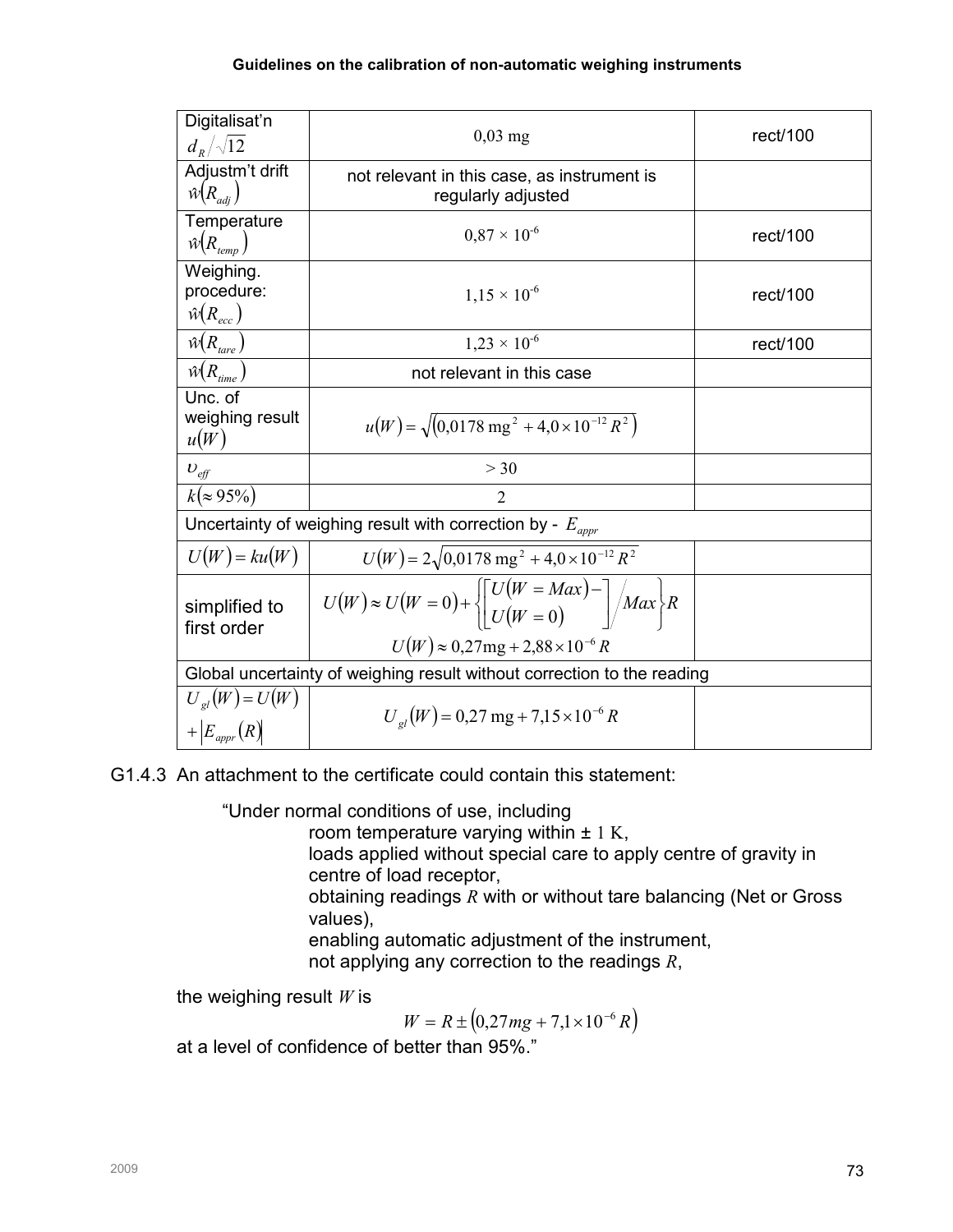An alternative would read:

(Conditions as before).."., the weighing result  $W$  is within a tolerance of 1 % for  $R \ge 30$  mg, within a tolerance of 0,1 % for  $R \ge 280$  mg, at a level of confidence of better than 95%."

# G2 Instrument of 60 kg, multi-interval

# G2.1 Conditions specific for the calibration

| Instrument:                             | electronic weighing instrument, description<br>and identification, with OIML R76 type<br>approval, but not verified |
|-----------------------------------------|---------------------------------------------------------------------------------------------------------------------|
| Max/d                                   | Multi-interval instrument, 3 partial weighing<br>ranges:<br>$Max_i/kg = 12/30/60; d_i/g = 2/5/10$                   |
| Load receptor                           | platform 60 cm $\times$ 40 cm                                                                                       |
| Installation                            | In packaging workroom; $17 \text{ °C} \leq T \leq 27 \text{ °C}$<br>reported by client                              |
| Temperature coefficient                 | $TC \leq 2 \times 10^{-6}$ /K (manufacturer's manual)                                                               |
| Built-in adjustment device              | not provided;<br>$ E(Max)  \leq 10g$ (manufacturer's manual)                                                        |
| Last calibration                        | Performed 1 year ago; $E(Max)$ was 7 g                                                                              |
| <b>Temperature during calibration</b>   | 22,3 °C to 23,1 °C                                                                                                  |
| Barometric pressure during calibration: | 1 002 hPa $\pm$ 5 hPa                                                                                               |
| <b>Test loads</b>                       | standard weights, stainless steel, certified to<br>class $M_1$ tolerances of 50 mg/kg (OIML R111)                   |

# G2.2 Tests and results

| <b>Repeatability (assumed to</b> | Test load 10 kg, applied 5 times, indication at no load  |
|----------------------------------|----------------------------------------------------------|
| be constant over weighing        | reset to zero where necessary. Readings recorded: 9,998  |
| range $1)$                       | kg; 10,000 kg; 9,998 kg; 10,000 kg; 10,000 kg            |
| <b>Repeatability (assumed to</b> | Test load 30 kg, applied 5 times, indication at no load  |
| be constant over weighing        | reset to zero where necessary. Readings recorded: 29,995 |
| ranges 2 and 3)                  | kg; 30,000 kg; 29,995 kg; 29,995 kg; 30,000 kg           |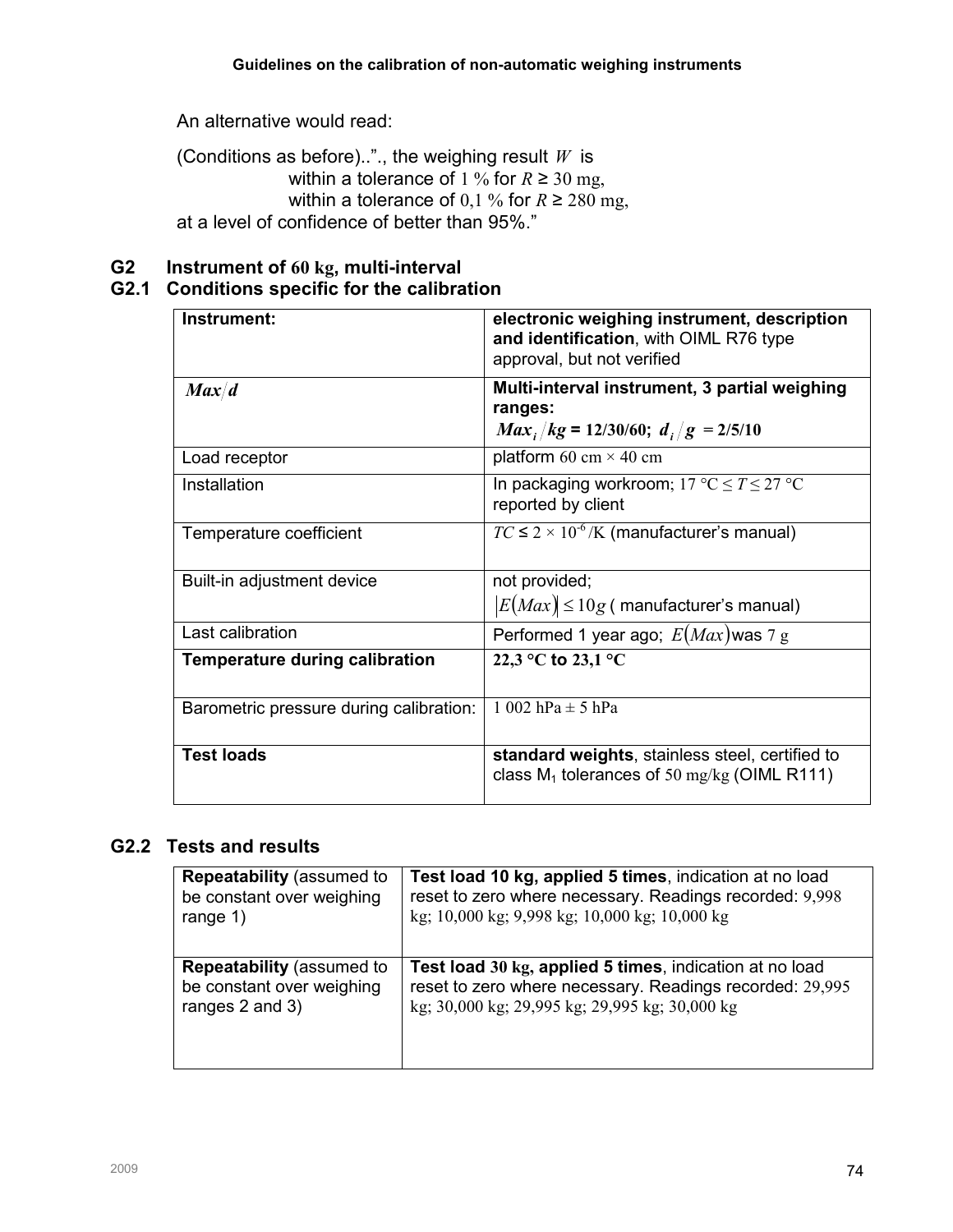| Errors of indication     | test loads each applied once; discontinuous loading only<br>upwards, indication at no load reset to zero where<br>necessary; all loads in centre of load receptor. Indications<br>recorded: |                         |  |  |  |  |  |
|--------------------------|---------------------------------------------------------------------------------------------------------------------------------------------------------------------------------------------|-------------------------|--|--|--|--|--|
|                          | Load $\frac{1}{1}$ kg                                                                                                                                                                       | Indication $/\text{kg}$ |  |  |  |  |  |
|                          | without tare load                                                                                                                                                                           |                         |  |  |  |  |  |
|                          | 10                                                                                                                                                                                          | 10,000                  |  |  |  |  |  |
|                          | 25                                                                                                                                                                                          | 24,995                  |  |  |  |  |  |
|                          | 40                                                                                                                                                                                          | 39,990                  |  |  |  |  |  |
|                          | 60                                                                                                                                                                                          | 59,990                  |  |  |  |  |  |
|                          | 25 kg put on load receptor, indication set to Net zero by tare<br>operation                                                                                                                 |                         |  |  |  |  |  |
|                          | 10                                                                                                                                                                                          | 9,998                   |  |  |  |  |  |
|                          | 20                                                                                                                                                                                          | 19,995                  |  |  |  |  |  |
| <b>Eccentricity test</b> | test load 20 kg; indication at no load reset to Zero where<br>necessary; positions/readings:                                                                                                |                         |  |  |  |  |  |
|                          | 1: 19,995 kg; 2: 19,995 kg;<br>4: 19,990 kg; 5: 19,990 kg;<br>$\left  \Delta I_{ecc} \right _{\text{max}} = 5 \text{ g}$                                                                    | 3: $19,995$ kg          |  |  |  |  |  |

# G2.3 Errors and related uncertainties

The calculations follow 7.1 to 7.3

| Quantity or Influence                  | Load, indication, error in kg<br>Standard uncertainty in g, or as relative value |          |                                |          |          |          | Distribution<br>/ degrees of<br>freedom |
|----------------------------------------|----------------------------------------------------------------------------------|----------|--------------------------------|----------|----------|----------|-----------------------------------------|
| Indication $I \approx m_N / \text{kg}$ | 10                                                                               | 25       | 40                             | 60       |          |          |                                         |
| Error Ecal / kg                        | $\boldsymbol{0}$                                                                 | $-0,005$ | $-0,010$                       | $-0,010$ |          |          |                                         |
| Indication $I_{\text{Net}}$ / kg       |                                                                                  |          | after tare balancing a preload | 10       | 20       |          |                                         |
| Error $E_{\text{Cal},\text{Net}}$ / kg | of $25 \text{ kg}$                                                               |          |                                | $-0,002$ | $-0,005$ |          |                                         |
| Repeatability $s/g$                    | 1,10                                                                             |          | 2,74                           |          | 1,10     | 2,74     | norm/4                                  |
| Digitalisat'n $d_0/\sqrt{12}$          | 0,58                                                                             |          |                                |          |          |          | rect/100                                |
| Digitalisat'n $d_1/\sqrt{12}$          | 0,58                                                                             | 1,44     | 2,89                           | 2,89     | 0,58     | 1,44     | rect/100                                |
| Eccentricity $\hat{w}_{\text{acc}}(I)$ | not relevant in this case                                                        |          |                                |          |          | rect/100 |                                         |
| u(I)/g                                 | 1,37                                                                             | 3,15     | 4,02                           | 4,02     | 1,37     | 3,15     |                                         |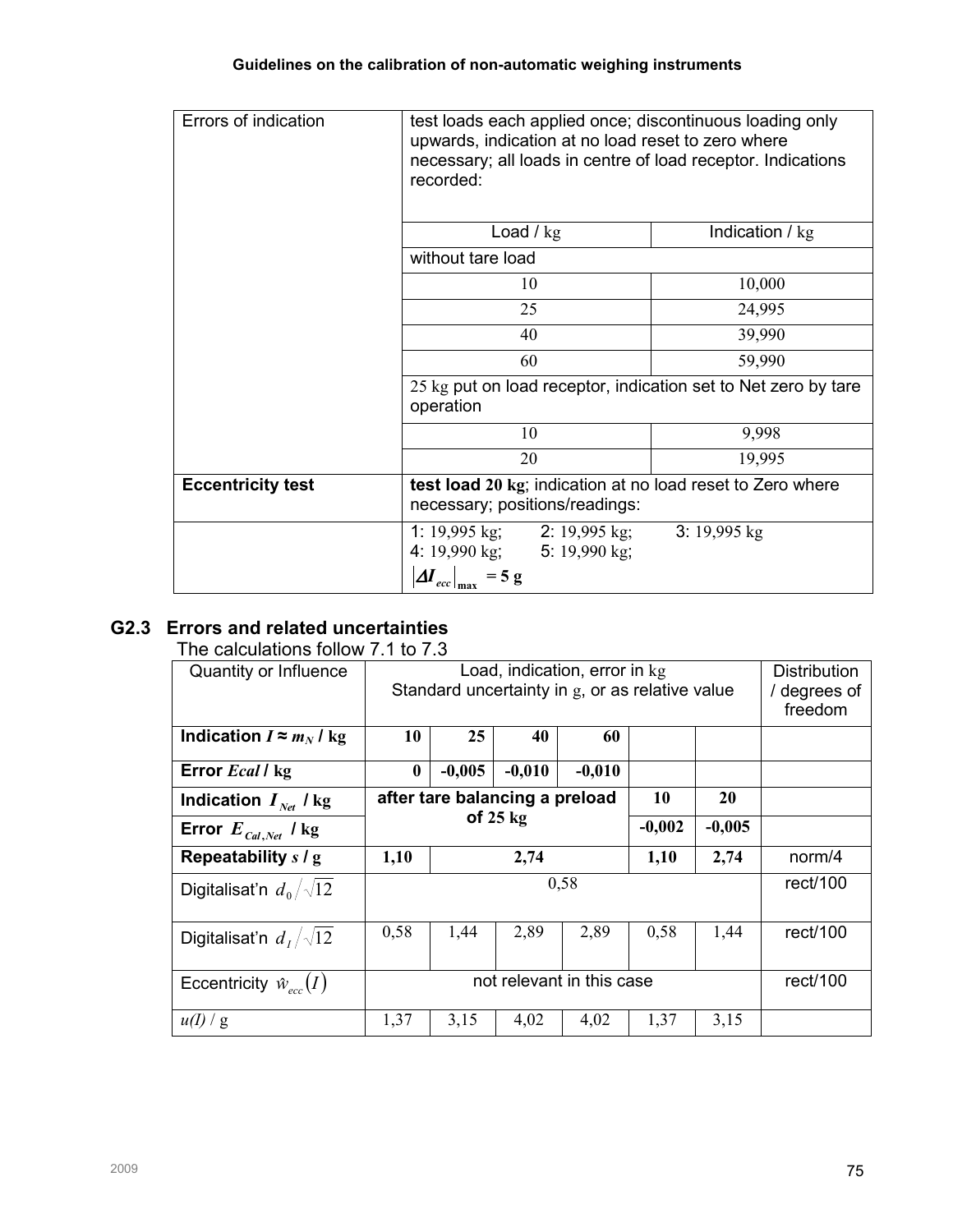| Test loads <sup>13</sup>                                                                       | 10                                                    | $20 + 5$                                                                                        | $2*20$                                       | $3*20$     | $(25+)$                                                                                   | $(25+)$        |          |  |
|------------------------------------------------------------------------------------------------|-------------------------------------------------------|-------------------------------------------------------------------------------------------------|----------------------------------------------|------------|-------------------------------------------------------------------------------------------|----------------|----------|--|
| $/$ kg                                                                                         |                                                       |                                                                                                 |                                              |            | 10                                                                                        | 20             |          |  |
| $u(\delta m_c) = mpe/\sqrt{3}$                                                                 | 0,29                                                  | 0,72                                                                                            | 1,15                                         | 1,73       | 0,29                                                                                      | 0,58           | rect/100 |  |
| $u(\delta m_D) = mpe/(2\sqrt{3})$                                                              | 0,14                                                  | 0,36                                                                                            | 0,58                                         | 0,87       | 0,14                                                                                      | 0,29           | rect/100 |  |
| $u(\delta m_{R}) = \hat{w}(m_{R})m_{N}$                                                        |                                                       |                                                                                                 | negligible                                   |            |                                                                                           |                |          |  |
| $=(2.6 \text{ mg/kg}) m_{N}^{-14}$                                                             |                                                       |                                                                                                 |                                              |            |                                                                                           |                |          |  |
| $u(\delta m_{conv})$ / g                                                                       |                                                       |                                                                                                 | negligible                                   |            |                                                                                           |                |          |  |
| Unc. of error $u(E)$                                                                           | 1,41                                                  | 3,25                                                                                            | 4,22                                         | 4,46       | 1,41                                                                                      | 3,22           |          |  |
| $v_{\text{eff}}$                                                                               | 10                                                    | $\overline{7}$                                                                                  | 21                                           | 26         | 10                                                                                        | $\overline{7}$ |          |  |
| $k$ (95,45 %)                                                                                  | 2,28                                                  | 2,43                                                                                            | 2,13                                         | 2,10       | 2,28                                                                                      | 2,43           |          |  |
| $U(E) = ku(E)$ / g                                                                             | 3,2                                                   | 7,9                                                                                             | 9,0                                          | 9,4        | 3,2                                                                                       | 7,8            |          |  |
|                                                                                                | Approximation, performed with the 4 gross indications |                                                                                                 |                                              |            |                                                                                           |                |          |  |
| Approximation by<br>straight line through<br>zero $/\text{kg}$                                 |                                                       |                                                                                                 | $E_{\text{app}}(R) = -1.69 \times 10^{-4} R$ |            |                                                                                           |                |          |  |
| Uncertainty to                                                                                 | PWR 1                                                 | $u(E_{appr}) = \sqrt{(5.4 \times 10^{-8} \text{ g}^2 + 2.63 \times 10^{-9} \text{ R}^2})^{15}}$ |                                              |            |                                                                                           |                |          |  |
| approximated errors,<br>$u(E_{\textit{anor}})$ , for partial                                   | PWR <sub>2</sub>                                      |                                                                                                 |                                              |            | $u(E_{appr}) = \sqrt{(2.8 \times 10^{-7} \text{ g}^2 + 2.63 \times 10^{-9} \text{ R}^2)}$ |                |          |  |
| weighing ranges<br>(PWR)                                                                       | PWR <sub>3</sub>                                      | $u(E_{amp}) = \sqrt{(4.7 \times 10^{-7} \text{ g}^2 + 2.63 \times 10^{-9} \text{ R}^2)}$        |                                              |            |                                                                                           |                |          |  |
| $u(E_{\textit{appr}})$ , for                                                                   |                                                       | $u(E_{\text{max}})$ = 5,13 × 10 <sup>-5</sup> R                                                 |                                              |            |                                                                                           |                |          |  |
| $PWR$ 1 to 3<br>Expanded uncertainty,                                                          |                                                       |                                                                                                 |                                              |            |                                                                                           |                |          |  |
| with $k=2$                                                                                     |                                                       | $U(E_{appr}) = 2u(E_{appr}) = 10,3 \times 10^{-5} R$                                            |                                              |            |                                                                                           |                |          |  |
| For comparison's sake, approximations repeated with all 6 indications                          |                                                       |                                                                                                 |                                              |            |                                                                                           |                |          |  |
| Approximation by<br>straight line through<br>zero                                              |                                                       |                                                                                                 | $E_{appr}(R) = -1.79 \times 10^{-4} R$       |            |                                                                                           |                |          |  |
| $u(E_{\textit{anor}})$ , for                                                                   |                                                       | $u(E_{amp}) = 4.62 \times 10^{-5} R$                                                            |                                              |            |                                                                                           |                |          |  |
| $PWR$ 1 to 3                                                                                   |                                                       |                                                                                                 |                                              |            |                                                                                           |                |          |  |
| Expanded uncertainty,<br>with $k=2/g$                                                          | $U(E_{appr}) = 2u(E_{appr}) = 9.2 \times 10^{-5} R$   |                                                                                                 |                                              |            |                                                                                           |                |          |  |
| At <i>Max</i> , the first approximation gives $E = -10.1$ g, $U(E_{\text{appr}}) = 6.2$ g; the |                                                       |                                                                                                 |                                              |            |                                                                                           |                |          |  |
| second approximation gives $E = -10.7$ g, $U(E_{\text{appr}}) = 5.5$ g:                        |                                                       |                                                                                                 |                                              |            |                                                                                           |                |          |  |
| The differences are not significant.                                                           |                                                       |                                                                                                 |                                              | see G2.5.1 |                                                                                           |                |          |  |

13 Class M<sub>1</sub>, calibrated 8 months ago, average drift monitored over 2 recalibrations:  $|D_{mc}| \leq mpe/2$ ; over 12 months; used at nominal value; well accomodated to room temperature,  $\Delta T \leq 1$  K

 $\overline{a}$ 

<sup>&</sup>lt;sup>14</sup> For  $\Delta p$  =40 hPa,  $\Delta T$  =10 K,  $u(\rho_a)$  =0,0207 kg/m<sup>3</sup> (from table in A3.1)

<sup>&</sup>lt;sup>15</sup> The first term is negligible in all  $3PWR$ !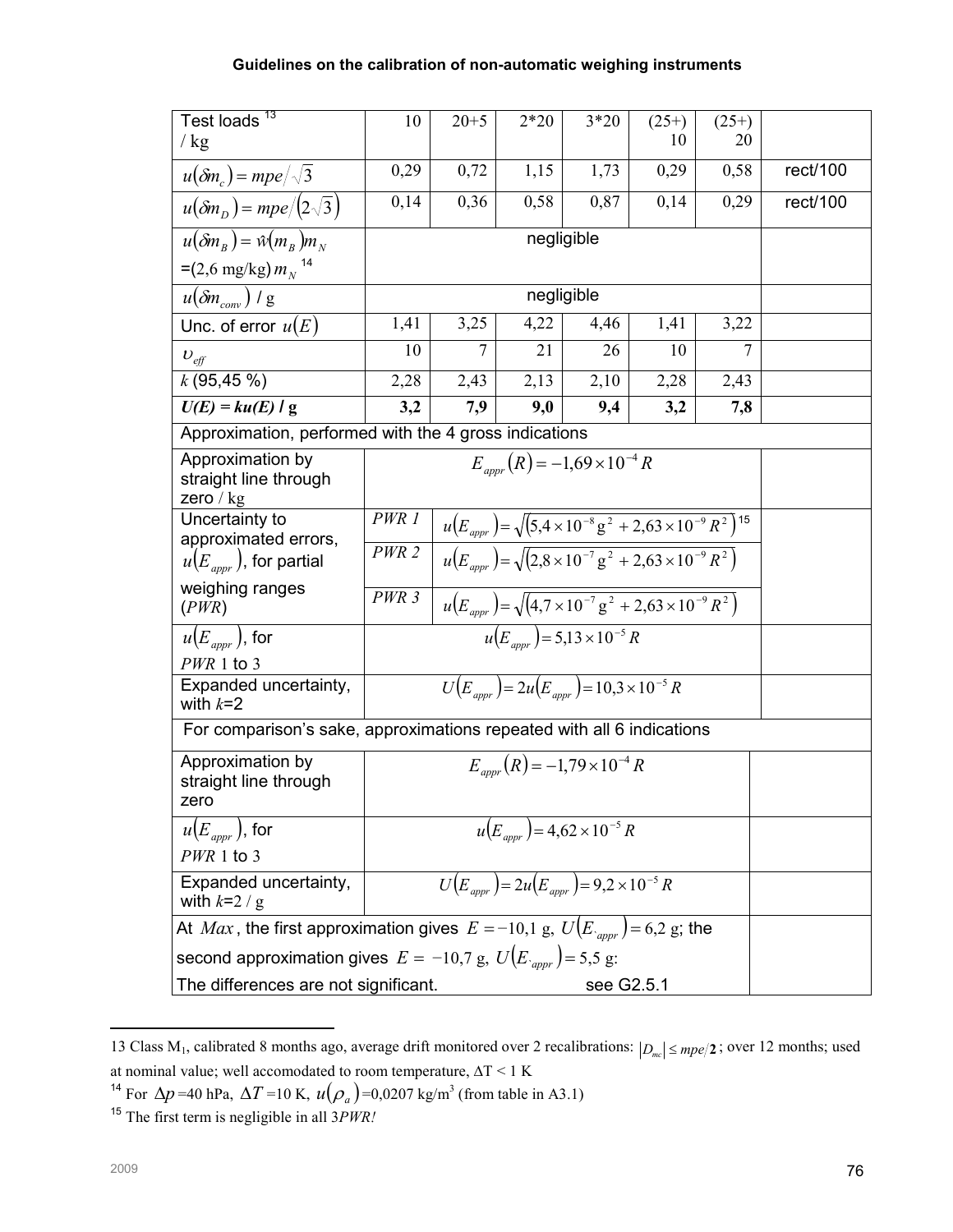It would be acceptable to state in the certificate only the largest value of expanded uncertainty for all the reported errors:  $U(E) = 9.4$  g, based on  $k = 2.1$  for  $v_{\text{eff}} = 26$ , accompanied by the statement that the coverage probability is at least 95 %.

The certificate may give the advice to the user that the standard uncertainty to the error of any reading  $R$ , obtained after the calibration, is increased by the standard uncertainty of the reading  $u(R)$  depending on the scale interval:

from 0 to 12 kg:  $d = 2$  g,  $u(R) = 1.4$  g from 12 to 30 kg:  $d = 5$  g,  $u(R) = 3.2$  g from 30 to 60 kg:  $d = 10$  g,  $u(R) = 4.0$  g

For the test points mentioned above, the uncertainties  $U(W^*)$  to the weighing results under the conditions of the calibration:  $W^* = R - E$  , are then

| Reading R/kg           |          | ∸~ | 60   |
|------------------------|----------|----|------|
| Uncertainty $U(W^*)/g$ | <u>.</u> |    | 14.U |

## G2.4 Uncertainty of indications in use

As stated in 7.4, the following information may be developed by the calibration laboratory or by the user of the instrument. In any case, it may not be presented nor considered as part of the calibration certificate.

G2.4.1 The normal conditions of use of the instrument, as assumed, or as specified by the user may include

Variation of temperature ± 5 K Loads not always centered carefully Tare balancing function operated Loading times: normal, as at calibration

| Quantity or<br>Influence                              | Load, indication, error in kg Standard uncertainty<br>in g, or as relative value | Distribution /<br>degrees of<br>freedom                  |                                                          |  |
|-------------------------------------------------------|----------------------------------------------------------------------------------|----------------------------------------------------------|----------------------------------------------------------|--|
| Errors of indication<br>for gross and net<br>readings |                                                                                  |                                                          |                                                          |  |
| Uncertainty to<br>errors $u(E_{appr}(R))$             |                                                                                  |                                                          |                                                          |  |
| Uncertainty of<br>reading                             | PWR 1                                                                            | $PWR$ 2                                                  | PWR <sub>3</sub>                                         |  |
| $u(R) = u(I)$                                         | 1,37                                                                             | 3,15                                                     | 4,02                                                     |  |
| Uncertainty of error<br>$u(E(R))=$                    | PWR 1                                                                            |                                                          | $u(E(R)) = \sqrt{\{1,88g^2 + 2,13 \times 10^{-9} R^2\}}$ |  |
| $\sqrt{\{u^2(R)+u^2(E_{appr})\}}$                     | PWR 2                                                                            | $u(E(R)) = \sqrt{\{9.92g^2 + 2.13 \times 10^{-9} R^2\}}$ |                                                          |  |
|                                                       | PWR <sub>3</sub>                                                                 | $u(E(R)) = \sqrt{\{16,16g^2 + 2,13\times10^{-9} R^2\}}$  |                                                          |  |

G2.4.2 Calculation table as per 7.4 and 7.5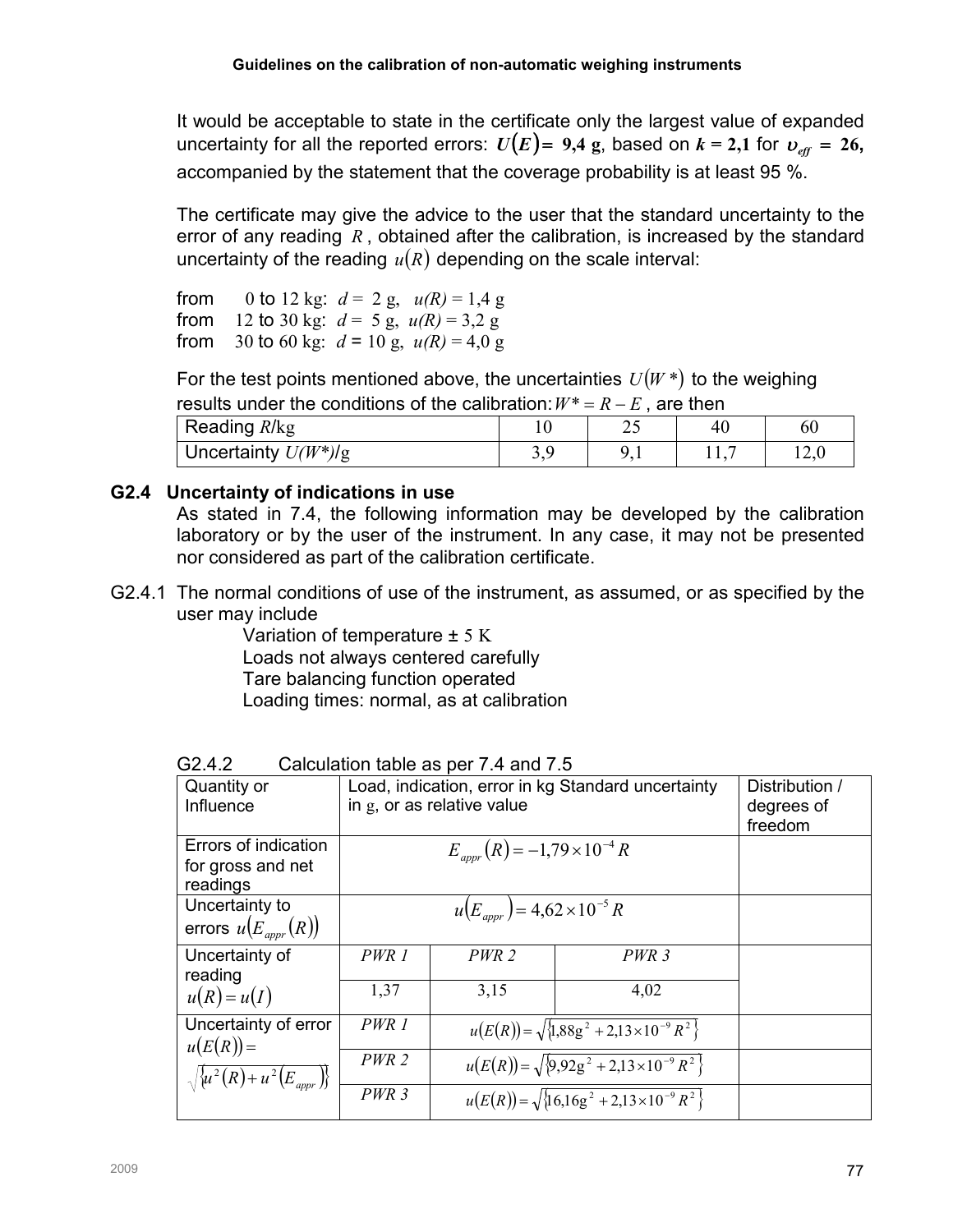| Influences from instrument                                                    |                  |                                                                 |  |  |  |  |
|-------------------------------------------------------------------------------|------------------|-----------------------------------------------------------------|--|--|--|--|
| Adjustment drift<br>see G2.5.2                                                |                  | $\hat{w}(R_{adi}) = 9.6 \times 10^{-5}$                         |  |  |  |  |
| Temperature see                                                               |                  | $\hat{w}(R_{\text{conn}}) = 5.8 \times 10^{-6}$                 |  |  |  |  |
| G2.5.3                                                                        |                  |                                                                 |  |  |  |  |
| Influences from weighing procedure                                            |                  |                                                                 |  |  |  |  |
| Eccentric loading                                                             |                  | $\hat{w}(R_{\infty}) = 1.44 \times 10^{-4}$                     |  |  |  |  |
| Operation of tare<br>device                                                   |                  | $\hat{w}(R_{tare})$ : included by calibration procedure         |  |  |  |  |
| Loading time                                                                  |                  | not relevant in this case                                       |  |  |  |  |
| Uncertainty of                                                                | PWR 1            | $u(W) = \sqrt{\frac{1}{3}88g^2 + 3.0 \times 10^{-8} R^2}$       |  |  |  |  |
| weighing result<br>u(W)                                                       | $PWR$ 2          | $u(W) = \sqrt{\left\{9.92g^2 + 3.0 \times 10^{-8} R^2\right\}}$ |  |  |  |  |
|                                                                               | PWR <sub>3</sub> | $u(W) = \sqrt{\frac{1}{16,20g^2 + 3,0 \times 10^{-8} R^2}}$     |  |  |  |  |
| Uncertainty of weighing result with correction by $E_{appr}$                  |                  |                                                                 |  |  |  |  |
| Expanded                                                                      | PWR 1            | $U(W) = 2\sqrt{1.88g^2 + 3.0 \times 10^{-8} R^2}$               |  |  |  |  |
| uncertainty<br>$U(W) = ku(W),$                                                | PWR <sub>2</sub> | $U(W) = 2\sqrt{9.92g^2 + 3.0 \times 10^{-8} R^2}$               |  |  |  |  |
| $k=2$                                                                         | $PWR$ 3          | $U(W) = 2\sqrt{16,20g^2 + 3,0 \times 10^{-8} R^2}$              |  |  |  |  |
| simplified to first<br>order:                                                 | PWR 1            | $U(W) \approx 2.7g + 1.9 \times 10^{-4} R$                      |  |  |  |  |
| $U(W) \approx U(Max_{i-1})$                                                   | $PWR$ 2          | $U(W) \approx 7.5g + 3.2 \times 10^{-4} (R - 12kg)$             |  |  |  |  |
| $+\left\{\frac{\left[U(Max_i)-U(Max_{i-1})\right]}{Max_i-Max_{i-1}}\right\}R$ | PWR <sub>3</sub> | $U(W) \approx 13.1g + 3.4x10^{-4}(R - 30kg)$                    |  |  |  |  |
| Global uncertainty of weighing result without correction to the readings      |                  |                                                                 |  |  |  |  |
| $U_{ol}(W)$ =                                                                 | PWR 1            | $U_{el}(W) \approx 2.7g + 2.82 \times 10^{-4} R$                |  |  |  |  |
| $U(W) + E_{appr}(R)$                                                          | $PWR$ 2          | $U_{el}(W) \approx 7.5g + 4.12 \times 10^{-4} (R - 12kg)$       |  |  |  |  |
| also simplified to                                                            | PWR <sub>3</sub> | $U_{el}(W) \approx 13.1g + 4.32 \times 10^{-4} (R - 30kg)$      |  |  |  |  |
| first order:                                                                  |                  |                                                                 |  |  |  |  |

G2.4.3 An attachment to the certificate could contain this statement:

"Under normal conditions of use, including

room temperature varying within  $17 \text{ °C}$  y  $27 \text{ °C}$ ,

loads applied without special care to apply centre of gravity in centre of load receptor,

obtaining readings  $R$  with or without tare balancing (Net or Gross values),

not applying any correction to the readings  $R$ ,

the weighing result  $W$  is

 $W = R \pm U(W)$ , with  $U(W)$  as tabled below

| Weighing range | Reading $R$<br>from |                 | Uncertainty $U(W)$ of weighing result $W/g$        |
|----------------|---------------------|-----------------|----------------------------------------------------|
| PWR 1          |                     | $12 \text{ kg}$ | $\approx$ 2,7 g + 2,82 $\times$ 10 <sup>-4</sup> R |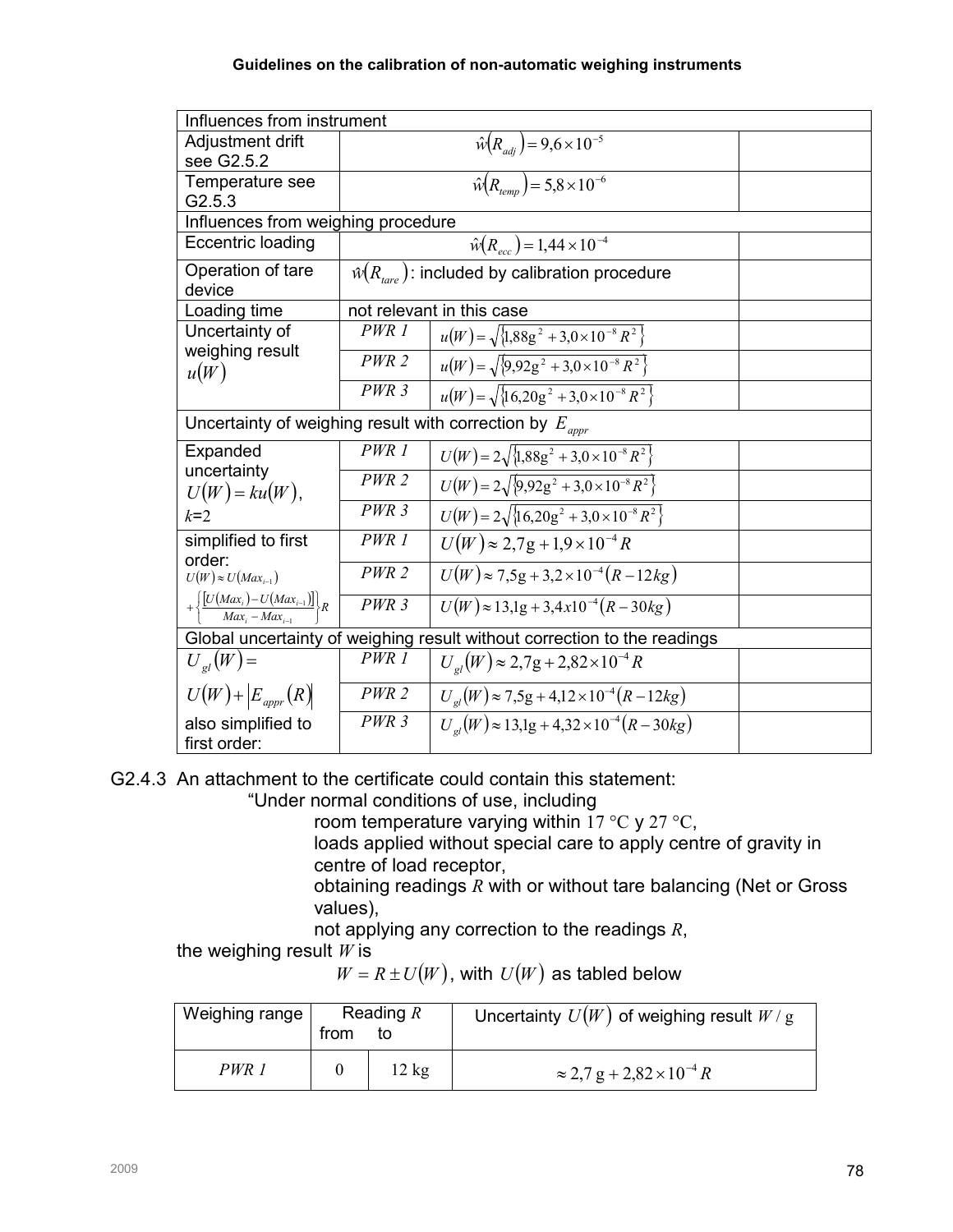| PWR 2            | 12 kg           | $30 \text{ kg}$ | $\approx$ 7,5 g + 4,12 × 10 <sup>-4</sup> (R - 12kg)<br>$\approx 3 g + 4 \times 10^{-4} R$ |
|------------------|-----------------|-----------------|--------------------------------------------------------------------------------------------|
| PWR <sub>3</sub> | $30 \text{ kg}$ | $60 \text{ kg}$ | $\approx$ 13,1 g + 4,32 × 10 <sup>-4</sup> (R – 30kg)<br>$\approx 4.4 \times 10^{-4} R$    |

at a level of confidence better than 95%."

An alternative would read:

| (Conditions as before)", the weighing result $W$ is |              |                     |
|-----------------------------------------------------|--------------|---------------------|
| within a tolerance of                               | $1\%$ for    | $R \geq 0$ , 28 kg, |
| within a tolerance of                               | $0.5 \%$ for | $R \ge 0.57$ kg,    |
| within a tolerance of                               | $0.2 \%$ for | $R \ge 1,56$ kg,    |
| within a tolerance of                               | $0,1%$ for   | $R \geq 3.72$ kg    |
| $\lambda$ a laid af aanfidenaa hattanthan OEO/ "    |              |                     |

at a level of confidence better than 95%."

## G2.5 Further information to the example

Multi-interval instruments have a varying scale interval over the weighing range – see the specifications for Max and d in G2.1 – and they display net indications after a tare balancing operation always starting with the smallest scale interval, in the same manner as they display gross indications.

It is not possible to test, with reasonable effort, such an instrument for errors of net indication with a large variety of tare loads. One may therefore consider that on an instrument with sufficient linearity of the relation  $I = f(m)$ , the same net load will be indicated with almost the same error irrespective of the value of the balanced tare. The approximation by a linear function without an offset value i.e. a linear function through zero -  $l(m = 0) = 0$  - as per (C2.2-16) allows to assess the linearity of the relation: as long as the condition (C2.2-2), the  $\min \chi^2$  criterion is satisfied by the actual test data, the approximation by the linear function is considered to be a suitable approach which means that the individual errors are indeed sufficiently close to a straight line through zero.

A test with one or two net loads applied after tare balancing a considerable preload should however, be performed to make sure that the errors for net loads are not significantly influenced by creep and hysteresis effects. As long as the errors for the same net loads, with or without a preload are about the same within the repeatability standard deviation, it may be assumed that the errors determined by the calibration actually do apply to all indicated gross or net loads.

## G.2.5.1 Comparison of the approximations

This comparison shows that in this case, the error values found at test points 5 and 6 do not significantly alter the results of the approximation.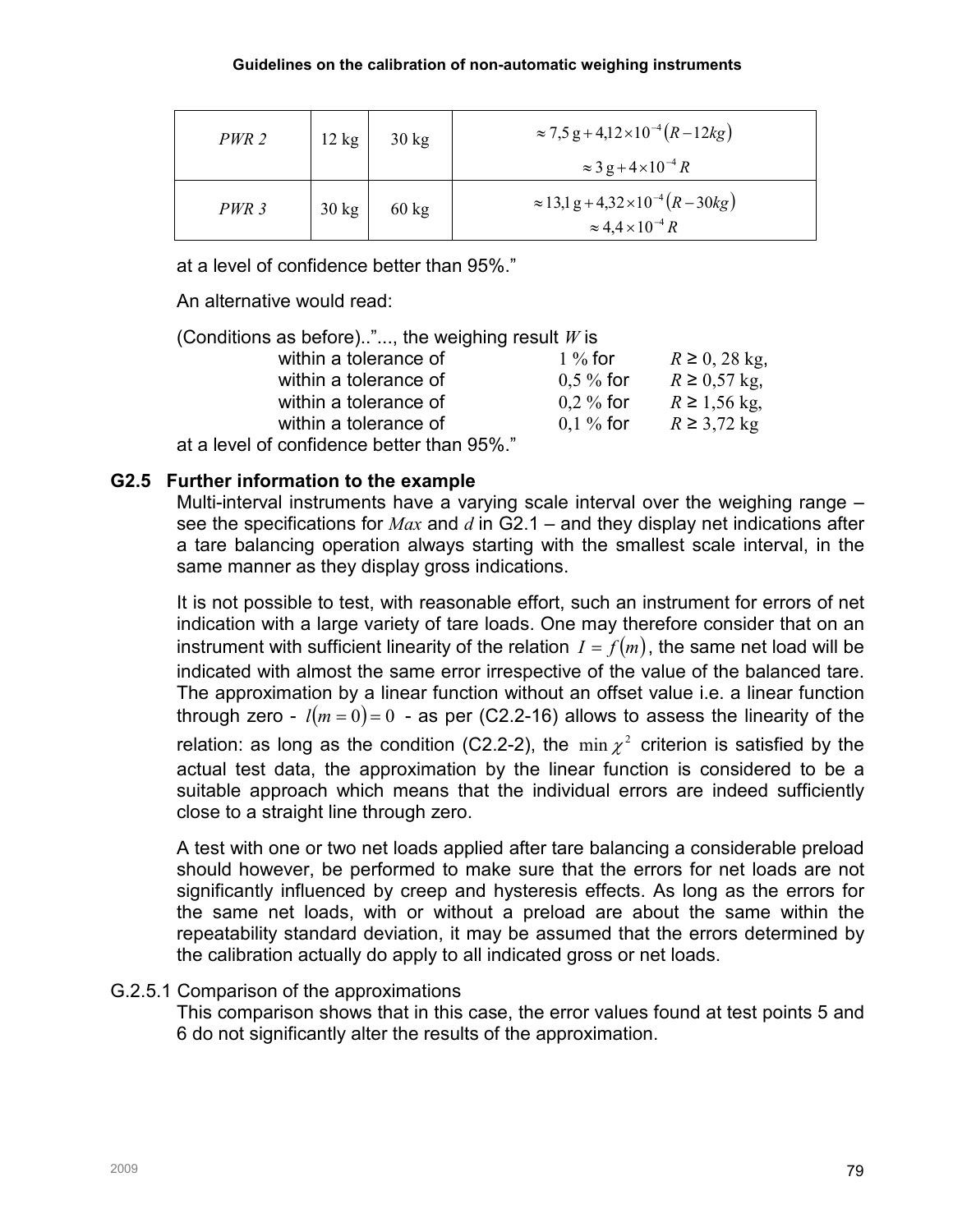the min  $\chi^2$  values obtained by the evaluations are

2,08 to be assessed against the criterion value of 4,9 for the first approximation, and 2,33 to be assessed against the criterion value 4,9 for the second approximation.

In both cases there is no doubt that the linear approximation model is consistent with the actual test data.

G2.5.2 As stated in G2.1, the error at  $Max$  was +7 g at the time of the last calibration, and it is  $-10$  g at this time. Both values are within the manufacturer's specification for the error at Max. With (7.4.3-2) the relative uncertainty for variation of adjustment is

$$
\hat{w}(R_{\text{adj}}) = |\Delta E(\text{Max})|/(\text{Max}\sqrt{3}) = 9.6 \times 10^{-5}
$$

G2.5.3 As stated in G2.1, the ambient temperature about the instrument is from 17 °C to 27 °C which leads to  $\Delta T = 10$  K. The temperature coefficient of the instrument is specified by the manufacturer to be  $TC \leq 2 \times 10^{-6}/K$ : Therefore (7.4.3-1) gives

$$
\hat{w}(R_{temp}) = 2x10^{-6} \times 10/\sqrt{12} = 5.8 \times 10^{-6}
$$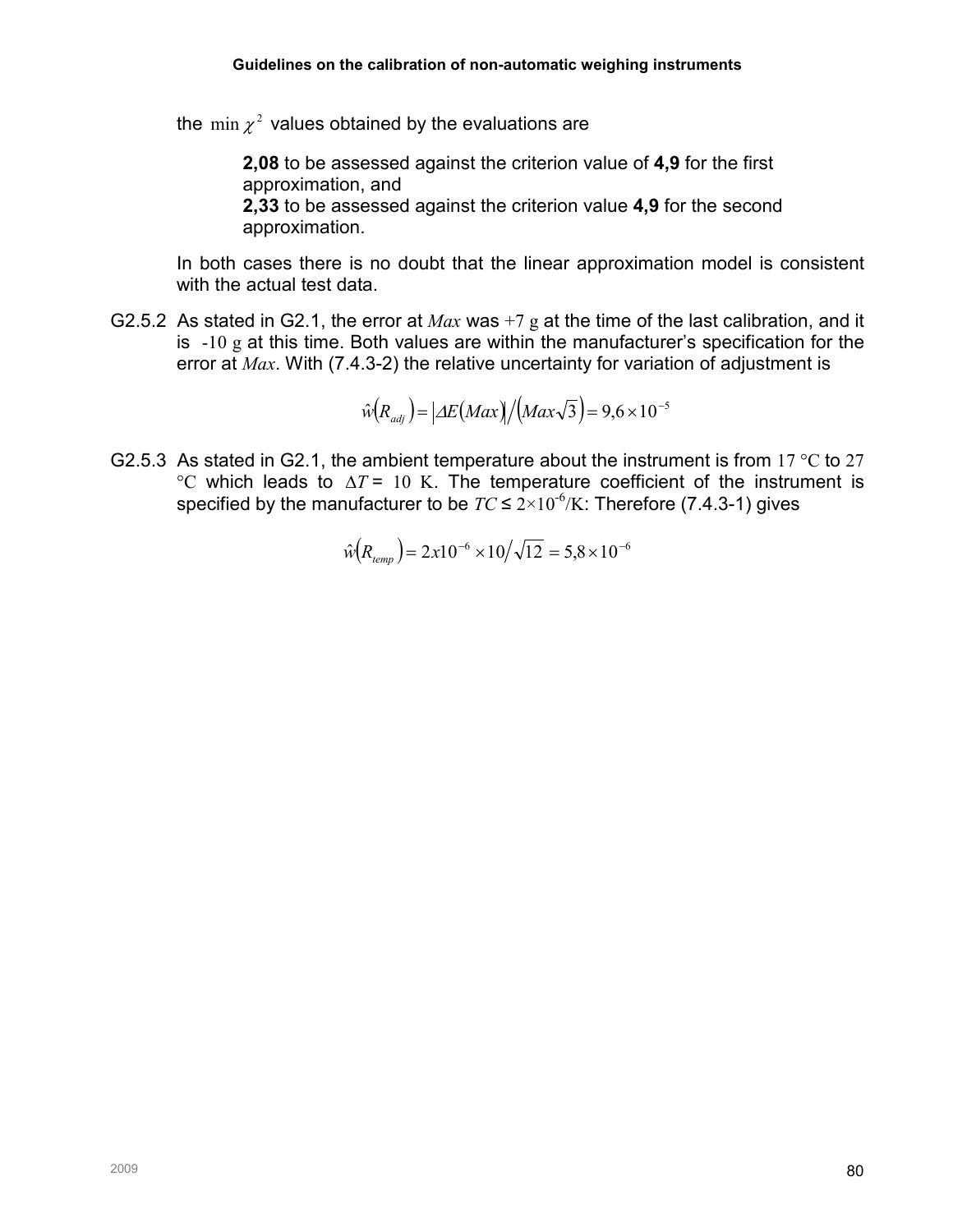#### G3 Instrument of 30 t capacity, scale interval  $10 \text{ kg}$

#### G3.1 Conditions specific for the calibration

| onannons specing for the calloration              |                                                                                                                                                                                                                                                                                                                                      |
|---------------------------------------------------|--------------------------------------------------------------------------------------------------------------------------------------------------------------------------------------------------------------------------------------------------------------------------------------------------------------------------------------|
| Instrument:                                       | electronic weighing instrument, description and<br>identification, with OIML R76 Type approval but not<br>verified                                                                                                                                                                                                                   |
| Max/d                                             | 30 t / 10 kg                                                                                                                                                                                                                                                                                                                         |
| load receptor                                     | 3 m wide, 10 m long, 4 points of support                                                                                                                                                                                                                                                                                             |
| Installation                                      | Outside, in plain air, under shadow                                                                                                                                                                                                                                                                                                  |
| Temperature coefficient                           | $TC \leq 2 \times 10^{-6}$ /K (manufacturer's manual)                                                                                                                                                                                                                                                                                |
| Built-in adjustment device                        | Not provided                                                                                                                                                                                                                                                                                                                         |
| last calibration                                  | performed 10 months ago; error at $Max$ was $-5$ kg                                                                                                                                                                                                                                                                                  |
| <b>Scale interval for testing</b>                 | Higher resolution (service mode), $dT = 1$ kg                                                                                                                                                                                                                                                                                        |
| Duration of tests                                 | from 9h00 to 11h00                                                                                                                                                                                                                                                                                                                   |
| <b>Temperature during</b><br>calibration:         | $17^{\circ}$ C to $20^{\circ}$ C                                                                                                                                                                                                                                                                                                     |
| <b>Barometric pressure</b><br>during calibration: | $1010$ hPa $\pm 10$ hPa                                                                                                                                                                                                                                                                                                              |
| <b>Test loads</b>                                 | <b>Standards weights:</b><br>12 rollable cylindrical weights, cast iron, 500<br>kg each, certified to class $M_1$ tolerance of $mpe = 25$<br>g (OIML R111)                                                                                                                                                                           |
|                                                   | Substitution loads made up of steel or cast iron:<br>6 steel containers filled with loose steel or cast iron,<br>each weighing $\approx$ 3 000 kg;<br>trailer to support the steel containers, weight<br>adjusted to $\approx 6000$ kg;<br>forklift, weight $\approx 4.5$ t, capacity 6 t to move<br>$\bullet$<br>substitution loads |

# G3.2 Tests and results

| <b>Repeatability</b><br>(assumed to be const.<br>over the weighing<br>range) | Fork lift with 2 steel containers, moved on alternating from either<br>long end of load receptor, load centered by eyesight; indication at<br>no load reset to zero where necessary. Test load $\approx$ 10,5 t<br>Readings recorded: 10 411 kg; 10 414 kg; 10 418 kg; 10 412 kg; 10<br>418 kg. After unloading, no-load indications were between 0 and 2<br>kg |
|------------------------------------------------------------------------------|-----------------------------------------------------------------------------------------------------------------------------------------------------------------------------------------------------------------------------------------------------------------------------------------------------------------------------------------------------------------|
| <b>Errors of indication</b>                                                  | test loads built up by substitution, with 6 000 kg standard weights<br>and 4 substitution loads of approximately 6 t each. All test loads<br>applied once, discontinuous loading, only upwards; indications<br>after removal of standard weights recorded but no correction<br>applied; all loads arranged reasonably around centre of load                     |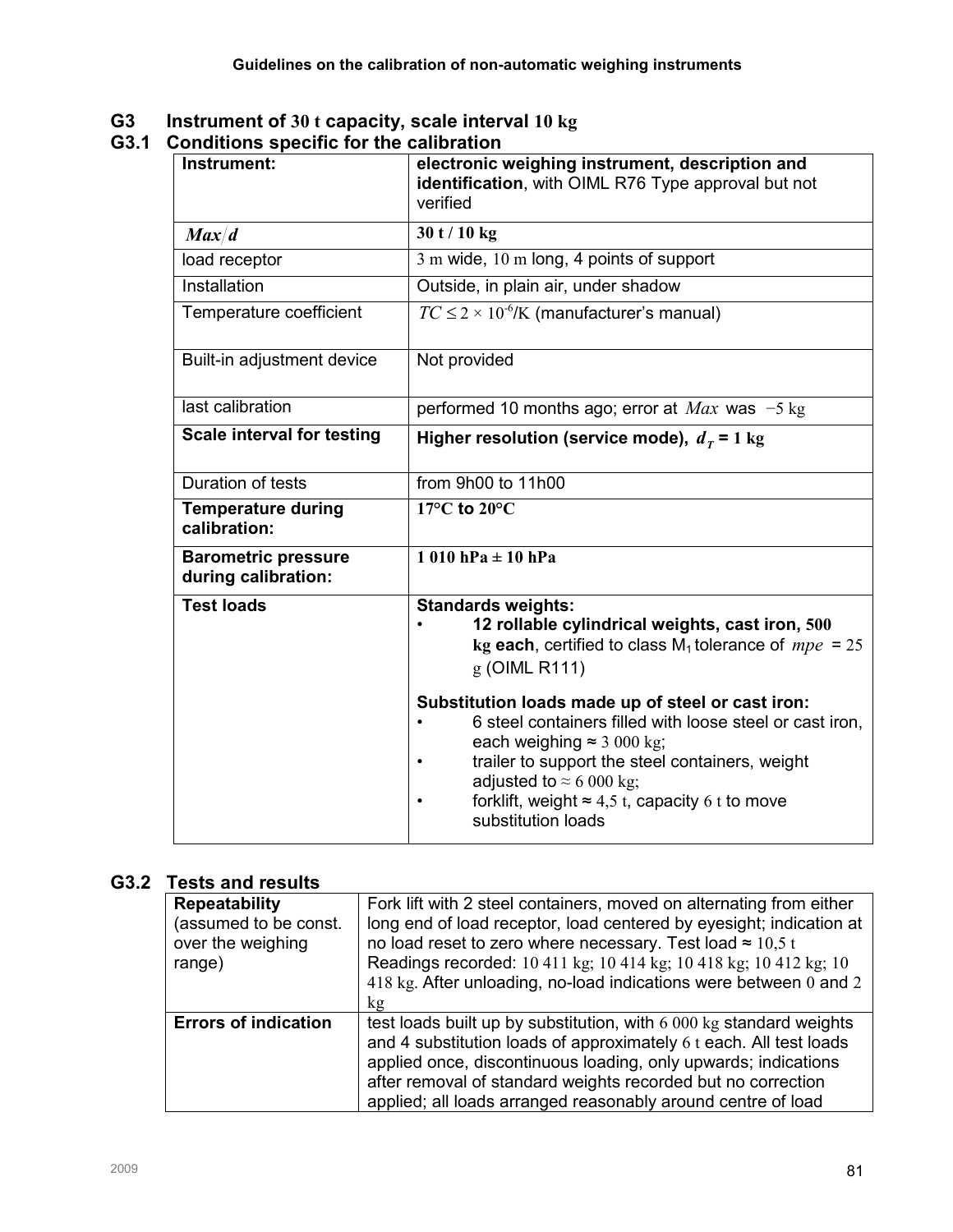|                          | receptor.<br>Indications recorded::                  |                                                                            |  |  |
|--------------------------|------------------------------------------------------|----------------------------------------------------------------------------|--|--|
|                          | Load $L_{T_i}$ / kg                                  | Indication $I_i$ / kg                                                      |  |  |
|                          | 6 0 0 0                                              | 6 0 0 1                                                                    |  |  |
|                          | 12014                                                | 12 014                                                                     |  |  |
|                          | 17996                                                | 17 9 99                                                                    |  |  |
|                          | 24 014                                               | 24 019                                                                     |  |  |
|                          | 30 001                                               | 30 010                                                                     |  |  |
|                          | $\theta$                                             | 4                                                                          |  |  |
|                          | See G3.5.1 for full record of data                   |                                                                            |  |  |
| <b>Eccentricity test</b> |                                                      | Same test load of $\approx$ 10,5 t was used as for the repeatability test, |  |  |
|                          | indication at no load reset to zero where necessary; |                                                                            |  |  |
|                          | positions/readings in kg:                            |                                                                            |  |  |
|                          | $1/10$ 471 kg;<br>$2/10$ 467 kg;                     | $3/10$ 473 kg;                                                             |  |  |
|                          | 4/ 10 476 kg;<br>5/10 475 kg                         |                                                                            |  |  |
|                          | $\Delta I_{\text{ecc}} _{\text{max}}$ = 5 kg         |                                                                            |  |  |

## G3.3 Errors and related uncertainties

The calculations follow 7.1 to 7.3

| Quantity or Influence                       |              | Load, indication, error in kg Standard uncertainty in<br>kg, or as relative value |                         |        |                  |          |  |
|---------------------------------------------|--------------|-----------------------------------------------------------------------------------|-------------------------|--------|------------------|----------|--|
| Indication $I \approx m_N I$ kg             | 6 000        | 12 000                                                                            | 18 000                  | 24 000 | 30 000           |          |  |
| Error $E_{cal}$ / kg                        | $\mathbf{1}$ | $\mathbf{0}$                                                                      | $\overline{\mathbf{3}}$ | 5      | $\boldsymbol{9}$ |          |  |
| Repeatability s / kg                        |              |                                                                                   |                         | 3,3    |                  | norm/4   |  |
| Digitalisat'n $d_{T0}/\sqrt{12}$            |              |                                                                                   |                         | 0,3    |                  | rect/100 |  |
| Digitalisat'n $d_{\tau} / \sqrt{12}$        |              |                                                                                   |                         | 0,3    |                  | rect/100 |  |
| Eccentricity                                | 0,4          | 0,8                                                                               | 1,2                     | 1,7    | 2,1              | rect/100 |  |
| $u(I_{ecc~ind}) = 6.9 \times 10^{-5} I_{i}$ |              |                                                                                   |                         |        |                  |          |  |
| Background: G3.5.2                          |              |                                                                                   |                         |        |                  |          |  |
| Creep/hysteresis                            | $\theta$     | 0,92                                                                              | 1,39                    | 1,85   | 2,31             | rect/100 |  |
| $u(I_{time}) = 7{,}7x10^{-5}I_{i}$          |              |                                                                                   |                         |        |                  |          |  |
| Background: G3.5.3                          |              |                                                                                   |                         |        |                  |          |  |
| Uncertainty of indication                   | 3,34         | 3,54                                                                              | 3,80                    | 4,14   | 4,54             |          |  |
| u(I)                                        |              |                                                                                   |                         |        |                  |          |  |
| <b>Test loads</b>                           |              |                                                                                   |                         |        |                  |          |  |
| Standard weights <sup>16</sup>              | 6 000        |                                                                                   |                         |        |                  |          |  |
| $m_{c1}$                                    |              |                                                                                   |                         |        |                  |          |  |
| $u(\delta m_c) = mpe/\sqrt{3}$              |              |                                                                                   |                         | 0,173  |                  | rect/100 |  |

l <sup>16</sup> Class M<sub>1</sub>, calibrated 3 months ago, average drift monitored over 2 recalibrations  $|D_{mc}| \leq mpe$  over 12 months; used at nominal value; fairly accomodated to ambient temperature, ∆T < 5 K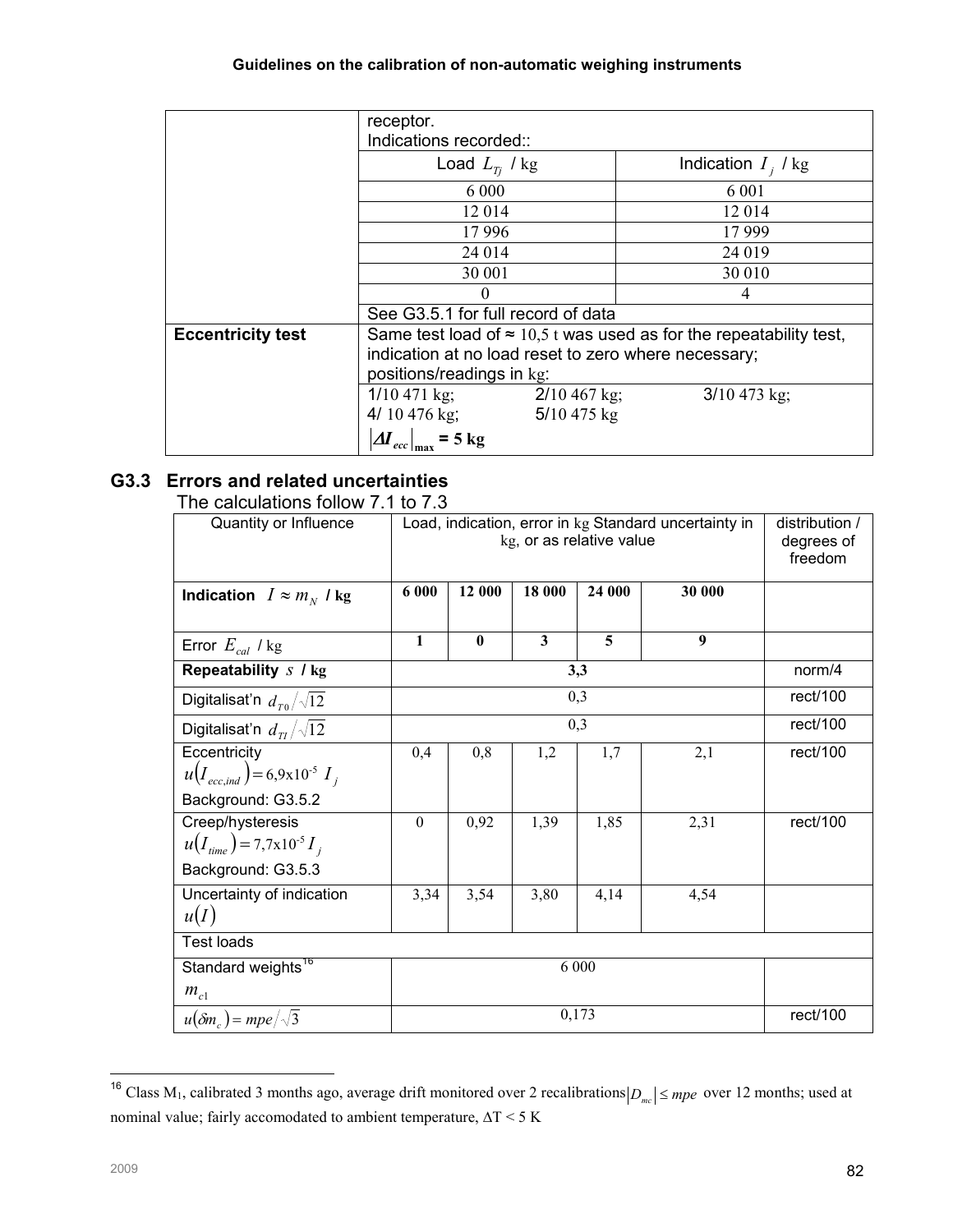| $u(\delta m_{\rm n}) = mpe/\sqrt{3}$              | 0,173 | rect/100       |
|---------------------------------------------------|-------|----------------|
| $u(\delta m_B) = 7.2 \times 10^{-6} m_{c1}^{-17}$ | 0.043 | rect/100       |
| $u(m_{c1})$                                       | 0.25  | triang/ $>100$ |

| Substitution loads                                                                           | $\mathbf{0}$                                                                                | 6 0 0 0 | 12 000     | 18 000                                                                | 24 000 |                                |
|----------------------------------------------------------------------------------------------|---------------------------------------------------------------------------------------------|---------|------------|-----------------------------------------------------------------------|--------|--------------------------------|
| $L_{subj} \approx$                                                                           |                                                                                             |         |            |                                                                       |        |                                |
| $L_{Ti} = m_{c1} + L_{subi} \approx$                                                         | 6 0 0 0                                                                                     | 12 000  | 18 000     | 24 000                                                                | 30 000 |                                |
| $u(\delta m_{R}) = 2.9x10^{-6} L_{sub}$                                                      |                                                                                             |         | Negligible |                                                                       |        |                                |
| see G3.5.4                                                                                   |                                                                                             |         |            |                                                                       |        |                                |
| $u(L_{Tj}) = \sqrt{\left  \frac{j^2 u^2(m_{c1})}{j^2 m_{c1}} \right  + 2 \sum u^2(I_{j-1})}$ | 0,25                                                                                        | 4,76    | 6,93       | 8,80                                                                  | 10,62  | triang. to<br>normal /<br>>100 |
| Unc. of error                                                                                | 3,36                                                                                        | 5,93    | 7,90       | 9,74                                                                  | 11,56  |                                |
| $u(E) = \sqrt{u^2(I_i) + u^2(L_i)}$                                                          |                                                                                             |         |            |                                                                       |        |                                |
| $U_{\text{eff}}$                                                                             | 4                                                                                           | 35      | 74         | 100                                                                   | 113    |                                |
| $k(95,45\%)$                                                                                 | 2,87                                                                                        | 2,07    | 2,03       | 2,03                                                                  | 2,02   |                                |
| $U(E) = ku(E) / kg$                                                                          | 9,6                                                                                         | 12,3    | 16,0       | 19,8                                                                  | 23,4   |                                |
| additional, optional:                                                                        |                                                                                             |         |            |                                                                       |        |                                |
| Result of approximation by<br>straight line through zero / kg                                | $E_{appr}(R) = 0,00019R$                                                                    |         |            |                                                                       |        |                                |
| Uncertainty to approximated<br>errors<br>/ $kg$                                              | $u(E_{appr}(R)) = \sqrt{(7.3 \times 10^{-7} \text{ kg}^2 + 1.75 \times 10^{-7} R^2})^{18}}$ |         |            |                                                                       |        |                                |
| Expanded uncertainty, with<br>$k = 2/kg$                                                     |                                                                                             |         |            | $U(E_{\text{app}}(R)) = 2u(E_{\text{app}}(R)) = 8.4 \times 10^{-4} R$ |        |                                |

The certificate should give the advice to the user that any reading  $R$  obtained after the calibration, should be corrected by subtracting the relevant error  $E$  mentioned above only after rounding to the scale interval  $d$ , symbol  $E_d$ , and that the standard uncertainty to the error of any reading is increased by the standard uncertainty of the reading  $u(R) = \sqrt{ (2d^2/12 + s^2 )} = 5,25$  kg.

For actual values that may be presented in the certificate see G3.5.5.

It would be acceptable to state in the certificate only the largest value of expanded uncertainty for all the reported errors:  $U(E)$ = 23,4 kg, o  $U(E_a)$ =25 kg based on  $k$  = 2,02, accompanied by the statement that the coverage probability is at least 95 %.

 $\overline{a}$ 

<sup>&</sup>lt;sup>17</sup> Value from Table E2.1 for cast iron, grey:  $\rho = (7 \ 100 \pm 300) \text{ kg/m}^3$ ,  $u(\rho_a) = 0.064 \text{ kg/m}^3$ ,  $\hat{w}(m_B) = 7.2 \times 10^{-6} (7.1.2 -$ 5a)

 $18$  The first term is negligible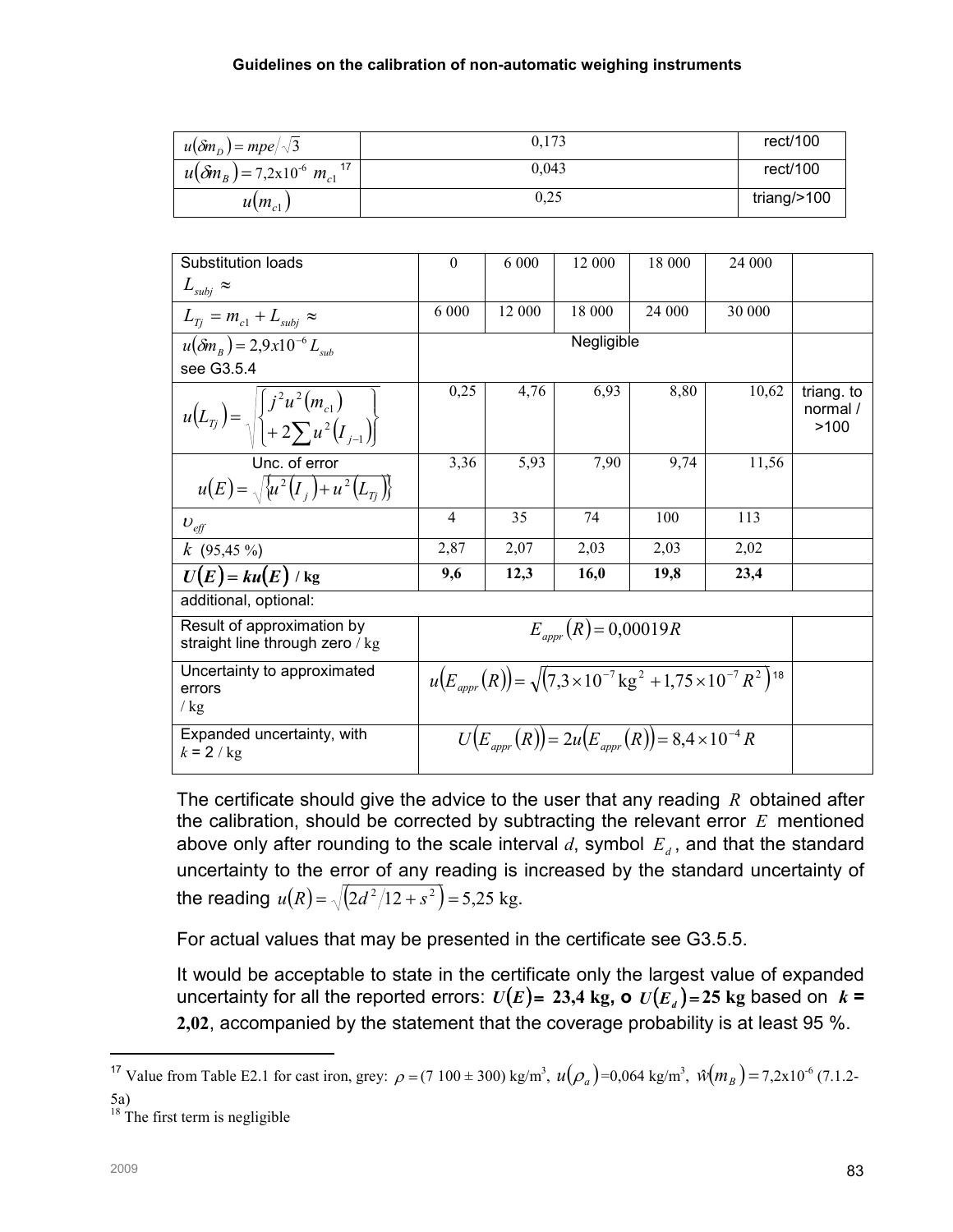#### G3.4 Uncertainty of indications in use

As stated in 7.4, the following information may be developed by the calibration laboratory or by the user of the instrument. In any case, it may not be presented nor considered as part of the calibration certificate.

- G3.4.1 The normal conditions of use of the instrument, as assumed, or as specified by the user may include Variation of temperature from  $-10\text{ °C}$  to  $+30\text{ °C}$ Loads not always centered carefully Tare balancing function operated Loading times: normal, that is shorter than at calibration
- G3.4.2 Calculation table as per 7.4 and 7.5

| Quantity or Influence                                                                      | Indication in kg Standard uncertainty, relative<br>or in $kg$                                                                                                                     | <b>Distribution</b><br>/ degrees of<br>freedom |
|--------------------------------------------------------------------------------------------|-----------------------------------------------------------------------------------------------------------------------------------------------------------------------------------|------------------------------------------------|
| Errors determined by<br>calibration                                                        | $E(R) = 0,00019R$                                                                                                                                                                 |                                                |
| Standard uncertainty<br>u(E(R))                                                            | $u(E(R)) = \sqrt{\{(5,25\text{kg})^2 + 1,75 \times 10^{-7} R^2\}}$                                                                                                                |                                                |
| Further contributions to the uncertainty                                                   |                                                                                                                                                                                   |                                                |
| Weighing instrument                                                                        |                                                                                                                                                                                   |                                                |
| Adjustm't drift: change<br>of $E(Max)$ over 1 year<br>$= 15$ kg                            | $\hat{w} = (R_{adi}) = 15/(30000\sqrt{3}) = 2{,}89 \times 10^{-4}$                                                                                                                | rect/100                                       |
| Temperature:<br>$\hat{w}(R_{t_{\text{temp}}}) = TCx \Delta T / \sqrt{12}$                  | $2 \times 10^{-6} \times 40/\sqrt{12} = 0.23 \times 10^{-4}$                                                                                                                      | rect/100                                       |
| Weighing procedure                                                                         |                                                                                                                                                                                   |                                                |
| Eccentricity of load:<br>$\hat{w}(R_{ecc}) =  \Delta I _{max}/(L_{ecc}\sqrt{3})$           | $5/(10470\sqrt{3}) = 2,76 \times 10^{-4}$                                                                                                                                         | rect/100                                       |
| Tare balancing: non-<br>linearity of errors<br>smaller than their<br>standard uncertainty! |                                                                                                                                                                                   | rect/100                                       |
| Loading time:<br>$u(I_{time})$ applies for the<br>whole weighing range,<br>see G3.5.3      | $\hat{w}(R_{time}) = 0.77 \times 10^{-4}$                                                                                                                                         | rect/100                                       |
| Uncertainty of weighing<br>result<br>u(W)                                                  | $u(W) = \sqrt{(5,24 \text{ kg})^2 + \left(\frac{17,48 + 8,35 + 0,053}{+7,62 + 0,59) \times 10^{-8} R^2}\right)}$<br>$u(W) = \sqrt{(5,25 \text{ kg})^2 + 3,41 \times 10^{-7} R^2}$ |                                                |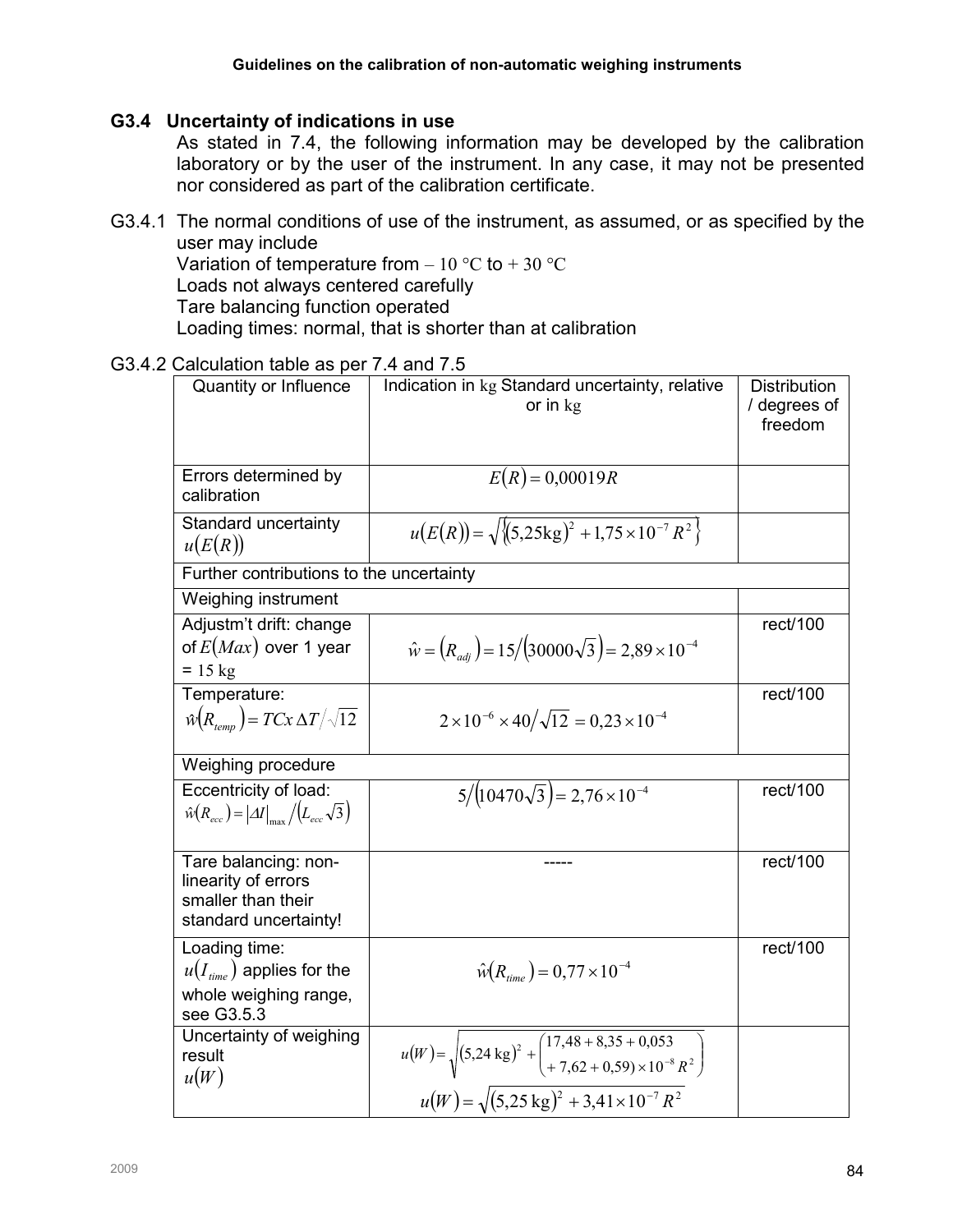| $k$ (≈95%)                                                            | 2                                                                                                                      |  |  |  |  |  |  |
|-----------------------------------------------------------------------|------------------------------------------------------------------------------------------------------------------------|--|--|--|--|--|--|
| Uncertainty of weighing result with correction by $E_{\textit{appr}}$ |                                                                                                                        |  |  |  |  |  |  |
| $U(W) = ku(W)$                                                        | $U(W) = 2\sqrt{(5,25 \text{ kg})^2 + 3,41 \text{x} 10^{-7} R^2}$                                                       |  |  |  |  |  |  |
| simplified to first order                                             | $U(W) \approx U(W = 0) + \left\{ \left[ \begin{array}{l} U(W = Max) \\ -U(W = 0) \end{array} \right] / Max \right\} R$ |  |  |  |  |  |  |
|                                                                       | $U(W) \approx 10.5$ kg + 8.69 × 10 <sup>-4</sup> R                                                                     |  |  |  |  |  |  |
|                                                                       | Global uncertainty of weighing result without correction to the reading                                                |  |  |  |  |  |  |
| $U_{el}(W) = U(W)$<br>$+E_{appr}(R)$                                  | $U_{ol}(W) = 10,5$ kg + 1,06 × 10 <sup>-3</sup> R                                                                      |  |  |  |  |  |  |

G3.4.3 An attachment to the certificate could contain this statement:

"Under normal conditions of use, including

ambient temperature varying between -10 °C and + 30 °C, loads applied without special care to apply centre of gravity in centre of load receptor,

obtaining readings R with or without tare balancing (Net or Gross values)

not applying any correction to the readings  $R$ ,

the weighing result  $W$  is

$$
W = R \pm (10.5 \text{ kg} + 1.06 \times 10^{-4} R)
$$

at a level of confidence f better than 95%"

An alternative would read:

(Conditions as before)..".,

| the weighing result $W$ is                           |  |  |
|------------------------------------------------------|--|--|
| within a tolerance of $1\%$ for $R \ge 1200$ kg,     |  |  |
| within a tolerance of $0.5\%$ for $R \ge 2.800$ kg,  |  |  |
| within a tolerance of $0.2\%$ for $R \ge 13.930$ kg, |  |  |
| at a level of confidence of better than 95%."        |  |  |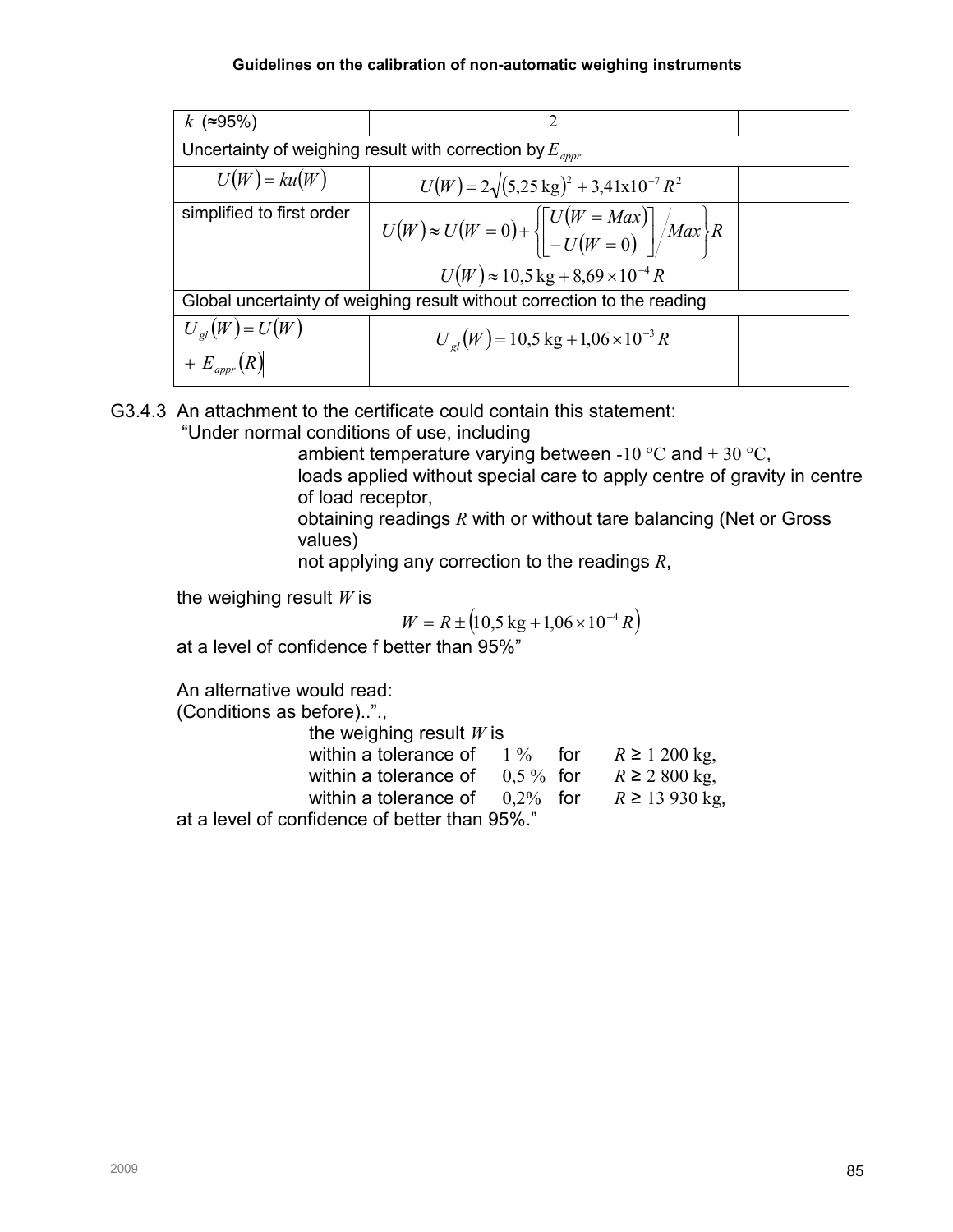## G3.5 Further information to the example

G3.5.1 Details of substitution procedure; reference: 4.3.3

For the calibration tests with load substitution, each substitution load was adjusted by adding or subtracting machinery parts so as to achieve differences of  $\Delta I_j \leq 20$ kg (saves time compared with adjustment to  $\Delta I$  ≤ 1 kg). All indications in high resolution  $d_T = 1$  kg.

At step 1, the empty trailer was used as substitution load; at steps 2 to 4, 2 steel containers were put on the trailer each time.

All data that have been recorded are presented in full hereafter. Consistent with 4.3.3, the symbols are

 $L_{\tau_i}$  test load at step j, made up of  $m_{c1} = 6000$  kg standard weights

plus the accumulated substitution load  $L_{T_{i-1}}$ 

$$
E_j = I_j - L_{Tj}
$$

 $I_j'$  indication after removal of  $m_{c1}$ 

 $I(L_{sub})$  indication after adding ≈ 6 000 kg substitution load

$$
\Delta I_j = I(L_{\text{subj}}) - I_j
$$

 $L_{\textit{subj}}$  =  $L_{\textit{Tj}}$  +  $\Delta{I}_{\textit{j}}$  , value of the substitution load

| Step $j$       | $L_{Tj}$         |                  | $E_{i}$          |         | $(L_{subj})$ | $\Delta l$ | $L_{subj}$ |
|----------------|------------------|------------------|------------------|---------|--------------|------------|------------|
|                | kg               | kg               | kg               | kg      | kg           | kg         | kg         |
| 0              | $\boldsymbol{0}$ | $\boldsymbol{0}$ | $\boldsymbol{0}$ |         |              |            |            |
|                | 6 0 0 0          | 6 0 0 1          |                  |         | 6 0 1 5      | 14         | 6 0 1 4    |
| $\overline{2}$ | 12014            | 12014            | $\boldsymbol{0}$ | 6 0 1 6 | 11 996       | $-18$      | 11 996     |
| 3              | 17996            | 17999            | 3                | 12 001  | 18 017       | 18         | 18 014     |
| 4              | 24 014           | 24 019           | 5                | 18 022  | 24 006       | $-13$      | 24 001     |
| 5              | 30 001           | 30 010           | 9                | ---     |              | ---        |            |

After removal of all test loads, a stable indication of 4 kg was recorded.

In G3.3, all indications are quoted as the nominal values, as per 6.2.1.

## G3.5.2 Eccentricity of test loads

Positions of load for eccentricity test: distances from centre of load receptor were 2,50 m in length and 0,75 m in width, as for standard load positions for this test. Loads for tests of indication were centered carefully by eyesight, a largest distance of 1 m in length and 0,4 m in width was observed. The eccentricity of these loads was therefore not greater than 1/2 of the distances at eccentricity test. The relative standard uncertainty for eccentricity at indication tests is then

$$
\hat{w}(I_{ecc,ind}) = | \Delta I_{ecc}|_{max} / (2L_{ecc} \sqrt{12})
$$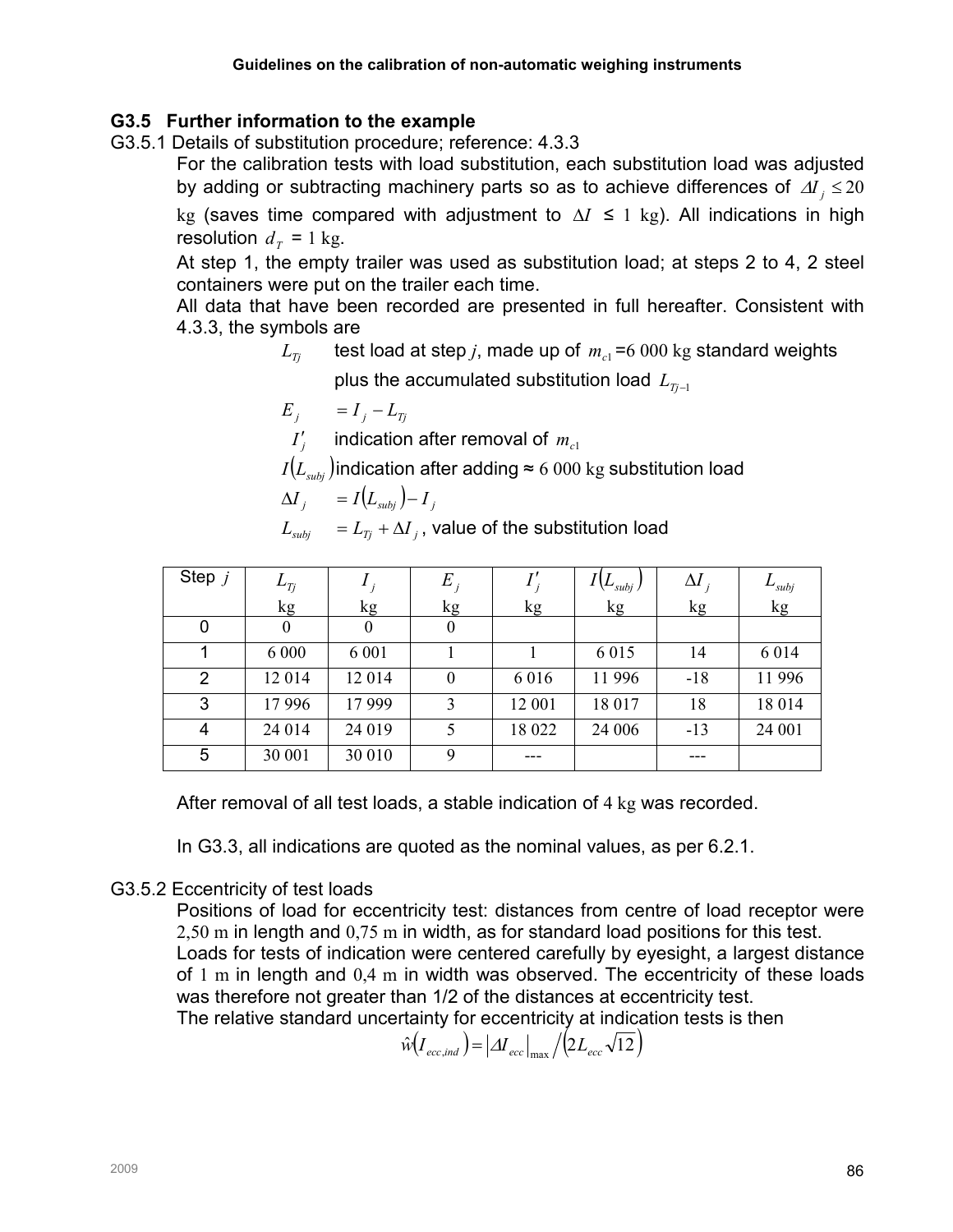#### G3.5.3 Effects of creep and hysteresis

Considered due to the fact that the procedure includes a loading and unloading sequence, and that some extra time is needed for the adjustment of each accumulated substitution load.

For creep and hysteresis, a contribution can be derived from the indication  $E_0$  on return to zero load, as per 7.4.4.2.

Expression (7.4.4-7):  $\hat{w}(I_{time}) = E_0 / (Max\sqrt{3})$ 

Gives a value of  $\hat{w}(I_{time}) = 4/(30000\sqrt{3}) = 7{,}7 \times 10^{-5}$ 

which should be added to the uncertainty of the indication for all loads except the first 6 000 kg load which consists only of the standard weights

The same uncertainty is added to the indications in use, because the loading time in normal use is expected to be quite short, and therefore differs from that at calibration.